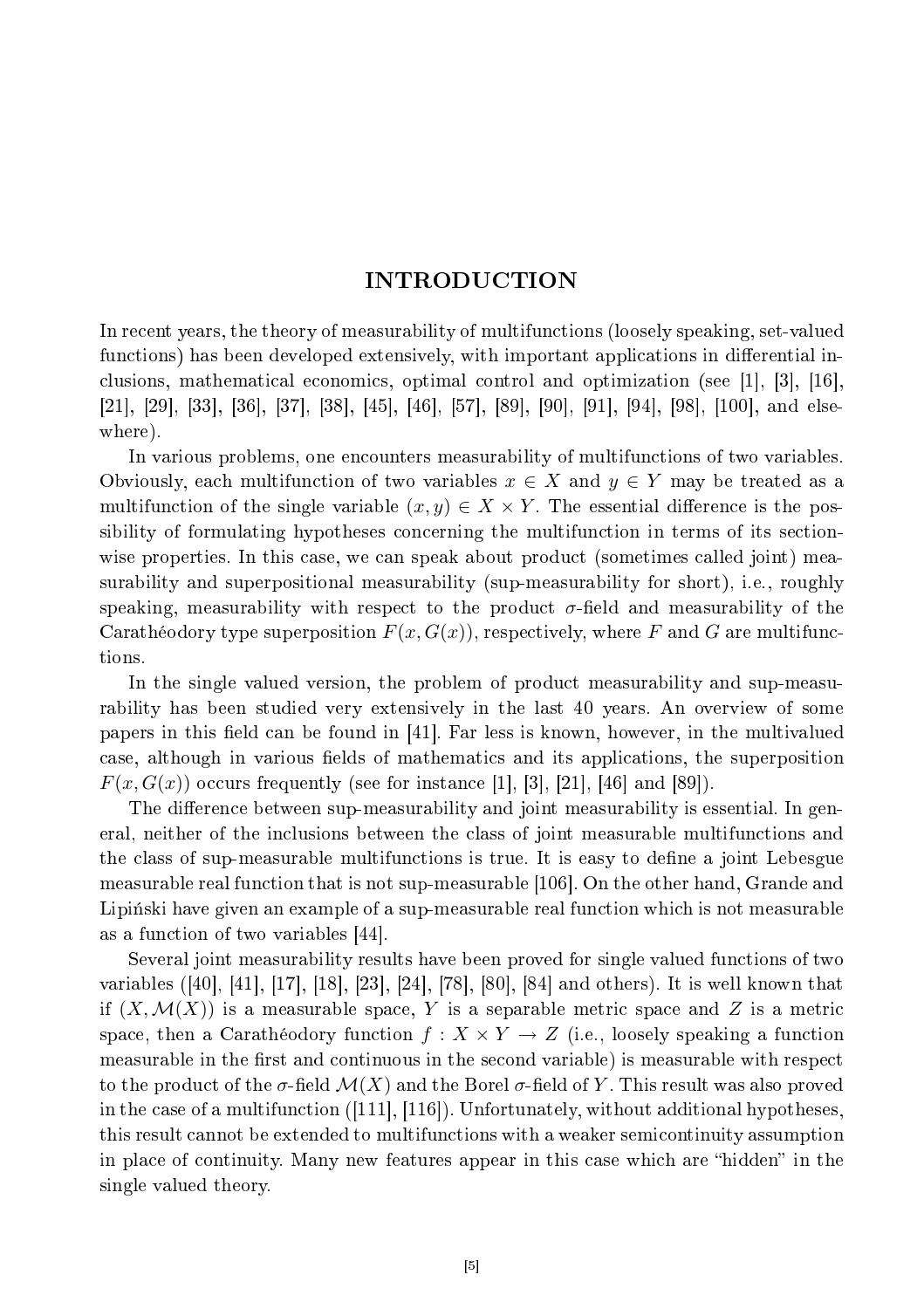#### G. Kwiecińska

6

The problem of sup-measurability was for the first time considered by Carathéodory in his book [11]. He formulated a sufficient condition for sup-measurability of a function  $f:\mathbb{R}^2\to\mathbb{R}$ , namely, measurability as a function of the first variable for any  $y\in\mathbb{R}$  and continuity as a function of the second variable, for almost every  $x \in \mathbb{R}$ . Certain conditions for sup-measurability of functions in abstract spaces have been presented by Shragin in [106]. Several results on sup-measurability of real functions are given by Grande in  $[41]$ and [39].

The purpose of this paper is to prove some new produ
t measurability and supmeasurability results concerning multifunctions.

The present monograph consists of three chapters. Chapter 1 and Chapter 2 are divided into sections: the first one into Sections  $1-6$ , and the second one into Sections  $7 - 11.$ 

In Chapter 1, we collect material that will be used in the next chapters: notation and terminology (Section 1), facts known in the literature (Sections 2 and 3), and facts which are new for multifun
tions of one variable (Se
tions 4, 5 and 6).

In Section 4, we start from the idea of the density of sets in a metric space with respect to some differentiation basis, generating a density topology in this space, then introduce the concept of approximate continuity of multifunctions and prove some basic properties of such multifunctions.

Strong quasi-continuity has been considered in the literature, first by Noiri [88] for functions and then by Neubrunn [85] for multifunctions; there, it meant continuity relative to the  $\alpha$  topology of a topological space. In the case of real functions, such strong quasicontinuity coincides with the usual continuity (see [85]).

Strong quasi-continuity of real functions was also considered by Grande in [43] but in a different sense. His definition of strong quasi-continuity is based on the density topology in the space of real numbers. In Section 5, we generalize this notion to the case of multifun
tions (in abstra
t spa
es) and show that a multifun
tion whi
h is strongly quasiontinuous is almost everywhere ontinuous.

Many steps have been taken toward differential calculus for multifunctions, among them one by Hukuhara [53] and another by Banks and Jacobs [5]. In Section 6, the notion of differentiability is developed, taking advantage of an idea used by Hukuhara to give a definition of differentiability for a reasonably wide class of multifunctions. But the study of differentiability of multifunctions is not the purpose of this paper. We give only some properties needed later on. We onsider multifun
tions from an interval to a real reflexive normed linear space. In this case, the derivative of a multifunction at a point is a losed onvex and bounded set. This is essential for further onsiderations. The concept of  $\pi$ -differentiability of multifunctions discussed by Banks and Jacobs is presented, taking advantage of Rådström's embedding theorem. In this ase the derivative of a multifun
tion at a point is a ontinuous linear mapping. (A omparison of the two notions of differentiability is given.) Furthermore, a notion of a derivative multifunction is introduced, making use of the notion of integral given by Banks and Jacobs in [5].

As we are mainly interested in multifunctions of two variables, we study such multifun
tions in Chapters 2 and 3.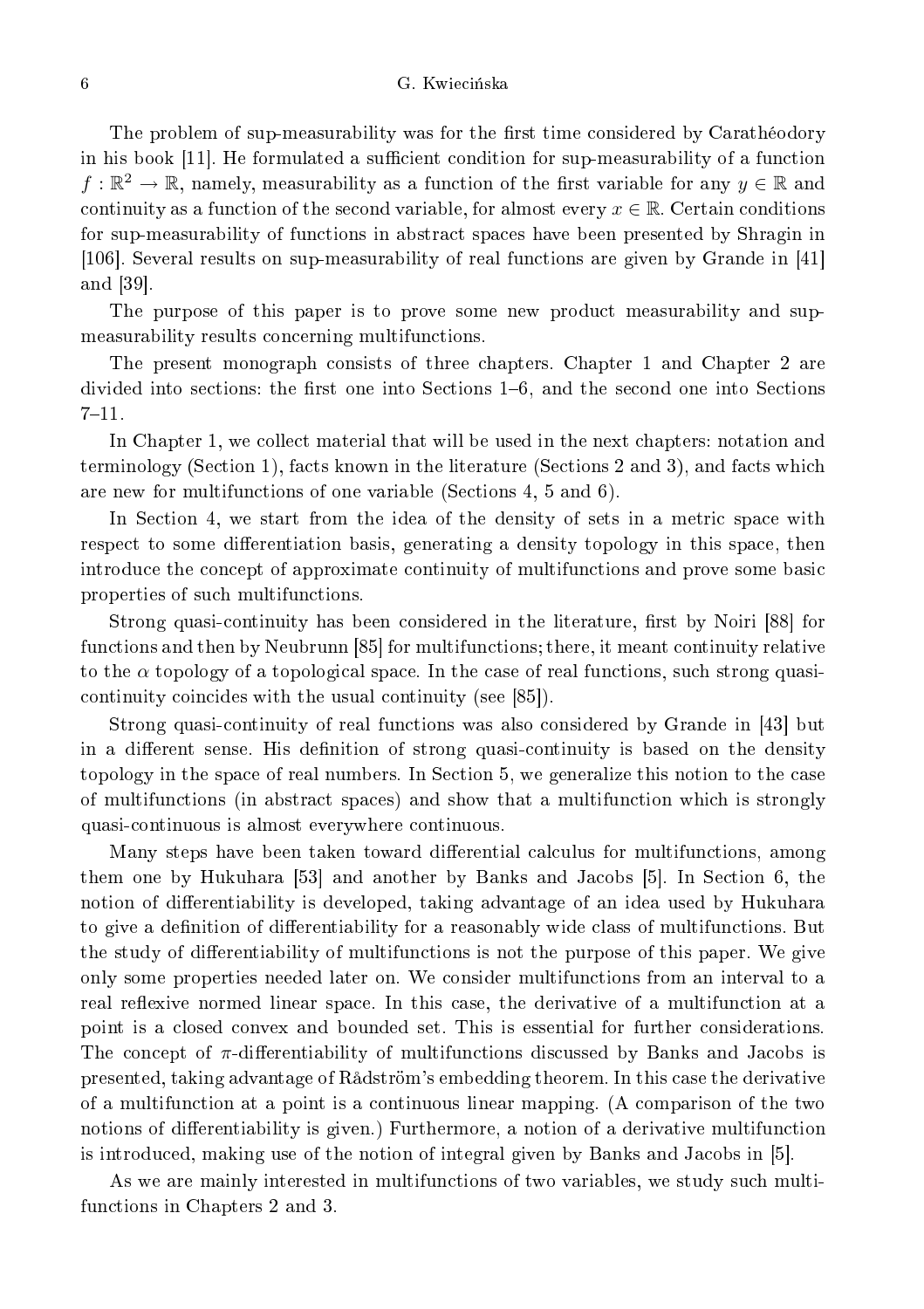Chapter 2 is devoted to product measurability of multifunctions. In Section 7, a particular emphasis is put on the possibility of replacing continuity in the second variable of a Carathéodory multifun
tion by a weaker assumption, keeping produ
t measurability. Among these possibilities, we show that in metric spaces, continuity relative to a certain topology, finer than the metric one, yields product measurability. It also preserves additional features.

Section 8 is concerned with joint measurability of a multifunction in a metric space whose sections are approximately semicontinuous with respect to some differentiation basis. These results were inspired by the results of Grande  $[41]$  for real functions. Some new properties arise in the case of multifunctions.

The classical result of Kempisty concerning quasi-continuity of real functions which are quasi-continuous with respect to both variables has been extended to a class of multifunctions [85]. Roughly speaking, the upper (resp. lower) quasi-continuity of a multifunction in the first and both upper quasi-continuity and lower quasi-continuity in the second variable imply its upper (resp. lower) quasi-continuity. By the example of Marcus [79], such a multifunction need not be product measurable.

If, in the notion of a Carathéodory multifunction, we replace the continuity in the second variable by semicontinuity, we obtain a *semi-Carathéodory multifunction*. In general, a multifun
tion whi
h is semi-Carathéodory need not be produ
t measurable (even if it is ompa
t valued). In Se
tion 9, we show that a lower semi-Carathéodory multifun
tion which is upper quasicontinuous in the second variable is product measurable.

The situatoin is different for the strong quasi-continuity considered by Grande in [43]. There exists a real fun
tion, strongly quasiontinuous in both variables, whi
h is not strongly quasi-continuous (as a function of two variables). But it turns out that such a fun
tion is produ
t measurable.

Section 9 is also devoted to the product measurability of a multifunction (in a metric space) which is measurable in the first and both upper strongly quasi-continuous and lower strongly quasi-continuous with respect to a differentiation basis in the second variable.

In Section 10 we introduce a concept of multifunctions (with values in a Banach space) with the  $(J)$  property, which may be considered as a multivalued counterpart of the  $(J)$ property for real functions given by Lipinski [78]. We show that a multifunction with the (J) property whi
h is a derivative in the se
ond variable is produ
t measurable.

We conclude that chapter by introducing multifunctions having the Scorza-Dragoni properties whi
h have lose onne
tions with produ
t measurable multifun
tions.

The last hapter, Chapter 3, is on
erned with sup-measurability of multifun
tions. Shragin [106] introduced a *property of normalization* of functions between Borel measurability and Lebesgue measurability of fun
tions of two variables and proved that any normalized function is sup-measurable. This theorem was generalized by Zygmunt to the case of multifunctions [118], i.e., measurability with respect to the product of a  $\sigma$ -field and the  $\sigma$ -field of Borel sets ensures sup-measurability.

In Chapter 3, we begin with sufficient conditions for sup-measurability of multifunctions whi
h are onsequen
es of theorems of Chapter 2 and Zygmunt's theorem.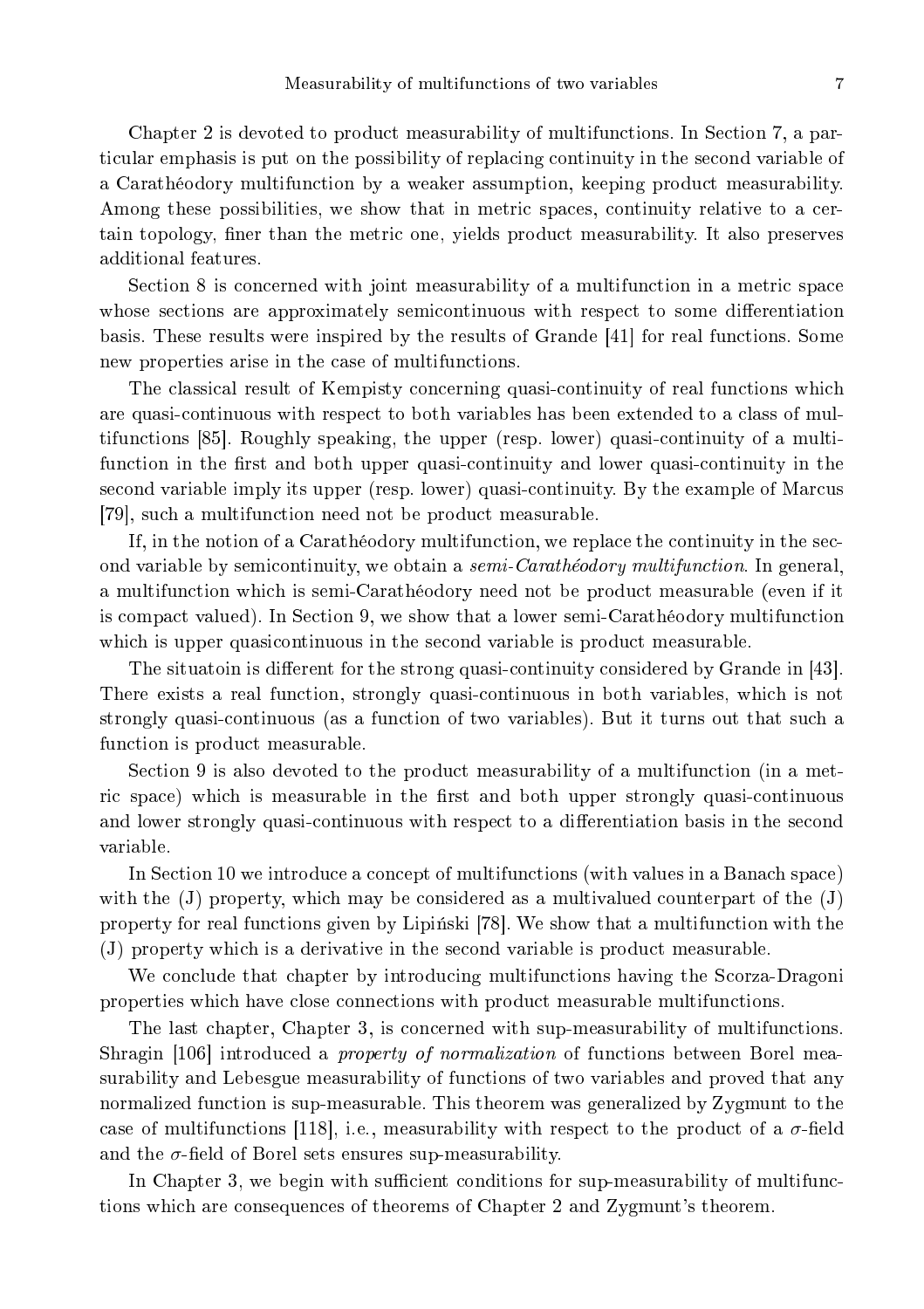Product measurability with respect to a  $\sigma$ -field more general than that required in Zygmunt's theorem need not ensure sup-measurability of a multifunction. We present some ways to reinfor
e the produ
t measurability with additional assumptions on the sections of the multifunction which do secure its sup-measurability.

It is easy to see that, in some spaces, a compact valued Carathéodory multifunction is sup-measurable. This result can be extended to a general class of multifunctions. It turns out that if the ontinuity of a Carathéodory multifun
tion in the se
ond variable is replaced by a more general condition (for instance, R-integrability), then the multifunction will still be sup-measurable.

In general, a multifunction which is semi-Carathéodory need not be sup-measurable (even if it is ompa
t valued). But if a lower semi-Carathéodory multifun
tion is moreover assumed to be upper quasiontinuous in the se
ond variable, then it is sup-measurable. Furthermore, we show that a multifunction with the (J) property which is a derivative in the se
ond variable is sup-measurable. Finally, some additional density properties of a produ
t measurable multifun
tion whi
h ensure its sup-measurability are onsidered.

Definitions, lemmas, theorems, corollaries, examples and remarks are numbered consecutively, but separately within each chapter; thus Theorem 1.2 means the second theorem in Chapter 1. Independently, some important mathematical facts (easy conclusions or known facts) useful later are numbered (also separately within each chapter); thus (2.7) means some statement in Chapter 2.

Proofs are included, as usual, when the assertions are more general than those which have appeared in the literature or when, in my opinion, the result is not known or the proof is simpler than the known one. Otherwise, the reader is referred to the orresponding papers. Numbers in square bra
kets refer to the bibliography at the end of the monograph.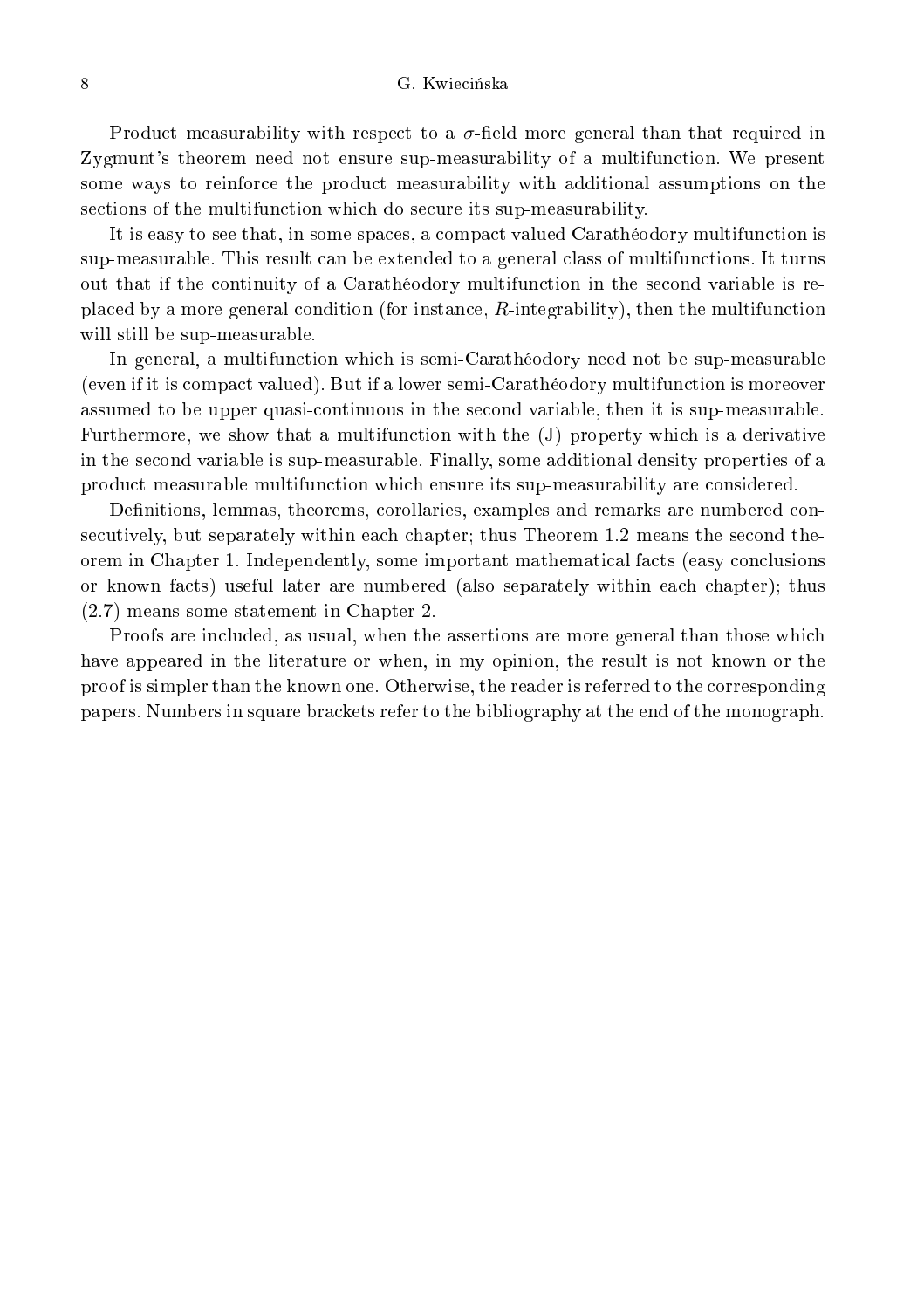## 1. PRELIMINARIES

## 1. Notations, basic definitions and properties

By means of this chapter, we want to make sure that the reader has become acquainted with the language and useful facts on multifunctions of one variable, needed when we start the main subject in the next chapters. Things will be presented in resonable generality.

We will use standard notations. In particular, the sets of positive integers and real numbers will be denoted by  $\mathbb N$  and  $\mathbb R$ , respectively.  $\mathbb R^n$  will denote the *n*-dimensional Euclidean space,  $\mathcal{L}(\mathbb{R}^n)$  the  $\sigma$ -field of Lebesgue measurable subsets of  $\mathbb{R}^n$  and  $m_n$  the Lebesgue measure on  $\mathcal{L}(\mathbb{R}^n)$  (we will simply write  $m$  instead of  $m_1$ ). Capital calligraphic letters will usually denote collections, families or classes of sets.

Let S and Z be nonempty sets and let  $\Phi$  be a mapping which associates to each point  $s \in S$  a nonempty set  $\Phi(s) \subset Z$ . Such a mapping is called a *multifunction* from S to Z, and we write  $\Phi: S \rightsquigarrow Z$ . As a rule, we will denote functions by  $f, g, h, \phi, \psi$ , etc., and multifunctions by capital letters  $F, G, H, \Phi, \Psi$ , etc.

The graph of a multifunction  $\Phi$  is defined by

$$
(1.1) \t\t Gr(\Phi) = \{(s, z) \in S \times Z : z \in \Phi(s)\}.
$$

Let  $\mathcal{P}(Z)$  denote the family of all subsets of Z and  $\mathcal{P}_0(Z)$  the subfamily of all nonempty subsets of Z. We will sometimes consider a multifunction  $\Phi$  as a function from S to  $P_0(Z)$ . This will always be explicitly indicated in order to avoid vagueness. For instance, the graph of a multifunction  $\Phi$  from S to Z is a subset of  $S \times Z$  (see (1.1)), whereas the graph of a function  $\Phi$  from S to  $\mathcal{P}_0(Z)$  is a subset of  $S \times \mathcal{P}_0(Z)$ , namely  $\{(s, P) \in$  $S \times \mathcal{P}_0(Z) : P = \Phi(s)$ .

If  $\Phi: S \rightsquigarrow Z$  is a multifunction, then for a set  $A \subset Z$  two *inverse images* of A under  $\Phi$  are defined as follows:

(1.2) 
$$
\Phi^+(A) = \{ s \in S : \Phi(s) \subset A \}
$$
 and  $\Phi^-(A) = \{ s \in S : \Phi(s) \cap A \neq \emptyset \}.$ 

One sees immediately that

$$
\Phi^-(A) = S \setminus \Phi^+(Z \setminus A) \quad \text{and} \quad \Phi^+(A) = S \setminus \Phi^-(Z \setminus A).
$$

Furthermore, if  $\mathcal I$  is a set of indices and  $B_i \subset \mathcal Z$  for  $i \in \mathcal I$ , then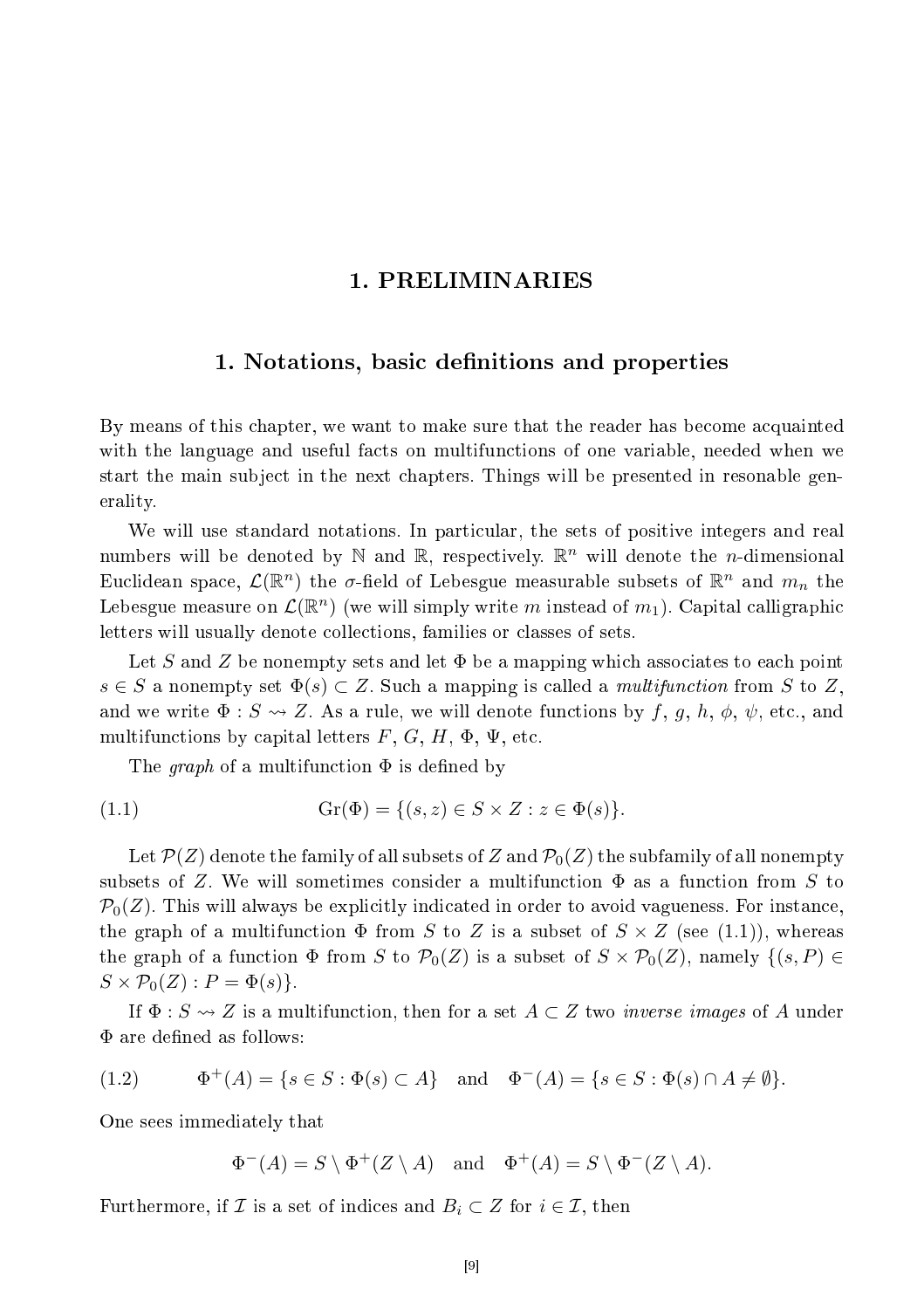G. Kwiecińska

(1.3) 
$$
\Phi^{-}\Big(\bigcup_{i\in\mathcal{I}}B_i\Big)=\bigcup_{i\in\mathcal{I}}\Phi^{-}(B_i).
$$

Since always  $\Phi^+(A) \subset \Phi^-(A)$  for  $A \subset Z$ , sometimes  $\Phi^+(A)$  and  $\Phi^-(A)$  are denoted by  $\Phi^s(A)$  and  $\Phi^w(A)$  and called *strong* and *weak counterimages* of A, respectively. If  $\Phi$ is treated as a fun
tion, then, as usual,

(1.4) 
$$
\Phi^{-1}(\mathcal{G}) = \{s \in S : \Phi(s) \in \mathcal{G}\} \text{ for } \mathcal{G} \subset \mathcal{P}_0(Z).
$$

The *image* of a set  $B \subset S$  under  $\Phi$  is defined by

(1.5) 
$$
\Phi(B) = \bigcup_{b \in B} \Phi(b).
$$

Any function  $\phi: S \to Z$  such that  $\phi(s) \in \Phi(s)$  for each  $s \in S$  is called a selection of the multifunction  $\Phi : S \rightsquigarrow Z$ .

A function  $f: S \to Z$  may be considered as a multifunction assigning to  $s \in S$  the singleton  $\{f(s)\}.$  It is clear that in this case we have  $f^+(A) = f^-(A) = f^{-1}(A)$  for  $A \subset Z$ .

If  $(Z, \mathcal{T}(Z))$  is a topological space and  $A \subset Z$ , then we will use the notations  $\text{Int}(A)$ ,  $Cl(A)$  and  $Fr(A)$  for the interior, closure and boundary of A, respectively. Furthermore, we will denote by  $\mathcal{B}(Z)$  the  $\sigma$ -field of Borel subsets of Z and by  $\mathcal{F}_{\sigma}(Z)$  and  $\mathcal{G}_{\delta}(Z)$  the first additive and multiplicative class, respectively, in the Borel hierarchy of subsets of the space  $(Z, \mathcal{T}(Z))$ . By a *Polish space* we mean a separable space metrizable by a complete metric. If  $(Z, \mathcal{T}(Z))$  is metrizable and Z is a continuous image of a Polish space, then we will say that  $(Z, \mathcal{T}(Z))$  is a *Suslin space*. We will write (for short) that Z itself is a Polish (resp. Suslin) spa
e.

We also introduce the following notations:

$$
C(Z) = \{A \in \mathcal{P}_0(Z) : A \text{ is closed}\};
$$
  
\n
$$
\mathcal{K}(Z) = \{A \in \mathcal{C}(Z) : A \text{ is compact}\};
$$
  
\n
$$
\mathcal{C}_b(Z) = \{A \in \mathcal{C}(Z) : A \text{ is bounded}\}, \text{ whenever } (Z, \varrho) \text{ is a metric space};
$$
  
\n
$$
\mathcal{C}_{bc}(Z) = \{A \in \mathcal{C}_b(Z) : A \text{ is convex}\} \text{ and } \mathcal{K}_c(Z) = \{A \in \mathcal{K}(Z) : A \text{ is convex}\},
$$

whenever  $(Z, \|\cdot\|)$  is a real normed linear space.

If  $z_0 \in Z$ , then we will use  $\mathcal{B}(z_0)$  to denote the neighbourhood filterbase of  $z_0$ . The grill of  $\mathcal{B}(z_0)$  (see [6, p. 12]) will be denoted by  $\mathcal{G}(z_0)$ ; it consists of all sets  $A(z_0) \subset Z$ such that  $A(z_0) \cap U(z_0) \neq \emptyset$  for each  $U(z_0) \in \mathcal{B}(z_0)$ , i.e.,  $z_0 \in \text{Cl}(A(z_0))$ .

If  $(Z, \varrho)$  is a metric or pseudometric space,  $z_0 \in Z$  and  $A \subset Z$ , then, as usual, we will denote by  $B(z_0, r)$  the open ball centred at  $z_0$  with radius  $r > 0$  and  $B(A, r) = \{z \in \mathbb{Z} :$  $\varrho(z, A) < r$ , where  $\varrho(z, A) = \inf{\varrho(z, y) : y \in A}$ . The topology on Z generated by the metric  $\varrho$  will be denoted by  $\mathcal{T}_{\rho}(Z)$ .

If  $(Z, \delta)$  is a hemimetric space (i.e.,  $\delta$  is a pseudometric which fails to be symmetric), then the open ball will be denoted as in the case of a metric or pseudometric. If interior points and open sets are defined in the usual way for hemimetric space  $(Z, \delta)$ , then the family of all open sets is a topology on the space  $Z$ .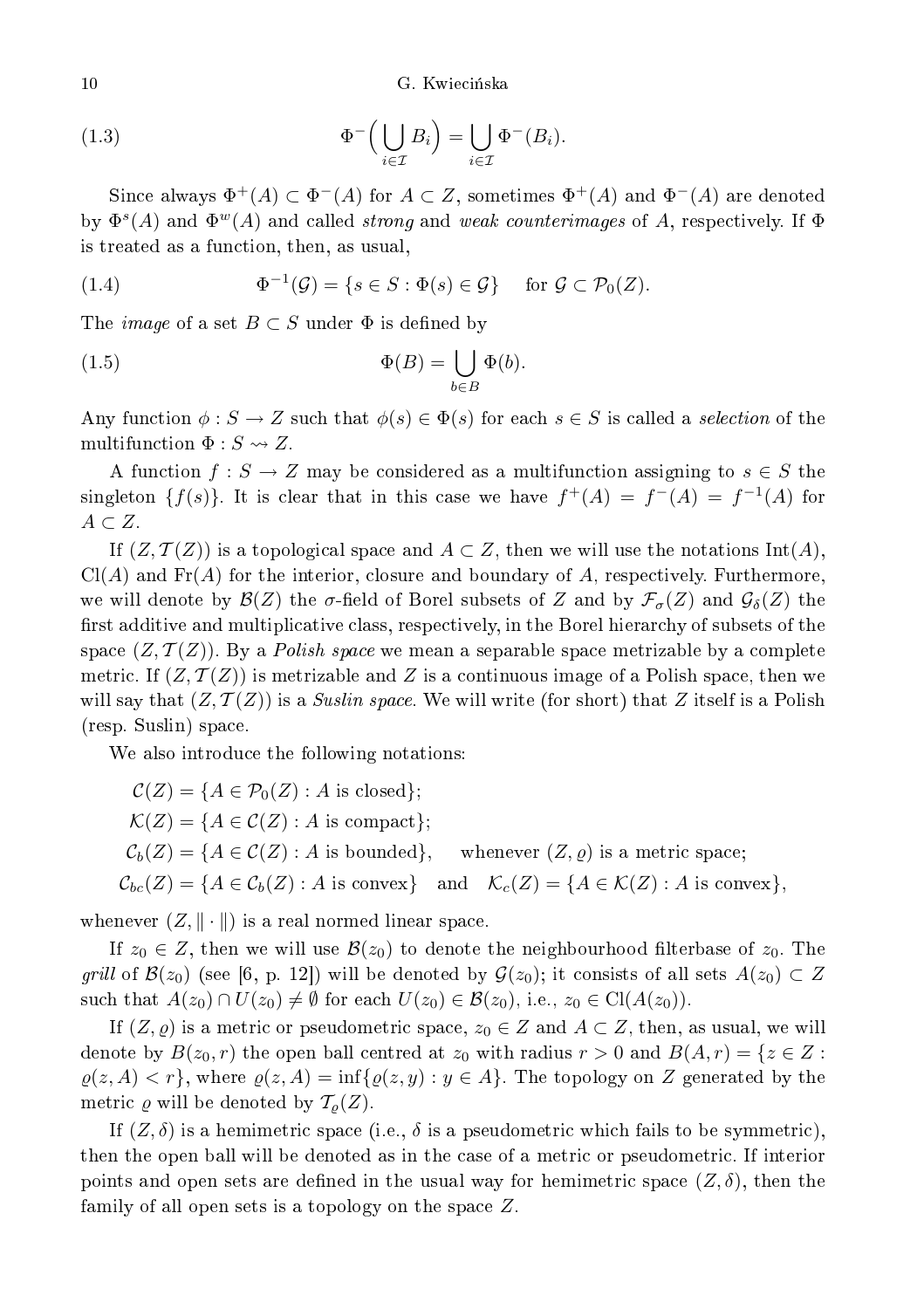## 2. Continuity of multifun
tions

Various definitions of continuity of multifunctions are given in many papers. They all reduce to the usual continuity if a single valued function is considered. We now state two different definitions of continuity for multifunctions which we shall use in this monograph.

Let  $(Z, \mathcal{T}(Z))$  be a topological space. The topology on Z allows us to define various topologies on  $\mathcal{P}_0(Z)$  and each one yields a corresponding notion of continuity of a multifunction. Following Michael (see [83, Appendix, p. 179]), the upper (resp. lower) semifinite topology on  $\mathcal{P}_0(Z)$  is the topology obtained by taking as a basis (resp. sub-basis) for the open sets all collections of the form  $\mathcal{U} = \{A \in \mathcal{P}_0(Z) : A \subset G\}$  (resp.  $\mathcal{L} = \{A \in \mathcal{P}_0(Z) : A \subset G\}$ )  $A \cap G \neq \emptyset$ ) with  $G \in \mathcal{T}(Z)$ ; we denote it by  $\mathcal{T}_\mathcal{U}$  (resp.  $\mathcal{T}_\mathcal{L}$ ). The finite (or Vietoris) topology on  $\mathcal{P}_0(Z)$  is the join of both these topologies and is denoted by  $\mathcal{T}_V$ .

If we try to adapt to multifunctions the following two equivalent definitions of continuity of a function  $f : \mathbb{R} \to \mathbb{R}$  at a point  $x_0 \in \mathbb{R}$ .

(i) 
$$
\forall U(f(x_0)) \exists U(x_0) \in \mathcal{B}(x_0) \ U(x_0) \subset f^{-1}(U(f(x_0)),
$$

(ii)  $\forall \varepsilon > 0 \,\exists \delta > 0 \,\forall x |x - x_0| < \delta \Rightarrow |f(x) - f(x_0)| < \varepsilon,$ 

then we obtain two notions of ontinuity whi
h are no longer equivalent. This unfortunate situation led to two concepts of semicontinuity.

Let  $(S, \mathcal{T}(S))$  and  $(Z, \mathcal{T}(Z))$  be topological spaces. We will call a multifunction  $\Phi$ :  $S \rightsquigarrow Z$  upper (resp. lower) semicontinuous at a point  $s_0 \in S$  if, for any open set  $G \subset Z$ such that  $\Phi(s_0) \subset G$  (resp.  $\Phi(s_0) \cap G \neq \emptyset$ ), there exists a  $U(s_0) \in \mathcal{B}(s_0)$  such that  $U(s_0) \subset \Phi^+(G)$  (resp.  $U(s_0) \subset \Phi^-(G)$ );  $\Phi$  is called *continuous* at  $s_0 \in S$  if it is both upper and lower semicontinuous at  $s_0$ .

Φ is alled ontinuous or upper (resp. lower) semi
ontinuous if it is ontinuous or upper (resp. lower) semicontinuous at each point  $s \in S$ .

Note that for a set  $G \subset Z$ ,  $\Phi^{-1}(\{A \in \mathcal{P}_0(Z) : A \subset G\}) = \Phi^+(G)$  and  $\Phi^{-1}(\{A \in \mathcal{P}_0(Z) : A \subset G\})$  $\mathcal{P}_0(Z)$ :  $A \cap G \neq \emptyset$ } =  $\Phi^{-}(G)$  (see (1.2) and (1.4)). Thus we can say that

 $(1.6)$  If  $(S, \mathcal{T}(S))$  and  $(Z, \mathcal{T}(Z))$  are topological spaces and  $s_0 \in S$ , then a multifunction  $\Phi: S \rightsquigarrow Z$  is upper (resp. lower) semicontinuous at  $s_0$  if and only if the function  $\Phi: S \to (\mathcal{P}_0(Z), \mathcal{T}_U)$  (resp.  $\Phi: S \to (\mathcal{P}_0(Z), \mathcal{T}_L)$ ) is continuous at  $s_0$ ;  $\Phi$  is continuous at  $s_0$  if and only if the function  $\Phi : S \to (\mathcal{P}_0(Z), \mathcal{T}_V)$  is continuous at  $s_0$ .

Note that the definition of continuity or semicontinuity of a multifunction is more handy than the condition (1.6), since we do not need to indicate the topology on  $\mathcal{P}_0(Z)$ (the topology on  $Z$  is sufficient).

Evidently, in the case of a single valued function the upper semicontinuity and lower semicontinuity as well continuity coincide with the usual notion of continuity.

The next definition of semicontinuity of a multifunction is based on the Hausdorff metric extended to  $\mathcal{P}_0(Z)$ . If  $(Z, \varrho)$  is a metric space, we can introduce the topology on  $\mathcal{P}_0(Z)$  generated by the hemimetric  $h_u$  defined by

(1.7) 
$$
h_u(A, B) = \sup \{ \varrho(x, A) : x \in B \},
$$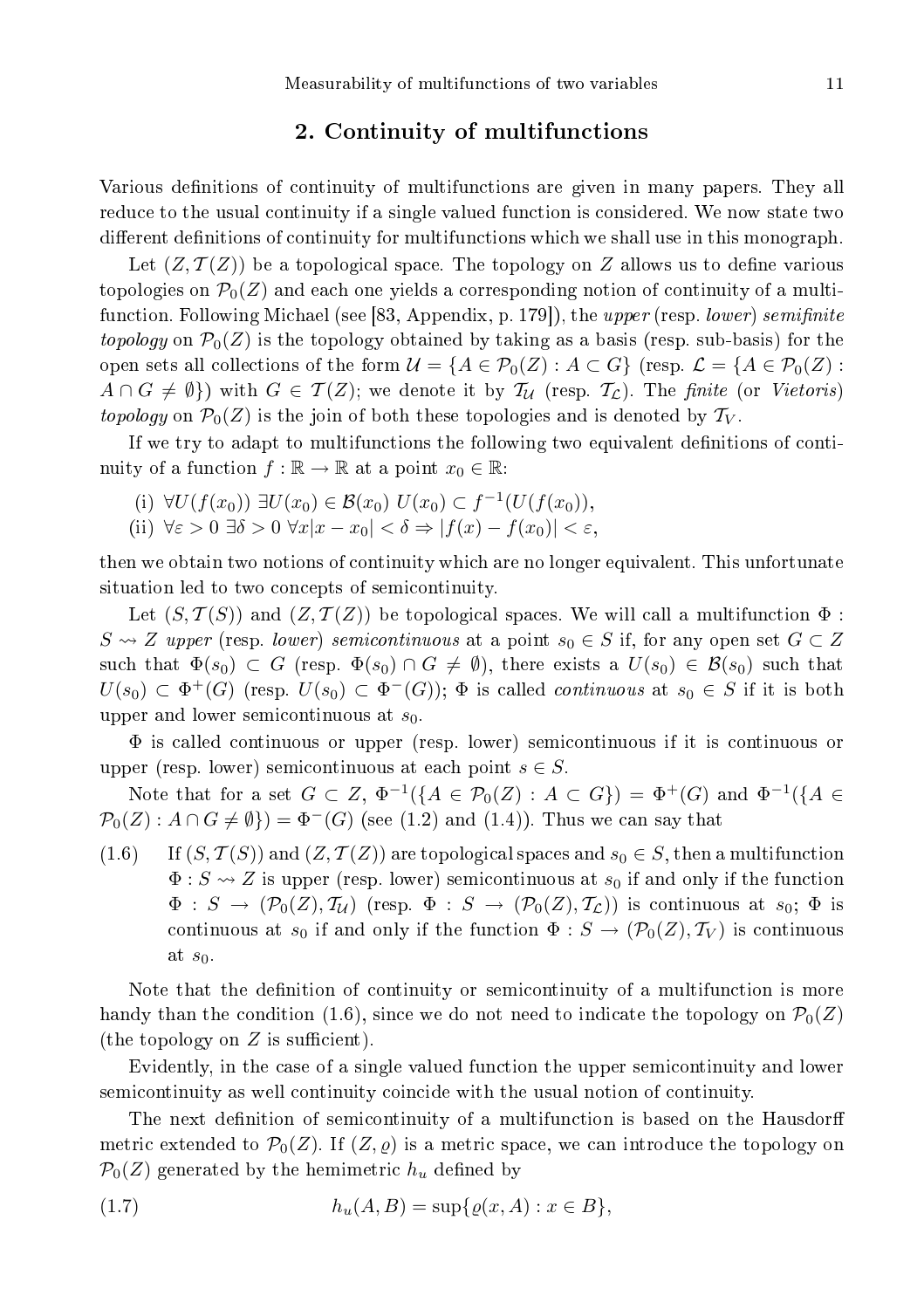called the *upper hemimetric topology* on  $\mathcal{P}_0(Z)$ , and denoted by  $\mathcal{T}_{h_u}$ . Dually, we can introduce the *lower hemimetric topology*  $\mathcal{T}_{h_l}$  generated by the hemimetric  $h_l$  defined by

(1.8) 
$$
h_l(A, B) = \sup \{ \varrho(x, B) : x \in A \}.
$$

The function h on the product  $\mathcal{P}_0(Z) \times \mathcal{P}_0(Z)$  given by

$$
h(A, B) = \max\{h_u(A, B), h_l(A, B)\}\
$$

is a pseudometric on  $\mathcal{P}_0(Z)$  and it generates the Hausdorff topology on  $\mathcal{P}_0(Z)$  denoted by  $\mathcal{T}_h$ . Of course the space  $(\mathcal{C}(Z), h)$  is a metric space. Note that

- (1.9) (i)  $\mathcal{T}_{h_u} \subset \mathcal{T}_{\mathcal{U}}$  and  $\mathcal{T}_{\mathcal{L}} \subset \mathcal{T}_{h_l}$ , and the converse inclusions are not true, in general [58, Proposition  $4.2.1$ ].
	- (ii) The topological spaces  $(\mathcal{K}(Z), \mathcal{T}_V)$  and  $(\mathcal{K}(Z), \mathcal{T}_h)$  are equivalent (see [63,  $p. 21$ ).

If  $(S, \mathcal{T}(S))$  is a topological space and  $(Z, \varrho)$  a metric space, then a multifunction  $\Phi$ :  $S \rightsquigarrow Z$  is called *hemi-upper* (*h-upper* for short) *semicontinuous* at a point  $s_0 \in S$ if, for each  $\varepsilon > 0$ , there exists a  $U(s_0) \in \mathcal{B}(s_0)$  such that  $\Phi(s) \subset B(\Phi(s_0), \varepsilon)$  for all  $s \in U(s_0)$ .

Dually,  $\Phi$  is called *hemi-lower* (*h-lower* for short) *semicontinuous* at a point  $s_0 \in S$ if, for each  $\varepsilon > 0$ , there exists a  $U(s_0) \in \mathcal{B}(s_0)$  such that  $\Phi(s_0) \subset B(\Phi(s), \varepsilon)$  for all  $s \in U(s_0)$ .

 $\Phi$  is called *hemi-continuous* (*h-continuous* for short) at  $s_0 \in S$  if it is both *h*-upper and h-lower semicontinuous at  $s_0$ ;  $\Phi$  is called h-continuous if it is h-continuous at each  $s \in S$ .

Note that in the context of  $(1.7)$  and  $(1.8)$  we can say that

 $(1.10)$  If  $(S, \mathcal{T}(S))$  is a topological space and  $(Z, \varrho)$  is a metric space, then a multifunction  $\Phi: S \rightsquigarrow Z$  is h-upper semicontinuous at a point  $s_0 \in S$  if and only if the function  $\Phi: S \to (\mathcal{P}_0(Z), h_u)$  is continuous at  $s_0$ ; that is, for each  $\varepsilon > 0$ , there exists a  $U(s_0) \in \mathcal{B}(s_0)$  such that  $h_u(\Phi(s), \Phi(s_0)) < \varepsilon$  for all  $s \in U(s_0)$ .  $\Phi$  is h-lower semicontinuous at  $s_0 \in S$  if and only if the function  $\Phi : S \to$  $(\mathcal{P}_0(Z), h_l)$  is continuous at  $s_0$ ; that is, for each  $\varepsilon > 0$ , there exists a  $U(s_0) \in$  $\mathcal{B}(s_0)$  such that  $h_l(\Phi(s), \Phi(s_0)) < \varepsilon$  for all  $s \in U(s_0)$ .

As a consequence of  $(1.9)$ , we have the following properties.

- (1.11) Let  $(S, \mathcal{T}(S))$  be a topological space,  $(Z, \rho)$  a metric space and  $\Phi : S \rightsquigarrow Z$  a multifun
tion.
	- (i) If  $\Phi$  is upper semicontinuous, then it is h-upper semicontinuous.
	- (ii) If  $\Phi$  is h-lower semicontinuous, then it is lower semicontinuous.
	- (iii) If  $\Phi$  is compact valued, then its upper (resp. lower) semicontinuity and h-upper (resp. h-lower) semicontinuity are equivalent.

In cases (i) and (ii), the converses are not true.

The definition of equicontinuity of a family of real functions can be extended to multifunctions in the following way. Let  $\{\Phi_i\}_{i\in\mathcal{I}}$  be a family of closed valued multifunctions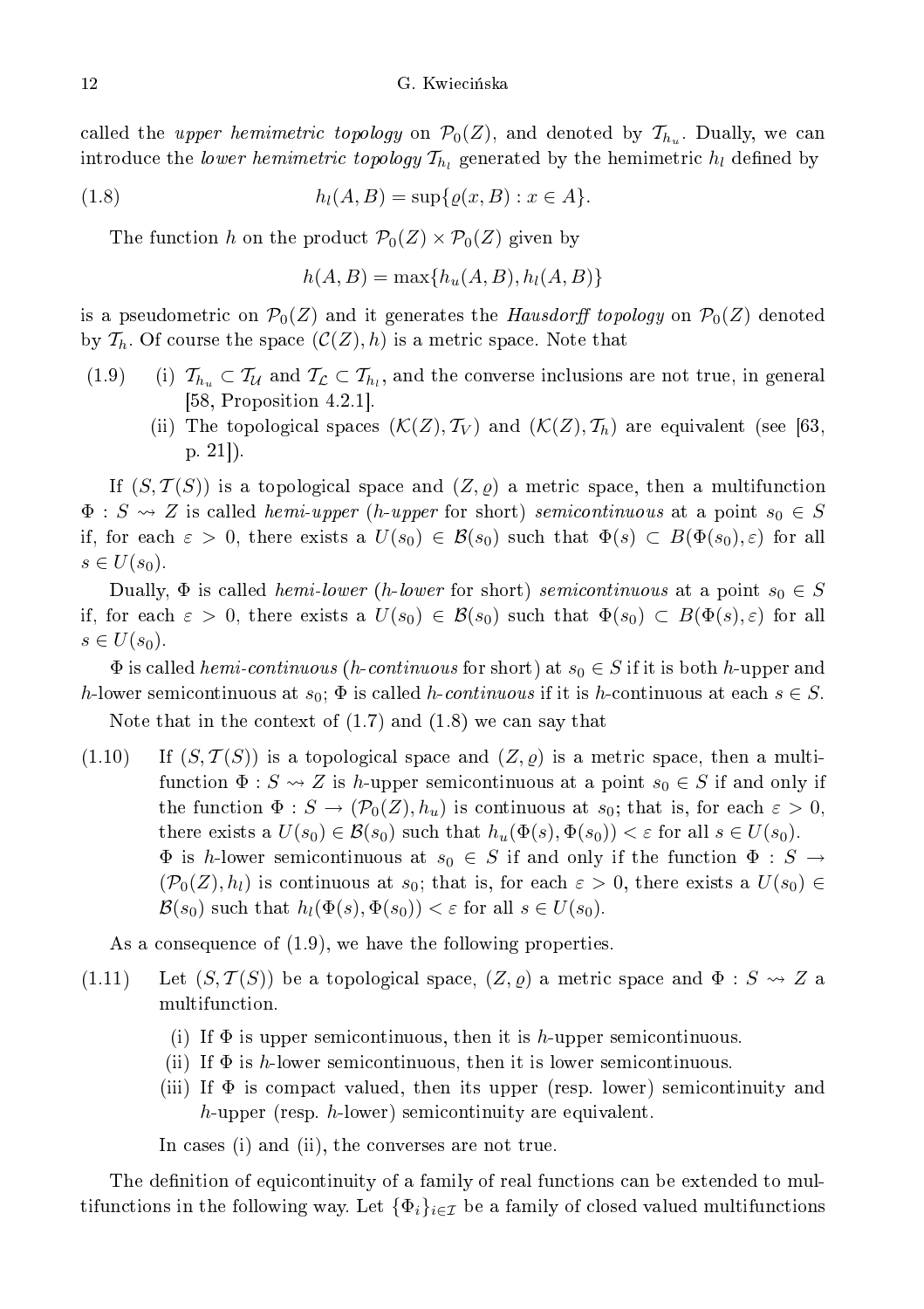$\Phi_i: S \rightsquigarrow Z, i \in \mathcal{I}$ , where  $\mathcal I$  denotes a set of indices. The family  $\{\Phi_i\}_{i\in \mathcal{I}}$  is called hlower (resp. h-upper) equicontinuous at a point  $s_0 \in S$  if, for each  $\varepsilon > 0$ , there exists an open neighbourhood  $U(s_0)$  of  $s_0$  such that  $s \in U(s_0)$  implies  $\Phi_i(s_0) \subset B(\Phi_i(s), \varepsilon)$  $(\text{resp. } (\Phi_i(s) \subset B(\Phi_i(s_0), \varepsilon)) \text{ for each } i \in \mathcal{I}.$ 

The family  $\{\Phi_i\}_{i\in\mathcal{I}}$  is called *h-equicontinuous* if it is both *h*-upper and *h*-lower equicontinuous at each  $s \in S$ .

There are several ways of defining convergence in  $\mathcal{P}_0(Z)$  and in consequence its conne
tions with ontinuity.

If  $(Z, \varrho)$  is a metric space, then a sequence  $(\Phi_n)_{n \in \mathbb{N}}$  of closed valued multifunctions  $\Phi_n : S \rightsquigarrow Z$  is called *converging* to a multifunction  $\Phi : S \rightsquigarrow Z$  if for each  $s \in S$  the sequence  $(\Phi_n(s))_{n\in\mathbb{N}}$  converges to  $\Phi(s)$  with respect to the Hausdorff metric h generated by  $\rho$ . We will write  $\Phi = h \lim_{n \to \infty} \Phi_n$ .

It is lear that

 $(1.12)$  If  $s \in S$  and  $\Phi(s) = h\cdot \lim_{n\to\infty} \Phi_n(s)$  then  $\varrho(z, \Phi(s)) = \lim_{n\to\infty} \varrho(z, \Phi_n(s))$  for each  $z \in Z$ .

Throughout the paper, convergence in the space  $\mathcal{C}(Z)$  will be convergence with respect to the Hausdorff metric h.

The set valued notions of limits are rooted in the concepts of lower and upper limits of filtered families of sets (see  $[6, p. 125]$ ).

Let  $(S, \mathcal{T}(S))$  and  $(Z, \mathcal{T}(Z))$  be topological spaces. Let  $\Phi : S \rightsquigarrow Z$  and  $s_0 \in S$ . Then  $\mathcal{R} = (\Phi(s) : s \in S, \mathcal{B}(s_0))$  forms a filtered family of sets [6, Example 3, p. 126]. The set of all limit points of R is called the *lower pseudo-limit* of  $\Phi$  at  $s_0$  and is denoted by p-lim inf<sub>s→s0</sub>  $\Phi(s)$ . The set of all cluster points of R is called the *upper pseudo-limit* of  $\Phi$ at  $s_0$  and denoted by p-lim  $\sup_{s\to s_0} \Phi(s)$  (for the justification of "pseudo" see [6, p. 130]).

It is known  $[6,$  Theorems 1 and 1', p. 127 that

(1.13) (i) 
$$
p\text{-}\limsup_{s\to s_0} \Phi(s) = \bigcap_{U \in \mathcal{B}(s_0)} \text{Cl} \Big( \bigcup_{s \in U} \Phi(s) \Big),
$$
  
\n(ii)  $p\text{-}\liminf_{s\to s_0} \Phi(s) = \bigcap_{A \in \mathcal{G}(s_0)} \text{Cl} \Big( \bigcup_{s \in A} \Phi(s) \Big).$ 

Let B be a basis of  $\mathcal{T}(S)$  and  $s_0 \in S$ . Let us replace the grill  $\mathcal{G}(s_0)$  in  $(1.13)(ii)$  by the family

$$
(1.14) \qquad \qquad \mathcal{A}(s_0) = \{ V \in \mathcal{B} : s_0 \in \text{Cl}(V) \}
$$

and denote the resulting operation by q-lim  $\inf_{s\to s_0} \Phi(s)$ , i.e.,

(1.15) 
$$
q \cdot \liminf_{s \to s_0} \Phi(s) = \bigcap_{V \in \mathcal{A}(s_0)} \mathrm{Cl} \Big( \bigcup_{s \in V} \Phi(s) \Big).
$$
 We have

We have

(1.16) (i) p-lim  $\inf_{s\to s_0} \Phi(s) \subset \mathbf{q}$ -lim  $\inf_{s\to s_0} \Phi(s) \subset \mathbf{p}$ -lim  $\sup_{s\to s_0} \Phi(s)$ . (ii) If  $(Z, \mathcal{T}(Z))$  is regular and  $\Phi$  is closed valued, then

$$
\text{p-}\liminf_{s \to s_0} \Phi(s) = \Phi(s_0) = \text{p-}\limsup_{s \to s_0} \Phi(s)
$$

at each continuity point  $s_0 \in S$  of  $\Phi$  (see [76, Theorem 1.5]).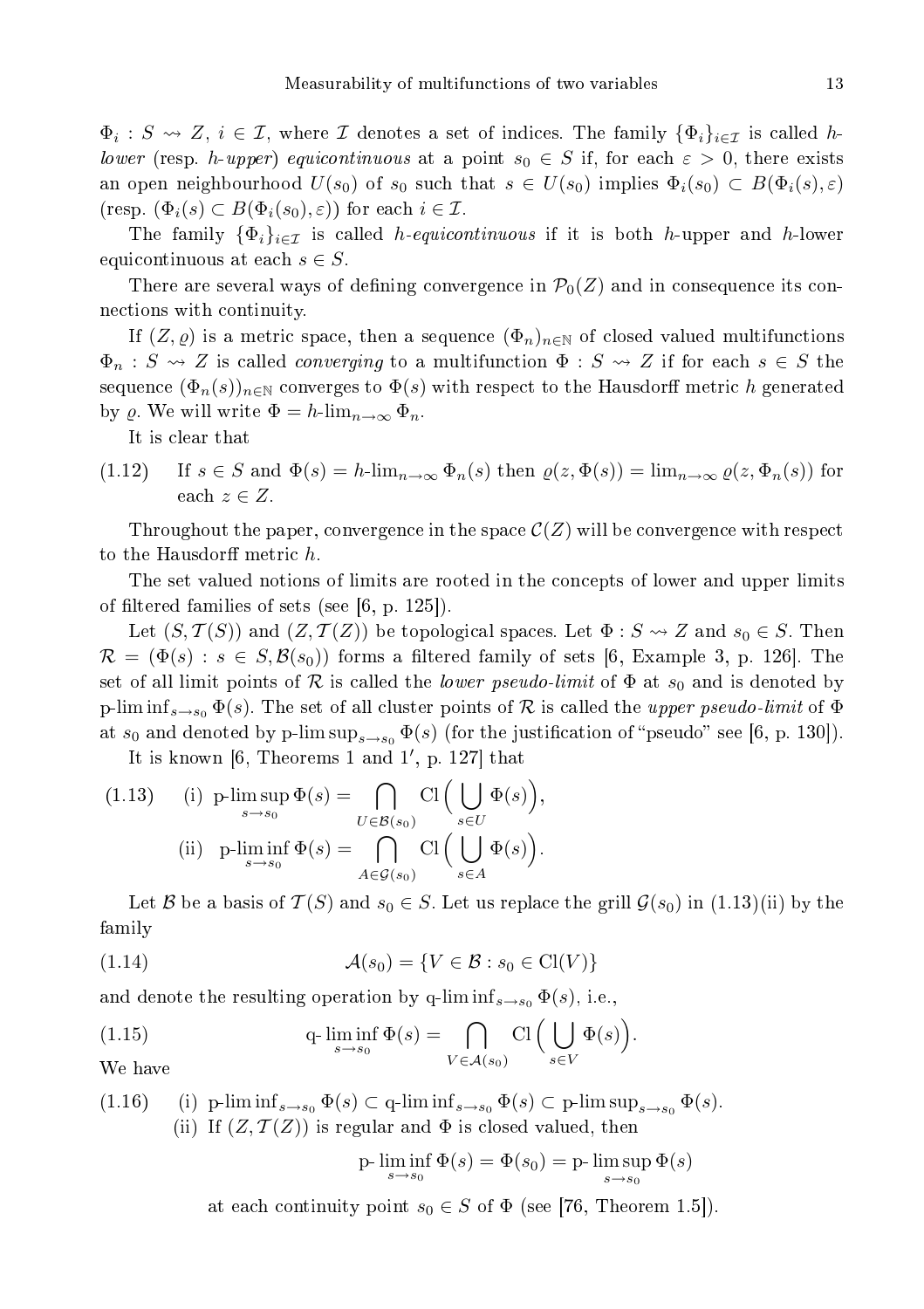For a multifunction  $\Phi$  we denote by  $D(\Phi)$ ,  $D_l(\Phi)$  and  $D_u(\Phi)$  the sets of all its disontinuity, lower dis
ontinuity and upper dis
ontinuity points, respe
tively. It is evident that

(1.17) 
$$
\{s_0 \in S : \text{q-}\liminf_{s \to s_0} \Phi(s) \neq \text{p-}\limsup_{s \to s_0} \Phi(s) \} \subset D(\Phi).
$$

The following lemma will be useful (cf.  $[64, p. 182]$ ).

LEMMA 1.1. Let  $(S, \mathcal{T}(S))$  be a topological space and let  $(Z, \mathcal{T}(Z))$  be a second countable topological space with a base  $\mathcal{B} = \{B_n\}_{n \in \mathbb{N}}$ . Then for a multifunction  $\Phi : S \leadsto Z$  we have:

- (i)  $D_l(\Phi) = \bigcup_{n \in \mathbb{N}} (\Phi^-(B_n) \setminus \text{Int}(\Phi^-(B_n))).$
- (ii) Let  $\mathcal{A} = \{(n_{k,1}, n_{k,2}, \ldots, n_{k,j(k)}) : n_{k,i} \in \mathbb{N} \text{ for } i = 1, \ldots, j(k) \text{ and } k \in \mathbb{N} \}$ . If  $\Phi$  is ompa t valued , then the state of the state of the state of the state of the state of the state of the state o

$$
D_u(\Phi) = \bigcup_{k \in \mathbb{N}} (\Phi^+(V_k) \setminus \text{Int}(\Phi^+(V_k))),
$$

where  $V_k = \bigcup \{B_{n_{k,i}} : i = 1, \ldots, j(k) \wedge B_{n_{k,i}} \in \mathcal{B}\}\$  for  $k \in \mathbb{N}$ .

#### 3. Measurability of multifun
tions

Apart from semicontinuous multifunctions, measurable multifunctions will be very important in the following. Throughout this section we will denote by  $(S, \mathcal{M}(S))$  (resp.  $(S, \mathcal{M}(S), \mu)$  a measurable (resp. a measure) space (with a nonnegative measure  $\mu$  on  $\mathcal{M}(S)$ . A set  $N \subset S$  will be called  $\mu$ -negligible if there is an  $\mathcal{M}(S)$ -measurable set A (i.e.  $A \in \mathcal{M}(S)$ ) such that  $N \subset A$  and  $\mu(A) = 0$ . The measure  $\mu$  is complete if any  $\mu$ -negligible set  $N \subset S$  is  $\mathcal{M}(S)$ -measurable. The σ-field  $\mathcal{M}(S)$  is *complete* if there is a complete measure  $\mu$  on  $\mathcal{M}(S)$ .

If A is a family of sets, then we denote by  $S(\mathcal{A})$  the family of sets obtained from A by the Suslin operation.

 $(1.18)$  If  $\mathcal{M}(S)$  is complete with respect to a  $\sigma$ -finite measure, then it is closed under the Suslin operation, i.e.,  $\mathbf{S}(\mathcal{M}(S)) = \mathcal{M}(S)$  (see [31, 6B(d), 1G and 1H(c)]).

By the completion of  $\mathcal{M}(S)$  with respect to a measure  $\mu$  on  $\mathcal{M}(S)$  ( $\mu$ -completion for short) we mean the  $\sigma$ -field  $\mathcal{M}_{\mu}(S)$  generated by  $\mathcal{M}(S)$  and the  $\mu$ -negligible sets in S. The measure  $\mu$  admits a unique extension to  $\mathcal{M}_{\mu}(S)$ . Thus the  $\sigma$ -field  $\mathcal{M}_{\mu}(S)$  is complete.

If  $(S, \mathcal{T}(S))$  is a topological space and  $\mathcal{M}(S)$  is a  $\sigma$ -field of subsets of S, then a measure  $\mu$  on  $\mathcal{M}(S)$  is called *regular* (resp.  $\mathcal{G}_{\delta}$ -regular) if, for every  $\varepsilon > 0$  and for each  $A \in \mathcal{M}(S)$ , there is a closed set  $A_1 \subset S$  and an open set  $A_2 \subset S$  (resp.  $A_1 \in \mathcal{F}_{\sigma}(S)$  and  $A_2 \in \mathcal{G}_{\delta}(S)$ ) such that  $A_1 \subset A \subset A_2$  and for any  $B \in \mathcal{M}(S)$  such that  $B \subset A_2 \setminus A_1$  we have  $\mu(B) < \varepsilon$ (resp.  $\mu(B) = 0$ ). In the case  $\mathcal{B}(S) \subset \mathcal{M}(S)$ , the measure  $\mu$  is regular (resp.  $\mathcal{G}_{\delta}$ -regular) if  $\mu(A_2 \setminus A_1) < \varepsilon$  (resp.  $\mu(A_2 \setminus A_1) = 0$ ).

If  $(T, \mathcal{M}(T))$  is also a measurable space, then  $\mathcal{M}(S) \otimes \mathcal{M}(T)$  will denote the product σ-field in  $S \times T$ , i.e., the σ-field of subsets of  $S \times T$  generated by the family of sets  $A \times B$ ,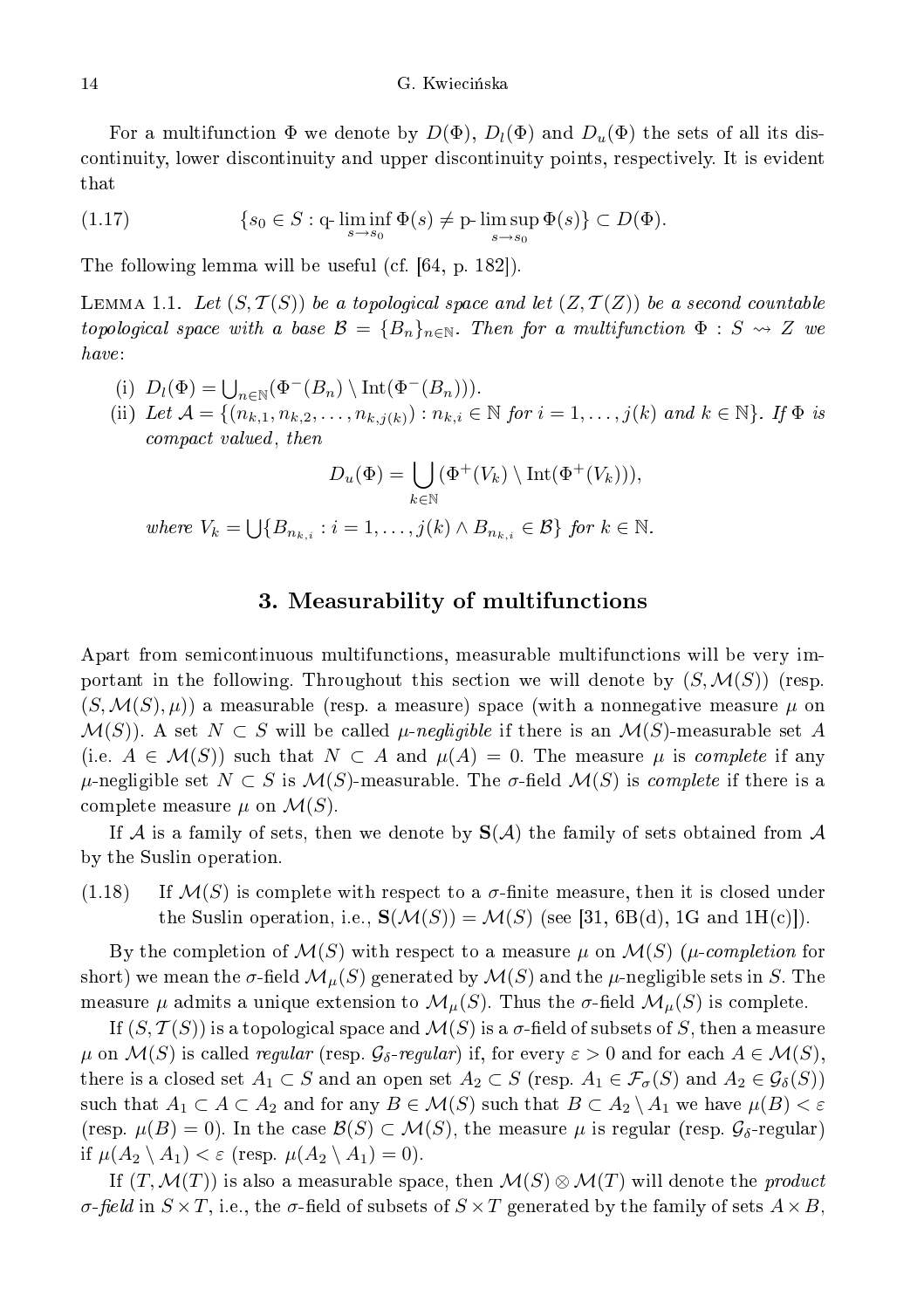15

where  $A \in \mathcal{M}(S)$  and  $B \in \mathcal{M}(T)$ . We shall denote by  $\text{proj}_S$  the projection map from  $S \times T$  to S.

We will say that the pair  $((S, \mathcal{M}(S))$ ;  $(T, \mathcal{T}(T)))$ , where  $(T, \mathcal{T}(T))$  is a topological space, has the projection property if  $\text{proj}_S(A) \in \mathcal{M}(S)$  for each  $A \in \mathcal{M}(S) \otimes \mathcal{B}(T)$ .

If T is a Suslin space and  $A \subset S \times T$ , then  $\text{proj}_S(A) \in \mathbf{S}(\mathcal{M}(S))$  provided  $A \in$  $\mathbf{S}(\mathcal{M}(S) \otimes \mathcal{B}(T))$  (see [15]). Therefore, by (1.18) (cf. [20, Theorem 3.4] or [14, Theorem  $III.23$ , we have the following assertion.

(1.19) If T is a Suslin space, then  $((S, \mathcal{M}_{\mu}(S), \mu); T)$ , where  $\mu$  is  $\sigma$ -finite, has the projection property.

The theory of measurability of multifunctions, developed by numerous authors  $([4],$ [12], [14], [20], [49], [52], [54], [65], [94], [99], and others), focuses almost exclusively on multifunctions defined on an abstract measurable space and with values in a metrizable spa
e. We des
ribe measurability of multifun
tions without any metrizability assumption.

Let  $(S, \mathcal{M}(S))$  be a measurable space,  $(Z, \mathcal{T}(Z))$  a topological space, and  $\Phi : S \rightsquigarrow Z$ a multifun
tion. Consider the following properties:

- (a)  $\Phi^+(G) \in \mathcal{M}(S)$  for each  $G \in \mathcal{T}(Z)$ ;
- (b)  $\Phi^{-}(G) \in \mathcal{M}(S)$  for each  $G \in \mathcal{T}(Z)$ .

It is known (see  $[71,$  Proposition 1]) that

- $(1.20)$  (i) If  $(Z, \mathcal{T}(Z))$  is perfect, then (a) implies (b).
	- (ii) If  $(Z, \mathcal{T}(Z))$  is perfectly normal and  $\Phi$  is compact valued, then also (b) implies (a).

The example of Kaniewski (see [113, Example 2.4, p. 865]) shows that the compactness of values of the multifunction  $\Phi$  considered in  $(1.20)(ii)$  is essential.

It is natural to say that  $\Phi : S \to Z$  is  $\mathcal{M}(S)$ -measurable if condition (a) is satisfied, and weakly  $\mathcal{M}(S)$ -measurable if (b) holds (cf. [49, p. 54]).

It is evident that in the case of a single valued function  $f : S \to Z$ , the notions of measurability of  $f$  and weak measurability of  $f$  coincide with the usual notion of measurability of f, i.e.,  $f^{-1}(G) \in \mathcal{M}(S)$  for any  $G \in \mathcal{T}(Z)$ .

We can now rephrase property  $(1.20)$  as follows.

PROPOSITION 1.2. If  $(S, \mathcal{M}(S))$  is a measurable space,  $(Z, \mathcal{T}(Z))$  a perfect topological space, and  $\Phi: S \rightsquigarrow Z$  a multifunction, then

- (i)  $\mathcal{M}(S)$ -measurability of  $\Phi$  implies weak  $\mathcal{M}(S)$ -measurability of  $\Phi$ .
- (ii) If  $(Z, \mathcal{T}(Z))$  is perfectly normal and  $\Phi$  has compact values, then  $\mathcal{M}(S)$ -measurability of  $\Phi$  and weak  $\mathcal{M}(S)$ -measurability of  $\Phi$  are equivalent.

Excellent sources of information on measurability properties of multifunctions with values in a metric space are the papers of Himmelberg [49] and Castaing and Valadier [14]. We now mention those properties which will be useful later on.

Let  $(Z, \rho)$  be a metric space. For  $z \in Z$  and  $\Phi : S \rightsquigarrow Z$  we define the function  $g_z : S \to \mathbb{R}$  by

$$
g_z(s) = \varrho(z, \Phi(s)).
$$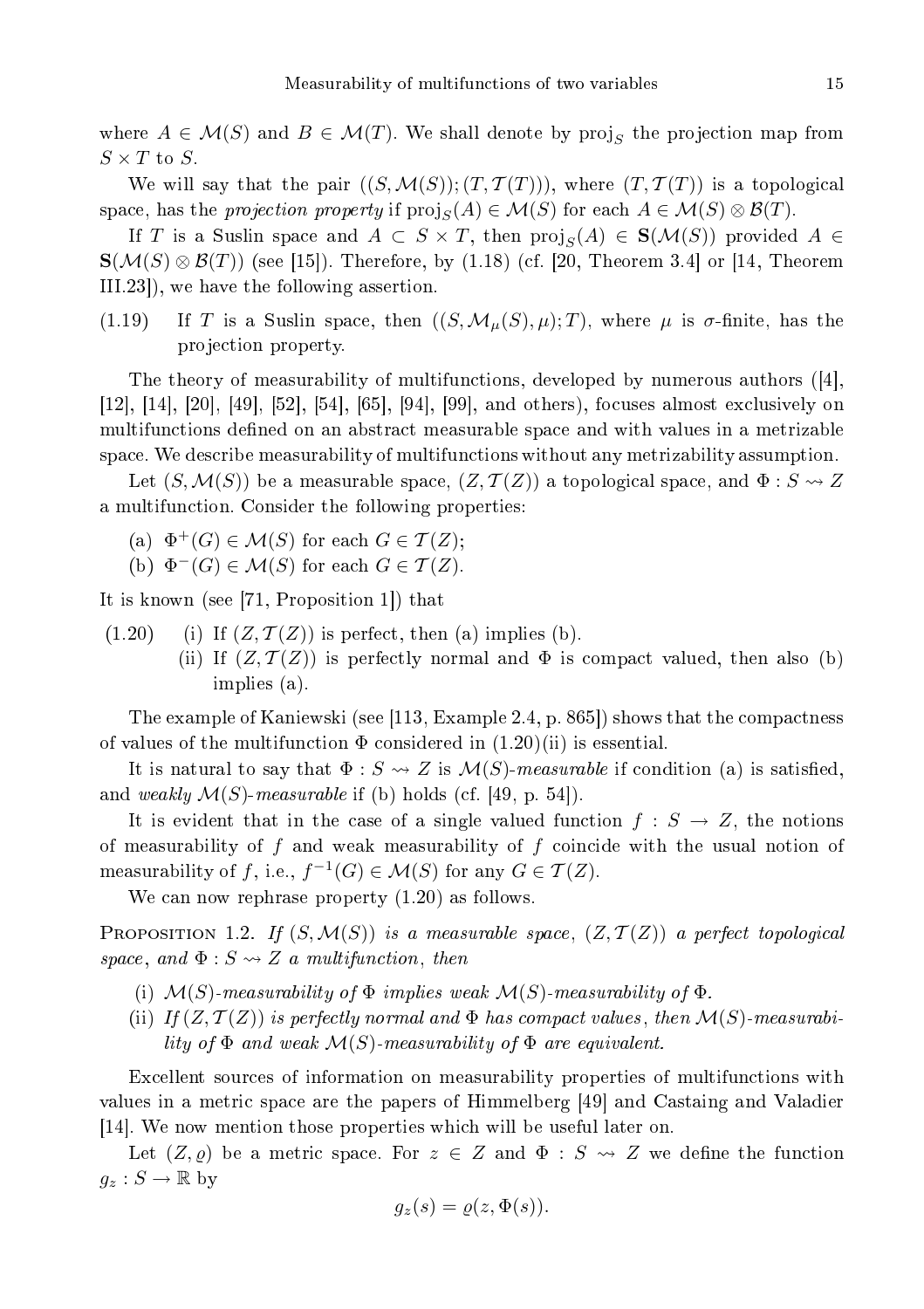Consider the following properties:

- (c) For each  $z \in Z$  the function  $g_z$  is  $\mathcal{M}(S)$ -measurable;
- (d)  $\Phi$  admits a sequence  $(\phi_n)_{n\in\mathbb{N}}$  of  $\mathcal{M}(S)$ -measurable selections such that  $\Phi(s)$  =  $Cl({\phi_n(s) : n \in \mathbb{N}})$  for each  $s \in S$  (the sequence  $(\phi_n)_{n \in \mathbb{N}}$  is called a *Castaing* representation of Φ).
- (e)  $\text{Gr}(\Phi) \in \mathcal{M}(S) \otimes \mathcal{B}(Z)$ .

PROPOSITION 1.3. If  $(Z, \varrho)$  is separable and  $\Phi : S \leadsto Z$ , then

- (i) Weak  $\mathcal{M}(S)$ -measurability of  $\Phi$  is equivalent to (c) [49, Theorem 3.3].
- (ii) If  $\Phi$  is complete valued, then weak  $\mathcal{M}(S)$ -measurability of  $\Phi$  is equivalent to (d)  $[14,$  Theorem III.9.
- (iii) If  $\Phi$  is closed valued, then weak  $\mathcal{M}(S)$ -measurability of  $\Phi$  implies (e) [49, Theorem  $3.3$ .
- (iv) If  $(Z, \varrho)$  is  $\sigma$ -compact (i.e.,  $Z = \bigcup_{n \in \mathbb{N}} Z_n$  and  $Z_n$  is compact for every  $n \in \mathbb{N}$ ) and  $\Phi$  is closed valued, then (a) and (b) are equivalent [49, Theorem 3.5(ii)].
- (v) If  $\mathcal{M}(S)$  is complete with respect to a  $\sigma$ -finite measure,  $(Z, \rho)$  is complete and  $\Phi$  is closed valued, then (a)–(e) are equivalent [14, Theorem III.30].
- (vi) If  $\Phi$  is compact valued, then (a) and (b) are each equivalent to  $\mathcal{M}(S)$ -measurability of the function  $\Phi:S\to(\mathcal{K}(Z),\mathcal{T}_h),$  where  $h$  is the Hausdorff metric generated by  $\varrho$  [14, Theorem III.1].
- (vii) If Z is a Polish space and  $\Phi$  is closed valued, then  $\Phi$  admits an  $\mathcal{M}(S)$ -measurable selection and the contract of the contract of the contract of the contract of the contract of the contract of

The following proposition will be applied in the next hapter.

PROPOSITION 1.4 ([71, Proposition 2]). Let  $(S, \mathcal{M}(S))$  be a measurable space and let  $(Z, \mathcal{T}(Z))$  be a regular second countable topological space. If  $\Phi_1, \Phi_2 : S \rightsquigarrow Z$  are closed valued weakly  $\mathcal{M}(S)$ -measurable multifunctions, then

$$
\{s \in S : \Phi_1(s) \neq \Phi_2(s)\} \in \mathcal{M}(S).
$$

The next proposition on the intersection of closed valued weakly measurable multifunctions will also be useful in the next chapter. The sufficient conditions known earlier involve some compactness assumptions either on Z or on the values of multifunctions.

**PROPOSITION** 1.5 ([71, Proposition 3]). Let  $(S, \mathcal{M}(S), \mu)$  be a measure space, where  $\mu$  is  $\sigma$ -finite, and let Z be a Suslin space. Let  $\Phi_n : S \leadsto Z$ , for  $n \in \mathbb{N}$ , be a family of closed valued weakly  $\mathcal{M}(S)$ -measurable multifunctions such that  $\bigcap_{n\in N} \Phi_n(s) \neq \emptyset$  for each  $s \in S$ . Then the multifunction  $\Phi : S \rightsquigarrow Z$  given by

$$
\Phi(s) = \left(\bigcap_{n \in \mathbb{N}} \Phi_n\right)(s) = \bigcap_{n \in \mathbb{N}} \Phi_n(s)
$$

is  $\mathcal{M}_\mu(S)$ -measurable.

The projection property of  $((S, \mathcal{M}_{\mu}(S), \mu); Z)$  in the above proposition is essential. We note that the intersection of two weakly  $\mathcal{M}(S)$ -measurable multifunctions with closed values may not be weakly  $\mathcal{M}(S)$ -measurable (see [50, Example 2]).

Observe that, by (1.12) and Proposition 1.3(i), the following property is true.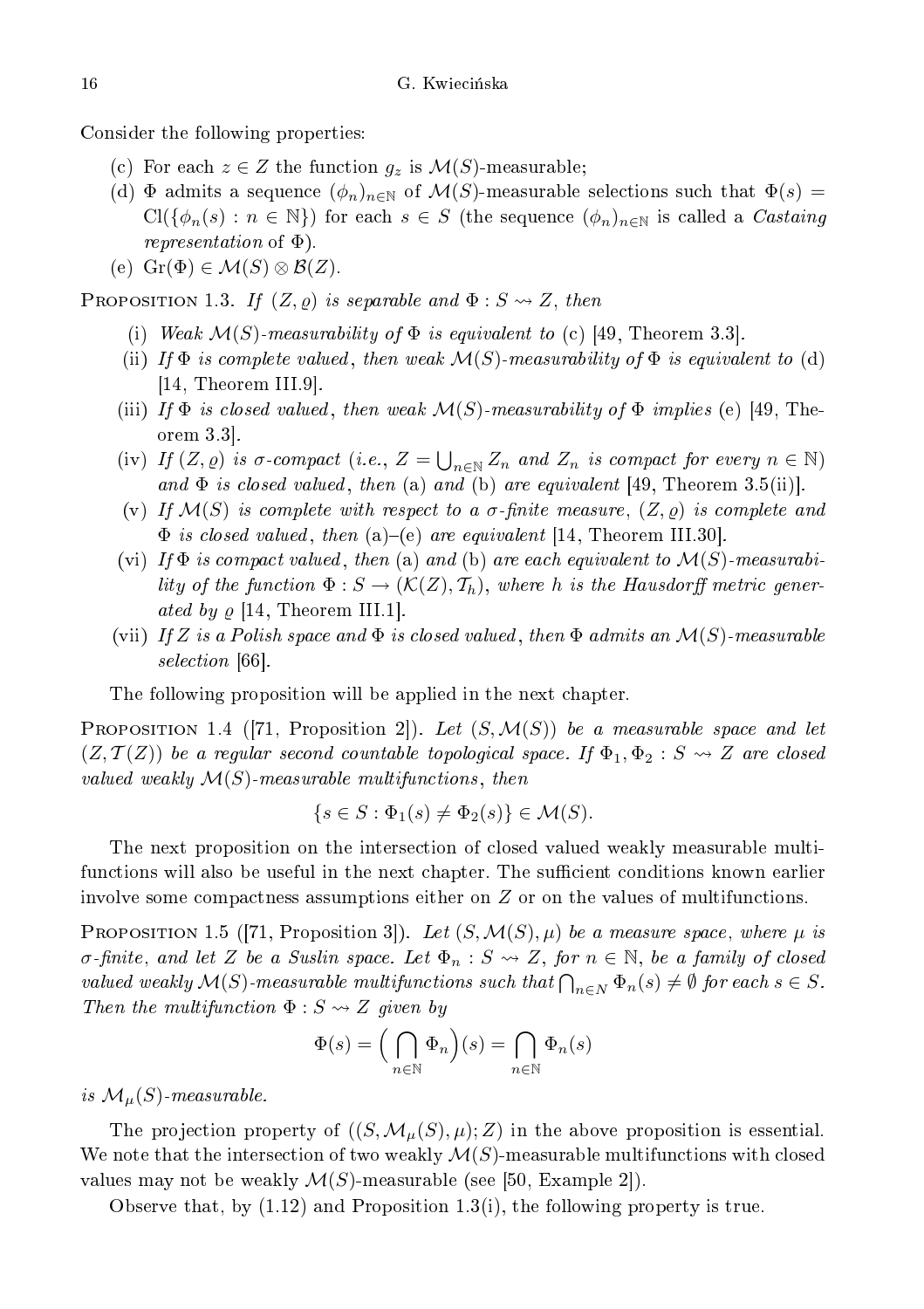(1.21) If  $(Z, \varrho)$  is a separable metric space and  $(\Phi_n)_{\in \mathbb{N}}$  is a sequence of closed valued weakly  $\mathcal{M}(S)$ -measurable multifunctions  $\Phi_n : S \leadsto Z$ ,  $n \in \mathbb{N}$ , converging to a multifunction  $\Phi: S \rightsquigarrow Z$ , then  $\Phi$  is weakly  $\mathcal{M}(S)$ -measurable.

Similarly to the case of vector valued functions the strong measurability of multifunctions can be defined. Let  $(S, \mathcal{M}(S), \mu)$  be a measurable space, where  $\mu$  is complete, let  $(Z, \|\cdot\|)$  be a reflexive real normed linear space, and let  $\Phi : S \to Z$  be a multifunction with  $\Phi(s) \in \mathcal{C}_{bc}(Z)$ . Then  $\Phi$  is said to be *finitely-valued* if it is constant on each of a finite number of disjoint  $\mathcal{M}(S)$ -measurable sets  $E_i$  and equal to  $\{\theta\}$  on  $S \setminus \bigcup E_i$ ( $\theta$  is the origin of Z);  $\Phi$  is said to be a *simple multifunction* if it is finitely-valued and  $\mu({s \in S : \|\Phi(s)\| > 0}) < \infty$ , where  $\|\Phi(S)\| = h(\Phi(s), {\theta})$  (h is the Hausdorff metric generated by the norm).

A multifunction  $\Phi$  is called *countable-valued* if it assumes at most a countable set of values in  $\mathcal{C}_{bc}(Z)$ , assuming each value different from  $\{\theta\}$  on an  $\mathcal{M}(S)$ -measurable subset of S.

A multifunction  $\Phi$ :  $S \rightsquigarrow Z$  is called *strongly M(S)-measurable* if there is a sequence of countable-valued multifunctions  $(\Phi_n)_{n\in\mathbb{N}}$  such that

$$
h \cdot \lim_{n \to \infty} \Phi_n(s) = \Phi(s)
$$

for  $\mu$ -almost every  $s \in S$ . If  $\mu(S) < \infty$ , then we may replace "countable-valued" by "simple".

If  $\Phi$  :  $S \rightsquigarrow Z$  is strongly  $\mathcal{M}(S)$ -measurable, then it is weakly  $\mathcal{M}(S)$ -measurable, but the converse is not true (see  $[21, Example 3.1, p. 23]$ ). Furthermore (see  $[21, Proposi$ tion  $3.3$ .

 $(1.22)$  If  $S = [a, b] \subset \mathbb{R}$ , Z is a separable Banach space and  $\Phi : S \rightsquigarrow Z$  has values in  $\mathcal{K}(Z)$ , then  $\mathcal{L}(\mathbb{R})$ -measurability of  $\Phi$  and strong  $\mathcal{L}(\mathbb{R})$ -measurability of  $\Phi$  are equivalent.

#### 4. Approximate ontinuity of multifun
tions

The notion of approximately continuous function, essential for the concept of density topology, has been studied for real functions of real variable  $(22, 35, 34, 72)$  and then in various abstract spaces (see [41], [73], [74], [75], [92], [103]). In this section we introduce some concepts of approximate continuity of a multifunction and give some properties of approximately ontinuous multifun
tions whi
h will be essential for the onsiderations of the next hapters.

Throughout this section we assume that  $(S, d, \mathcal{M}(S), \mu)$  is a measure metric space with metric d, with a  $\sigma$ -finite complete and  $\mathcal{G}_{\delta}$ -regular measure  $\mu$  defined on a  $\sigma$ -field  $\mathcal{M}(S)$  containing the Borel sets;  $\mu^*$  will denote the outer measure generated by  $\mu$ , i.e.,  $\mu^*(A) = \inf \{ \mu(B) : A \subset B \land B \in \mathcal{M}(S) \}$  for a set  $A \subset S$ .

(1.23) Let  $\mathcal{F} \subset \mathcal{M}(S)$  be a family of sets with nonempty interiors of positive and finite measure  $\mu$ , the boundaries of which are  $\mu$ -negligible. Let  $\{I_n\}_{n\in\mathbb{N}}\subset\mathcal{F}$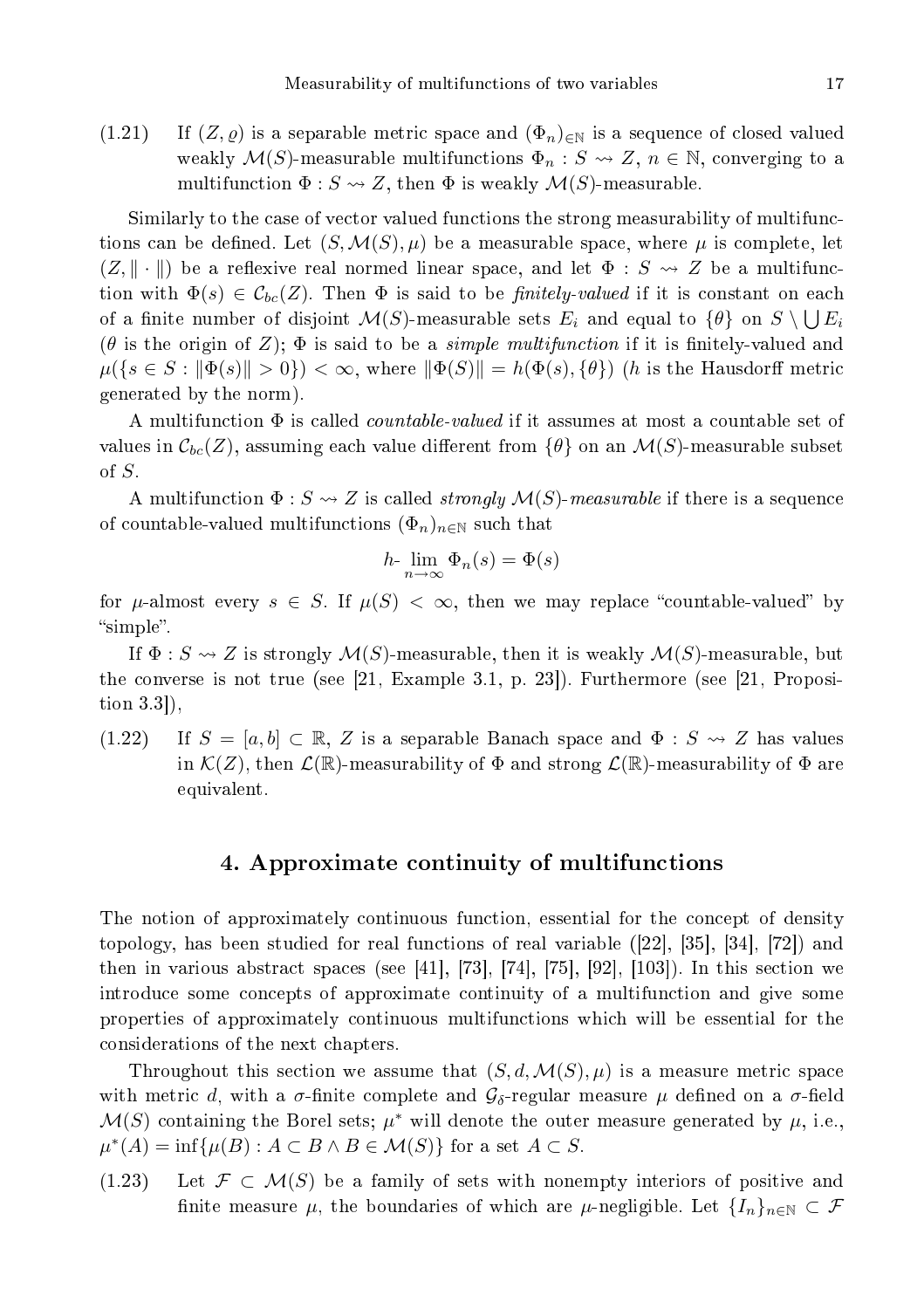and  $s \in S$ . We write  $I_n \to s$  if  $s \in \text{Int}(I_n)$  for each  $n \in \mathbb{N}$  and the diameter of  $I_n$  tends to zero as  $n \to \infty$ .

We assume that for every  $s \in S$ , there exists a sequence  $(I_n)_{n \in \mathbb{N}}$  of sets from  $\mathcal F$ such that  $I_n \to s$ .

The pair  $(\mathcal{F}, \to)$  then forms a differentiation basis for the space  $(S, d, \mathcal{M}(S), \mu)$  in Bruckner's terminology  $[9, p. 30]$ .

Let  $A \subset S$  and  $s \in S$ . The upper outer density of the set A at the point s with respect to  $\mathcal F$  is equal to

$$
\limsup_{I_n \to s} \frac{\mu^*(A \cap I_n)}{\mu(I_n)}.
$$

Replacing lim sup by lim inf we obtain the *lower outer density* of A at  $s \in S$  with respect to  ${\mathcal F}.$  These densities will be denoted by  $D^*_u(A,s)$  and  $D^*_l(A,s)$ , respectively. If they are equal, their common value will be called the *outer density of A* at s with respect to  $\mathcal F$ and denoted by  $D^*(A,s)$ . If  $A \in \mathcal{M}(S)$ , then the outer density of  $A$  at  $s \in S$  with respect to F will be called the *density* of A at s with respect to F and denoted with no asterisk.

A point  $s \in S$  will be called a *density point* of a set  $A \subset S$  with respect to  $\mathcal F$  if there exists a  $B \in \mathcal{M}(S)$  such that  $B \subset A$  and the density of B at s with respect to F is equal to 1. We will write  $D(A, s) = 1$ .

We will assume that

(1.24) F has the *density property*, i.e.,  $\mu({s \in A : D_l^*(A, s) < 1}) = 0$  for every  $A \subset S$ .

By the density property of  $F$ , it is clear that

(1.25) If  $\mu$ -almost every point of  $A \subset S$  is a density point of A with respect to F, then A is  $\mathcal{M}(S)$ -measurable.

An  $\mathcal{M}(S)$ -measurable set will be called *homogeneous with respect to*  $\mathcal F$  if its density with respect to F is 1 at each of its points. The space S can be topologized by taking the homogeneous sets with respect to  $\mathcal F$  as open sets (see [68, p. 251]). This topology will be denoted by  $T_D(S)$  (cf. [109] and [82]). If  $A \subset S$ , then  $T_D$ -Int(A) will denote the interior of A relative to  $\mathcal{T}_D(S)$ . Note that  $\mathcal{T}_D(S)$  is finer than  $\mathcal{T}_d(S)$ .

Now we can generalize the notion of approximate continuity to the case of multifunctions. Let  $(Z, \mathcal{T}(Z))$  be a topological space.

DEFINITION 1.6. A multifunction  $\Phi : S \rightarrow Z$  is called *approximately lower* (resp. *upper*)  $semicontinuous \ at \ a \ point \ s_0 \in S \ with \ respect \ to \ {\cal F} \ if \ there \ is \ a \ set \ E \in {\cal M}(S) \ in {\rm cluding} \ s_0$ such that  $D(E, s_0) = 1$  and the restriction  $\Phi|_E$  is lower (resp. upper) semicontinuous at  $s_0$ . If  $\Phi$  is approximately lower (resp. upper) semicontinuous at each point  $s \in S$  with respect to F, then it is called *approximately lower* (resp. upper) semicontinuous with respect to F;  $\Phi$  is called *approximately continuous with respect to*  $\mathcal F$  if it is both approximately lower semicontinuous and approximately upper semicontinuous with respect to  $\mathcal{F}$ .

REMARK 1.7. If  $S = \mathbb{R}$  and  $\mathcal{M}(S) = \mathcal{L}(\mathbb{R})$ , then the multifunction  $\Phi$  will be simply called approximately lower (resp. upper) semicontinuous or approximately continuous.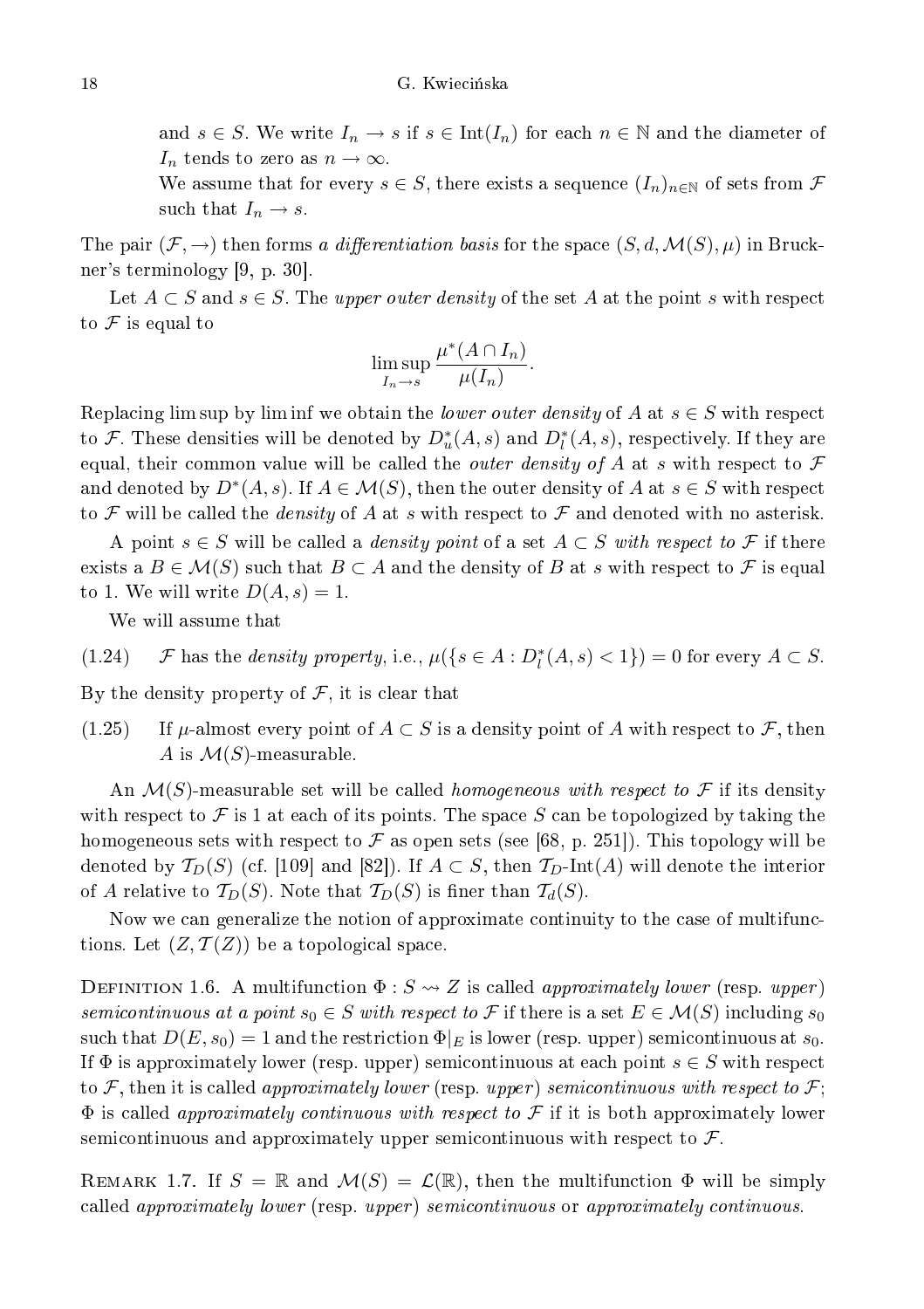If  $(Z, \varrho)$  is a metric space and  $\Phi|_E$ , in the above definition, is h-lower (resp. h-upper) semicontinuous at  $s_0 \in S$  with respect to F, then  $\Phi$  will be called approximately h-lower (resp. h-upper) semicontinuous at  $s_0$  with respect to  $\mathcal F$ .

 $\Phi$  is called approximately h-continuous with respect to F at s<sub>0</sub> if it is both approximately h-lower semicontinuous and approximately h-upper semicontinuous with respect to F at  $s_0$ ;  $\Phi$  is called approximately h-continuous with respect to F if it is approximately h-continuous at every  $s \in S$  with respect to  $\mathcal{F}$ .

It was observed in [35] that a real function of a real variable continuous relative to the density topology in the domain and the usual topology in the range, turns out to be exactly an approximately continuous function, which is also true for multifunctions.

**PROPOSITION** 1.8. Let  $\Phi : S \rightsquigarrow Z$  be a multifunction and  $s_0 \in S$ . Then  $\Phi$  is approximately lower (resp. upper) semicontinuous at  $s_0 \in S$  with respect to  $\mathcal F$  if and only if  $\Phi$  is lower (resp. upper) semicontinuous at  $s_0 \in S$  relative to the topology  $\mathcal{T}_D(S)$ .

Proof. We only give the proof of the lower ase; the upper ase is similar.

To prove sufficiency, let  $G \in \mathcal{T}(Z)$  and  $\Phi(s_0) \cap G \neq \emptyset$ . By the approximate lower semicontinuity of  $\Phi$  at  $s_0$  with respect to F, there exists an  $E \in \mathcal{M}(S)$  such that  $s_0 \in E$ ,  $D(E, s_0) = 1$  and  $\Phi|_E$  is lower semicontinuous at  $s_0$ . Therefore there exists a  $U \in \mathcal{B}(s_0)$ such that  $E \cap U \subset \Phi^{-}(G)$ . Taking  $V = \mathcal{T}_{D}$ -Int $(E \cap U)$  we have  $V \in \mathcal{T}_{D}(S)$ ,  $s_0 \in V$  and  $V \subset E \cap U \subset \Phi^{-}(G)$ .

The necessity is a straightforward consequence of the lower semicontinuity of  $\Phi$  at  $s_0$ relative to  $\mathcal{T}_D(S)$ .

Note that if  $\Phi : S \rightsquigarrow Z$  is approximately lower (resp. upper) semicontinuous at  $s_0 \in S$  with respect to F and  $G \in \mathcal{T}(Z)$  with  $s_0 \in \Phi^{-1}(G)$  (resp.  $s_0 \in \Phi^{+}(G)$ ), then  $D(\Phi^-(G), s_0) = 1$  (resp.  $D(\Phi^+(G), s_0) = 1$ ), and hence, by (1.25), we have the following proposition (cf.  $[69,$  Theorem 2]).

**PROPOSITION** 1.9. If a multifunction  $\Phi : S \rightsquigarrow Z$  is  $\mu$ -almost everywhere approximately lower (resp. upper) semicontinuous with respect to F, then it is weakly  $\mathcal{M}(S)$ -measurable  $(resp. M(S)-measurable).$ 

REMARK 1.10. Let  $(Z, \varrho)$  be a metric space.

- (i) If a multifunction  $\Phi: S \rightsquigarrow Z$  is approximately h-lower semicontinuous with respect to F, then it is weakly  $\mathcal{M}(S)$ -measurable, by  $(1.11)(ii)$  and Proposition 1.9.
- (ii) If a compact valued multifunction  $\Phi: S \to Z$  is approximately h-upper semicontinuous, then it is  $\mathcal{M}(S)$ -measurable, by  $(1.11)(iii)$  and Proposition 1.9.

DEFINITION 1.11. Let  $(Z, \varrho)$  be a metric space, let  $\{\Phi_i\}_{i\in\mathcal{I}}$  be a family of closed valued multifunctions  $\Phi_i: S \to Z$  for  $i \in \mathcal{I}$  (where  $\mathcal{I}$  denotes a set of indices), and let  $s \in S$ . The family  $\{\Phi_i\}_{i\in\mathcal{I}}$  is said to be approximately h-lower (resp. h-upper) equicontinuous at s ∈ S with respect to F if there exists a set  $E(s) \in \mathcal{M}(S)$ , including s, such that  $D(E(s), s) = 1$  and the family  $\{\Phi_i|_{E(s)}\}_{i \in \mathcal{I}}$  is h-lower (resp. h-upper) equicontinuous at  $s \in S$ ;  $\{\Phi_i\}_{i \in \mathcal{I}}$  is called approximately h-lower (resp. h-upper) equicontinuous with respect to F if it is approximately h-lower (resp. h-upper) equicontinuous with respect to F at every  $s \in S$ .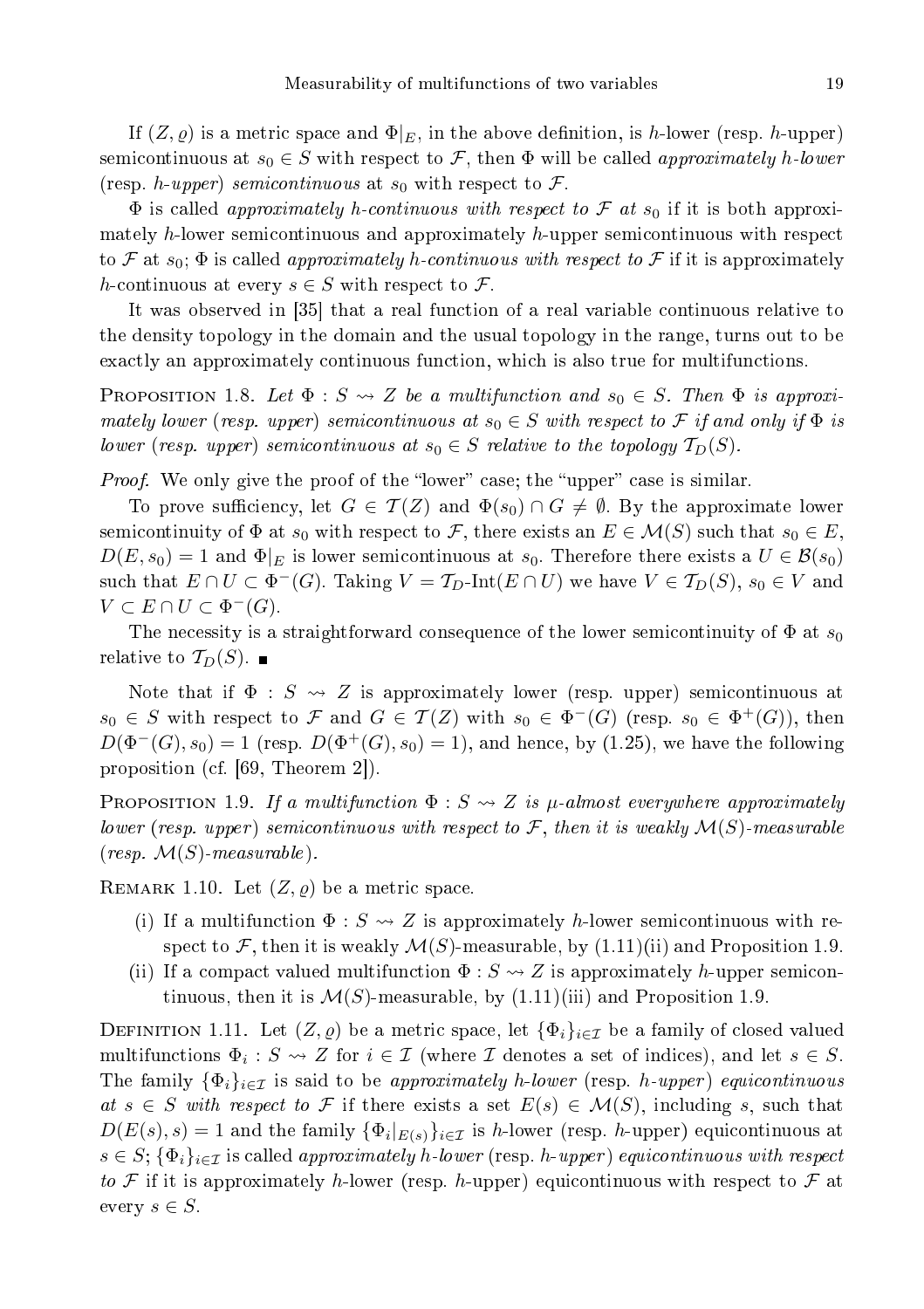The family  $\{\Phi_i\}_{i\in\mathcal{I}}$  is called approximately h-equicontinuous with respect to F if it is simultaneously approximately  $h$ -lower and approximately  $h$ -upper equicontinuous with respect to  $\mathcal{F}$ .

# 5. Strong quasiontinuity of multifun
tions

The quasi-continuity introduced by Kempisty [55] for real functions has been intensively studied. For multifunctions this notion was introduced by Popa [95] and widely considered by many authors, particularly by Neubrunn [86], Ewert [26], [28], and Lipski [27].

From now on let  $(S, \mathcal{T}(S))$  and  $(Z, \mathcal{T}(Z))$  be topological spaces. Following Neubrunn [86] we say that a multifunction  $\Phi: S \rightsquigarrow Z$  is *lower* (resp. upper) quasi-continuous at a point  $s_0 \in S$  if, for each set  $G \in \mathcal{T}(Z)$  such that  $s_0 \in \Phi^-(G)$  (resp.  $s_0 \in \Phi^+(G)$ ) and for any  $U \in \mathcal{B}(s_0)$ , there exists a nonempty open set  $V \subset U$  such that  $V \subset \Phi^-(G)$  (resp.  $V \subset \Phi^+(G)$ ;  $\Phi$  is said to be *lower* (resp. upper) quasi-continuous if it is lower (resp. upper) quasi-continuous at each  $s \in S$ .

Note that for a single valued function the notions of lower quasi-continuity and upper quasiontinuity oin
ide with quasiontinuity.

A multifunction  $\Phi: S \leadsto Z$  is said to be *quasi-continuous* at a point  $s_0 \in S$  if, for arbitrary sets  $G \in \mathcal{T}(Z)$  and  $H \in \mathcal{T}(Z)$  such that  $s_0 \in \Phi^-(G) \cap \Phi^+(H)$  and for every  $U \in \mathcal{B}(s_0)$ , there exists a nonempty open set  $V \subset U$  such that  $V \subset \Phi^-(G) \cap \Phi^+(H)$ .

It is evident that a quasiontinuous multifun
tion is both lower quasiontinuous and upper quasi-continuous. The converse is not true (see  $[85, \text{Example } 1.2.7]$ ).

As we know, a multifunction  $\Phi: S \to Z$  is continuous (resp. lower or upper semicontinuous) if and only if it is continuous as a single valued function from S to  $\mathcal{P}_0(Z)$  with the finite topology (resp. lower or upper semifinite topology). For quasi-continuity the situation is different (see  $[85, 1.3.4]$ ).

A set  $A \subset S$  is said to be quasi-open if there is an open set O such that  $O \subset A \subset Cl(O)$  $[77]$ .

It is known (see  $[85, 1.2.5]$ ) that

(1.26) A multifunction  $\Phi$ :  $S \rightsquigarrow Z$  is lower (resp. upper) quasi-continuous if and only if for any  $G \in \mathcal{T}(Z)$  the set  $\Phi^-(G)$  (resp.  $\Phi^+(G)$ ) is quasi-open.

Upper quasi-continuity of a multifunction can be characterized in terms of continuous restrictions. More precisely (see  $[87,$  Theorem 1]):

 $(1.27)$  If  $(S, \mathcal{T}(S))$  is a first countable Hausdorff space,  $(Z, \mathcal{T}(Z))$  a second countable space, and  $\Phi: S \rightsquigarrow Z$  a compact valued multifunction, then  $\Phi$  is upper quasicontinuous at a point  $s_0 \in S$  if and only if there is a quasi-open set A containing  $s_0$  such that  $\Phi|_A$  is upper semicontinuous at  $s_0$ .

It may be shown that an analogous hara
terization of lower quasiontinuity is not possible  $[87, Example 4]$ .

The following proposition will be useful in the next hapter.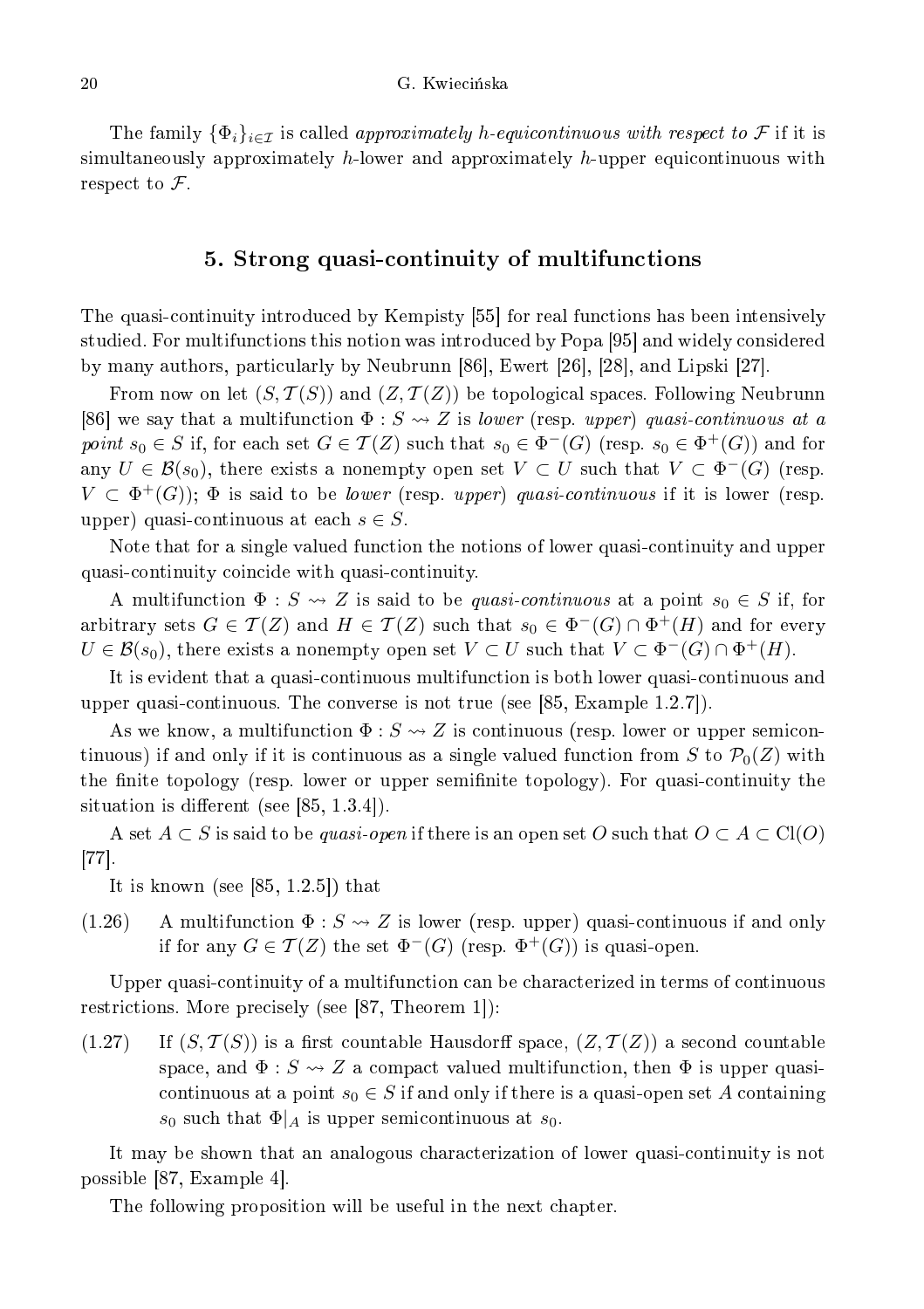PROPOSITION 1.12. Let  $(S, \mathcal{T}(S))$  and  $(Z, \mathcal{T}(Z))$  be topological spaces.

- (i) If a multifunction  $\Phi : S \leadsto Z$  is lower quasi-continuous at a point  $s_0 \in S$ , then  $\Phi(s_0) \subset \text{p-lim sup}_{s \to s_0} \Phi(s).$
- (ii) If  $(S, \mathcal{T}(S))$  is first countable and  $(Z, \mathcal{T}(Z))$  is regular second countable, and if a multifunction  $\Phi: S \leadsto Z$  is compact valued upper quasi-continuous at a point  $s_0 \in S$ , then q-lim inf $s \rightarrow s_0 \Phi(s) \subset \Phi(s_0)$ .

*Proof.* (i) Suppose that  $z \in \Phi(s_0)$  and  $U \in \mathcal{B}(s_0)$ . Fix  $G \in \mathcal{B}(z)$ . By the lower quasicontinuity of  $\Phi$  at  $s_0$ , for the sets G and U there is a nonempty open set  $V \subset U$  such that  $V \subset \Phi^-(G)$ . Therefore, there is an  $s \in V$  with  $\Phi(s) \cap G \neq \emptyset$ , i.e.,  $z \in \text{Cl}(\bigcup_{s \in U} \Phi(s))$ , and finally  $z \in \bigcap_{U \in \mathcal{B}(s_0)} \mathrm{Cl}(\bigcup_{s \in U} \Phi(s)),$  which finishes the proof of (i) (see (1.13)(i)).

(ii) Now suppose that  $z \notin \Phi(s_0)$ . Since the set  $\Phi(s_0)$  is closed and the space Z is regular, there are  $V \in \mathcal{B}(z)$  and  $G \in \mathcal{T}(Z)$  such that  $\Phi(s_0) \subset G$  and  $G \cap V = \emptyset$ . By the upper quasi-continuity of  $\Phi$  at  $s_0$ , in view of (1.27), there is a quasi-open set A containing  $s_0$  such that  $\Phi|_A$  is upper semicontinuous at  $s_0$ . Thus, there exists a  $U \in \mathcal{B}(s_0)$  such that  $\Phi(s) \subset G$  for all  $s \in U \cap A$ . Since  $B = U \cap A$  is quasi-open ([77]) and  $s_0 \in B$ , there is a set  $O \in \mathcal{A}(s_0)$  such that  $\Phi(s) \cap V = \emptyset$  for each  $s \in O$ . Thus  $z \notin \bigcap_{O \in \mathcal{A}(s_0)} \text{Cl}(\bigcup_{s \in O} \Phi(s)),$ and the proof of (ii) is finished (see  $(1.15)$ ).

From now on let  $(S, d, \mathcal{M}(S), \mu)$  be a measure metric space with a differentiation basis  $(\mathcal{F}, \rightarrow)$  with the density property (see (1.24)), and let  $(Z, \mathcal{T}(Z))$  be a topological space.

DEFINITION 1.13. A multifunction  $\Phi: S \leadsto Z$  is called *strongly lower* (resp. *upper*) quasicontinuous at a point  $s_0 \in S$  with respect to F if, for each  $G \in \mathcal{T}(Z)$  such that  $s_0 \in \Phi^-(G)$ (resp.  $s_0 \in \Phi^+(G)$ ) and for each  $U \in \mathcal{T}_D(S)$  including  $s_0$ , there exists a nonempty open set  $V \subset S$  such that  $V \cap U \neq \emptyset$  and  $V \cap U \subset \Phi^-(G)$  (resp.  $V \cap U \subset \Phi^+(G)$ );  $\Phi$  is said to be strongly lower (resp. upper) quasi-continuous with respect to  $\mathcal F$  if it is strongly lower (resp. upper) quasi-continuous with respect to  $\mathcal F$  at each  $s \in S$ .

Observe that replacing, in the above definition, the density topology by the topology generated by the metric  $d$ , we obtain the notion of lower (resp. upper) quasi-continuity of  $\Phi$ . Since  $\mathcal{T}_d(S)$ -open sets are  $\mathcal{T}_D(S)$ -open, we can say that

(1.28) If a multifunction  $\Phi: S \rightsquigarrow Z$  is strongly lower (resp. upper) quasi-continuous with respect to  $\mathcal F$ , then it is lower (resp. upper) quasi-continuous. The converse is not true.

By analogy with the definition of quasi-continuity we define the strong quasi-continuity of a multifun
tion.

DEFINITION 1.14. A multifunction  $\Phi : S \rightarrow Z$  is said to be *strongly quasi-continuous* with respect to F at a point  $s_0 \in S$  if, for any  $G \in \mathcal{T}(Z)$  and  $H \in \mathcal{T}(Z)$  such that  $s_0 \in \Phi^-(G) \cap \Phi^+(H)$  and for each  $U \in \mathcal{T}_D(S)$  containing  $s_0$ , there exists a nonempty open set  $V \subset S$  such that  $V \cap U \neq \emptyset$  and  $V \cap U \subset \Phi^{-}(G) \cap \Phi^{+}(H)$ .

It is evident that a multifunction  $\Phi: S \rightarrow Z$  which is strongly quasi-continuous with respect to  $\mathcal F$  is quasi-continuous. Furthermore, if  $\Phi$  is strongly quasi-continuous with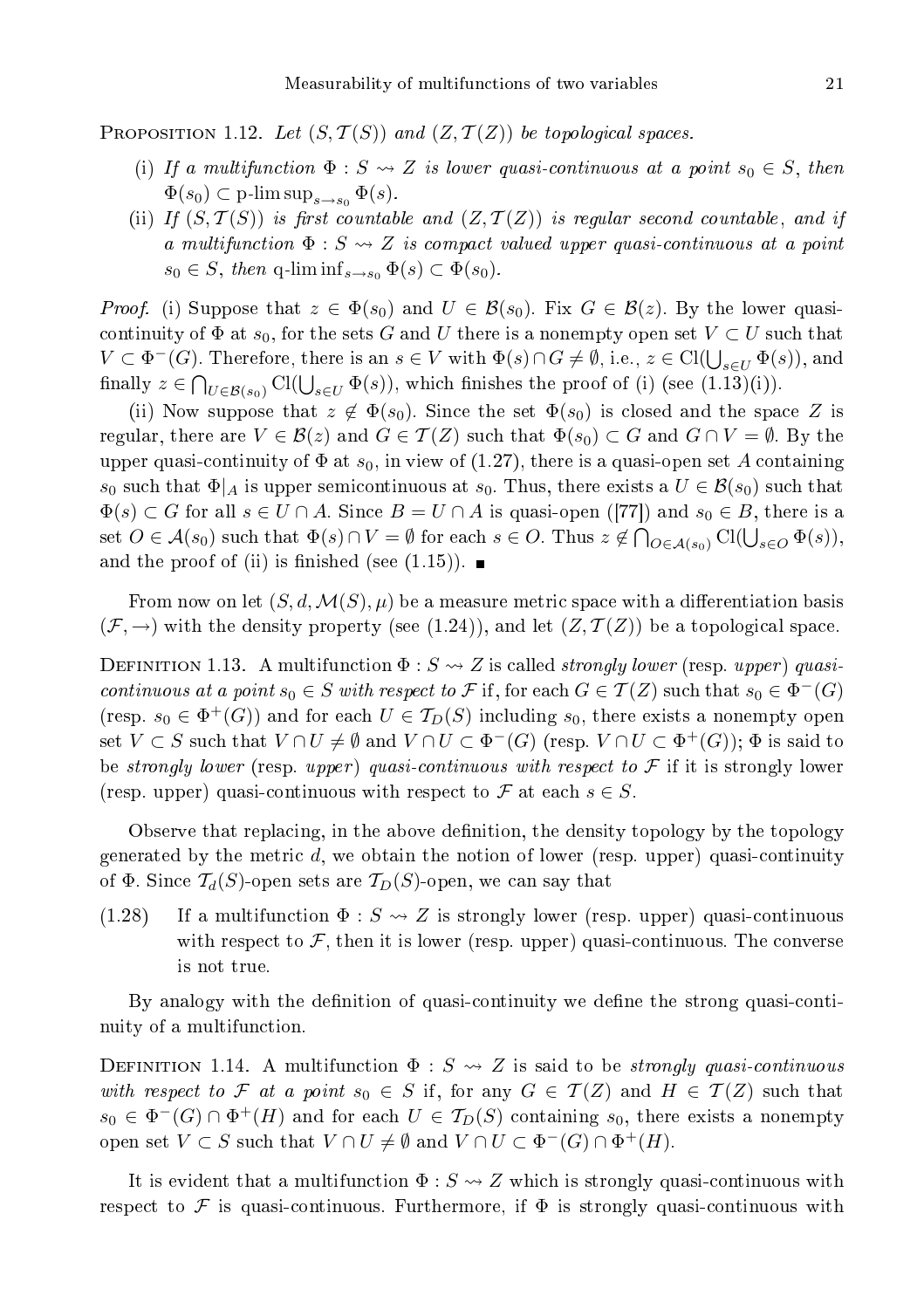respect to  $\mathcal F$ , then it is both strongly lower and strongly upper quasi-continuous with respect to  $\mathcal F$ .

Some connections between the quasi-continuity and the Denjoy property of real functions were considered by Salát [104]. We now introduce more general properties for multifunctions.

DEFINITION 1.15. A multifunction  $\Phi: S \leadsto Z$  has the  $D^-$  (resp.  $D^+$ ) property if for each  $G \in \mathcal{T}(Z)$  and each nonempty open set  $U \subset S$ , the set  $U \cap \Phi^{-1}(G)$  (resp.  $U \cap \Phi^{+}(G)$ ) is either empty or  $\mu^*(U \cap \Phi^-(G)) > 0$  (resp.  $\mu^*(U \cap \Phi^+(G)) > 0$ ).

**PROPOSITION 1.16.** If a multifunction  $\Phi : S \rightsquigarrow Z$  is lower (resp. upper) quasi-continuous, then  $\Phi$  has the  $D^-$  (resp.  $D^+$ ) property.

*Proof.* Let  $G \in \mathcal{T}(Z)$  and let  $U \subset S$  be open. By the lower (resp. upper) quasi-continuity of  $\Phi$ , the set  $\Phi^-(G)$  (resp.  $\Phi^+(G)$ ) is quasi-open (see (1.26)). Then  $U \cap \Phi^-(G)$  (resp.  $U \cap \Phi^+(G)$ ) is either empty or its interior is nonempty, i.e.,  $\mu^*(U \cap \Phi^-(G)) > 0$  (resp.  $\mu^*(U \cap \Phi^+(G)) > 0$ .

PROPOSITION 1.17. If the space  $(Z, \mathcal{T}(Z))$  is regular and second countable, and a multifunction  $\Phi:S\rightsquigarrow Z$  is strongly lower quasi-continuous with respect to  ${\mathcal F}$  and has the  $D^+$ property, then  $\mu(D_l(\Phi)) = 0$ .

Proof. We rst prove that

(1) If 
$$
G \in \mathcal{T}(Z)
$$
 and  $s \in \Phi^-(G)$ , then  $D_u(\text{Int}(\Phi^-(G)), s)) > 0$ .

Suppose, on the contrary, that there is a  $G \in \mathcal{T}(Z)$  with  $s \in \Phi^-(G)$  and  $D_u(\text{Int}(\Phi^-(G),s))$ = 0. Let  $A = S \setminus \Phi^{-}(G) = \Phi^{+}(Z \setminus G)$ . Then  $D_l(\text{Cl}(A), s) = 1 = D(\text{Cl}(A), s)$ . We can assume that  $A \neq \emptyset$ . Since  $s \in \Phi^{-}(G)$ , there is a  $z \in \Phi(s) \cap G$ . By the regularity of Z, there is an open set V including z such that  $Cl(V) \subset G$ . Then  $s \in \Phi^{-1}(V)$ . Let  $W = S \setminus \Phi^{-1}(\text{Cl}(V)) = \Phi^{+}(Z \setminus \text{Cl}(V))$ . Then  $W \neq \emptyset$ , since  $A \neq \emptyset$  and  $A \subset W$ . Therefore, by the  $D^+$  property of  $\Phi$ ,  $\mu^*(W) > 0$ . Since  $Cl(A) \subset Cl(W)$  and  $D(Cl(A), s) = 1$ , it follows that  $D(Cl(W), s) = 1$ . Let  $B = T_D$ -Int $(Cl(W)) \cup \{s\}$ . Then  $s \in B \in T_D(S)$ . Since  $\Phi$  is strongly lower quasi-continuous at s with respect to  $\mathcal{F}$ , for the sets V and B there is a nonempty open set  $U \subset S$  such that

(2) 
$$
U \cap B \neq \emptyset
$$
 and  $U \cap B \subset \Phi^-(V)$ .

On the other hand, however,  $U \cap B \cap W \neq \emptyset$ , i.e.,  $(U \cap B) \cap (S \setminus \Phi^{-}(Cl(V)) \neq \emptyset$ , which contradicts  $(2)$ , i.e.,  $(1)$  is proved.

Now we prove that  $\mu(D_l(\Phi)) = 0$ . Suppose, on the contrary, that  $\mu^*(D_l(\Phi)) > 0$ . Let  $\mathcal{B} = \{B_n\}_{n\in\mathbb{N}}$  be a base of  $\mathcal{T}(Z)$ . Then, by Lemma 1.1(i), there is an  $n \in \mathbb{N}$  such that  $\mu^*(\Phi^-(B_n) \setminus \text{Int}(\Phi^-(B_n))) > 0$ . Let  $C = \Phi^-(B_n) \setminus \text{Int}(\Phi^-(B_n))$  and  $V = \mathcal{T}_{D}$ Int(C). Then V is  $\mathcal{M}(S)$ -measurable and  $V \in \mathcal{T}_D(S)$ . If  $s \in C$ , then  $s \in \Phi^-(B_n)$ , and so  $D_u(\text{Int}(\Phi^-(B_n)), s) > 0$ , by (1). Since  $D(C, s) = 1$ , it follows that  $C \cap \text{Int}(\Phi^-(B_n)) \neq \emptyset$ , which is impossible.  $\blacksquare$ 

A similar proof works for a dual proposition.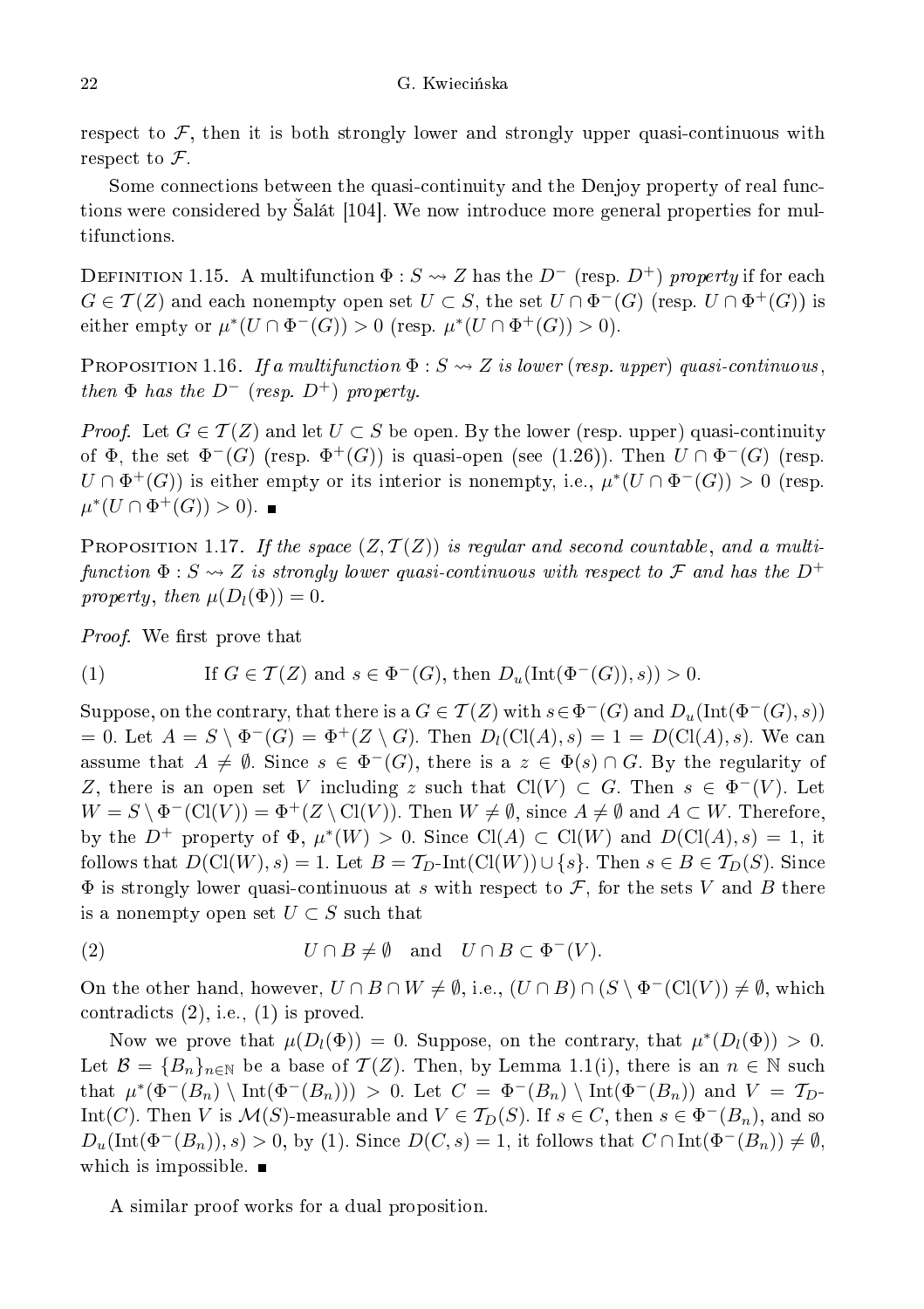**PROPOSITION** 1.18. Let the space  $(Z, \mathcal{T}(Z))$  be second countable and normal. If a multi $function \Phi : S \leadsto Z$  is compact valued strongly upper quasi-continuous with respect to  $\mathcal F$ and it has the  $D^-$  property, then  $\mu(D_u(\Phi)) = 0$ .

By (1.28), Propositions 1.16, 1.17 and 1.18, we have the following proposition (
f. [43, Corollary 3.

PROPOSITION 1.19. If the space  $(Z, \mathcal{T}(Z))$  is second countable and normal, and if a multifunction  $\Phi: S \leadsto Z$  is compact valued strongly lower quasi-continuous and strongly upper quasi-continuous with respect to  $\mathcal{F}$ , then  $\Phi$  is  $\mu$ -almost everywhere continuous.

By Propositions 1.19 and 1.9, we have the following corollary.

COROLLARY 1.20. If the space  $(Z, \mathcal{T}(Z))$  is second countable and normal, and if  $\Phi : S \rightarrow$ Z is a compact valued multifunction strongly lower quasi-continuous and strongly upper quasi-continuous with respect to  $\mathcal{F}$ , then  $\Phi$  is  $\mathcal{M}(S)$ -measurable.

REMARK 1.21. It is known that there is a quasi-continuous function  $f: [0,1] \to \mathbb{R}$  which is not Lebesgue measurable  $[79, (x), p. 49]$ . So, if we suppose that the multifunction Φ onsidered in the above orollary is both lower quasiontinuous and upper quasi continuous, then  $\Phi$  need not be  $\mathcal{M}(S)$ -measurable.

## 6. Derivative multifun
tions

The concept of differentiability for multifunctions has been considered by many authors from different points of view (see [5],  $[19]$ ,  $[45]$ ,  $[53]$ ,  $[81]$ , and others).

Banks and Jacobs reduce differentiability of multifunctions to differentiability of functions in linear normed spa
es by the Rådström embedding theorem. Another idea is given by Hukuhara [53]. In this case differentiability of a multifunction at a point, roughly speaking, means the existence of a set which is a limit of a difference quotient.

In this section the notion of differentiability is developed by taking advantage of an idea used by Hukuhara to give a definition of differentiability for a resonably wide class of multifunctions. For this purpose we give a more general definition of differences of sets than that given by Hukuhara. Furthermore, the notion of a derivative multifunction is introduced. In order to get this we use the notion of the integral of a multifunction given by Banks and Jacobs in [5].

Throughout the section, unless otherwise stated,  $(Z, \|\cdot\|)$  will denote a real normed linear space with metric  $\rho$  generated by the norm and  $\theta$  will denote the origin of Z. The symbol co(A) will denote the convex hull of a set  $A \subset Z$ .

If  $A \subset Z$ ,  $B \subset Z$  and  $\lambda \in \mathbb{R}$  then, as usual,

 $A + B = \{a + b : a \in A \land b \in B\}$  and  $\lambda A = \{\lambda a : a \in A\}.$ 

(1.29) The following properties hold:

- (i) If A and B are convex, and  $\alpha, \beta \geq 0$ , then  $(\alpha + \beta)A = \alpha A + \beta A$ .
- (ii) If A and B are closed and convex subsets of Z and  $C \subset Z$  is bounded, then  $A + C = B + C$  implies  $A = B$  [97, Lemma 2].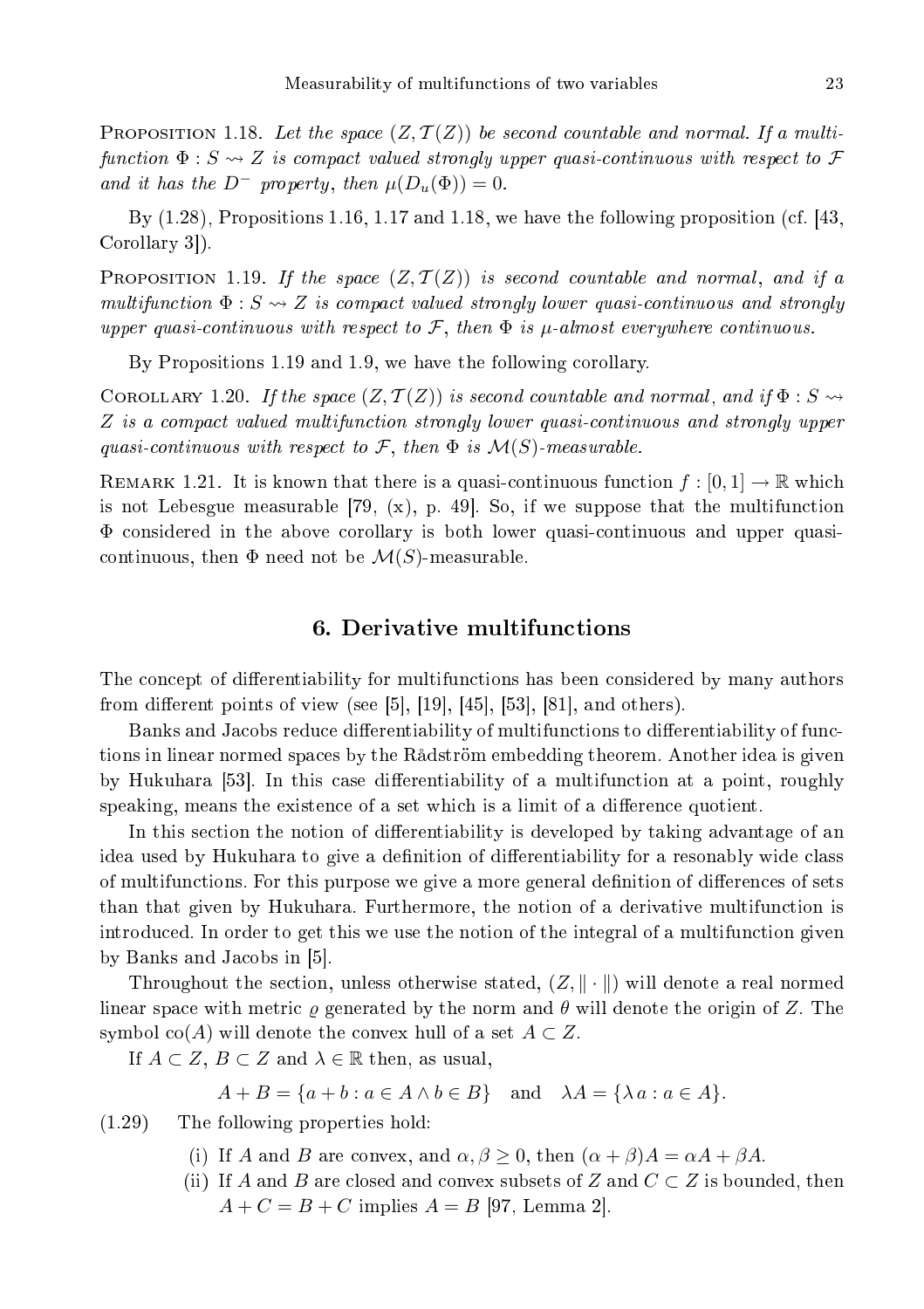- (iii) If  $A_i \in \mathcal{C}_b(Z)$  and  $B_i \in \mathcal{C}_b(Z)$  for  $i = 1, 2$ , then  $h(A_1 + A_2, B_1 + B_2) \leq$  $h(A_1, B_1) + h(A_2, B_2)$  [19, Lemma 2.2(ii)], where h is the Hausdorff metric generated by the metric  $\rho$ .
- (iv) If  $(Z, \|\cdot\|)$  is reflexive,  $A \in \mathcal{C}_{bc}(Z)$  and  $B \in \mathcal{C}_{bc}(Z)$ , then  $A + B \in \mathcal{C}_{bc}(Z)$  $[97,$  Theorem 2.
- (v) If  $(Z, \|\cdot\|)$  is reflexive and  $A, B, C \in \mathcal{C}_{bc}(Z)$ , then  $h(A, B) = h(A+C, B+C)$  $[97, \text{Lemma } 3].$

In the results that follow, the requirement that  $(Z, \|\cdot\|)$  be reflexive can be replaced by the assumption that  $(Z, \|\cdot\|)$  is a Banach space if we agree to deal only with the subcollection  $\mathcal{K}_c(Z)$ .

If  $(Z, \rho)$  is complete, then  $(C_b(Z), h)$  is also complete (see [62, p. 314]). Therefore Price's inequality  $[96, (2.9), p. 4]$ 

$$
h(\text{co}(A), \text{co}(B)) \le h(A, B)
$$

implies that

 $(1.30)$  If  $(Z, \varrho)$  is complete, then a Cauchy sequence in  $\mathcal{C}_{bc}(Z)$  must converge to an element of  $\mathcal{C}_{bc}(Z)$ .

Now suppose that  $(Z, \|\cdot\|)$  is reflexive.

DEFINITION 1.22. Let  $A, B \in \mathcal{C}_{bc}(Z)$ . We will say the *difference*  $A \ominus B$  is defined if there exists a set  $C \in \mathcal{C}_{bc}(Z)$  such that either  $A = B + C$  or  $B = A - C$ , and we define  $A \ominus B$ to be the set  $C$ .

The difference  $A \ominus B$  is uniquely determined.

EXAMPLE 1.23. (a) Let  $P \in \mathcal{C}_{bc}(Z)$ ,  $A = \alpha P$  and  $B = \beta P$ , where  $\alpha \ge 0$  and  $\beta \ge 0$ . Put  $C = (\alpha - \beta)P$ . Then, by (1.29)(i),  $A = B + C$  or  $B = A - C$  depending on whether  $\alpha \geq \beta$ or  $\alpha < \beta$ . Therefore  $A \ominus B$  exists and is equal to C.

(b) If  $Z = \mathbb{R}, A = [a, x] \subset Z$  and  $B = [b, y] \subset Z$ , then  $A \ominus B$  exists and

 $A \ominus B = [\min\{a - b, x - y\}, \max\{a - b, x - y\}].$ 

(c) Let  $A = \{(x, y) \in \mathbb{R}^2 : 0 \le x \le 1 \text{ and } 0 \le y \le 1 - x\}$  and  $B = \{(x, y) \in \mathbb{R}^2 : 0 \le x \le 1 \text{ and } 0 \le y \le 1 - x\}$  $x \le 1$  and  $0 \le y \le \frac{1}{2}(1-x)$ . Then  $A \ominus B$  does not exist.

Indeed, suppose that there exists  $C \in \mathcal{C}_{bc}(\mathbb{R}^2)$  such that  $A = B + C$ . Since  $(0, 1) \in A$ , there exist  $(a, b) \in B$  and  $(c, d) \in C$  such that  $(0, 1) = (a + c, b + d)$ , where  $a \ge 0$ . Then  $c = -a$  and  $d = 1-b$ . On the other hand,  $(0,0) \in B$ . Therefore  $(0,0)+(c,d) = (-a, 1-b)$  $\in A$  and  $-a \geq 0$ . Hence  $a = 0$ . Since  $(c, d) = (0, 1 - b) \in C$  and  $(1, 0) \in B$ , we have  $(1,0) + (0,1-b) \in A$  and  $b = 1$ . Therefore,  $(a,b) = (0,1) \notin B$ , which is a contradiction.

Now suppose that there exists  $C \in \mathcal{C}_{bc}(\mathbb{R}^2)$  such that  $B = A - C$ . Let  $z \in C$ . We observe that for every  $x \in A$ ,  $x-z \in A-C = B$ . Hence,  $A-z \subset B$ , i.e., some translation of  $A$  is contained in  $B$ , which is of course impossible.

REMARK 1.24. In each case of Example 1, with  $Z = \mathbb{R}^n$  in (a), Hukuhara's differences of the relevant sets do not exist, since Hukuhara's difference  $A \overset{H}{-} B$  of  $A, B \in \mathcal{K}_c(Z)$  exists only if  $\text{diam}(A) \geq \text{diam}(B)$ .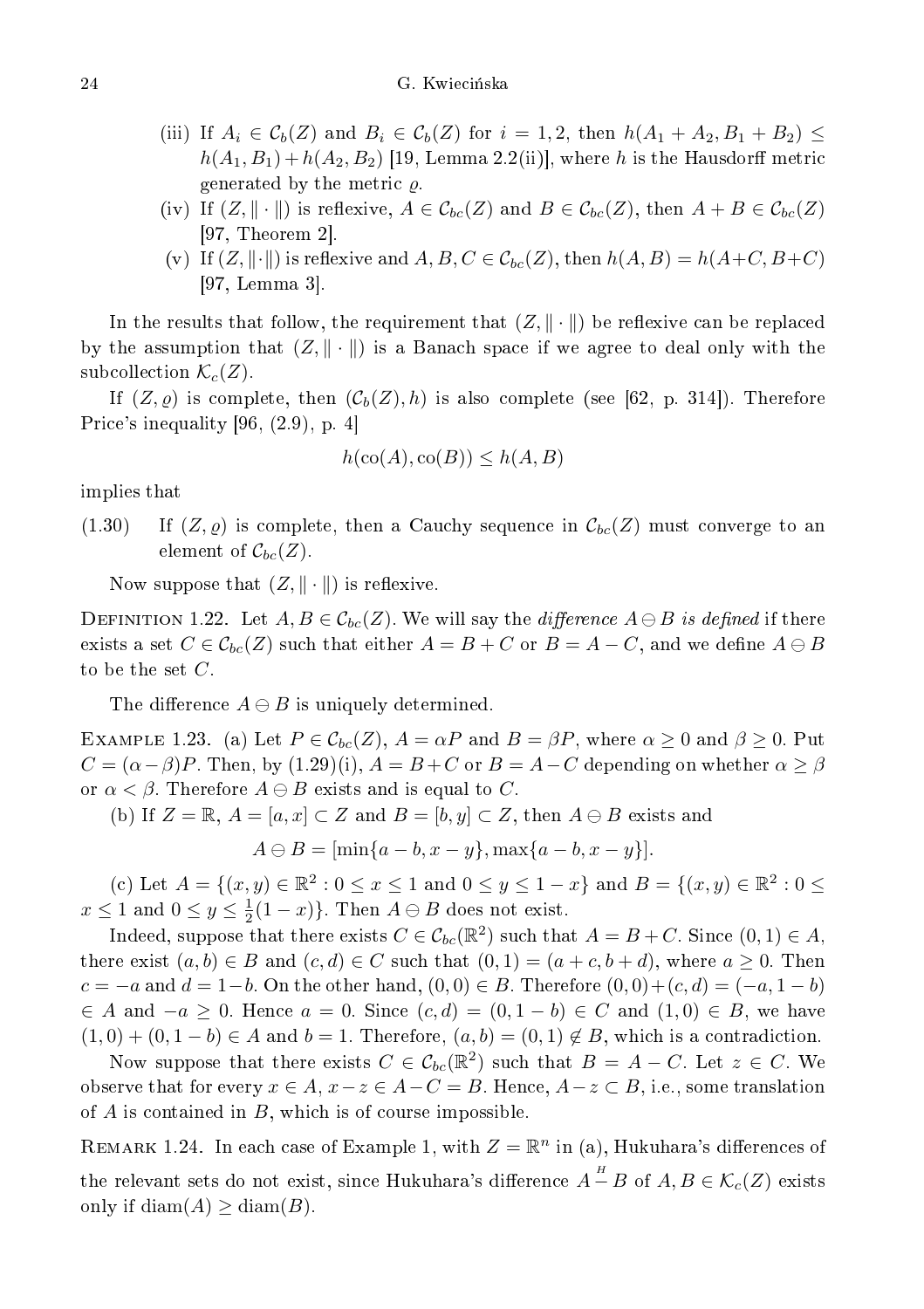Let  $A, B \in C_{bc}(Z)$ . We write  $B \subset_{t} A$  if, for each  $a \in Fr(A)$ , there is  $z \in Z$  such that  $a \in B + \{z\} \subset A$ .

The following is known:

PROPOSITION 1.25 ([70, Theorem 2]). If  $A, B \in \mathcal{C}_{bc}(Z)$ , then  $A \ominus B$  exists and is equal to a set  $C \in \mathcal{C}_{bc}(Z)$  if and only if either  $B \subset_t A$  or  $A \subset_t B$ , and  $C$  is a set such that  $either A = B + C \text{ or } B = A - C, respectively.$ 

REMARK 1.26. When  $A, B \in \mathcal{K}_c(Z)$  we can replace the sets  $\text{Fr}(A)$  and  $\text{Fr}(B)$  (used in the above proposition) by the respe
tive sets of extreme points, appealing to the Krein Milman theorem.

It is easy to see that

- (1.31) (i) If  $A \in \mathcal{C}_{bc}(Z)$  and  $z \in Z$ , then  $(A + \{z\}) \ominus A = \{z\}$ . In particular, we have  $A \ominus A = {\theta}.$ 
	- (ii) If  $A, B \in \mathcal{C}_{bc}(Y)$  and  $A \ominus B$  exists, then

 $A \ominus B = -(B \ominus A)$  and  $A \ominus B = (-B) \ominus (-A)$ .

(iii) If  $A \ominus B$  exists, then  $h(A, B) = ||A \ominus B||$ , where  $||C|| = h(C, {\theta})$  for a set  $C \subset Z$ .

Now we can give a definition of differentiability for multifunctions (cf. [53]). From now on we assume that  $I \subset \mathbb{R}$  is an interval.

DEFINITION 1.27. A multifunction  $\Phi: I \to Z$  is said to be *differentiable at a point*  $x_0 \in I$ if there exists a set  $D\Phi(x_0) \in \mathcal{C}_{bc}(Z)$  such that the limit

$$
h \lim_{x \to x_0} \frac{\Phi(x) \ominus \Phi(x_0)}{x - x_0}
$$

exists and is equal to  $D\Phi(x_0)$ .

Of course, implicit in the definition of  $D\Phi(x_0)$  is the existence of the differences  $\Phi(x) \ominus \Phi(x_0)$ .

The set  $D\Phi(x_0)$  is called the *derivative* of  $\Phi$  at  $s_0$ ;  $\Phi$  is called *differentiable* if it is differentiable at each  $x \in I$ .

EXAMPLE 1.28. (a) Let B be the closed unit ball in Z and consider the multifunction  $\Phi: (0, 2\pi) \rightarrow Z$  defined by the formula  $\Phi(\alpha) = (2 + \sin \alpha)B$ . Then  $\Phi$  is differentiable and  $D\Phi(\alpha) = (\cos \alpha)B$ .

(b) The multifunction  $\Phi : [0,1] \rightarrow \mathbb{R}^2$  defined by

$$
\Phi(\alpha) = \{(x, y) \in \mathbb{R}^2 : 0 \le x \le 1 \land 0 \le y \le \alpha - \alpha x\}
$$

is not differentiable, since the required differences do not exist.

(c) Let  $\Phi: I \to \mathbb{R}$  be a multifunction with values in  $\mathcal{K}_c(\mathbb{R})$ . Then  $\Phi(x) = [i(x), s(x)]$ , where  $i(x) = \inf_{x \in I} \Phi(x)$  and  $s(x) = \sup_{x \in I} \Phi(x)$ . If the functions  $i : I \to \mathbb{R}$  and  $s : I \to \mathbb{R}$ are differentiable at  $x_0 \in I$ , then  $\Phi$  is differentiable at  $x_0$  and

$$
D\Phi(x_0) = \begin{cases} [i'(x_0), s'(x_0)] & \text{if } i'(x_0) \le s'(x_0), \\ [s'(x_0), i'(x_0)] & \text{if } i'(x_0) > s'(x_0). \end{cases}
$$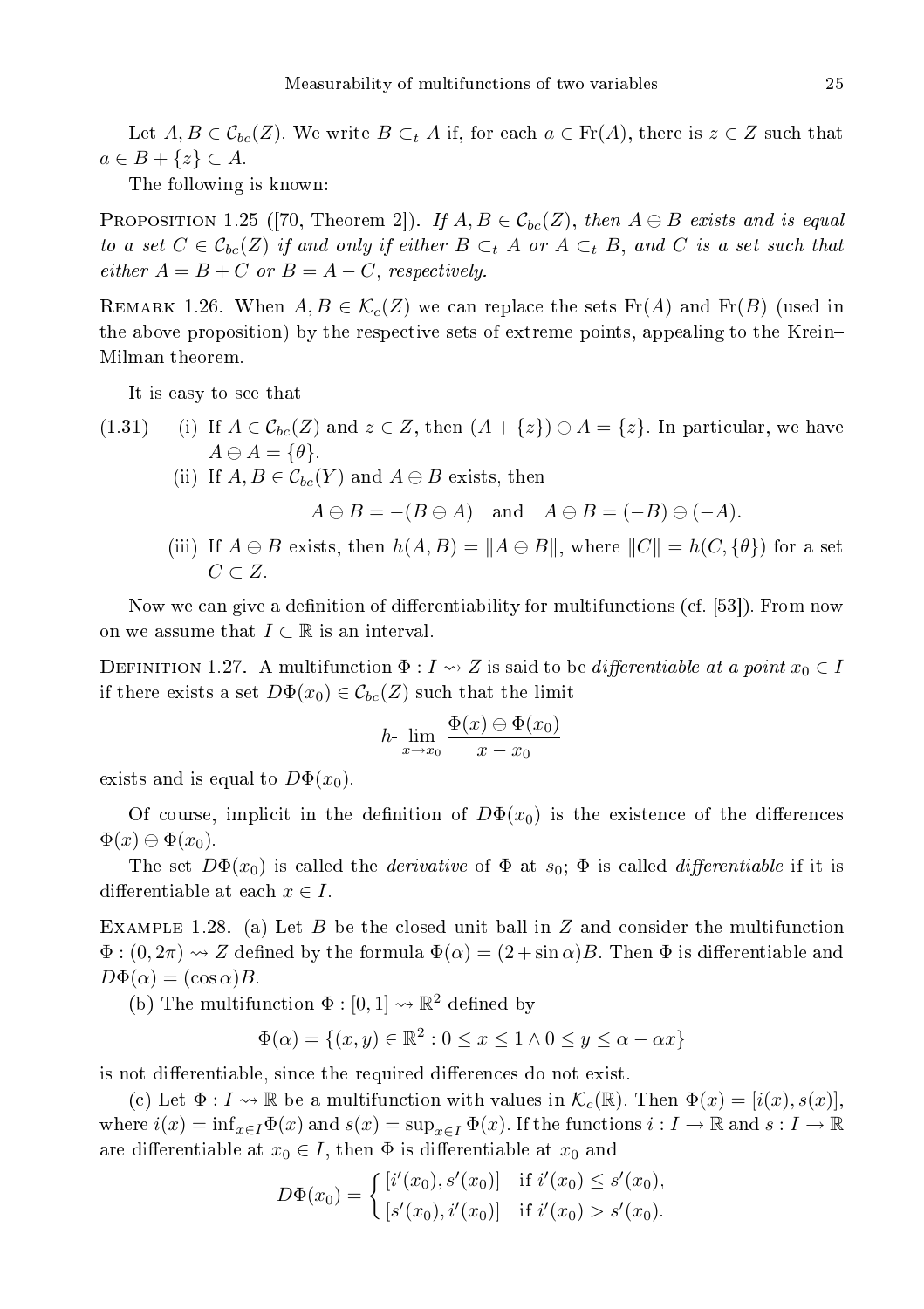However, in general, differentiability of  $\Phi$  does not imply differentiability of i and s, as the following example shows:

$$
\Phi(x) = \begin{cases} [0, x] & \text{if } x \ge 0, \\ [x, 0] & \text{if } x < 0. \end{cases}
$$

It is clear that the multifunctions considered in (a) and (c) of Example 1.28 are not differentiable in Hukuhara's sense, because Hukuhara's differences  $\Phi(x) \overset{\scriptscriptstyle H}{-} \Phi(x_0)$  do not exist.

**PROPOSITION** 1.29 ([70, Theorem 3]). If a multifunction  $\Phi: I \to Z$  with  $\Phi(x) \in C_{bc}(Z)$ is differentiable at a point  $x_0 \in I$ , then  $\Phi$  is h-continuous at  $x_0$ .

Now we describe the  $\pi$ -differentiability of multifunctions discussed by Banks and Jacobs in [5]. As mentioned at the beginning of this section, this definition makes use of Rådström's embedding theorem (see [97, Theorem 2]): there is a real normed space  $\mathcal{V}(Z)$ and an isometric mapping  $\pi: \mathcal{C}_{bc}(Z) \to \mathcal{V}(Z)$ , where  $\mathcal{C}_{bc}(Z)$  is metrized by the Hausdorff metric h, such that  $\pi(\mathcal{C}_{bc}(Z))$  is a convex cone in  $\mathcal{V}(Z)$  with vertex  $\pi(\{\theta\})$ . Furthermore, addition in  $\mathcal{V}(Z)$  induces addition in  $\mathcal{C}_{bc}(Z)$  and multiplication by nonnegative scalars in  $\mathcal{V}(Z)$  induces the corresponding operation in  $\mathcal{C}_{bc}(Z)$ .

The space  $\mathcal{V}(Z)$  can be chosen minimal in the sense that if  $\mathcal{V}_1(Z)$  is any other real normed linear space into which  $\mathcal{C}_{bc}(Z)$  has been embedded in the above fashion, then  $\mathcal{V}_1(Z)$  contains a subspace containing  $\mathcal{C}_{bc}(Z)$  which is isomorphic to  $\mathcal{V}(Z)$ .

We describe the space  $\mathcal{V}(Z)$  in some detail, since we make use of some of its properties later on.

An equivalence relation  $\sim$  is defined on  $\mathcal{C}_{bc}(Z) \times \mathcal{C}_{bc}(Z)$  by declaring that  $(A, B) \sim$  $(C, D)$  if  $A + D = B + C$ . The equivalence class containing  $(A, B)$  will be denoted by  $\langle A, B \rangle$ . The space  $\mathcal{V}(Z)$  is the quotient space  $\mathcal{C}_{bc}(Z) \times \mathcal{C}_{bc}(Z)/\sim$ , with addition defined by

$$
\langle A, B \rangle + \langle C, D \rangle = \langle A + C, B + D \rangle
$$

and

$$
\alpha \langle A, B \rangle = \begin{cases} \langle \alpha A, \alpha B \rangle & \text{if } \alpha \ge 0, \\ \langle |\alpha| B, |\alpha| A \rangle & \text{if } \alpha < 0. \end{cases}
$$

With addition and scalar multiplication defined above the space  $\mathcal{V}(Z)$  becomes a linear space. The neutral element  $\langle \theta, \theta \rangle$  of  $\mathcal{V}(Z)$  is the equivalence class  $\{(A, A) : A \in \mathcal{C}_{bc}(Z)\}.$ 

The embedding  $\pi : C_{bc}(Z) \to V(Z)$  is given by  $\pi(A) = \langle A, \theta \rangle$  for  $A \in C_{bc}(Z)$ . We shall denote  $\pi(A)$  by A when  $A \in \mathcal{C}_{bc}(Z)$ , and hence the convex cone  $\pi(\mathcal{C}_{bc}(Z))$  by  $\mathcal{C}_{bc}(Z)$ .

A metric  $\delta$  on  $V(Z) \times V(Z)$  is defined by

(1.32) 
$$
\delta(\langle A, B \rangle, \langle C, D \rangle) = h(A + D, B + C).
$$

Since  $\delta$  is translation invariant and positively homogeneous, the relation

$$
\|\langle A, B \rangle\| = \delta(\langle A, B \rangle, \langle \theta, \theta \rangle)
$$

defines a norm in  $\mathcal{V}(Z)$  such that

(1.33)  $\delta(\langle A, B \rangle, \langle C, D \rangle) = ||\langle A, B \rangle - \langle C, D \rangle||.$ 

Note that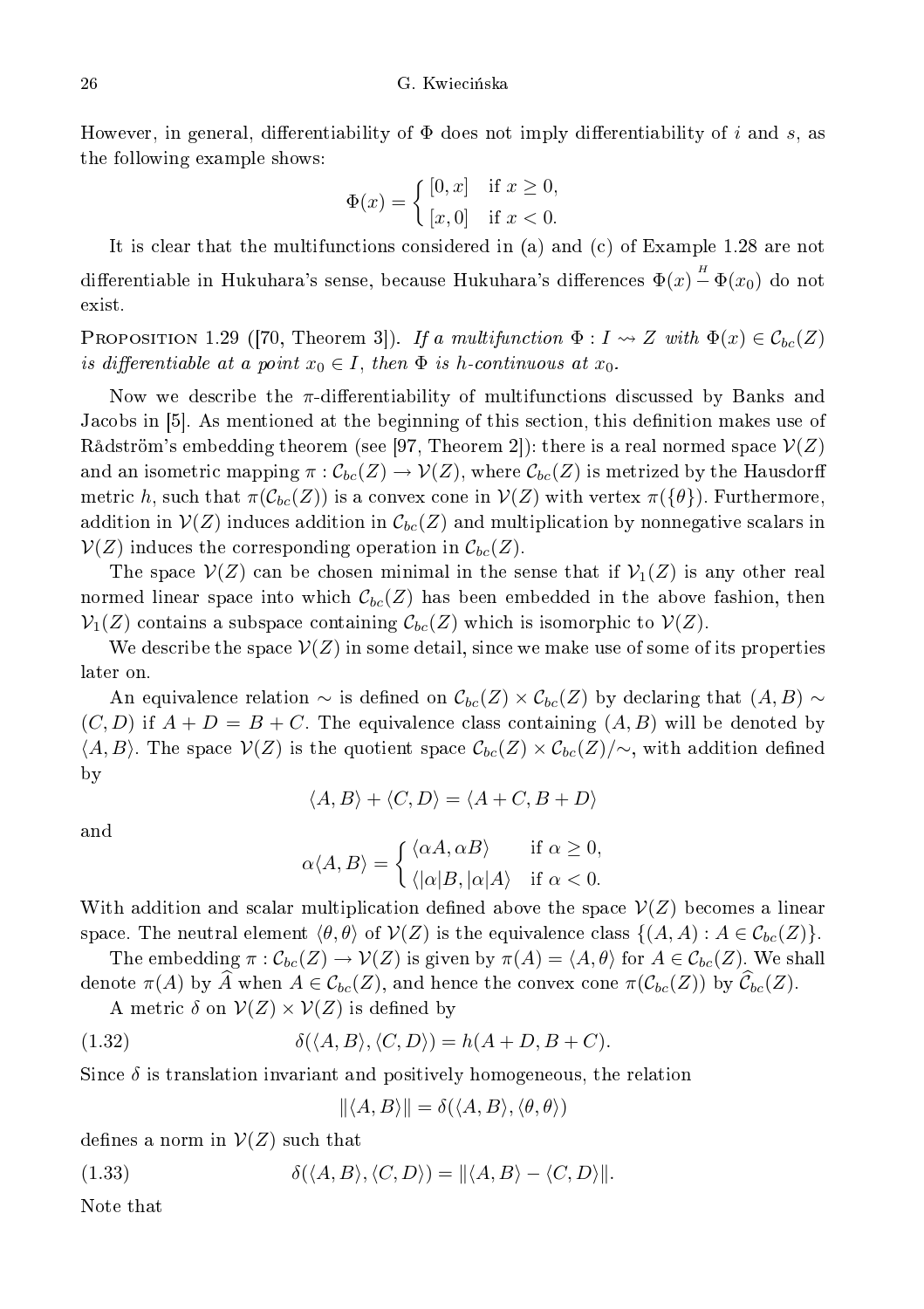$(1.34)$  If  $A, B \in \mathcal{C}_{bc}(Z)$  and  $A \ominus B$  exists, then

$$
\widehat{A} - \widehat{B} = \langle A, \theta \rangle - \langle B, \theta \rangle = \begin{cases} \langle A \ominus B, \theta \rangle & \text{if } B \subset_t A, \\ \langle \theta, B \ominus A \rangle & \text{if } A \subset_t B. \end{cases}
$$

Indeed, we have  $\langle A, \theta \rangle - \langle B, \theta \rangle = \langle A, B \rangle$ . Let  $A \oplus B = C$ ,  $C \in \mathcal{C}_{bc}(Z)$ . If  $B \subset_t A$ , then  $A = B + C$ , and so  $\langle A, B \rangle = \langle B + C, B \rangle = \langle C, \theta \rangle = \langle A \ominus B, \theta \rangle$ . If  $A \subset_t B$ , then  $B = A - C$ , and so  $\langle A, B \rangle = \langle A, A - C \rangle = \langle \theta, -C \rangle = \langle \theta, B \oplus A \rangle$ , by (1.31)(ii).

We should mention that the space  $(V(Z), \delta)$  need not be complete when  $(Z, \rho)$  is complete (see [20, p. 363]). But since in this case the space  $(\mathcal{C}_{bc}(Z), h)$  is complete, so is  $(\mathcal{C}_{bc}(Z), \delta).$ 

A function  $f: V \to W$ , where V and W are arbitrary normed linear spaces, is said to be  $o(\Vert \Delta v \Vert)$  if  $\Vert f(\Delta v) \Vert / \Vert \Delta v \Vert \to 0$  as  $\Vert \Delta v \Vert \to 0$ .

Let  $(S, \|\cdot\|)$  be a real linear normed space and let  $(Z, \|\cdot\|)$  be a reflexive Banach space. Following Banks and Jacobs [5], a multifunction  $\Phi: S \rightsquigarrow Z$  with values in  $\mathcal{C}_{bc}(Z)$ is called  $\pi$ -differentiable at a point  $x_0 \in S$  if the function  $\hat{\Phi}: S \to V(Z)$  is differentiable at  $x_0$ , i.e., there is a continuous linear mapping  $\widehat{\Phi}'(x_0)$  :  $S \to V(Z)$  such that

(1.35) 
$$
\widehat{\Phi}(x) - \widehat{\Phi}(x_0) - \widehat{\Phi}'(x_0)(x - x_0) = o(||x - x_0||).
$$

 $\Phi$  is  $\pi$ -differentiable if it is  $\pi$ -differentiable at every  $x \in S$ .

If  $\Phi'(x_0)(x-x_0) = \langle A_{x-x_0}, B_{x-x_0} \rangle$ , where  $x-x_0 \in S$  and the sets  $A_{x-x_0}$  and  $B_{x-x_0}$ belong to  $\mathcal{C}_{bc}(Z)$ , then, according to (1.35), we have

$$
\langle \Phi(x), \Phi(x_0) \rangle - \langle A_{x-x_0}, B_{x-x_0} \rangle = o(||x - x_0||).
$$

If the space  $(S, \|\cdot\|)$  is finite-dimensional with basis  $v_1, \ldots, v_n$ , then  $x - x_0 = \Delta x =$  $\sum_{i=1}^n \Delta x^i v_i$  for  $\Delta x \in S$ . If  $\hat{\Phi}'(x_0)(v_i) = \langle A_{v_i}, \theta \rangle$ ,  $i = 1, \ldots, n$ , then  $\Phi$  is called *conically* differentiable at  $x_0$  and we have

$$
\widehat{\Phi}'(x_0)(\Delta x) = \sum_{i=1}^n \Delta x^i \langle A_{v_i}, \theta \rangle.
$$

The following proposition will be essential for the definition of a derivative multifunction.

**PROPOSITION** 1.30. Let  $(Z, \|\cdot\|)$  be a reflexive Banach space. If a multifunction  $\Phi: I \to Z$ with values in  $\mathcal{C}_{bc}(Z)$  is conically differentiable at a point  $x_0 \in I$  and the differences  $\Phi(x) \ominus \Phi(x_0)$  exist in a neighbourhood  $U(x_0)$  of  $x_0$ , then  $\Phi$  is differentiable at  $x_0$  and  $D\Phi(x_0) = \Phi'(x_0)$  provided  $\widehat{\Phi}'(x_0)(x - x_0) = (x - x_0)\langle \Phi'(x_0), \theta \rangle$ , where  $\Phi'(x_0) \in \mathcal{C}_{bc}(Z)$ .

Proof. Using (1.32) and (1.33) we have

$$
a = h\left(\frac{\Phi(x) \ominus \Phi(x_0)}{x - x_0}, \Phi'(x_0)\right) = \left\| \left\langle \frac{\Phi(x) \ominus \Phi(x_0)}{x - x_0}, \theta \right\rangle - \left\langle \Phi'(x_0), \theta \right\rangle \right\|.
$$

Suppose that  $\Phi(x_0) \subset_t \Phi(x)$ . If  $x > x_0$ , then

$$
a = \frac{1}{x - x_0} \left\| \langle \Phi(x) \ominus \Phi(x_0), \theta \rangle - (x - x_0) \langle \Phi'(x_0), \theta \rangle \right\|
$$
  
= 
$$
\frac{1}{x - x_0} \left\| \widehat{\Phi}(x) - \widehat{\Phi}(x_0) - \widehat{\Phi}'(x_0)(x - x_0) \right\|, \text{ by (1.34)}.
$$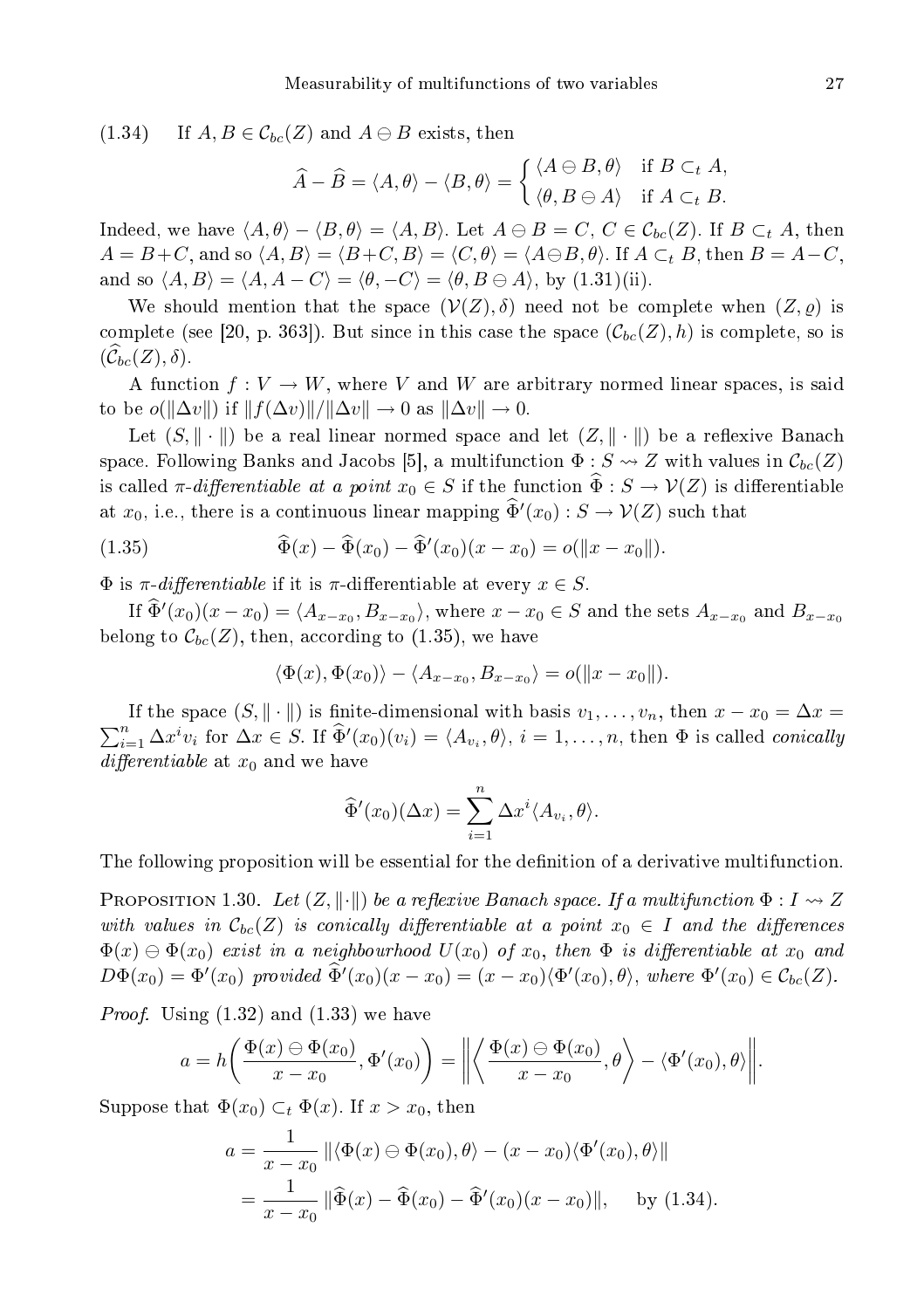The last term tends to 0 as  $x \to x_0$ , by (1.35). If  $x < x_0$ , then

$$
a = \left\| \frac{1}{x - x_0} \langle \theta, \Phi(x_0) \ominus \Phi(x) \rangle - \langle \Phi'(x_0), \theta \rangle \right\|
$$
  
= 
$$
\frac{1}{|x - x_0|} \left\| \langle \theta, (-\Phi(x)) \ominus (-\Phi(x_0)) \rangle - (x - x_0) \langle \Phi'(x_0), \theta \rangle \right\|, \text{ by (1.31)(ii)}.
$$

Since  $-\Phi(x_0) \subset_t -\Phi(x)$ ,

$$
a = \frac{1}{|x - x_0|} \| - \widehat{\Phi}(x_0) - (-\widehat{\Phi}(x)) - \widehat{\Phi}'(x_0)(x - x_0) \|
$$

(see (1.34)). Thus, again,  $a \to 0$  as  $x \to x_0$ .

Similar arguments apply to the case  $\Phi(x) \subset_t \Phi(x_0)$ .

REMARK 1.31. Let  $\Phi : [-1,1] \leadsto \mathbb{R}$  be given by

$$
\Phi(x) = x \cdot [-1, 1] = \begin{cases} [-x, x] & \text{if } x \in [0, 1], \\ [x, -x] & \text{if } x \in [-1, 0]. \end{cases}
$$

Then  $D\Phi(0) = [-1, 1]$ . But  $\Phi$  is not  $\pi$ -differentiable at 0 (see [5, p. 251]). Therefore the onverse of Proposition 1.30 is not true.

As mentioned earlier, the completeness of the reflexive real normed linear space  $(Z, \|\cdot\|)$  does not imply that the corresponding normed linear space  $(\mathcal{V}(Z), \delta)$  is complete, which presents a minor difficulty when considering the integrability of multifunctions with values in  $\mathcal{C}_{bc}(Z)$ .

Let  $\overline{\mathcal{V}}(Z)$  be the completion of  $\mathcal{V}(Z)$ , which is a Banach space. Following Banks and Jacobs (see [5, p. 266]), we give the definition of integrability for multifunctions with values in  $\mathcal{C}_{bc}(Z)$  (based on the definition of Debreu [20]). We also quote some of their results whi
h we shall need later on.

DEFINITION 1.32. We say that a multifunction  $\Phi: I \rightsquigarrow Z$  with values in  $\mathcal{C}_{bc}(Z)$  is *integrable* (Lebesgue measure m on Lebesgue measurable subsets of I is understood) if the function  $\widehat{\Phi}: I \to \overline{\mathcal{V}}(Z)$  is Bochner integrable (in the sense of [25, Definition 17, p. 112]), and the integral of  $\widehat{\Phi}$  is denoted by  $\int_I \widehat{\Phi}(x) dx$  or  $\int_a^b \widehat{\Phi}(x) dx$ , where  $[a, b] = I$ .

LEMMA 1.33 ([5, Lemmas 5.4 and 5.5]). Let  $(Z, \|\cdot\|)$  be a reflexive Banach space, and let a multifunction  $\Phi: I \leadsto Z$  with values in  $\mathcal{C}_{bc}(Z)$  be integrable. Then

- (i)  $\int_I \widetilde{\Phi}(x) dx$  belongs to the convex cone  $\widetilde{\mathcal{C}}_{bc}(Z)$ .
- (ii) There is a sequence of measurable simple functions  $\widehat{S}_n : I \to \widehat{C}_{bc}(Z)$  such that  $\lim_{n\to\infty}S_n(x)=\Phi(x)$  almost everywhere on I and  $||S_n(x)||\leq ||\Phi(x)||$  for every  $n \in \mathbb{N}$  and  $x \in I$ . Moreover,  $\lim_{n \to \infty} \int_I \|\widehat{S}_n(x) - \widehat{\Phi}(x)\| dx = 0$ .

In view of the above lemma it makes sense to introduce the following definition.

DEFINITION 1.34. If a multifunction  $\Phi: I \leadsto Z$  with values in  $\mathcal{C}_{bc}(Z)$  is integrable, then we define  $\int_I \Phi(x) dx$  to be the set  $A \in \mathcal{C}_{bc}(Z)$  such that  $\int_I \widetilde{\Phi}(x) dx = \langle A, \theta \rangle$ .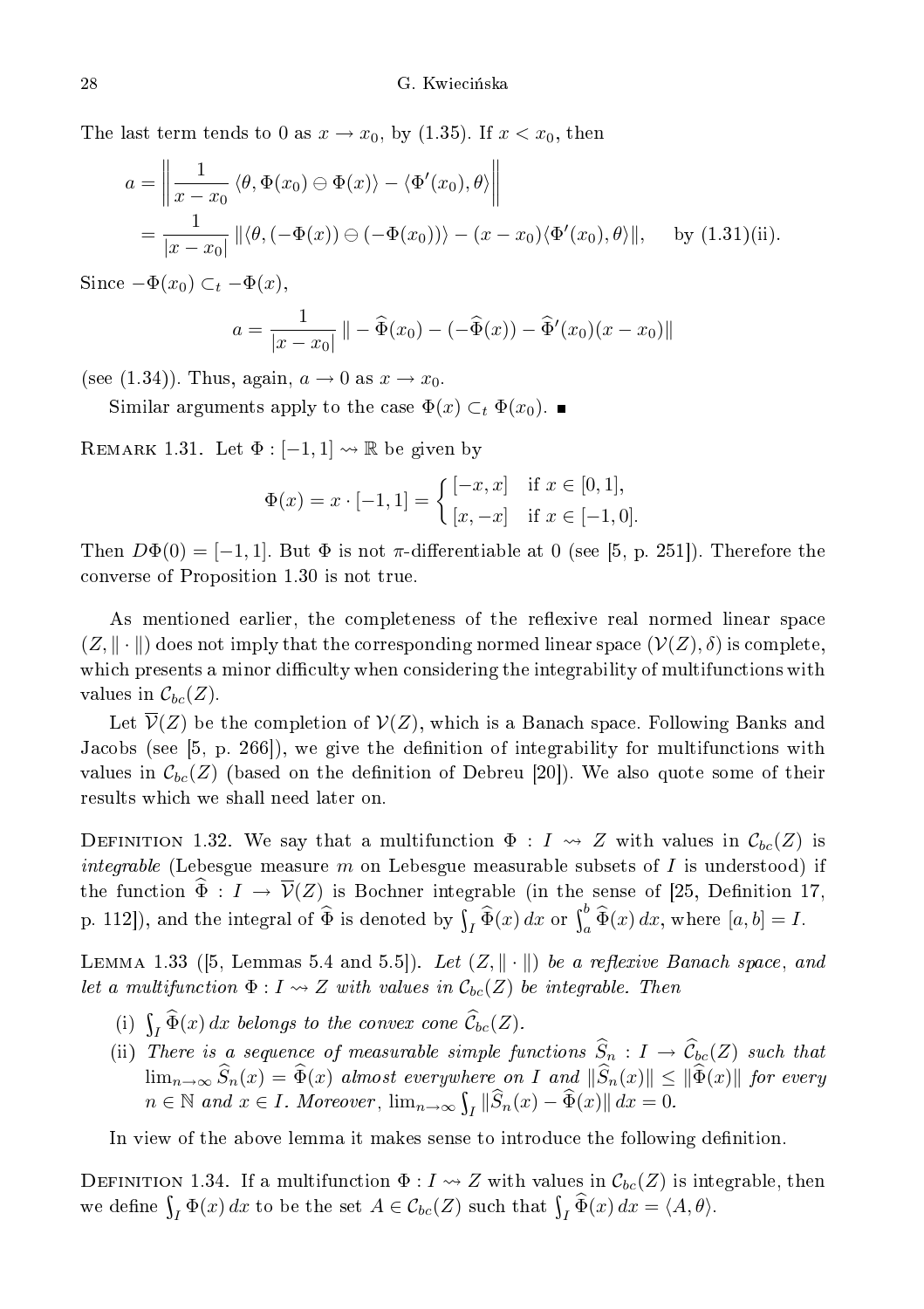Let  $\Phi, \Phi_i : I \to Z$ ,  $i = 1, 2$ , be multifunctions with values in  $\mathcal{C}_{bc}(Z)$ . If these multifun
tions are integrable, then

$$
\left\| \left\langle \int\limits_I \Phi_1(x) \, dx, \theta \right\rangle - \left\langle \int\limits_I \Phi_2(x) \, dx, \theta \right\rangle \right\| = h \left( \int\limits_I \Phi_1(x) \, dx, \int\limits_I \Phi_2(x) \, dx \right)
$$

and

$$
\|\langle \Phi_1(x), \theta \rangle - \langle \Phi_2(x), \theta \rangle\| = h(\Phi_1(x), \Phi_2(x)).
$$

Therefore, by  $[25,$  Theorem  $20(a)$ , p. 114.), we have

(1.36) 
$$
h\left(\int\limits_I \Phi_1(x) dx, \int\limits_I \Phi_2(x) dx\right) \leq \int\limits_I h(\Phi_1(x), \Phi_2(x)) dx.
$$

In particular,  $\|\int_I \Phi(x) dx\| \leq \int_I \|\Phi(x)\| dx$ .

Let  $\Phi: I \rightsquigarrow Z$  be a multifunction; if there exists a Lebesgue integrable function  $g: I \to \mathbb{R}$  such that  $\|\Phi(x)\| \leq g(x)$  almost everywhere in I, then  $\Phi$  is called *integrably* bounded.

We see from the Bochner theorem [47, Theorem 3.7.4] that

(1.37) If  $\Phi: I \to Z$  with values in  $\mathcal{C}_{bc}(Z)$  is strongly  $\mathcal{L}(\mathbb{R})$ -measurable and integrably bounded, then it is integrable.

A different approach to defining inegrability for multifunctions is given by Hukuhara (see [53] in the case  $Z = \mathbb{R}^n$  and compact convex valued multifunctions). This definition is based on the definition of Riemann integral. Starting from Hukuhara's idea of integrability we define  $R$ -integrability of multifunctions in a more general case.

Suppose that  $(Z, \|\cdot\|)$  is reflexive,  $I = [a, b] \subset \mathbb{R}$  and  $\Phi: I \rightsquigarrow Z$  is a multifunction with values in  $\mathcal{C}_{bc}(Z)$ .

Let  $\Delta = \{a_0, a_1, \ldots, a_n\}$  be a partition of I and  $\lambda(\Delta) = \max_{i=0,\ldots,n-1} \{a_{i+1} - a_i\}.$ Let P denote the family of all pairs  $(\Delta, \tau)$ , where  $\tau = (x_0, x_1, \ldots, x_{n-1})$  is a sequence of points such that  $x_i \in [a_i, a_{i+1}]$  for  $i = 0, \ldots, n-1$ . Set

$$
C(\Delta, \tau) = \sum_{i=0}^{n-1} (a_{i+1} - a_i) \Phi(x_i)
$$

for  $(\Delta, \tau) \in \mathcal{P}$ . Then  $C(\Delta, \tau) \in \mathcal{C}_{bc}(Z)$ , by  $(1.29)(iv)$ .

DEFINITION 1.35. We say that a multifunction  $\Phi: I \rightarrow Z$  is R-integrable (on I) if there exists a set  $B \in \mathcal{C}_{bc}(Z)$  such that  $C(\Delta, \tau) \to B$  as  $\lambda(\Delta) \to 0$ , i.e.,

 $\forall \varepsilon > 0 \ \exists \eta > 0 \ \forall (\Delta, \tau) \in \mathcal{P} \quad [\lambda(\Delta) < \eta \Rightarrow h(C(\Delta, \tau), B) < \varepsilon],$ 

and we define  $(R) \int_I \Phi(x) dx$  to be the set B.

In much the same way as in the case of real functions it can be proved that

- (1.38) (i) If  $\Phi: I \to Z$  with values in  $\mathcal{C}_{bc}(Z)$  is h-continuous, then it is R-integrable  $(cf. [53, Section 5]).$ 
	- (ii) If  $\Phi: I \to Z$  with values in  $\mathcal{C}_{bc}(Z)$  is R-integrable, then it is integrable and

$$
\int\limits_I \Phi(t) \, dt = (R) \int\limits_I \Phi(x) \, dx.
$$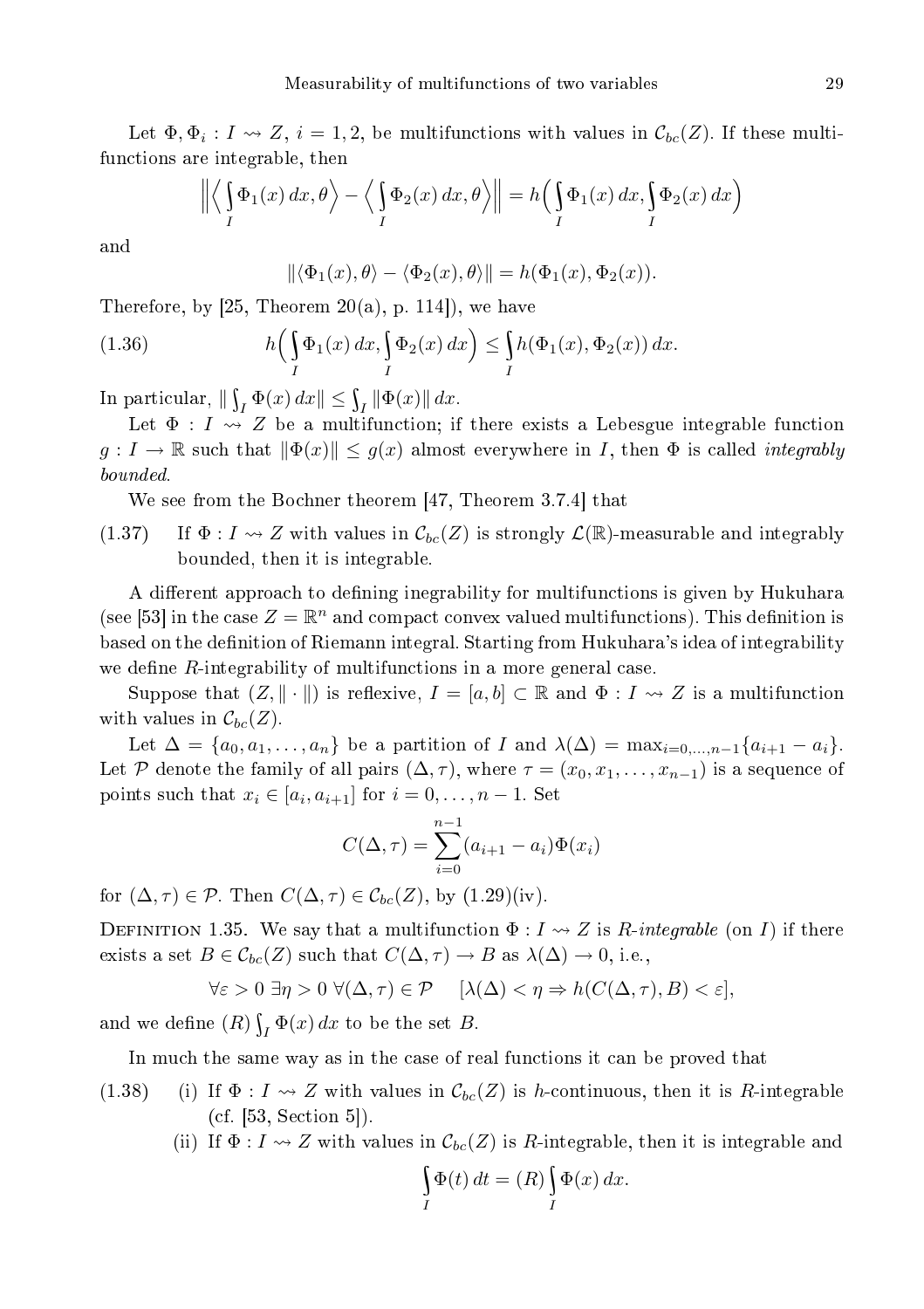For an integrable multifunction  $\Phi: I \to Z$  with values in  $\mathcal{C}_{bc}(Z)$  we define the multifunction  $\Psi: I \rightsquigarrow Z$  by

$$
x \mapsto \Psi(x) = \int_{a}^{x} \Phi(t) dt.
$$

A simple omputation shows that

(1.39) If  $\Phi$  is integrable and  $x_0 \in [a, b]$ , then the difference  $\Psi(x) \ominus \Psi(x_0)$  exists for every  $x \in [a, b]$ , and  $\int_{x_0}^x \Phi(t) dt = \Psi(x) \ominus \Psi(x_0)$ .

Indeed, if  $x > x_0$ , then  $\int_a^x \Phi(t) dt = \int_a^{x_0}$  $\int_a^{x_0} \Phi(t) dt + \int_x^x$  $\frac{x}{x_0}\Phi(t) dt$ , and so  $\int_{x_0}^x \Phi(t) dt = \Psi(x) \ominus$  $\Psi(x_0)$ . If  $x < x_0$ , then  $\int_a^{x_0} \Phi(t) dt = \int_a^{\overline{x}}$  $\int_a^{\overline{x}} \Phi(t) dt + \int_x^{\overline{x_0}}$  $x_0^{x_0} \Phi(t) dt$ , and so  $\int_x^{x_0} \Phi(t) dt = \Psi(x_0) \ominus$  $\Psi(x)$ , that is,  $\int_{x_0}^x \Phi(t) dt = \Psi(x) \ominus \Psi(x_0)$ .

LEMMA 1.36. If a multifunction  $\Phi: I \to Z$  with values in  $\mathcal{C}_{bc}(Z)$  is integrable and  $\varepsilon > 0$ , then the multifunction  $\Phi_{\varepsilon}: I \leadsto Z$  given by

$$
\Phi_{\varepsilon}(x) = \int_{x}^{x+\varepsilon} \Phi(t) dt
$$

is hontinuous.

*Proof.* Fix  $x_0 \in I$ . Then

$$
h(\Phi_{\varepsilon}(x_0), \Phi_{\varepsilon}(x)) = h\left(\int_{x_0}^{x_0+\varepsilon} \Phi(t) dt, \int_{x}^{x+\varepsilon} \Phi(t) dt\right)
$$
  
=  $h\left(\int_{x_0}^{x_0+\varepsilon} \Phi(t) dt + \int_{x_0+\varepsilon}^{x} \Phi(t) dt, \int_{x_0+\varepsilon}^{x} \Phi(t) dt + \int_{x}^{x+\varepsilon} \Phi(t) dt\right),$ 

by  $(1.29)(v)$ . Thus

$$
h(\Phi_{\varepsilon}(x_0), \Phi_{\varepsilon}(x)) = h\Big(\int_{x_0}^x \Phi(t) dt, \int_{x_0+\varepsilon}^{x+\varepsilon} \Phi(t) dt\Big)
$$
  
 
$$
\leq \Big\|\int_{x_0}^x \Phi(t) dt\Big\| + \Big\|\int_{x_0+\varepsilon}^{x+\varepsilon} \Phi(t) dt\Big\| \to 0 \quad \text{as } x \to x_0, \text{ by (1.36).} \blacksquare
$$

From now on we suppose that  $(Z, \|\cdot\|)$  is a reflexive Banach space. The following result is essential for the definition of a derivative multifunction.

PROPOSITION 1.37 ([5, Theorem 5.3]). If a multifunction  $\Phi : [a, b] \leadsto Z$  with values in  $\mathcal{C}_{bc}(Z)$  is integrable, then the multifunction  $\Psi : [a, b] \leadsto Z$  given by  $\Psi(x) = \int_a^x \Phi(t) dt$  is conically differentiable almost everywhere on [a, b]. Moreover, if  $\widehat{\Psi}(x) = \int_a^x \widehat{\Phi}(t) dt$ , then  $\hat{\Psi}'(x_0)(\Delta x) = \Delta x \hat{\Phi}(x_0)$  for almost every  $x_0 \in [a, b]$ .

Therefore, by (1.39) and Proposition 1.30, the following orollary holds.

COROLLARY 1.38. If  $\Phi : [a, b] \leadsto Z$  is an integrable multifunction with values in  $\mathcal{C}_{bc}(Z)$ , then the multifunction  $\Psi : [a, b] \leadsto Z$  given by  $\Psi(x) = \int_a^x \Phi(t) dt$ , is differentiable almost everywhere on [a, b], and  $D\Psi(x_0) = \Phi(x_0)$  for almost every  $x_0 \in [a, b]$ .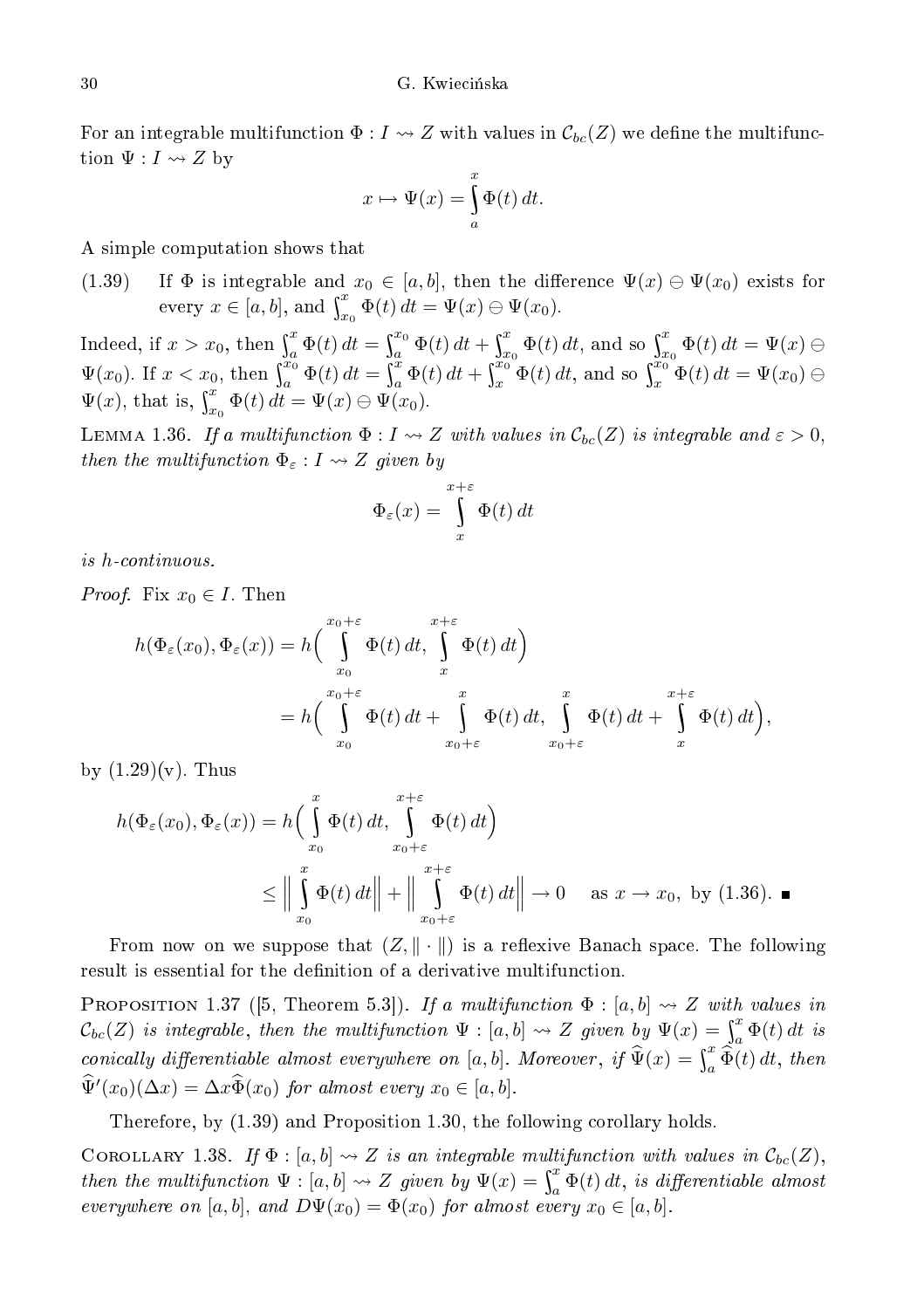Similarly to the ase of fun
tions we will show

**PROPOSITION 1.39.** If a multifunction  $\Phi: I \rightarrow Z$  with values in  $\mathcal{C}_{bc}(Y)$  is h-continuous, then  $D\Psi(x_0) = \Phi(x_0)$  for each  $x_0 \in I$ .

*Proof.* Let  $x_0 \in I$  and  $\varepsilon > 0$ . By h-continuity of  $\Phi$  at  $x_0$ , there is an  $\eta > 0$  such that  $h(\Phi(x), \Phi(x_0)) < \varepsilon$  whenever  $|x - x_0| < \eta$  and  $x \in [a, b]$ . Note that

$$
h\left(\int_{x_0}^x \Phi(t) dt, \int_{x_0}^x \Phi(x_0) dt\right) = h\left(\int_{x_0}^x \Phi(t) dt, (x - x_0) \Phi(x_0)\right).
$$

Furthermore, by (1.36),

$$
h\left(\int_{x_0}^x \Phi(t) dt, \int_{x_0}^x \Phi(x_0) dt\right) \leq \int_{x_0}^x h(\Phi(t), \Phi(x_0)) dt < \varepsilon(x - x_0)
$$

provided  $0 < x - x_0 < \eta$ . Since

$$
\frac{1}{x - x_0} \int_{x_0}^x \Phi(t) dt = \frac{\Psi(x) \ominus \Psi(x_0)}{x - x_0} \quad (\text{see (1.39))},
$$

it follows that

$$
\frac{1}{x-x_0} h\Big(\int_{x_0}^x \Phi(t) dt, (x-x_0) \Phi(x_0)\Big) = h\Big(\frac{1}{x-x_0} \int_{x_0}^x \Phi(t) dt, \Phi(x_0)\Big) < \varepsilon.
$$

Hen
e

$$
D\Psi(x_0) = h \cdot \lim_{x \to x_0^+} \frac{\Psi(x) \ominus \Psi(x_0)}{x - x_0} = \Phi(x_0).
$$

Just as above we show that

$$
D\Psi(x_0) = h \cdot \lim_{x \to x_0^-} \frac{\Psi(x) \ominus \Psi(x_0)}{x - x_0} = \Phi(x_0). \blacksquare
$$

Now we can define the notion of a derivative multifunction.

DEFINITION 1.40. Let  $\Phi: I \rightsquigarrow Z$  be an integrable multifunction and  $x_0 \in I$ . The statement that  $\Phi$  is a derivative at  $x_0 \in I$  means that

$$
\Phi(x_0) = h \cdot \lim_{x \to x_0} \frac{1}{x - x_0} \int_{x_0}^x \Phi(t) dt.
$$

The multifunction  $\Phi$  is a derivative if it is a derivative at each point  $x \in I$ .

By Proposition 1.38, we have

COROLLARY 1.41. If a multifunction  $\Phi: I \to Z$  with values in  $\mathcal{C}_{bc}(Z)$  is h-continuous,

Finally, we show that an approximately h-continuous multifunction is a derivative.

**PROPOSITION** 1.42. Let  $\Phi: I \to Z$  be a multifunction with values in  $\mathcal{C}_{bc}(Z)$ . Suppose that  $\Phi$  is bounded, i.e., there is a totally bounded set  $K \subset Z$  such that  $\Phi(x) \subset K$  for each  $x \in I$ . If  $\Phi$  is approximately h-continuous, then it is a derivative.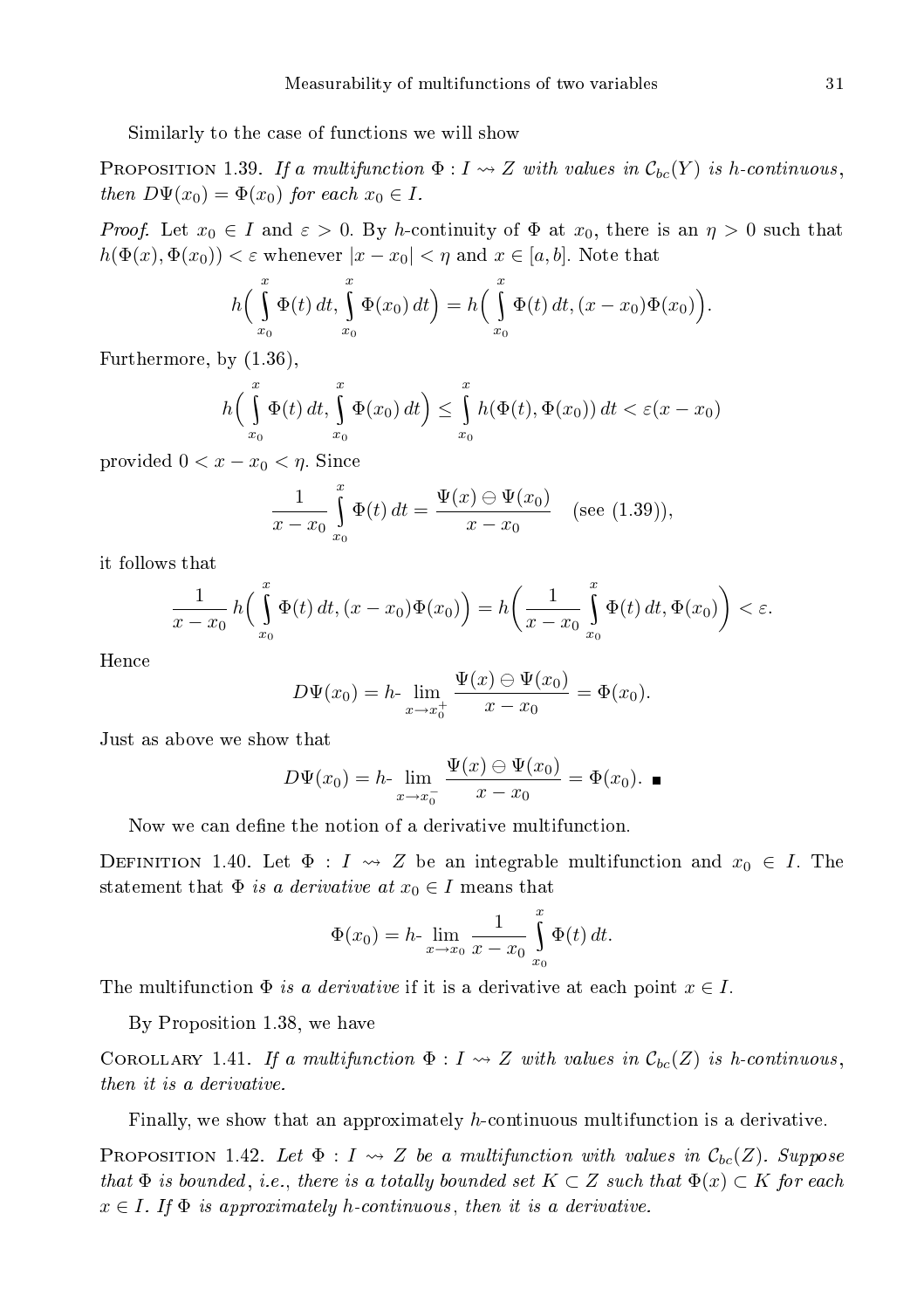#### G. Kwiecińska

*Proof.* By Proposition 1.9,  $\Phi$  is  $\mathcal{L}(\mathbb{R})$ -measurable (see Remark 1.10) and, by (1.22), it is strongly  $\mathcal{L}(\mathbb{R})$ -measurable. Since  $\Phi$  is integrably bounded, it is integrable on any measurable subset of I, by the Bochner theorem [47, Theorem 3.7.4]. Let  $I = [a, b]$ . Define the multifunction  $\Psi : [a, b] \rightsquigarrow Z$  by

$$
\Psi(x) = \int_{a}^{x} \Phi(t) dt.
$$

Let  $x_0 \in I$ . Since  $\Phi$  is approximately h-continuous at  $x_0$ , there exists a measurable set  $E \subset I$  with  $x_0 \in E$  such that  $D(E, x_0) = 1$  and  $\Phi|_E$  is h-continuous at  $x_0$ . Suppose  $\Delta x > 0$  and  $x_0 + \Delta x \in [a, b]$ . Then

$$
\Psi(x_0 + \Delta x) = \Psi(x_0) + \int_{x_0}^{x_0 + \Delta x} \Phi(x) dx
$$

and thus

$$
\Psi(x_0 + \Delta x) \ominus \Psi(x_0) = \int_{x_0}^{x_0 + \Delta x} \Phi(x) dx.
$$

Note that

$$
h\left(\frac{\Psi(x_0 + \Delta x) \ominus \Psi(x_0)}{\Delta x}, \Phi(x_0)\right) = h\left(\frac{1}{\Delta x} \int_{x_0}^{x_0 + \Delta x} \Phi(x) dx, \Phi(x_0)\right)
$$
  

$$
= h\left(\frac{1}{\Delta x} \int_{x_0}^{x_0 + \Delta x} \Phi(x) dx, \frac{1}{\Delta x} \int_{x_0}^{x_0 + \Delta x} \Phi(x_0) dx\right)
$$
  

$$
\leq \frac{1}{\Delta x} \int_{x_0}^{x_0 + \Delta x} h(\Phi(x), \Phi(x_0)) dx
$$
  

$$
= \frac{1}{\Delta x} \int_{[x_0, x_0 + \Delta x] \cap E} h(\Phi(x), \Phi(x_0)) dx + \frac{1}{\Delta x} \int_{[x_0, x_0 + \Delta x] \setminus E} h(\Phi(x), \Phi(x_0)) dx.
$$

As  $\Delta x$  tends to 0, the first term above converges to 0, since  $\Phi$  is h-continuous on E, and the second is majorized by  $\frac{1}{\Delta x}m([x_0,x_0+\Delta x]\setminus E)2\|K\|$ , which converges to 0, since  $D(I \setminus E, x_0) = 0.$ 

This, together with a similar calculation for  $\Delta x < 0$  and  $x_0 + \Delta x \in I$ , yields

$$
h\left(\frac{\Psi(x_0)\ominus\Psi(x_0+\Delta x)}{\Delta x}, \Phi(x_0)\right)\leq \varepsilon,
$$

and so  $D\Psi(x_0) = \Phi(x_0)$ . Hence  $\Phi$  is a derivative at  $x_0$ .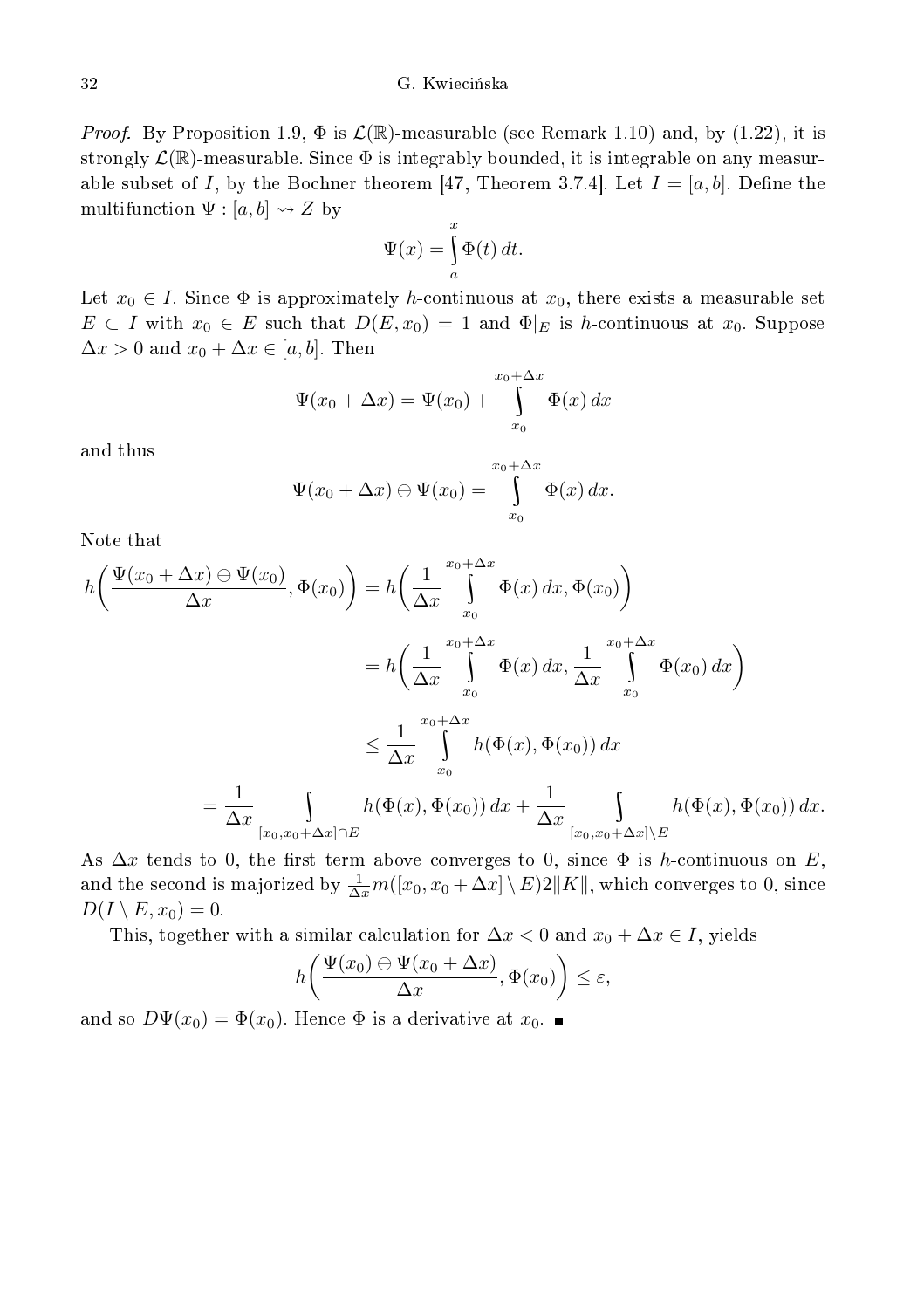# 2. PRODUCT MEASURABILITY OF MULTIFUNCTIONS OF TWO VARIABLES

## 7. Carathéodory multifun
tions

Let X and Y be nonempty sets, let  $F: X \times Y \rightsquigarrow Z$  be a multifunction, and let  $(x_0, y_0) \in$  $X \times Y$ . Then the multifunction  $F_{x_0} : Y \leadsto Z$  defined by  $F_{x_0}(y) = F(x_0, y)$  is called the  $x_0$ -section of F, and the multifunction  $F^{y_0}: X \longrightarrow Z$  defined by  $F^{y_0}(x) = F(x, y_0)$  is called the  $y_0$ -section of F.

Similarly, if  $E \subset X \times Y$  and  $(x_0, y_0) \in X \times Y$ , then the set  $E_{x_0} = \{y \in Y : (x_0, y) \in E\}$ is called the  $x_0\text{-}section$  of E, and  $E^{y_0} = \{x \in X : (x,y_0) \in E\}$  is the  $y_0\text{-}section$ of  $E$ .

It is well known that if  $f : \mathbb{R}^2 \to \mathbb{R}$  is a Lebesgue measurable function, then the sections  $f_x$  and  $f^y$  are Lebesgue measurable for almost every  $x \in \mathbb{R}$  and almost every  $y \in \mathbb{R}$ . But the converse is not true even if all sections of f are Lebesgue measurable. There are various sufficient conditions on sections of  $f$  ensuring that  $f$  is measurable. The most important one (given by Ursell  $[112]$ ) is the continuity of the sections of f with respect to the first variable and their measurability with respect to the second variable. This result was extended in various ways for functions in spaces more general than R (see [12, Corollaire 3.1] or  $[64,$  Theorem 2, p. 387]). In this section we will consider this topic in the ase of multifun
tions.

Let  $(X, \mathcal{M}(X))$  and  $(Y, \mathcal{M}(Y))$  be measurable spaces, and let  $(Z, \mathcal{T}(Z))$  be a topological space. A multifunction  $F: X \times Y \rightarrow Z$  will be called *product measurable* (resp. weakly produced the measurable (respectively) if it is measurable (respectively) with respect to the contract o the product  $\sigma$ -field  $\mathcal{M}(X) \otimes \mathcal{M}(Y)$  or a more general  $\sigma$ -field in  $X \times Y$ .

If  $(Y, \mathcal{T}(Y))$  is a topological space, then  $F: X \times Y \rightarrow Z$  will be called *Carathéodory* (or more precisely  $\mathcal{M}(X)$ -Carathéodory) if the section  $F^y$  is  $\mathcal{M}(X)$ -measurable for every  $y \in Y$ , and  $F_x$  is continuous for every  $x \in X$ .

A Carathéodory multifun
tion need not be produ
t measurable, in general.

There are some results on the existen
e of a Carathéodory sele
tion of a Carathéodory multifunction (some details and a survey of some papers in this field can be found in [59]). It is also known that (under some conditions) the product measurability of a multifunction whose sections with respect to the first variable are lower semicontinuous, is equivalent to the existen
e of its Castaing representation onsisting of Carathéodory fun
tions (see  $[32,$  Theorem 1 $]$ ).

The following result is well known (see  $[58, \text{Lemma } 13.2.3]$ ).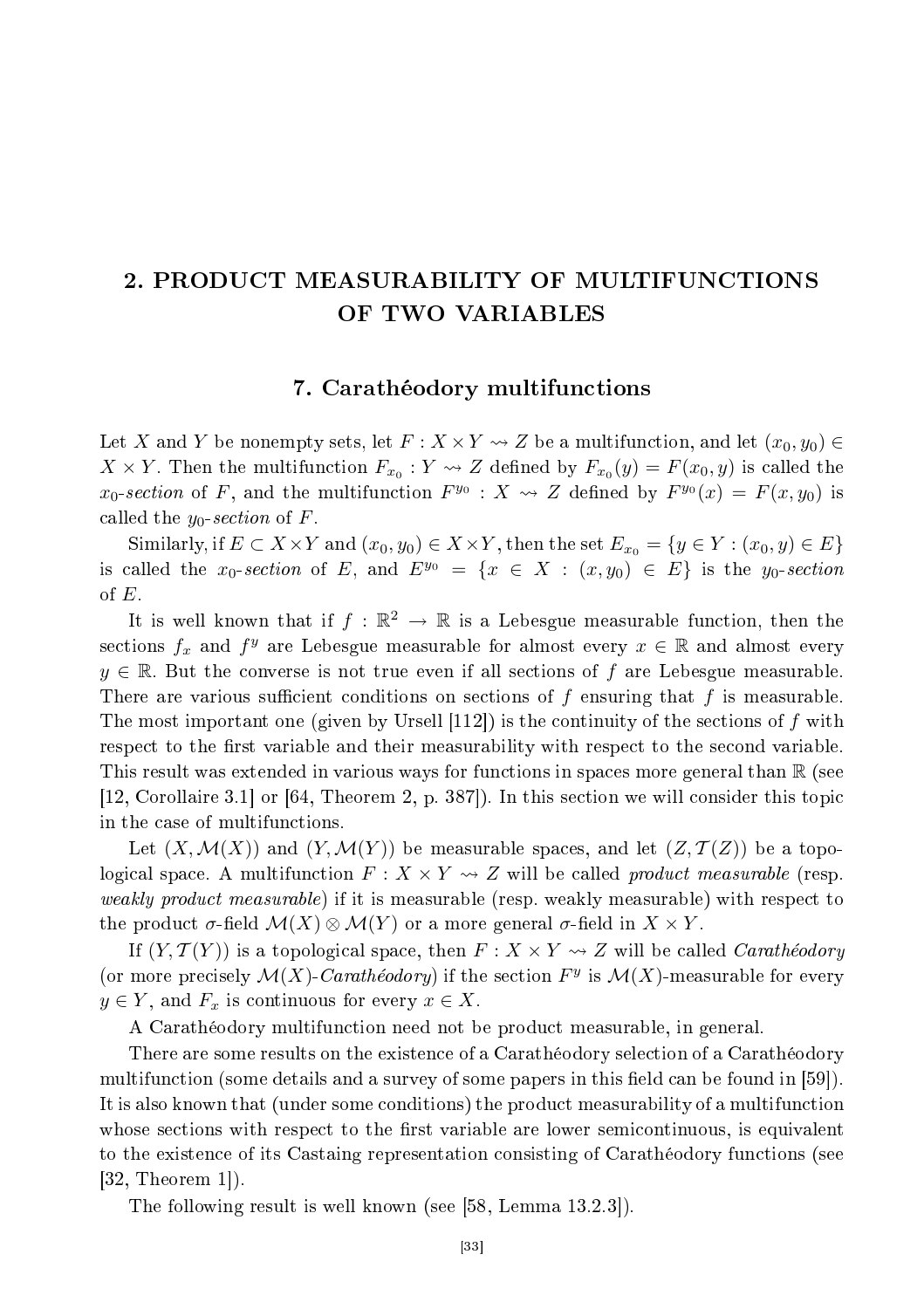LEMMA 2.1. If  $(X, \mathcal{M}(X))$  is a measurable space,  $(Y, d)$  a separable metric space and  $(Z, \rho)$  a metric space, and if  $f : X \times Y \to Z$  is a Carathéodory function, then f is  $\mathcal{M}(X) \otimes \mathcal{B}(Y)$ -measurable.

As a straightforward onsequen
e of the above lemma and Proposition 1.3(vi) we have the following result (cf.  $|116,$  Theorem 2)

PROPOSITION 2.2. If  $(X, \mathcal{M}(X))$  is a measurable space,  $(Y, d)$  a separable metric space and  $(Z, \varrho)$  a metric space, and if  $F: X \times Y \rightsquigarrow Z$  is a compact valued Carathéodory multifunction, then F is  $\mathcal{M}(X) \otimes \mathcal{B}(Y)$ -measurable.

The purpose of this section is to give a generalization of this result.

THEOREM 2.3. Let  $(X, \mathcal{M}(X))$  be a measurable space. Let  $(Y, d)$  be a metric space and let  $\mathcal{T}(Y)$  be a separable topology on Y finer than the metric topology. Fix a countable  $\mathcal{T}(Y)$ dense subset S of Y. Suppose that each point  $v \in Y$  has a neighbourhood  $U(v) \in \mathcal{T}(Y)$ 

(i) for each 
$$
y \in S
$$
,  $V(y) = \{v \in Y : y \in U(v)\} \in \mathcal{B}(Y,d)$  and the family  

$$
\mathcal{N}(v) = \{U(v) \cap B(v, 2^{-n}) : n \in \mathbb{N}\}
$$

forms a filterbase of  $\mathcal{T}(Y)$ -neighbourhoods of  $v.$ 

If  $(Z, \mathcal{T}(Z))$  is perfectly normal and  $F: X \times Y \rightsquigarrow Z$  is a multifunction such that  $F^y$  is  $\mathcal{M}(X)$ -measurable for every  $y \in Y$  and  $F_x$  is  $\mathcal{T}(Y)$ -continuous for every  $x \in X$ , then F is weakly  $\mathcal{M}(X) \otimes \mathcal{B}(Y,d)$ -measurable.

Proof. It is su
ient to show that

(1) 
$$
F^+(D) \in \mathcal{M}(X) \otimes \mathcal{B}(Y,d)
$$
 whenever D is a closed subset of Z.

Let D be an arbitrary closed subset of Z. Then, by perfect normality of  $Z$ , there exists a sequence  $(G_m)_{m\in\mathbb{N}}$  of open subsets of  $Z$  such that

(2) 
$$
D = \bigcap_{n \in \mathbb{N}} G_n = \bigcap_{n \in \mathbb{N}} \text{Cl}(G_n) \text{ and } \text{Cl}(G_{n+1}) \subset G_n \text{ for } n \in \mathbb{N}.
$$

Let  $S = \{y_k\}_{k \in \mathbb{N}}$ . We shall prove that

(3) 
$$
F^+(D) = \bigcap_{n \in \mathbb{N}} \bigcup_{k \in \mathbb{N}} (\{x \in X : F(x, y_k) \subset G_n\} \times V_n(y_k)),
$$

where  $V_n(y_k) = \{v \in Y : y_k \in U(v) \cap B(v, 2^{-n})\}.$ 

Let  $(u, v) \in F^+(D) = \{(x, y) \in X \times Y : F(x, y) \subset D\}$ . Then, by  $(2), F(u, v) \subset G_n$  for every  $n \in \mathbb{N}$ . Fix  $n \in \mathbb{N}$ . Since  $F_u$  is upper  $\mathcal{T}(Y)$ -semicontinuous at v, it follows that

(4) there exists a  $\mathcal{T}(Y)$ -open neighbourhood  $W(v) \in \mathcal{N}(v)$  of v such that  $F(u, y) \subset G_n$ for all  $y \in W(v)$ .

Let  $K = \{m \in \mathbb{N} : y_m \in W(v)\}.$  We put  $m_0 = \min\{m \in K : v \in V_n(y_m)\}.$  Then, by (4),  $F(u, y_k) \subset G_n$  for  $k = m_0$ , which implies  $u \in (F^{y_k})^+(G_n)$ .

Therefore, the in
lusion

$$
F^+(D) \subset \bigcap_{n \in \mathbb{N}} \bigcup_{k \in \mathbb{N}} (F^{y_k})^+(G_n) \times V_n(y_k)
$$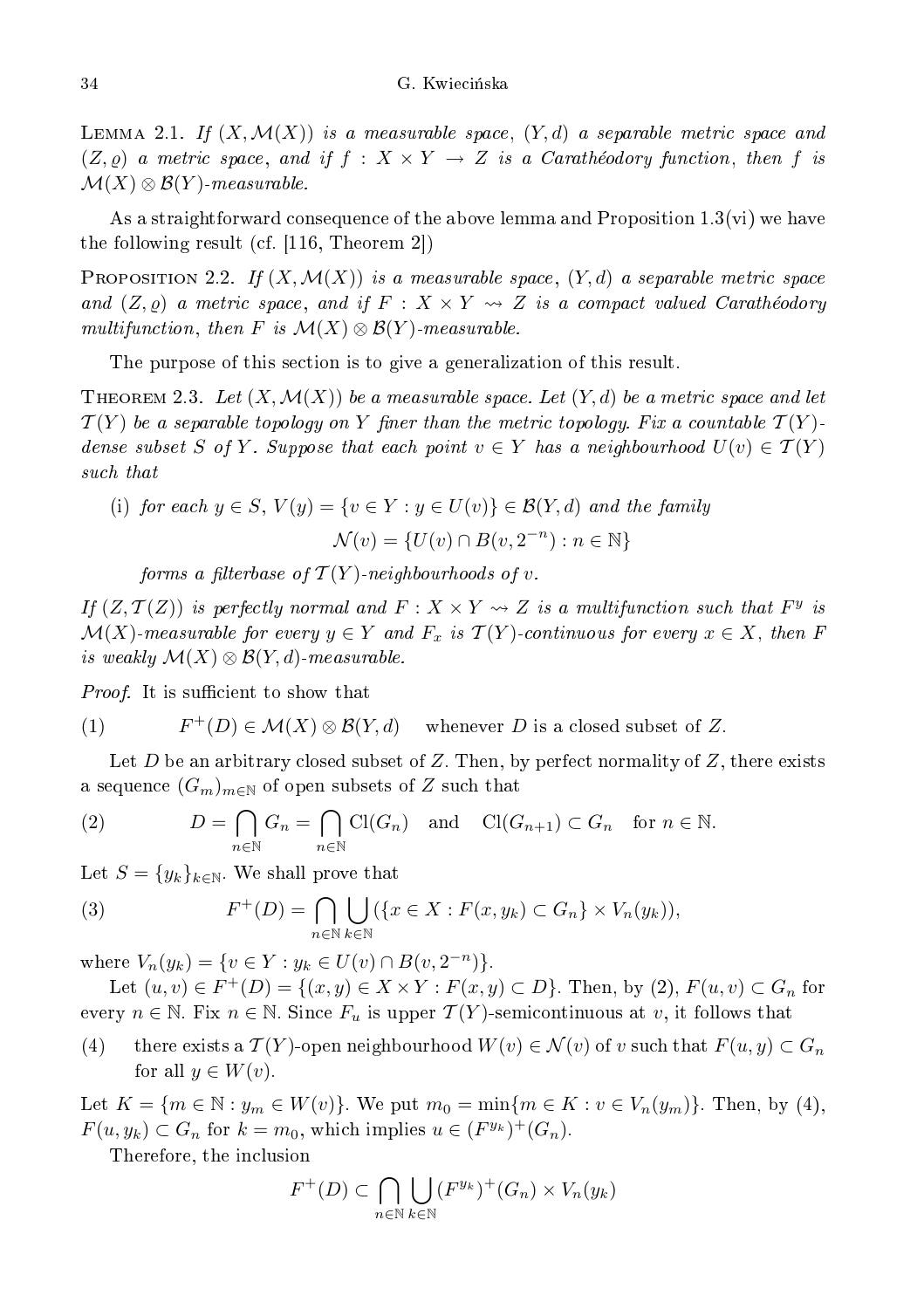has been proved. Conversely, suppose, contrary to our claim, that

(5) 
$$
(u,v) \in \bigcap_{n \in \mathbb{N}} \bigcup_{k \in \mathbb{N}} (F^{y_k})^+(G_n) \times V_n(y_k),
$$

but  $(u, v) \notin F^+(D)$ . Then  $F(u, v) \not\subset D$ , and so  $F(u, v) \not\subset \bigcap_{m \in \mathbb{N}} Cl(G_m)$  by (2). Therefore,  $F(u, v) \cap (Z \setminus \mathrm{Cl}(G_m)) \neq \emptyset$  for some  $m \in \mathbb{N}$ .

Thus, by  $\mathcal{T}(Y)$ -lower semicontinuity of  $F_u$  at v,

(6) there is a  $\mathcal{T}(Y)$ -open neighbourhood  $W(v) \in \mathcal{N}(v)$  of v such that

$$
F(u, y) \cap (Z \setminus \mathrm{Cl}(G_m)) \neq \emptyset \quad \text{ for all } y \in W(v).
$$

We see from (5) that to each  $n \in \mathbb{N}$  there corresponds an index  $k(n) \in \mathbb{N}$  such that  $u \in (F^{y_{k(n)}})^+(G_n)$  and  $v \in V_n(y_{k(n)})$ , i.e.,

(7) 
$$
F(u, y_{k(n)}) \subset G_n \quad \text{and} \quad y_{k(n)} \in U(v) \cap B(v, 2^{-n}).
$$

Hence,  $\lim_{n\to\infty} y_{k(n)} = v$ , and so by (6), there is an  $n_0 \in \mathbb{N}$  such that  $y_{k(n)} \in W(v)$  and

(8) 
$$
F(u, y_{k(n)}) \cap (Z \setminus \text{Cl}(G_m)) \neq \emptyset \quad \text{for every } n > n_0.
$$

By (7) and (2), we arrive at the in
lusions

$$
F(u, y_{k(n+j)}) \subset G_{n+j} \subset \mathrm{Cl}(G_{n+j}) \subset G_n \quad \text{ for } n \in \mathbb{N} \text{ and } j \in \mathbb{N}.
$$

Fixing  $n = m$ , we obtain

(9) 
$$
F(u, y_{k(m+j)}) \subset \mathrm{Cl}(G_{m+j}) \subset G_m \quad \text{ for all } j \in \mathbb{N}.
$$

Let  $j \in \mathbb{N}$  be such that  $m + j > n_0$ . Then, by (8), we have

$$
F(u, y_{k(m+j)}) \cap (Z \setminus \text{Cl}(G_{m+j})) \neq \emptyset,
$$

contrary to  $(9)$ . Thus  $(3)$  has been proved.

Observe that  $\{x \in X : F(x, y_k) \subset G_n\} \in \mathcal{M}(X)$ , because  $F^{y_k}$  is  $\mathcal{M}(X)$ -measurable. Moreover, by assumption (i),  $V_n(y_k) \in \mathcal{B}(Y, d)$ . Thus, by (3), it is clear that  $F^+(D) \in$  $\mathcal{M}(X) \otimes \mathcal{B}(Y,d)$ , which proves (1). ■

REMARK 2.4.

- (i) If we suppose that the multifunction  $F$  considered in Theorem 2.3 is compact valued, then F will be  $\mathcal{M}(X) \otimes \mathcal{B}(Y, d)$ -measurable, by Proposition 1.2(ii).
- (ii) If, in Theorem 2.3, we suppose that the space  $(Z, \mathcal{T}(Z))$  is metrizable  $\sigma$ -compact and the multifunction F is closed valued, then F will be  $\mathcal{M}(X) \otimes \mathcal{B}(Y, d)$ -measurable, by Proposition 1.3(iv).

Below we give two examples of topologies on a metric space  $(Y, d)$  fulfilling the requirements of Theorem 2.3. By the first example, it will be clear that if all x-sections of a multifunction F are either right-continuous or left-continuous (in some sense) and all its y-sections are measurable, then  $F$  is weakly product measurable.

EXAMPLE 2.5. Let  $(Y, d, \leq)$  be a linearly ordered metric space. We follow Dravecky and Neubrunn [24] in assuming that  $(Y, d, \leq)$  has the property U, i.e.,  $(Y, \leq)$  is a linearly ordered space and there is a countable dense set  $S = \{y_n\}_{n\in\mathbb{N}}$  in  $(Y, d)$ , such that for any  $y \in Y$ , we have  $y = \lim_{n \to \infty} y_n$ , where  $y \leq y_n$  for  $n \in \mathbb{N}$ . Then the topology  $\mathcal{T}(Y)$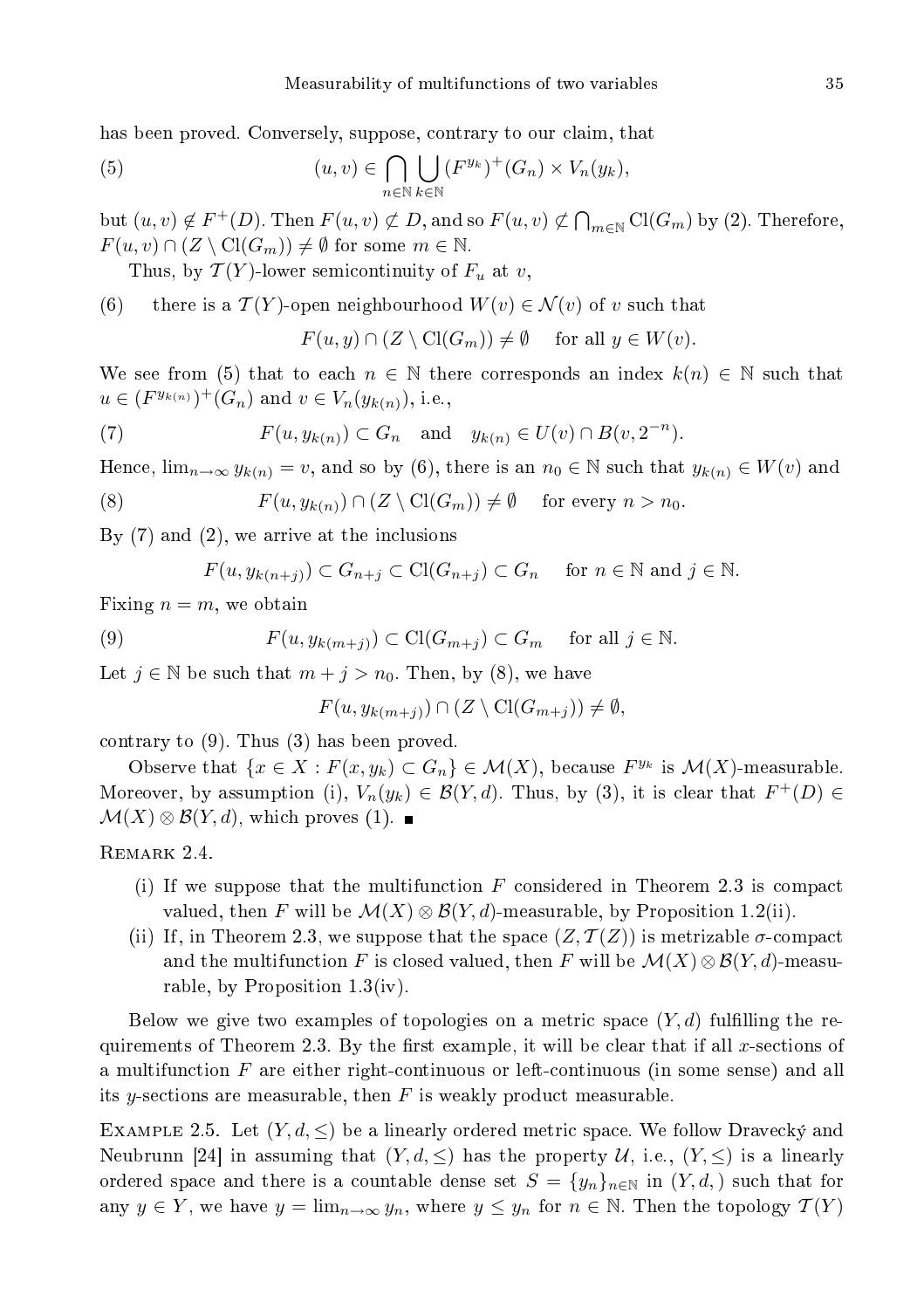generated by all open sets in  $(Y, d)$  and also by all intervals  $I_a = \{y \in Y : y \leq a\}, a \in Y$ , fulfils the assumptions of Theorem 2.3.

Indeed, fix  $y \in Y$  and  $r > 0$ . Then

$$
U_r(y) = B(y, r) \cap I_y = \{ x \in Y : d(x, y) < r \land x \le y \}
$$

is a  $\mathcal{T}(Y)$ -neighbourhood of y.

Let  $x \in U_r(y)$ . Then  $x \in B(y, r)$  and  $x \leq y$ , and so there is an  $r_1 > 0$  such that  $d(x, y) = r - r_1$ . Let  $\delta < \min(r - r_1, r_1)$ . Then  $B(x, \delta) \subset B(y, r)$ . Let  $n \in \mathbb{N}$  be such that  $2^{-n}<\delta.$  Then  $U_{2^{-n}}(x)\subset U_r(y)$  and  $\{U_{2^{-n}}(y)\}_{n\in\mathbb{N}}$  is a filterbase of  $\mathcal{T}(Y)$ -neighbourhoods of  $y$ .

The set S is also  $\mathcal{T}(Y)$ -dense. It remains to show that

$$
V_r(y) = \{ z \in Y : y \in U_r(z) \}
$$

is a Borel set in  $(Y, d)$ . First we will show that

(1) If  $y_0 \neq y$  and  $y_0 \in V_r(y)$ , then there exists an  $r_1 \in (0, r)$  such that  $U_{r_1}(y_0) \subset V_r(y)$ .

Suppose, contrary to our claim, that  $U_{r_1}(y_0) \not\subset V_r(y)$  for any  $0 < r_1 < r$ . Let  $n \in \mathbb{N}$  be such that  $1/n < r$ . Then there is a  $y_n$  such that  $y \leq y_n$  and  $y_n \in U_{1/n}(y_0) \setminus V_r(y)$ , and so, for  $n > 1/r$ , we have

$$
y \leq y_n \wedge d(y_n, y_0) < 1/n \wedge y_n \leq y_0 \wedge (y_n \leq y \vee d(y_n, y) \geq r).
$$

If it were true that  $d(y_n, y_0) < 1/n$  and  $y \le y_n \le y_0$  and  $y_n \le y$ , we would have  $\lim_{n\to\infty} y_n = y_0 = y$ , contradicting  $y \neq y_0$ . Let  $d(y_0, y) = \varepsilon$ . If it were true that  $d(y_n, y_0) < 1/n$  and  $d(y_n, y) \ge r$ , we would have  $r \le d(y_n, y) \le d(y_n, y_0) + d(y_0, y)$  $1/n + \varepsilon$ . Then  $1/n > r - \varepsilon > 0$  for almost every  $n \in \mathbb{N}$ , which is impossible. This establishes (1).

Our next laim is that

(2) If 
$$
y_0 \neq y
$$
 and  $y_0 \in V_r(y)$ , then there is a  $\delta > 0$  such that  $B(y_0, \delta) \subset V_r(y)$ .

Indeed, according to (1), there is an  $r_1 \in (0,r)$  such that  $U_{r_1}(y_0) \subset V_r(y)$ . Let  $\varepsilon =$  $d(y_0, y) < r$  and let  $\delta < \min(\varepsilon, r - \varepsilon, r_1)$ . If  $z \in B(y_0, \delta)$ , then either  $d(y_0, z) < \delta$  and  $z \le y_0$ , or  $d(y_0, z) < \delta$  and  $y_0 \le z$ . In the first case,  $z \in U_\delta(y_0) \subset V_r(y)$ . In the second,  $d(z, y) \leq d(z, y_0) + d(y_0, y) < \delta + \varepsilon < r - \varepsilon + \varepsilon = r$  and  $y \leq z$ , showing that  $z \in V_r(y)$ . Combining the two results we conclude that  $B(y_0, \delta) \subset V_r(y)$ , and (2) is proved.

Thus the set  $\{z \in Y : d(z, y) < r \wedge y \leq z \wedge y \neq z\}$  is open in  $(Y, d)$ . Therefore,

$$
V_r(y) = \{y\} \cup \{z \in Y : d(z, y) < r \land y \leq z \land y \neq z\} \in \mathcal{F}_\sigma(Y, d) \cap \mathcal{G}_\delta(Y, d),
$$

and finally  $V_r(y) \in \mathcal{B}(Y, d)$ .

Note that the topology  $\mathcal{T}(Y)$  in the above example may be viewed as a natural generalization of the Sorgenfrey topology on the real line [114].

By Theorem 2.3, we have the following corollary.

COROLLARY 2.6. Let  $(X, \mathcal{M}(X))$  be a measurable space and  $(Z, \mathcal{T}(Z))$  a perfectly normal topological space. Then a multifunction  $F: X \times \mathbb{R} \rightsquigarrow Z$  such that  $F_x$  is right-continuous (resp. left-continuous) for every  $x \in X$  and  $F^y$  is  $\mathcal{M}(X)$ -measurable for every  $y \in Y$ , is weakly  $\mathcal{M}(X) \otimes \mathcal{B}(\mathbb{R})$ -measurable.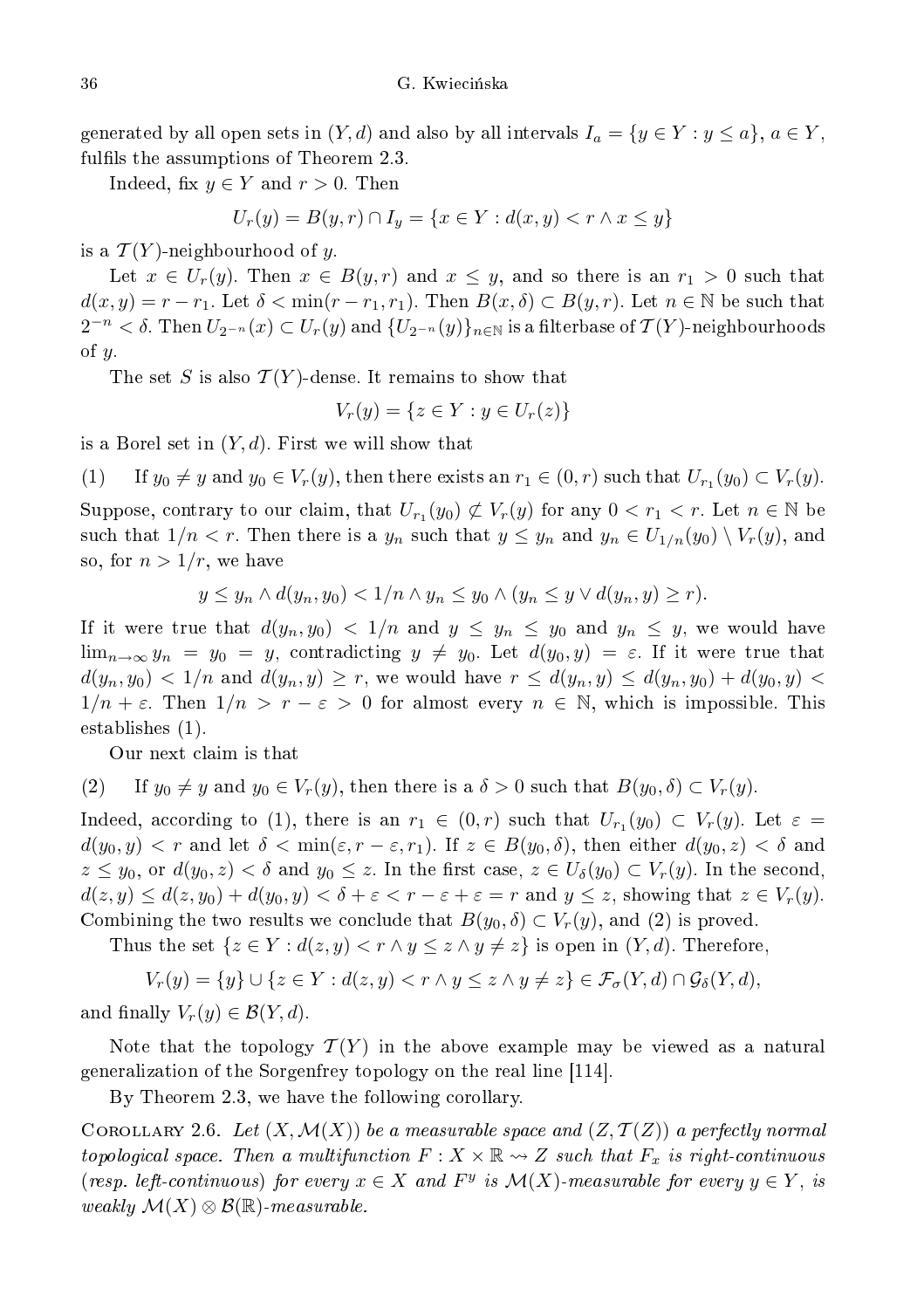Now we give another example of a topology  $\mathcal{T}(Y)$  fulfilling the assumptions of Theorem 2.3.

EXAMPLE 2.7. Let  $(Y, \diamond, d)$  be a topological group whose topology is induced by an invariant distance function d (i.e.,  $d(\theta, y) = d(v, y \diamond v)$ ), where  $\theta$  denotes the neutral element of Y. Furthermore we assume that  $(Y, d)$  is separable.

Let  $U \subset Y$  be an open set such that  $\theta$  is an accumulation point of U. Let

$$
U_n = (B(\theta, 2^{-n}) \cap U) \cup \{\theta\} \quad \text{and} \quad V_n(y) = y \diamond U_n = \{y \diamond v : v \in U_n\}
$$

for any  $n \in \mathbb{N}$  and  $y \in Y$ . Then  ${V_n(y)}_{n \in \mathbb{N}}$  is a filterbase of neighbourhoods of  $y \in Y$ , and the topology  $\mathcal{T}(Y)$  generated by this base fulfils all requirements of Theorem 2.3.

Indeed, it suffices to prove that  $\{U_n\}_{n\in\mathbb{N}}$  is a base of neighbourhoods of  $\theta$ . We have  $U_n \cap U_m = U_{\min(n,m)}$ . Let  $n \in \mathbb{N}$  and  $v \in U_n$ . Then, by the definition of  $V_n(y)$ , there is a  $k \in \mathbb{N}$  such that  $B(v, 2^{-k}) = v \diamond B(\theta, 2^{-k}) \subset U_n$ . Therefore, we conclude that

$$
\forall n \in \mathbb{N} \ \forall v \in U_n \ \exists k \in \mathbb{N} \quad V_k(v) \subset U_n.
$$

A countable dense subset of  $(Y, d)$  is also  $\mathcal{T}(Y)$ -dense. It remains to show that  $V_n(y)$  is a Borel set in  $(Y, d)$  for  $n \in \mathbb{N}$ .

Fix  $n \in \mathbb{N}$  and let  $\Phi: Y \rightsquigarrow Y$  be defined by  $\Phi(y) = V_n(y)$ . Then  $\Phi$  is continuous and  $\mathrm{Gr}(\Phi) = \{(y, z) : z \in y \diamond U_n\}$  is homeomorphic to  $Y \times U_n$ . Thus  $V_n(y) \in \mathcal{B}(Y, d)$  for each  $n \in \mathbb{N}$ .

#### 8. Multifun
tions with approximately semi
ontinuous se
tions

In this section we assume that  $(X, d, \mathcal{M}(X), \mu)$  and  $(Y, \rho, \mathcal{M}(Y), \nu)$  are measure metric spaces with complete,  $\sigma$ -finite and  $\mathcal{G}_{\delta}$ -regular measures  $\mu$  and  $\nu$  on the  $\sigma$ -fields  $\mathcal{M}(X)$ and  $\mathcal{M}(Y)$  containing  $\mathcal{B}(X)$  and  $\mathcal{B}(Y)$ , respectively;  $\mu \times \nu$  is the product measure on the  $\sigma$ -field  $\mathcal{M}(X) \otimes \mathcal{M}(Y)$ , and  $\mathcal{M}_{\mu \times \nu}(X \times Y)$  is the  $\mu \times \nu$ -completion of  $\mathcal{M}(X) \otimes \mathcal{M}(Y)$ ; and  $\mathcal{F} \subset \mathcal{M}(X)$  and  $\mathcal{G} \subset \mathcal{M}(Y)$  are families of sets (defined as in (1.23)) with the density property (1.24).

Let  $B \in \mathcal{M}(X) \otimes \mathcal{M}(Y)$ . We will write  $B \sqsubset B$  if, for every  $(x, y) \in B$ , x is a density point of  $B<sup>y</sup>$  with respect to F and y is a density point of  $B<sub>x</sub>$  with respect to G.

The following lemma is known.

LEMMA 2.8 ([67, Lemma 2]). If  $A \in \mathcal{M}_{\mu \times \nu}(X \times Y)$ , then there is a  $B \in \mathcal{M}(X) \otimes \mathcal{M}(Y)$ such that  $B \subset A$ ,  $B \subset B$  and  $\mu \times \nu(A \setminus B) = 0$ .

The  $\mathcal{G}_{\delta}$ -regularity of the measures  $\mu$  and  $\nu$  in the above lemma is essential.

THEOREM 2.9. Let  $(Z, \rho)$  be a separable metric space and  $F: X \times Y \rightsquigarrow Z$  a closed valued multifunction. If  ${F_x}_{x \in X}$  is approximately h-equicontinuous with respect to G and  $F^y$  is weakly  $\mathcal{M}(X)$ -measurable for each  $y \in Y$ , then F is weakly  $\mathcal{M}_{\mu \times \nu}(X \times Y)$ -measurable.

Proof. By Proposition 1.3(i), it su
es to prove that

(1) the real function  $g_z(x, y) = \varrho(z, F(x, y))$  is  $\mathcal{M}_{\mu \times \nu}(X \times Y)$ -measurable for each  $z \in Z$ .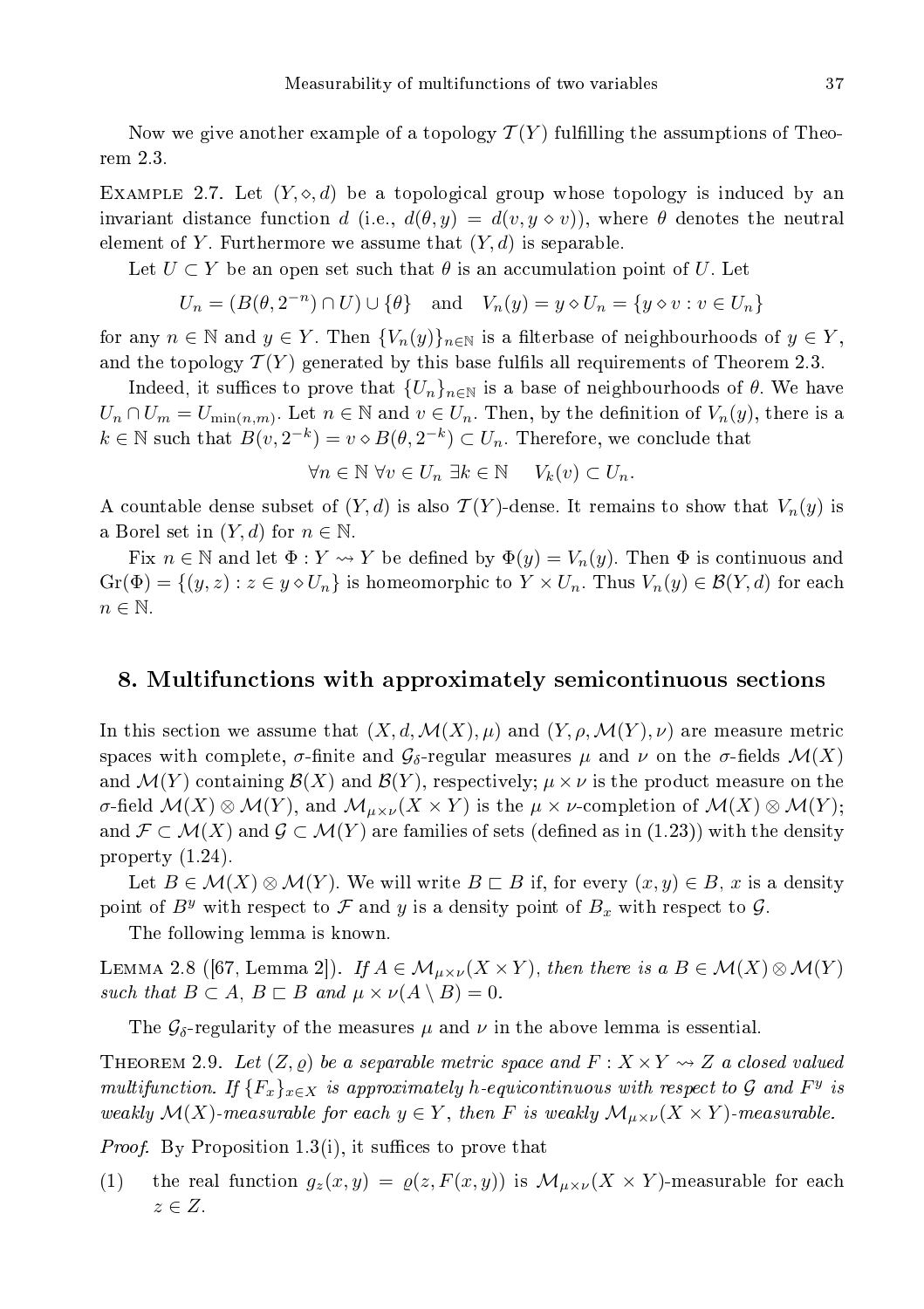Fix  $z \in \mathbb{Z}$ . To prove (1) we apply the Davies lemma [17], i.e., it is sufficient to show that for every  $\varepsilon > 0$  the family  $\mathcal{H}_{\varepsilon} = \{H \in \mathcal{M}(X) \otimes \mathcal{M}(Y) : \mathrm{osc}_H(g_z) \leq \varepsilon\}$  of sets satisfies the following ondition:

(D) for every  $A \in \mathcal{M}(X) \otimes \mathcal{M}(Y)$  of positive  $\mu \times \nu$  measure, there exists an  $H \in \mathcal{H}_{\varepsilon}$ such that  $H \subset A$  and  $\mu \times \nu(H) > 0$ .

Fix  $A \in \mathcal{M}(X) \otimes \mathcal{M}(Y)$  with  $\mu \times \nu(A) > 0$  and  $\varepsilon > 0$ . By Lemma 2.8, there is a  $B \in \mathcal{M}(X) \otimes \mathcal{M}(Y)$  such that  $B \subset A, B \subset B$  and  $\mu \times \nu(A \setminus B) = 0$ .

Let  $y_0 \in Y$  be such that  $\mu(B^{y_0}) > 0$ . Since  $F^{y_0}$  is weakly  $\mathcal{M}(X)$ -measurable,  $(g_z)^{y_0}$ is  $\mathcal{M}(X)$ -measurable. Let  $\delta > 0$ . By Lusin's theorem, there is a closed set  $C \subset X$  such that  $(g_z)^{y_0}|_C$  is continuous and  $\mu(X \setminus C) < \delta$ . Since  $\mathcal F$  has the density property,  $\mu$ almost every point of C is its density point with respect to F. Thus  $(g_z)^{y_0}$  is  $\mu$ -almost everywhere approximately continuous with respect to F. Therefore, there is an  $x_0 \in B^{y_0}$ such that  $(g_z)^{y_0}$  is approximately continuous at  $x_0$  with respect to  $\mathcal{F}$ . Thus, there exists a  $K \in \mathcal{M}(X)$  such that  $D(K, x_0) = 1$  and  $|g_z(x, y_0) - g_z(x_0, y_0)| < \varepsilon/4$  for all  $x \in K$ .

Let  $M = K \cap B^{y_0}$ . Then  $M \in \mathcal{M}(X)$  and  $D(M, x_0) = 1$ , since  $D(K, x_0) = 1$  and  $D(B^{y_0}, x_0) = 1$ . Furthermore,

(2) 
$$
|g_z(x,y_0) - g_z(x_0,y_0)| < \varepsilon/4 \quad \text{for all } x \in M.
$$

On the other hand, by the approximate h-equicontinuity of  ${F_x}_{x \in X}$  at  $y_0$  with respect to G, there is an  $L(y_0) \in \mathcal{M}(Y)$  such that  $D(L(y_0), y_0) = 1$  and  $\{F_x|_{L(y_0)}\}_{x \in X}$  is hequicontinuous at  $y_0$ . Thus, there is an open set  $V(y_0)$  including  $y_0$  such that

(3) 
$$
h(F_x|_{L(y_0)}(y), F_x|_{L(y_0)}(y_0)) < \varepsilon/8
$$
 for  $x \in X$  and  $y \in V(y_0)$ .

Let  $N = L(y_0) \cap V(y_0)$ . Then  $N \in \mathcal{M}(Y)$  and  $D(N, y_0) = 1$ . Let  $y \in N$ . Then, by (3), there is a  $z_1 \in F_x(y)$  with  $\varrho(z, F_x(y)) + \varepsilon/8 > \varrho(z, z_1)$  and there is a  $z_2 \in F_x(y_0)$  with  $\varrho(z, F_x(y_0)) + \varepsilon/8 > \varrho(z, z_2)$ . Moreover, there is a  $z' \in F_x(y)$  with  $\varrho(z', z_2) < \varepsilon/8$  and a  $z'' \in F_x(y_0)$  with  $\varrho(z'', z_1) < \varepsilon/8$ . Then

$$
\varrho(z,F_x(y)) \leq \varrho(z,z') \leq \varrho(z,z_2) + \varrho(z_2,z') < \varepsilon/4 + \varrho(z,F_x(y_0)),
$$

and

$$
\varrho(z, F_x(y_0)) \le \varrho(z, z'') \le \varrho(z, z_1) + \varrho(z_1, z'') < \varepsilon/4 + \varrho(z, F_x(y))
$$

for  $x \in X$  and  $y \in N$ . Thus

(4) 
$$
|g_z(x,y) - g_z(x,y_0)| < \varepsilon/4 \quad \text{for } x \in X \text{ and } y \in N.
$$

Set  $P = M \times N$ . We see from (4) and (2) that

$$
|g_z(x,y)-g_z(x_0,y_0)| \leq |g_z(x,y)-g_z(x,y_0)| + |g_z(x,y_0)-g_z(x_0,y_0)| < \varepsilon/2
$$

for every  $(x, y) \in P$ , and hence  $\csc_P(g_z) \leq \varepsilon$ .

Now let  $H = P \cap B$ . Since  $B \in \mathcal{M}(X) \otimes \mathcal{M}(Y)$  and  $P \in \mathcal{M}(X) \otimes \mathcal{M}(Y)$ , it follows that  $H \in \mathcal{M}(X) \otimes \mathcal{M}(Y)$ . Furthermore,  $\mu \times \nu(H) > 0$ , since  $\nu(H_x) > 0$  for  $\mu$ -almost every  $x \in X$ . Finally,  $H \subset B \subset A$  and  $\operatorname{osc}_H(g_z) \leq \varepsilon$ , which proves (D).

It is known (see [17, Theorem 2]) that if all sections  $f_x$  and  $f^y$  of a function  $f : \mathbb{R}^2 \to \mathbb{R}$ are approximately continuous, then  $f$  is of the second Baire class.

In this connection, consider the following example.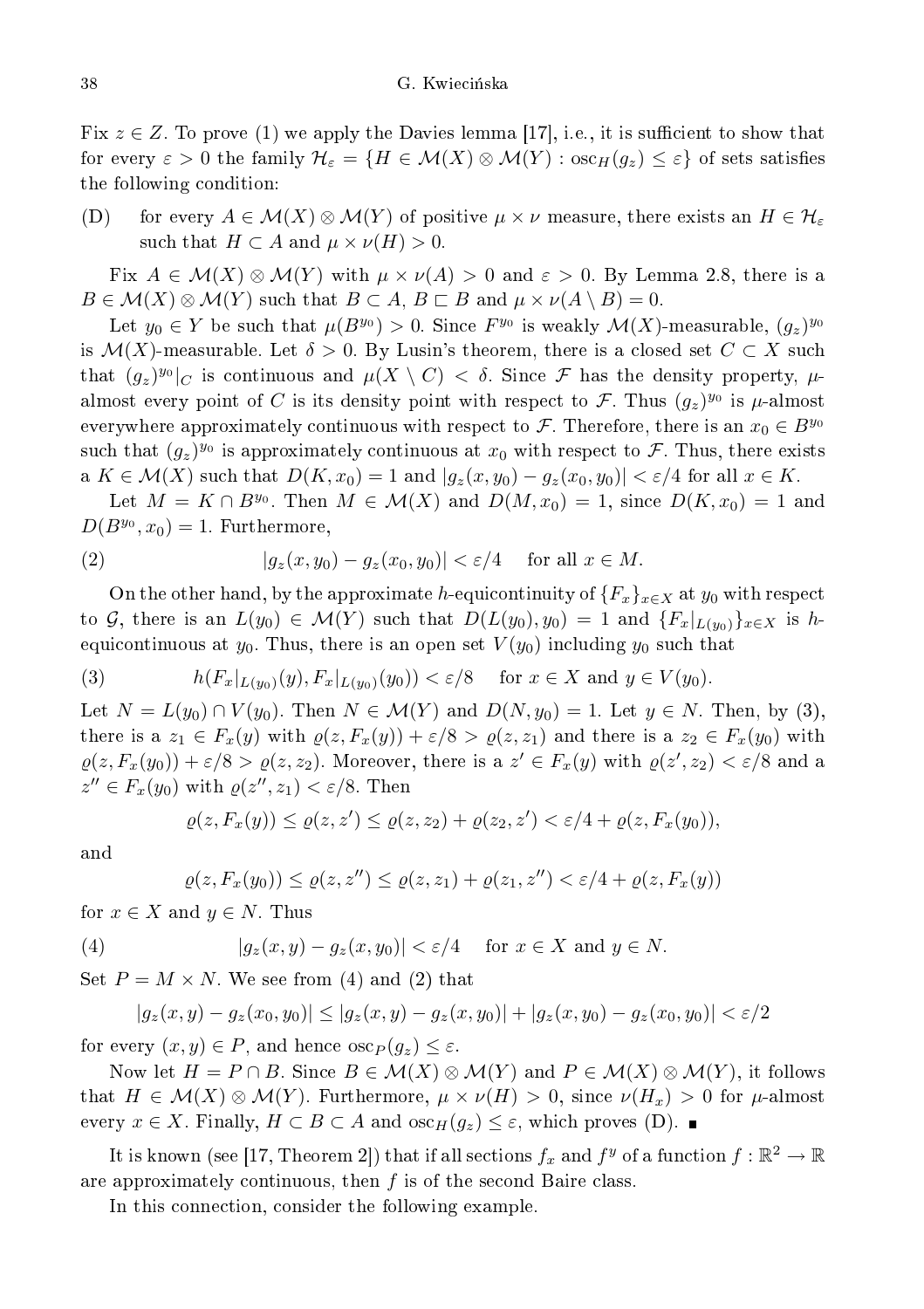EXAMPLE 2.10. Decompose the interval  $[0,1] \subset \mathbb{R}$  into two disjoint non-Borel sets A and B and define the multifunction  $F : [0,1] \times [0,1] \rightarrow \mathbb{R}$  by putting

$$
F(x, y) = \begin{cases} [-3, 3] & \text{if } x \neq y, \\ [-1, 0] & \text{if } x = y \in A \\ [1, 2] & \text{if } x = y \in B. \end{cases}
$$

Then F is not  $\mathcal{B}(\mathbb{R}^2)$ -measurable although all its x-sections and y-sections are approximately lower semi
ontinuous (even lower semi
ontinuous).

The above example shows that a multifunction  $F : X \times Y \rightarrow Z$  (even compact valued) having all x-sections approximately lower semicontinuous with respect to  $\mathcal G$  and all y-sections approximately lower semicontinuous with respect to  $\mathcal F$  may by "strange".

Let  $\mathcal{F} \times \mathcal{G} = \{E : E = A \times B, A \in \mathcal{F}, B \in \mathcal{G}\}\$ . For each  $P \subset X \times Y$  we define (as in Section 4) the upper and lower outer density of P at  $(x, y) \in X \times Y$  with respect to  $\mathcal{F} \times \mathcal{G}$ , and the density point of P with respect to  $\mathcal{F} \times \mathcal{G}$ . The family  $\mathcal{F} \times \mathcal{G}$  has the density property (see (1.24)), because so do  $\mathcal F$  and  $\mathcal G$  (see [9, pp. 5 and 34]).

**PROPOSITION** 2.11. Let  $(Z, \varrho)$  be a metric space and  $F : X \times Y \rightarrow Z$  a multifunction. If  $F<sup>y</sup>$  is approximately h-lower semicontinuous with respect to F for each  $y \in Y$  and  ${F_{\pi}}_{x \in X}$  is approximately h-lower equicontinuous with respect to G, then F is approximately h-lower semicontinuous with respect to  $\mathcal{F} \times \mathcal{G}$ .

*Proof.* Fix  $(x_0, y_0) \in X \times Y$  and  $\varepsilon > 0$ . Since  $F^{y_0}$  is approximately h-lower semicontinuous at  $x_0$  with respect to F, there exists a set  $A(x_0) \in \mathcal{M}(X)$  including  $x_0$  such that  $D(A(x_0), x_0) = 1$  and  $F^{y_0}|_{A(x_0)}$  is h-lower semicontinuous at  $x_0$ . Thus, there is an open neighbourhood  $U(x_0)$  of  $x_0$  such that

(1) 
$$
F(x_0, y_0) \subset B(F(x, y_0), \varepsilon/2) \quad \text{for all } x \in U(x_0) \cap A(x_0).
$$

By the approximate h-lower equicontinuity of  $\{F_x\}_{x\in X}$  at  $y_0$  with respect to  $\mathcal{G}$ , there is a  $B(y_0) \in \mathcal{M}(Y)$  including  $y_0$  such that  $D(B(y_0), y_0) = 1$  and  $\{F_x|_{B(y_0)}\}_{x \in X}$  is h-lower equicontinuous at  $y_0$ . Therefore, there is an open neighbourhood  $V(y_0)$  of  $y_0$  such that

(2) 
$$
F(x, y_0) \subset B(F(x, y), \varepsilon/2) \quad \text{for } x \in X \text{ and } y \in V(y_0) \cap B(y_0).
$$

Let  $E(x_0, y_0) = A(x_0) \times B(y_0)$ . Then  $D(E(x_0, y_0), (x_0, y_0)) = 1$ . It is sufficient to show that  $F|_{E(x_0,y_0)}$  is  $h$  lower semicontinuous with respect to  $\mathcal{F}\times\mathcal{G}$  at  $(x_0,y_0).$  Let  $W(x_0,y_0)=$  $U(x_0) \times V(y_0)$ . Then, by (1) and (2),

$$
F(x_0, y_0) \subset B(F(x, y_0), \varepsilon/2)
$$
 and  $F(x, y_0) \subset B(F(x, y), \varepsilon/2)$ 

for each  $(x, y) \in W(x_0, y_0) \cap E(x_0, y_0)$ . Thus, for  $(x, y) \in W(x_0, y_0) \cap E(x_0, y_0)$ ,

$$
F(x_0, y_0) \subset B(F(x, y), \varepsilon),
$$

i.e.,  $F|_{E(x_0, y_0)}$  is h-lower semicontinuous at  $(x_0, y_0)$ .

A similar proof works when we replace " $h$ -lower" by " $h$ -upper" in Proposition 2.11, and we have a dual result.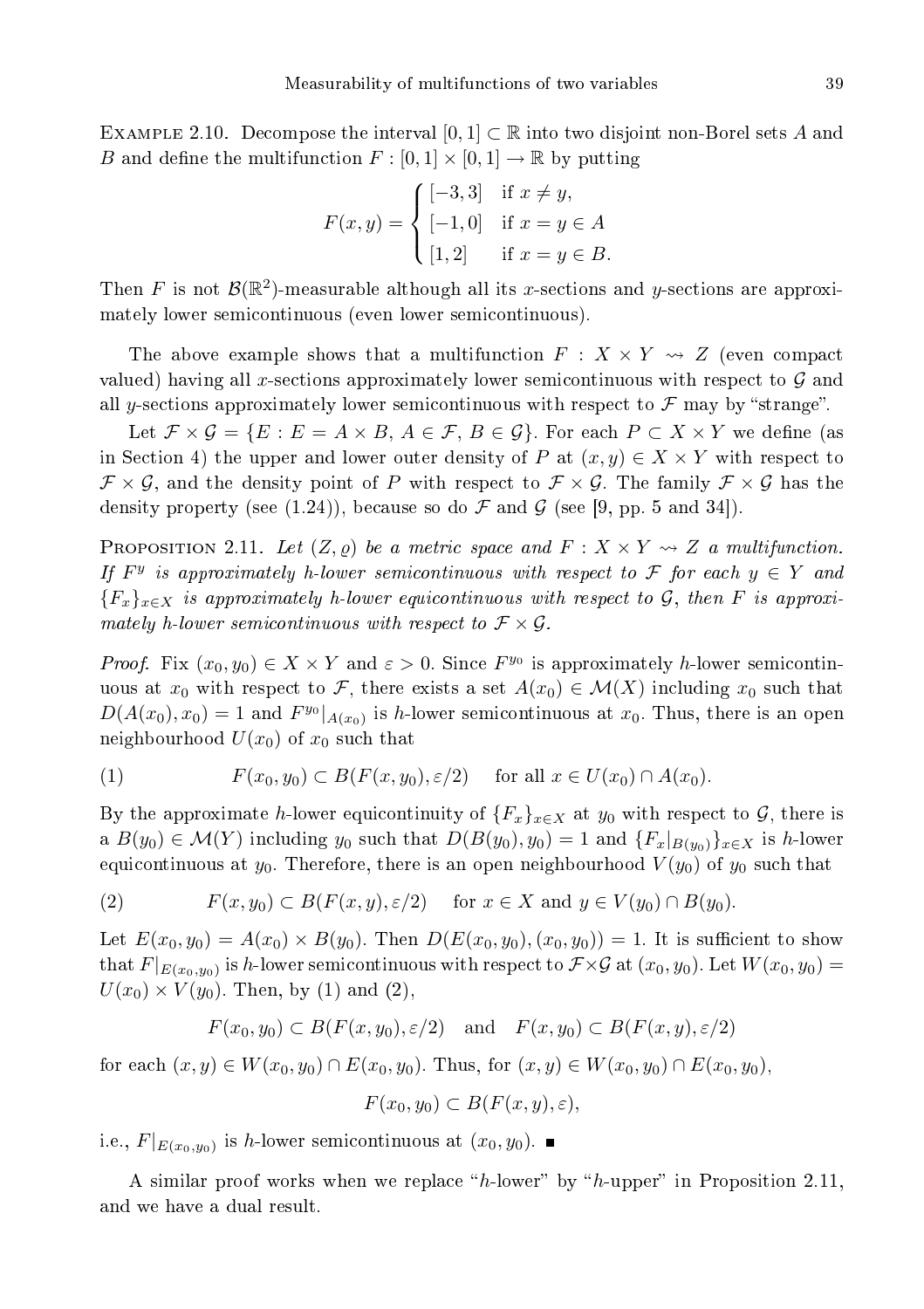PROPOSITION 2.12. Let  $(Z, \rho)$  be a metric space and  $F: X \times Y \rightsquigarrow Z$  a multifunction. If  $F^y$  is approximately h-upper semicontinuous with respect to F for every  $y \in Y$  and  ${F_{\pi}}_{x\in X}$  is approximately h-upper equicontinuous with respect to G, then F is approximately h-upper semicontinuous with respect to  $\mathcal{F}\times\mathcal{G}$ .

REMARK 2.13. We see from  $(1.11)(ii)$  and Proposition 1.9 that a multifunction F which satisfies the assumptions of Proposition 2.11 is weakly  $\mathcal{M}(X) \otimes \mathcal{M}(Y)$ -measurable. If we additionally assume that F is compact valued, then it is  $\mathcal{M}(X) \otimes \mathcal{M}(Y)$ -measurable, by  $(1.11)(iii)$  and Proposition 1.9.

Now let  $(Z, \mathcal{T}(Z))$  be a topological space. We will show that the approximate lower semicontinuity of all y-sections and upper semicontinuity of all x-sections of a multifunction  $F: X \times Y \rightarrow Z$  are sufficient for its product measurability.

We first prove the following proposition.

PROPOSITION 2.14. Let  $F: X \times Y \rightsquigarrow Z$  be a multifunction such that  $F^y$  is approximately lower semicontinuous with respect to  $\mathcal F$  for each  $y \in Y$ . Then for each  $n \in \mathbb N$ , the multifunction  $F_n: X \times Y \rightsquigarrow Z$  defined by

(2.1) 
$$
F_n(x,y) = F(x, B(y, 2^{-n})) = \bigcup_{v \in B(y, 2^{-n})} F(x,v)
$$

is approximately lower semicontinuous with respect to  $\mathcal{F} \times \mathcal{G}$ .

*Proof.* Fix  $n \in \mathbb{N}$ ,  $(x, y) \in X \times Y$  and an open set  $G \subset Z$  such that  $F_n(x, y) \cap G \neq \emptyset$ . By (2.1), there exists a  $v \in B(y, 2^{-n})$  such that  $F(x, v) \cap G \neq \emptyset$ . Since  $F^v$  is approximately lower semicontinuous with respect to F at x, there is an  $E \in \mathcal{M}(X)$  including x such that  $D(E, x) = 1$  and  $F<sup>v</sup>|_E$  is lower semicontinuous at x. Therefore, there is an open neighbourhood  $U(x)$  of x such that  $F(u, v) \cap G \neq \emptyset$  whenever  $u \in E \cap U(x)$ .

Observe that there exists an  $r > 0$  such that

(1) 
$$
F(u, v) \subset F(u, B(y_0, 2^{-n})) = F_n(u, y_0)
$$
 for all  $u \in U(x)$  and  $y_0 \in B(y, r)$ .

Indeed, let  $r = 2^{-n} - \rho(v, y)$ . Then  $r > 0$  and for every  $t \in B(y, r)$  we have

$$
\rho(t, v) \le \rho(t, y) + \rho(y, v) < r + 2^{-n} - r = 2^{-n}.
$$

Therefore

$$
t \in B(y, r) \Rightarrow v \in B(t, 2^{-n}),
$$

and the inclusion (1) holds on the set  $(E \cap U(x)) \times B(y,r)$ . Thus  $F_n(u,v) \cap G \neq \emptyset$ whenever  $(u, v) \in (E \cap U(x)) \times B(y, r)$ .

Let  $V(x, y) = (E \cap U(x)) \times B(y, r)$ . Then  $V(x, y) \in \mathcal{M}(X) \otimes \mathcal{M}(Y)$ . Furthermore,  $D(V(x, y), (x, y)) = 1$  and  $F_n|_{V(x, y)}$  is lower semicontinuous at  $(x, y)$ .

LEMMA 2.15. Let  $(Z, \mathcal{T}(Z))$  be a regular space and  $F : X \times Y \rightarrow Z$  a closed valued multifunction such that  $F_x$  is upper semicontinuous for each  $x \in X$ . If  $(F_n)_{n \in \mathbb{N}}$  is a sequence of multifunctions from  $X \times Y$  to Z defined by  $(2.1)$ , then for each  $(x, y) \in X \times Y$ 

$$
F(x,y) = \bigcap_{n \in \mathbb{N}} \text{Cl}(F_n(x,y)).
$$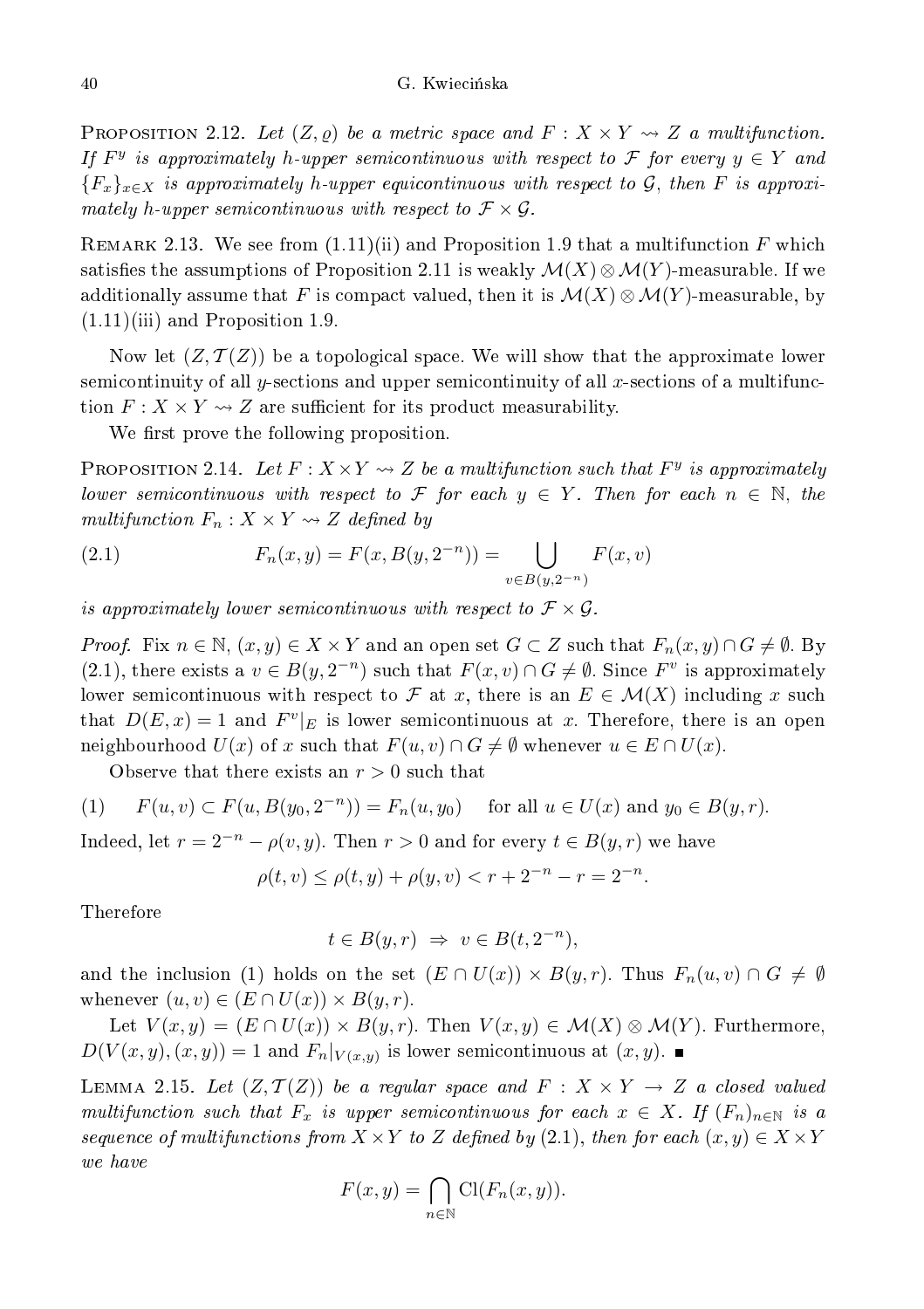*Proof.* Fix  $(x, y) \in X \times Y$ . Observe that  $F(x, y) \subset F_n(x, y)$  for any  $n \in \mathbb{N}$ . Therefore

$$
F(x,y) \subset \bigcap_{n \in \mathbb{N}} \mathrm{Cl}(F_n(x,y)).
$$

Now suppose that  $z \in Z \setminus F(x, y)$ . Since  $F(x, y)$  is closed, there exist an open set  $G \subset Z$ and an open neighbourhood  $W(z)$  of z such that  $F(x, y) \subset G$  and  $W(z) \cap G = \emptyset$ . By the upper semicontinuity of  $F_x$  at y, there exists an  $m \in \mathbb{N}$  such that  $F(x, v) \subset G$  for each  $v \in B(y, 2^{-m})$ . Hence,

$$
\bigcup_{v \in B(y, 2^{-m})} F(x, v) = F_m(x, y) \subset G,
$$

and so  $W(z) \cap \mathrm{Cl}(F_m(x,y)) = \emptyset$ . Thus  $z \in Z \setminus \bigcap_{n \in \mathbb{N}} \mathrm{Cl}(F_n(x,y))$ , proving the inclusion

$$
F(x, y) \supset \bigcap_{n \in \mathbb{N}} \text{Cl}(F_n(x, y)). \blacksquare
$$

THEOREM 2.16. Let Z be a Suslin space. If  $F: X \times Y \rightsquigarrow Z$  is a closed valued multifunction such that  $F^y$  is approximately lower semicontinuous with respect to  $\mathcal F$  for every  $y \in Y$ and  $F_x$  is upper semicontinuous for every  $x \in X$ , then F is  $\mathcal{M}_{\mu \times \nu}(X \times Y)$ -measurable.

*Proof.* Let  $(F_n)_{n \in \mathbb{N}}$  be the sequence of multifunctions given by

$$
F_n(x, y) = F(x, B(y, 2^{-n})).
$$

Then, by Proposition 2.14,  $F_n$  is approximately lower semicontinuous with respect to  $\mathcal{F} \times \mathcal{G}$  for each  $n \in \mathbb{N}$ , and hence, according to Proposition 1.9,

(1) each  $F_n$  is weakly  $\mathcal{M}(X) \otimes \mathcal{M}(Y)$ -measurable.

Let  $(\overline{F}_n)_{n\in\mathbb{N}}$  be the sequence of multifunctions defined by

$$
\overline{F}_n(x, y) = \text{Cl}(F_n(x, y))
$$
 for  $(x, y) \in X \times Y$ .

Then each  $\overline{F}_n$  has closed values, and hence is weakly  $\mathcal{M}(X)\otimes\mathcal{M}(Y)$ -measurable, by (1). Since the x-sections of  $F$  are upper semicontinuous, it follows that

$$
F(x, y) = \bigcap_{n \in \mathbb{N}} \text{Cl}(F_n)(x, y) \quad \text{for each } (x, y) \in X \times Y,
$$

by Lemma 2.15. Thus Proposition 1.5 finishes the proof.  $\blacksquare$ 

The following example shows that the upper semicontinuity of x-sections of  $F$  in the above theorem cannot be replaced by lower semicontinuity.

EXAMPLE 2.17. Let  $E \subset \mathbb{R}^2$  be the Sierpiński set [107], i.e.,  $E \notin \mathcal{L}(\mathbb{R}^2)$  and for any  $y \in \mathbb{R}$ and any  $x \in \mathbb{R}$ , the sections  $E^y$  and  $E_x$  have at most two elements. Let  $F : \mathbb{R}^2 \leadsto \mathbb{R}$  be the multifun
tion given by

$$
F(x,y) = \begin{cases} [0,1] & \text{if } (x,y) \notin E, \\ \{0\} & \text{if } (x,y) \in E. \end{cases}
$$

Then F is not  $\mathcal{L}(\mathbb{R}^2)$ -measurable although x-sections and y-sections are lower semicontinuous.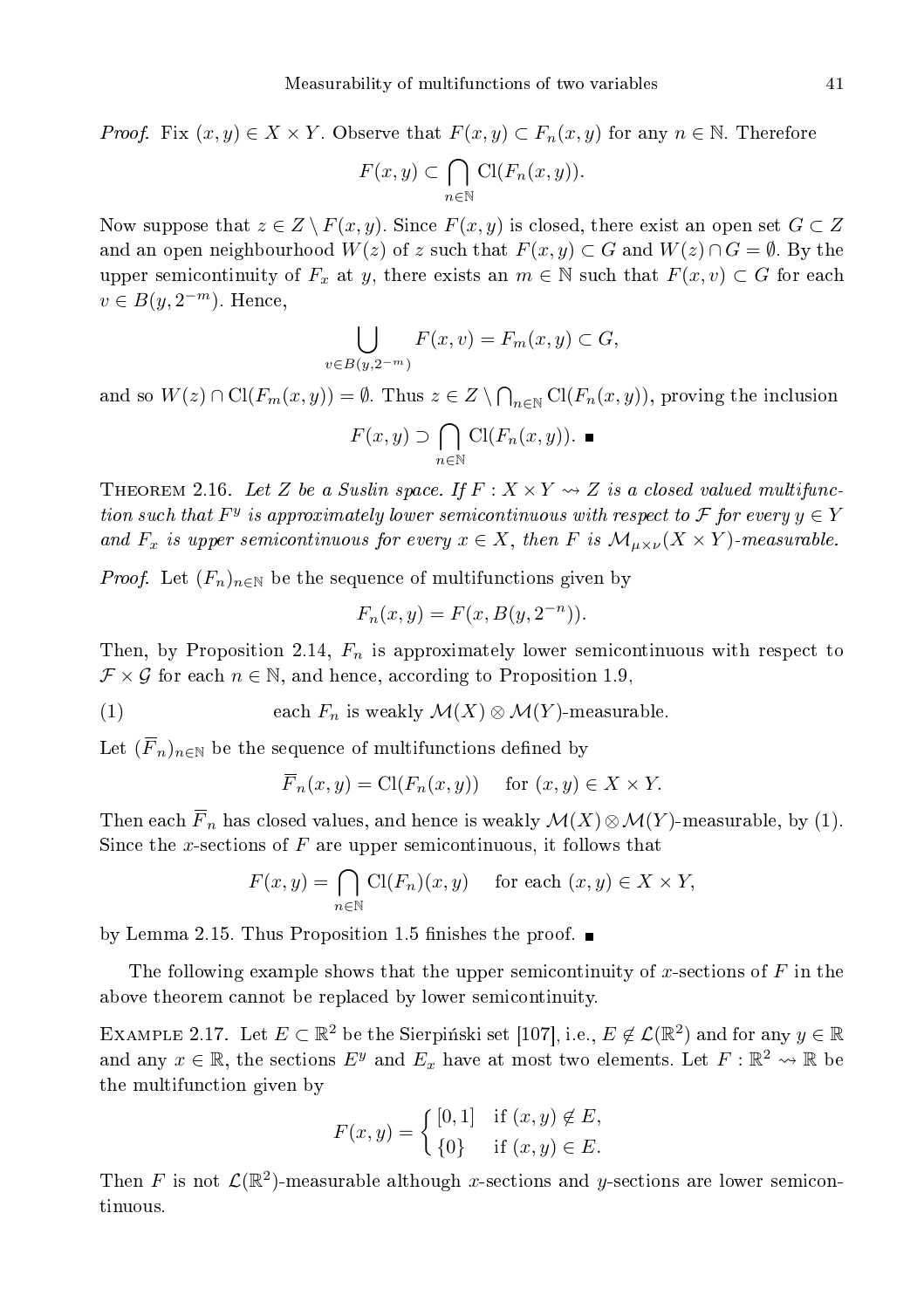#### 9. Multifun
tions with quasiontinuous se
tions

Let  $(X, \mathcal{M}(X))$  be a measurable space and let  $(Y, \mathcal{T}(Y))$  and  $(Z, \mathcal{T}(Z))$  be topological spaces. A multifunction  $F: X \times Y \longrightarrow Z$  is called *lower* (resp. upper) semi-Carathéodory if  $F^y$  is  $\mathcal{M}(X)$ -measurable for each  $y \in Y$  and  $F_x$  is lower (resp. upper) semicontinuous for each  $x \in X$ .

If  $(Z, \varrho)$  is a metric space, then replacing lower (resp. upper) semicontinuity of  $F_x$  in the above definition by h-lower (resp. h-upper) semicontinuity of  $F_x$  we obtain the notion of an *h-lower* (resp. *h-upper*) semi-Carathéodory multifunction.

Note that  $F: X \times Y \rightsquigarrow Z$  is Carathéodory if and only if it is simultaneously lower and upper semi-Carathéodory.

If  $F: X \times Y \rightsquigarrow Z$  is given by  $F(x, y) = \{f(x, y)\}\$ , where  $f: X \times Y \rightarrow Z$  is a function, then F is lower (resp. upper) semi-Carathéodory or Carathéodory if and only if  $f$  is a Carathéodory fun
tion.

We see from Proposition 2.2 that if  $(Y, d)$  is a separable metric space,  $(Z, \varrho)$  a metric space, and  $F: X \times Y \rightsquigarrow Z$  a compact valued Carathéodory multifunction, then F is  $\mathcal{M}(X) \otimes \mathcal{B}(Y)$ -measurable.

Example 2.17 shows that a multifun
tion whi
h is only lower semi-Carathéodory need not be produ
t measurable. It is easy to see that the same is true for upper semi-Carathéodory multifunctions. For instance, the multifunction  $F$  in Example 2.17 is lower semi-Carathéodory. But if we transpose the values of  $F$ , then  $F$  will be upper semi-Carathéodory and still not  $\mathcal{L}(\mathbb{R}^2)$ -measurable.

One can strengthen the lower semi-Carathéodory assumption to ensure product measurability. For instance, Papageorgiou [94] gives the following result:

THEOREM 2.18. If  $(X, \mathcal{M}(X), \mu)$  is a measure space, where  $\mu$  is  $\sigma$ -finite, Y is a separable reflexive Banach space, and  $F: X \times Y \rightsquigarrow Y$  is a lower semi-Carathéodory multifunction with closed convex values such that the section  $F_x : Y \leadsto Y_\omega$  is upper semicontinuous for every  $x \in X$  (where  $Y_\omega$  denotes Y with the weak topology), then F is  $\mathcal{M}_\mu(X) \otimes \mathcal{B}(Y)$ measurable.

Another possibility is given below.

THEOREM 2.19. Let  $(X, \mathcal{M}(X))$  be a measurable space, Y a Polish space and  $(Z, \mathcal{T}(Z))$ a metrizable  $\sigma$ -compact space. Suppose that a lower semi-Carathéodory multifunction  $F$ :  $X \times Y \rightsquigarrow Z$  with closed values has  $F_x$  upper quasi-continuous for each  $x \in X$ . Then F is  $\mathcal{M}(X) \otimes \mathcal{B}(Y)$ -measurable.

*Proof.* Fix  $z \in Z$ . By Propositions 1.3(i) and (iv), it is enough to prove that

(1) the real function  $g_z(x, y) = \rho(z, F(x, y))$  is  $\mathcal{M}(X) \otimes \mathcal{B}(Y)$ -measurable.

Let  $B(z, r) \subset Z$  be an open ball centred at z with radius  $r > 0$  and fix  $(x, y) \in X \times Y$ . Since  $F^y$  is  $\mathcal{M}(X)$ -measurable, it follows that  $F^y$  is weakly  $\mathcal{M}(X)$ -measurable, by Proposition 1.2(i). Thus,  $(F^y)^-(B(z, r)) \in \mathcal{M}(X)$ . Note that

$$
(F^y)^-(B(z,r)) = \{x \in X : F^y(x) \cap B(z,r) \neq \emptyset\} = \{x \in X : \rho(z, F^y(x)) < r\}
$$
\n
$$
= (g_z^y)^{-1}(-\infty, r).
$$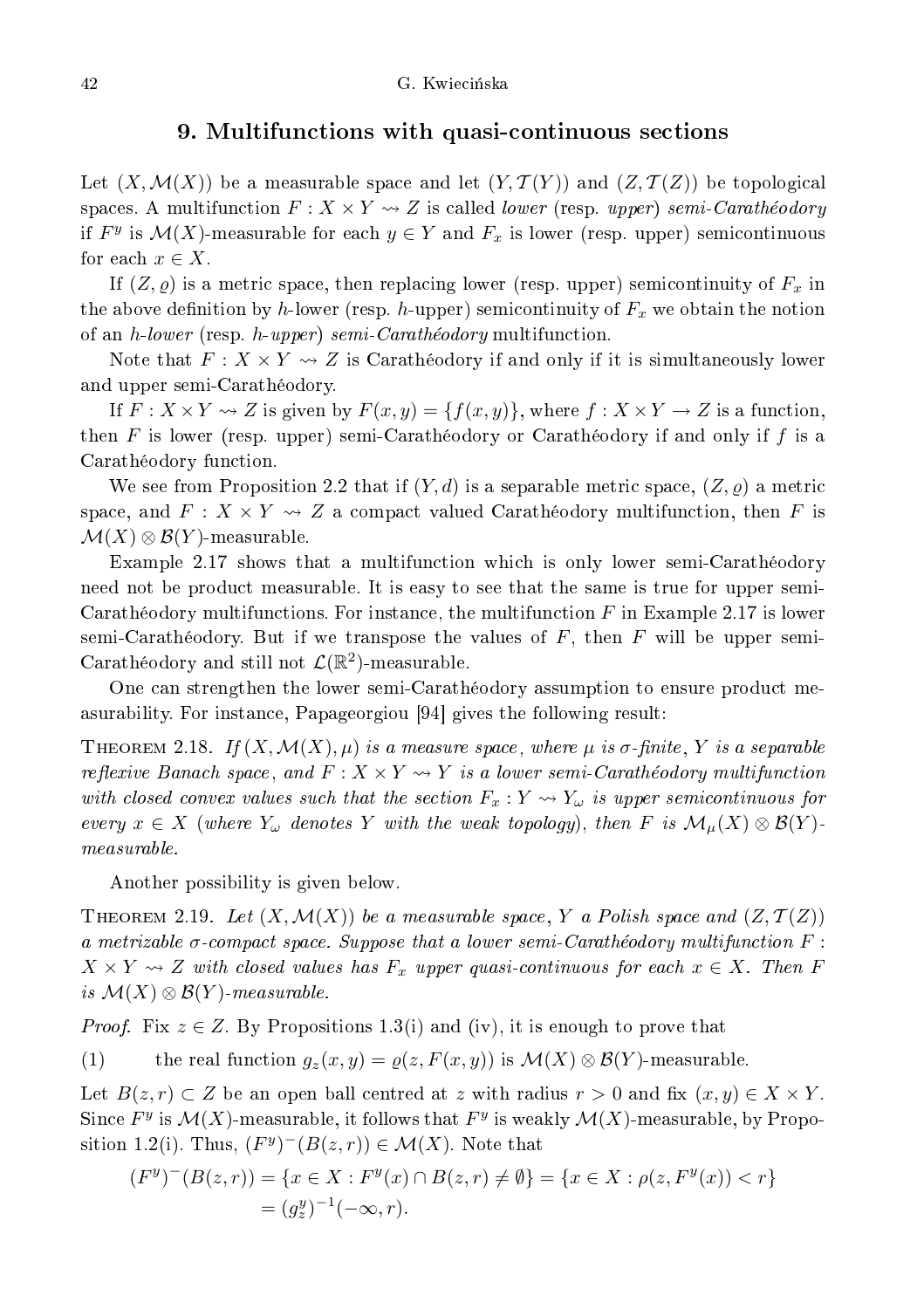Therefore  $(g_z^y)^{-1}(-\infty, r) \in \mathcal{M}(X)$ , i.e.,

(2) the y-section of  $g_z$  is  $\mathcal{M}(X)$ -measurable.

By the lower semicontinuity of  $F_x$ , we know that  $(F_x)^{-1}(B(z,r))$  is an open subset of Y . Sin
e

$$
((g_z)_x)^{-1}(-\infty, r) = \{ y \in Y : \rho(z, F_x(y)) < r \} = \{ y \in Y : F_x(y) \cap B(z, r) \neq \emptyset \} \\
 = (F_x)^{-1}(B(z, r)),
$$

it follows that  $((g_z)_x)^{-1}(-\infty,r)$  is an open subset of Y. Thus

(3) the x-section of  $g_z$  is upper semicontinuous.

By the upper quasi-continuity of  $F_x$  at y, there exists a quasi-open set  $A(y)$  containing y such that  $F_x|_{A(y)}$  is upper semicontinuous at y (see (1.27)). Therefore,

(4) there exists a nonempty open set  $O(y)$  such that  $O(y) \subset A(y) \subset Cl(O(y))$ ,  $y \in$  $Cl(O(y))$  and  $F_x|_{O(y) \cup \{y\}}$  is continuous at y.

Let  $S = \{s_1, s_2, \ldots\}$  be a dense subset of Y. Then, by (4), to each point  $(x, y) \in X \times Y$ there corresponds a sequence  $(s_n(x, y))_{n \in \mathbb{N}}$  such that

(5) 
$$
s_n(x, y) \in S
$$
,  $\lim_{n \to \infty} s_n(x, y) = y$  and  $\lim_{n \to \infty} g_z(x, s_n(x, y)) = g_z(x, y)$ ,

since  $\lim_{n\to\infty}\rho(z,F(x,s_n(x,y))=\rho(z,F(x,y)).$ 

Now define  $G: X \rightsquigarrow Y \times \mathbb{R}$  by

$$
G(x) = \{ (y, r) \in Y \times \mathbb{R} : g_z(x, y) \ge r \}.
$$

By (3), it is evident that

(6) 
$$
G(x) \in \mathcal{C}(Y \times \mathbb{R}) \quad \text{for every } x \in X.
$$

We will show that

(7)  $G$  is weakly  $\mathcal{M}(X)$ -measurable.

Let  $\{q_1, q_2, ...\}$  be an enumeration of the rational numbers. Define the sequence of functions  $f_{nm}: X \to Y \times \mathbb{R}$  by

$$
f_{nm}(x) = (s_n(x, y), \min(q_m, g_z(x, s_n(x, y))))
$$

It is lear that

(8)  $f_{nm}: X \to Y \times \mathbb{R}$  is  $\mathcal{M}(X)$ -measurable and  $f_{nm}(x) \in G(x)$  for each  $x \in X$  and all  $n, m \in \mathbb{N}$ .

Thus,  $\{f_{nm}(x) : n, m \in \mathbb{N}\}\subset G(x)$  for each  $x \in X$ , and so, by (6),

(9) 
$$
\mathrm{Cl}(\{f_{nm}(x):n,m\in\mathbb{N}\})\subset G(x).
$$

Now let  $(y, r) \in G(x)$ , i.e.,  $g_z(x, y) \geq r$ . We can choose the sequence  $(q_m)_{m \in \mathbb{N}}$  so that  $q_m \leq g_z(x, s_n(x, y))$  for each  $m, n \in \mathbb{N}$ , and  $\lim_{m \to \infty} q_m = r$ . Then  $\lim_{n \to \infty} \lim_{m \to \infty} f_{nm}(x)$  $=(y, r)$ , and so  $(y, r) \in \text{Cl}(\{f_{nm}(x) : n, m \in \mathbb{N}\})$ , which, together with (9), gives the equality

(10) 
$$
G(x) = \text{Cl}(\lbrace f_{nm}(x) : n, m \in \mathbb{N} \rbrace).
$$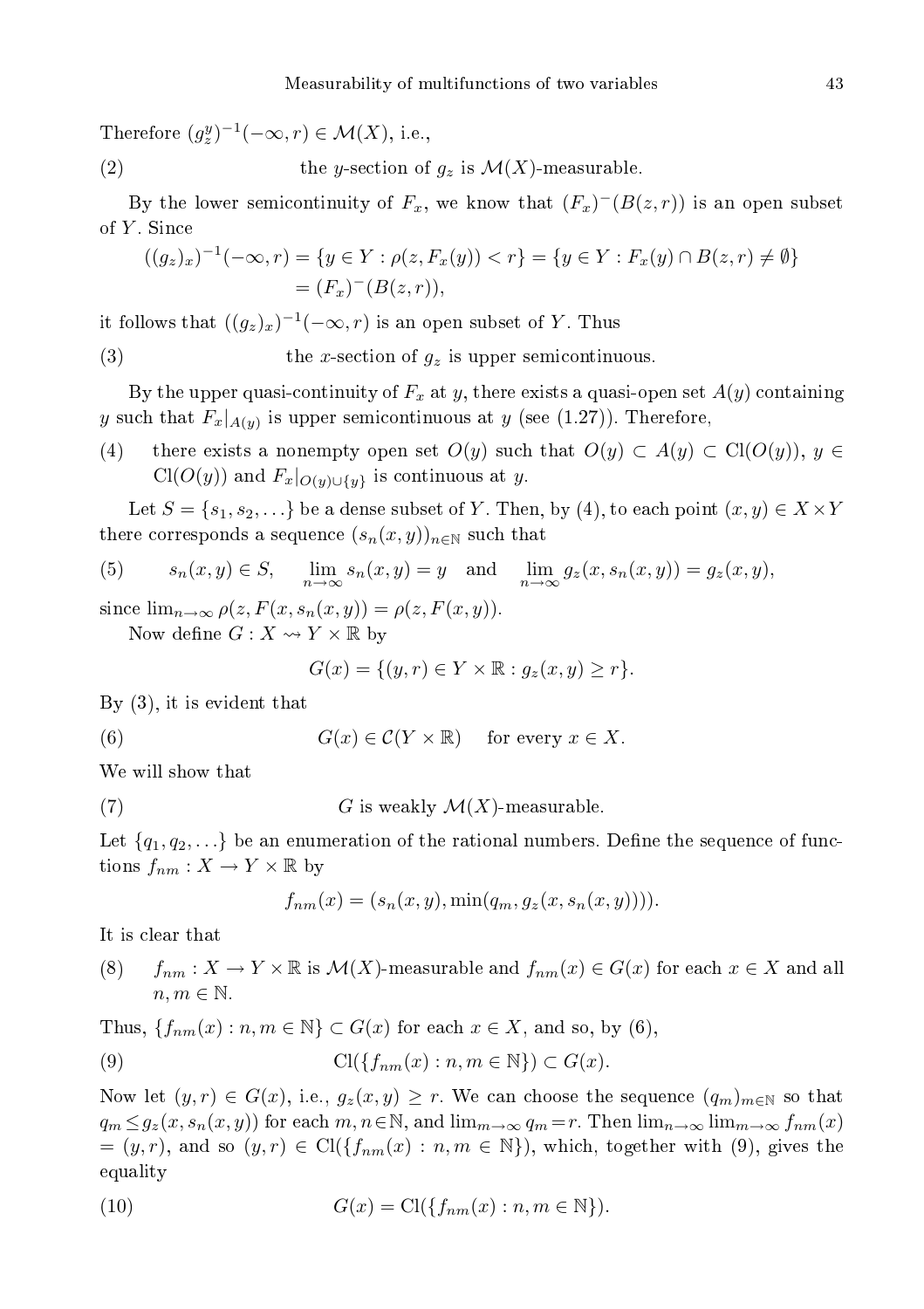Now (7) is a simple consequence of  $(8)$ ,  $(10)$  and Proposition 1.3(ii). Therefore

 $Gr(G) = \{(x, y, r) \in X \times Y \times \mathbb{R} : (y, r) \in G(x)\} \in \mathcal{M}(X) \otimes \mathcal{B}(Y \times \mathbb{R}),$ 

by Proposition 1.3(iii), and thus

(11) 
$$
(\mathrm{Gr}(G))^r = \{(x, y) \in X \times Y : (x, y, r) \in \mathrm{Gr}(G)\} \in \mathcal{M}(X) \otimes \mathcal{B}(Y).
$$

Note that

$$
(\operatorname{Gr}(G))^r = \{(x, y) \in X \times Y : (y, r) \in G(x)\} = \{(x, y) \in X \times Y : g_z(x, y) \ge r\}
$$
  
=  $X \times Y \setminus \{(x, y) \in X \times Y : g_z(x, y) < r\} = X \times Y \setminus g_z^{-1}(-\infty, r).$ 

Therefore, by (11), we have  $g_z^{-1}(-\infty, r) \in \mathcal{M}(X) \otimes \mathcal{B}(Y)$ , and (1) is proved.

The classical result of Kempisty [55] asserts that a real function of two real variables which is separately quasi-continuous is quasi-continuous as a function of two variables. But such a function may not be product measurable, as shown by Marcus (see [79,  $(x)$ , p. 49. Some generalization of the result of Kempisty to the multivalued case was given by Neubrunn (see  $[85, 4.1.6 \text{ and } 4.1.5]$ ).

The situation is different for strong quasi-continuity. It is known that there is a function  $f : \mathbb{R}^2 \to \mathbb{R}$  having  $f_x$  and  $f^y$  continuous (and therefore also strongly quasi-continuous), such that the set  $D(f)$  of its discontinuity points is of positive  $m_2$  measure (see [43, Theorem 7. Thus, by Proposition 1.19, f is not strongly quasi-continuous as a function of two variables. But it turns out that it is produ
t measurable.

Now our aim is to show that if a multifunction is measurable in the first variable and both lower and upper strongly quasi-continuous in the second variable, then it is product measurable. For this purpose we introduce some auxiliary multifunctions.

Let  $X \neq \emptyset$ , let  $(Y, \mathcal{T}(Y))$  be a separable topological space with a countable dense set P, and let  $(Z, \mathcal{T}(Z))$  be a topological space. We define two multifunctions  $G_* : X \times Y \rightsquigarrow Z$ and  $G^*: X \times Y \rightsquigarrow Z$  as follows:

(2.2) 
$$
G_*(x,y) = q \cdot \liminf_{t \to y \wedge t \in P} (F_x)(t),
$$

(2.3) 
$$
G^*(x,y) = \text{p-}\limsup_{t \to y \wedge t \in P} (F_x)(t).
$$

Proposition 1.12(i) implies

PROPOSITION 2.20. If  $F: X \times Y \rightsquigarrow Z$  is a multifunction such that  $F_x$  is lower quasicontinuous for every  $x \in X$ , then  $F(x, y) \subset G^*(x, y)$  for all  $(x, y) \in X \times Y$ , where  $G^*$  is  $\overline{\phantom{a}}$ 

#### Similarly, Proposition 1.12(ii) yields

PROPOSITION 2.21. If the space  $(Z,\mathcal{T}(Z))$  is regular and second countable, and if F :  $X \times Y \rightsquigarrow Z$  is a compact valued multifunction such that  $F_x$  is upper quasi-continuous for every  $x \in X$ , then  $G_*(x, y) \subset F(x, y)$  for all  $(x, y) \in X \times Y$ , where  $G_*$  is given by (2.2).

Now we assume that  $(X, \mathcal{M}(X), \mu)$  is a measure space and  $(Y, \rho, \mathcal{M}(Y), \nu)$  is a separable metric measure space, where  $\nu$  is  $\sigma$ -finite and  $\mathcal{B}(Y) \subset \mathcal{M}(Y)$ . We suppose that  $(\mathcal{G}, \rightarrow)$  is a differentiation basis of  $(Y, \rho, \mathcal{M}(Y), \nu)$  (see (1.23)) with the density property  $(see (1.24)).$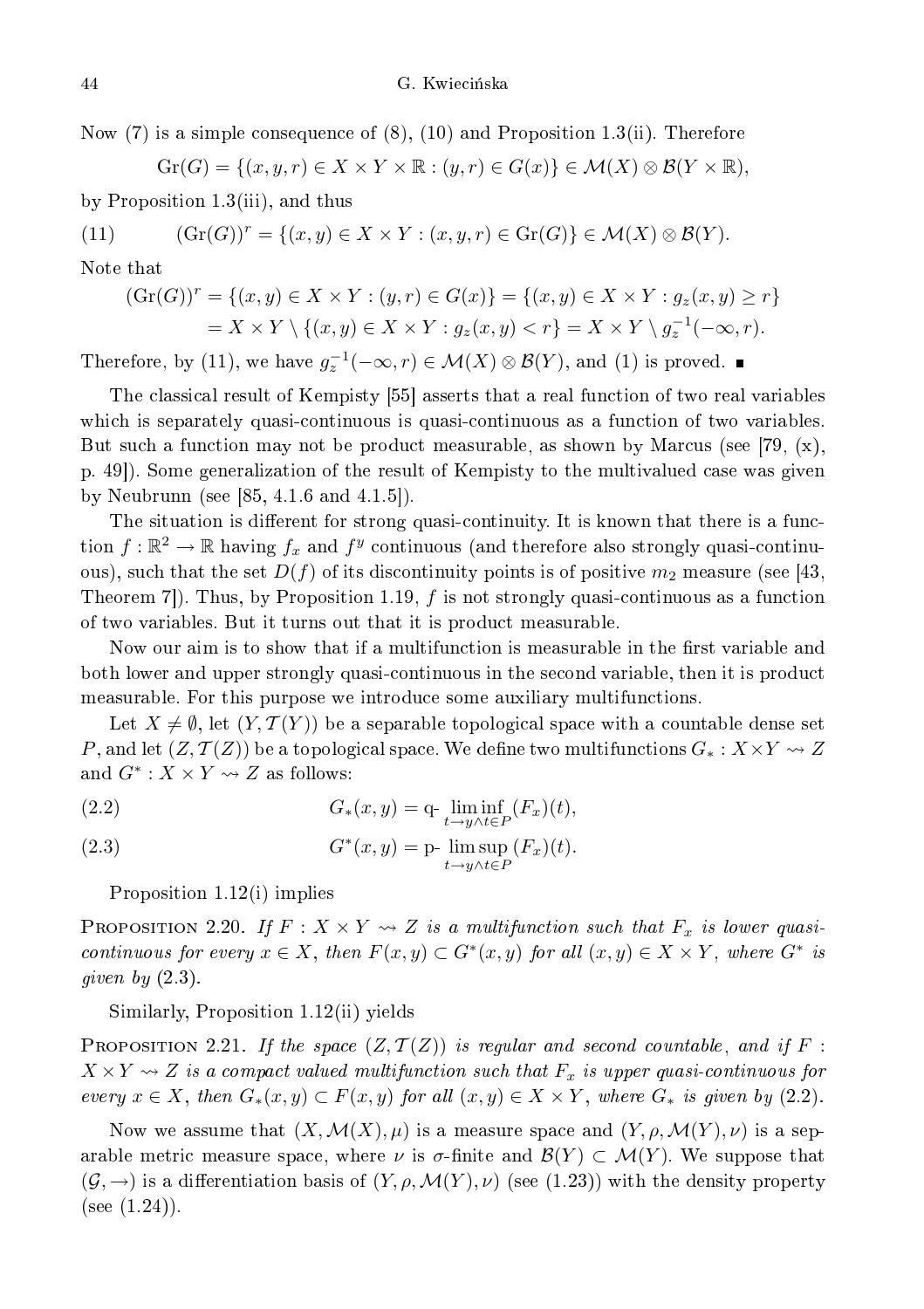We are now in a position to prove the main theorem of this section.

THEOREM 2.22. If Z is a Polish space and  $F: X \times Y \rightarrow Z$  is a compact valued multifun
tion su
h that

- (i)  $F^y$  is weakly  $\mathcal{M}(X)$ -measurable for each  $y \in Y$ ,
- (ii)  $F_x$  is both lower and upper strongly quasi-continuous with respect to  $G$  for each  $x \in X$ ,

then F is measurable with respect to the  $\mu \times \nu$ -completion of  $\mathcal{M}(X) \otimes \mathcal{B}(Y)$ .

Proof. We rst note that

$$
(1) \t\t\t\nu(D(F_x)) = 0 \t\tfor each  $x \in X$ ,
$$

by assumption (ii) and Proposition 1.19.

Let P be a countable dense subset of Y and let  $G_*$  and  $G^*$  be defined by (2.2) and (2.3), respe
tively. Then, by Propositions 2.20 and 2.21,

(2) 
$$
G_*(x,y) \subset F(x,y) \subset G^*(x,y) \quad \text{for all } (x,y) \in X \times Y.
$$

Our next step is to show that both  $G_*$  and  $G^*$  are measurable with respect to the  $\mu \times \nu$ completion of  $\mathcal{M}(X) \otimes \mathcal{B}(Y)$ .

Let  $\beta$  denote a countable base of Y. We have (see (1.14) and (1.15))

$$
G_*(x,y) = \bigcap_{U \in \mathcal{B} \land y \in \text{Cl}(U)} \text{Cl}\Big(\bigcup_{t \in U \cap P} F(x,t)\Big).
$$

For each  $U \in \mathcal{B}$  we define the multifunction  $G_U : X \times Y \rightsquigarrow Z$  by

$$
G_U(x,y) = \bigcup_{t \in U \cap P} F(x,t),
$$

and observe that for each  $V \in \mathcal{T}(Z)$  we have

$$
G_U^{-}(V) = \left\{ (x, y) : \bigcup_{t \in U \cap P} F(x, t) \cap V \neq \emptyset \right\} = \bigcup_{t \in U \cap P} (\left\{ x \in X : F(x, t) \cap V \neq \emptyset \right\} \times Y)
$$
  
= 
$$
\bigcup_{t \in U \cap P} ((F^t)^{-}(V) \times Y) \in \mathcal{M}(X) \otimes \mathcal{B}(Y),
$$

since  $U \cap P$  is countable and all sections  $F<sup>t</sup>$  are weakly  $\mathcal{M}(X)$ -measurable. Then the multifunction  $\overline{G}_U : X \times Y \rightsquigarrow Z$  defined by

$$
\overline{G}_U(x,y) = \text{Cl}(G_U(x,y))
$$

is  $\mathcal{M}(X) \otimes \mathcal{B}(Y)$ -measurable. Note that

$$
G_*(x,y) = \bigcap \{ \overline{G}_U(x,y) : U \in \mathcal{B} \land y \in \mathrm{Cl}(U) \}.
$$

Now we define the multifunction  $H_U: X \times Y \rightarrow Z$  by

$$
H_U(x,y) = \begin{cases} \overline{G}_U(x,y) & \text{if } y \in \text{Cl}(U), \\ Z & \text{if } y \notin \text{Cl}(U). \end{cases}
$$

Observe that for each  $V \in \mathcal{T}(Z)$  we have

$$
H_U^{-}(V) = (\overline{G}_U)^{-(V)} \cap (X \times \text{Cl}(U)) \cup (X \times (Y \setminus \text{Cl}(U)) \in \mathcal{M}(X) \otimes \mathcal{B}(Y),
$$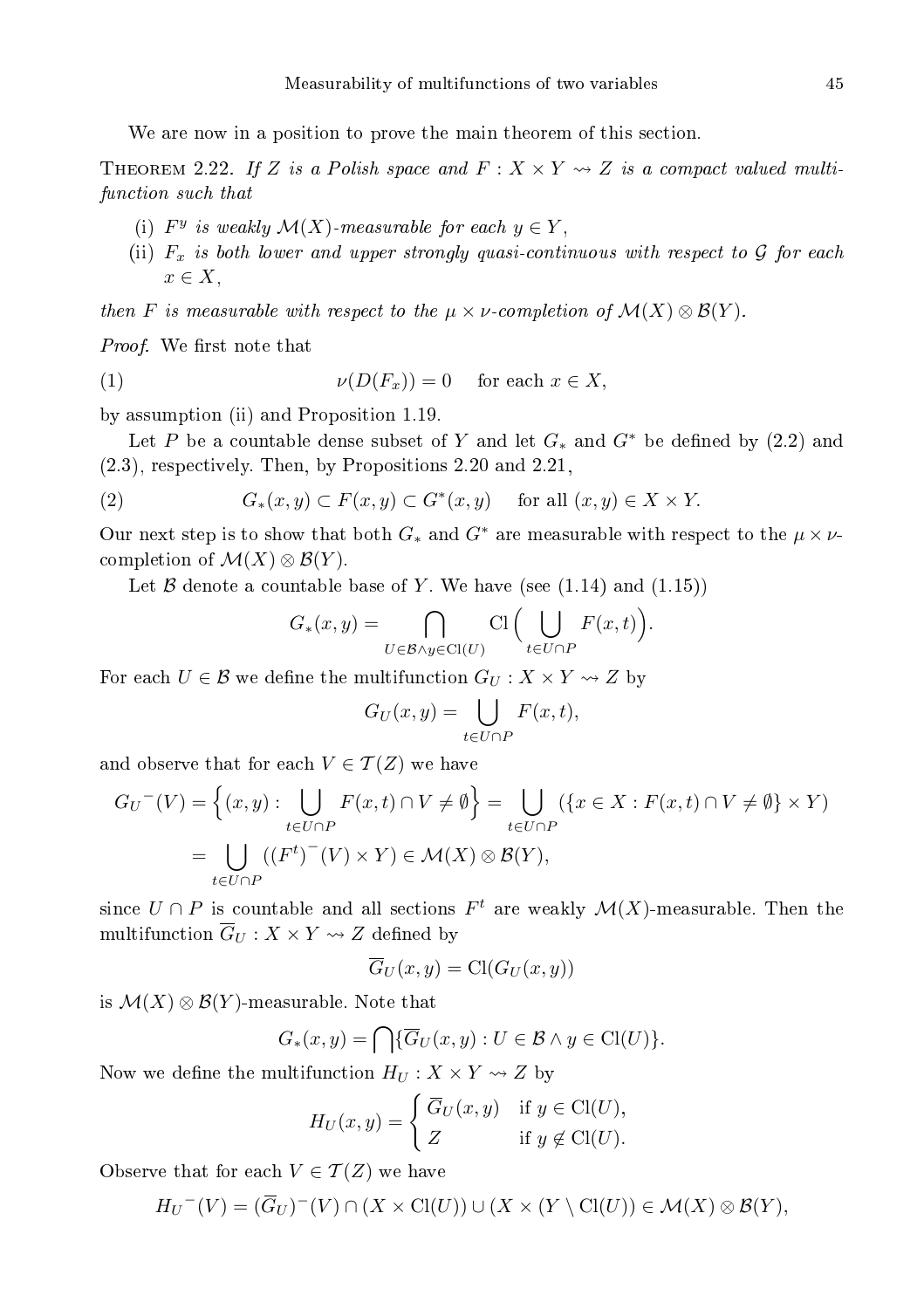since  $(\overline{G}_U)^-(V) \in \mathcal{M}(X) \otimes \mathcal{B}(Y)$ . Therefore  $H_U$  is weakly  $\mathcal{M}(X) \otimes \mathcal{B}(Y)$ -measurable. Furthermore,

$$
G_*(x, y) = \bigcap_{U \in \mathcal{B}} H_U(x, y).
$$

Thus, by Proposition 1.5,  $G_*$  is measurable with respect to the  $\mu \times \nu$ -completion of  $\mathcal{M}(X) \otimes \mathcal{B}(Y)$ ; the proof for  $G^*$  is analogous.

Now onsider the set

$$
A = \{(x, y) : G_*(x, y) \neq G^*(x, y)\}.
$$

Since  $G_*$  and  $G^*$  are measurable with respect to the  $\mu \times \nu$ -completion of  $\mathcal{M}(X) \otimes \mathcal{B}(Y)$ , it is clear that A belongs to that completion, by Proposition 1.4. By  $(1)$ , the x-section of A is v-negligible for each  $x \in X$ , since  $A_x = \{y \in Y : G_*(x, y) \neq G^*(x, y)\} \subset D(F_x)$  (see  $(1.17)$ .

Thus A is  $\mu \times \nu$ -negligible. Furthermore, the double inclusion (2) gives the implication

 $G_*(x, y) = G^*(x, y) \Rightarrow G_*(x, y) = F(x, y),$ 

which guarantees the  $\mu \times \nu$ -negligibility of the set

(3) 
$$
A_1 = \{(x, y) : G_*(x, y) \neq F(x, y)\} \subset A.
$$

Next, let U be an arbitrary open subset of Z. Since  $G_*$  is in particular weakly measurable with respect to the  $\mu \times \nu$ -completion of  $\mathcal{M}(X) \otimes \mathcal{B}(Y)$ , we can suppose that

(4) 
$$
G_*^-(U) = (B \setminus A_2) \cup A_3,
$$

where  $B \in \mathcal{M}(X) \otimes \mathcal{B}(Y)$  and the sets  $A_2$  and  $A_3$  are  $\mu \times \nu$ -negligible.

Note that  $F^{-}(U) = (F^{-}(U) \cap (X \times Y \setminus A_1)) \cup (F^{-}(U) \cap A_1)$ . Thus, by (3) and (4), we have

$$
F^{-}(U) = (G_{*}^{-}(U) \cap (X \times Y \setminus A_{1})) \cup (F^{-}(U) \cap A_{1})
$$
  
= 
$$
[((B \setminus A_{2}) \cup A_{3}) \cap (X \times Y \setminus A_{1})] \cup (F^{-}(U) \cap A_{1})
$$
  
= 
$$
(B \setminus (A_{1} \cup A_{2})) \cup [A_{3} \cap (X \times Y \setminus A_{1})] \cup (F^{-}(U) \cap A_{1}).
$$

Since  $B \in \mathcal{M}(X) \otimes \mathcal{B}(Y)$  and the sets  $A_i$  are  $\mu \times \nu$ -negligible for  $i = 1, 2, 3$ , Proposition 1.2(ii) finishes the proof.  $\blacksquare$ 

#### 10. Multifun
tions whose se
tions are derivatives

The purpose of this section is to give some sufficient conditions for joint measurability of a multifun
tion with the (J) property.

The (J) property for real functions of two real variables was introduced by Lipinski [78] and intensively studied by Grande in the case of real functions defined on more general spaces (see  $[41]$ ). Now we will consider this topic in the case of militanctions.

From now on we suppose that  $(X, \mathcal{M}(X))$  is a measurable space,  $(Z, \|\cdot\|)$  is a reflexive Banach space, and  $I \subset \mathbb{R}$  is an interval.

DEFINITION 2.23. We will say that a multifunction  $F: X \times I \rightsquigarrow Z$  with values in  $\mathcal{C}_{bc}(Z)$ has the (J) property if, for each  $y \in I$ , the section  $F<sup>y</sup>$  is weakly  $\mathcal{M}(X)$ -measurable, for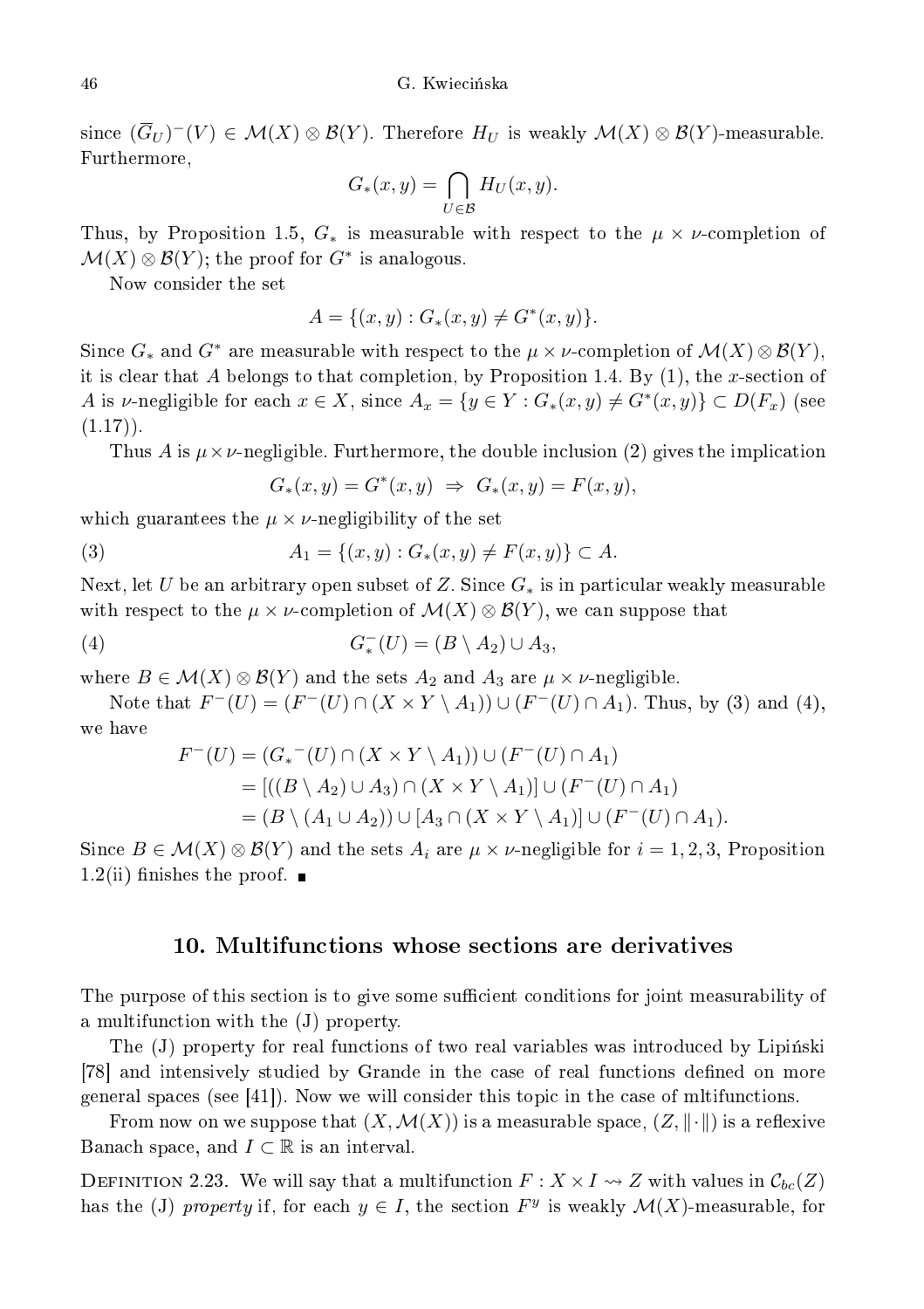each  $x \in X$ , the section  $F_x$  is weakly  $\mathcal{L}(\mathbb{R})$ -measurable, and for each interval  $P \subset I$ , the multifunction  $\Phi_P: X \rightsquigarrow Z$  given by

(2.4) 
$$
\Phi_P(x) = \int_P F(x, y) dy
$$

is weakly  $\mathcal{M}(X)$ -measurable.

Example 2.17 shows that a multifunction with the  $(J)$  property need not be product measurable.

PROPOSITION 2.24. Suppose that the  $\sigma$ -field  $\mathcal{M}(X)$  is complete with respect to a  $\sigma$ -finite measure. If the space  $(Z, \|\cdot\|)$  is separable and  $F : X \times I \rightarrow Z$  is a multifunction with values in  $\mathcal{C}_{bc}(Z)$  such that  $F_x$  is R-integrable for each  $x \in X$  and  $F^y$  is weakly  $\mathcal{M}(X)$ . measurable for each  $y \in I$ , then F has the (J) property.

*Proof.* Fix  $P = [c, d] \subset I$ . We only need to show that the multifunction  $\Phi_P$  given by (2.4) is weakly  $\mathcal{M}(X)$ -measurable. Let  $y_i = c + i(d-c)/n$  for  $i = 0, 1, ..., n$  and  $n \in \mathbb{N}$ . If  $x \in X$ , then, by the R-integrability of  $F_x$ , we have

$$
(R)\int_{P} F(x, y) dy = h \cdot \lim_{n \to \infty} \sum_{i=1}^{n} \frac{1}{n} F_x(y_i) = h \cdot \lim_{n \to \infty} \frac{1}{n} \sum_{i=1}^{n} F^{y_i}(x),
$$

and then, appyling (1.38)(ii), we have

$$
\Phi_P(x) = h \cdot \lim_{n \to \infty} \frac{1}{n} \sum_{i=1}^n F^{y_i}(x).
$$

Fix  $n \in \mathbb{N}$  and define the multifunction  $\Phi_n: X \rightsquigarrow Z$  by

$$
\Phi_n(x) = \sum_{1=1}^n F^{y_i}(x).
$$

Then  $\Phi_n(x) \in \mathcal{C}_{bc}(Z)$  for  $x \in X$  (see (1.29)(iv)). Since  $F^{y_i}$  is weakly  $\mathcal{M}(X)$ -measurable for  $i = 0, 1, \ldots, n$ , so is  $\Phi_n$ , by Theorem III.40 of [14]. Thus  $\Phi_P$  is weakly  $\mathcal{M}(X)$ -measurable, by  $(1.21)$ .

Now we can prove the main theorem of this section.

THEOREM 2.25. If a multifunction  $F: X \times I \rightsquigarrow Z$  with values in  $\mathcal{C}_{bc}(Z)$  has the (J) property and  $F_x$  is a derivative for each  $x \in X$ , i.e.,

$$
F_x(y) = h \cdot \lim_{\Delta y \to 0} \frac{1}{\Delta y} \int_{y}^{y + \Delta y} F_x(t) dt \quad \text{for } y \in I,
$$

then F is weakly measurable with respect to the  $\mu \times m$ -completion of  $\mathcal{M}(X) \otimes \mathcal{B}(\mathbb{R})$ .

*Proof.* Fix  $n \in \mathbb{N}$  and let  $\Delta = \{y_{0,n}, y_{1,n}, \ldots, y_{n,n}\}\$  be a partition of I into n equal intervals, i.e.,  $y_{i,n} - y_{i-1,n} = 1/n$  for  $i = 1, ..., n$ . Set

$$
F_n(x,y) = \begin{cases} n \int_{y_{i-1,n}}^{y_{i,n}} F(x,y) \, dy & \text{if } x \in X \text{ and } y \in (y_{i-1,n}, y_{i,n}), \\ \{ \theta \} & \text{if } x \in X \text{ and } y = y_{i,n}, \ i = 0, 1, \dots, n. \end{cases}
$$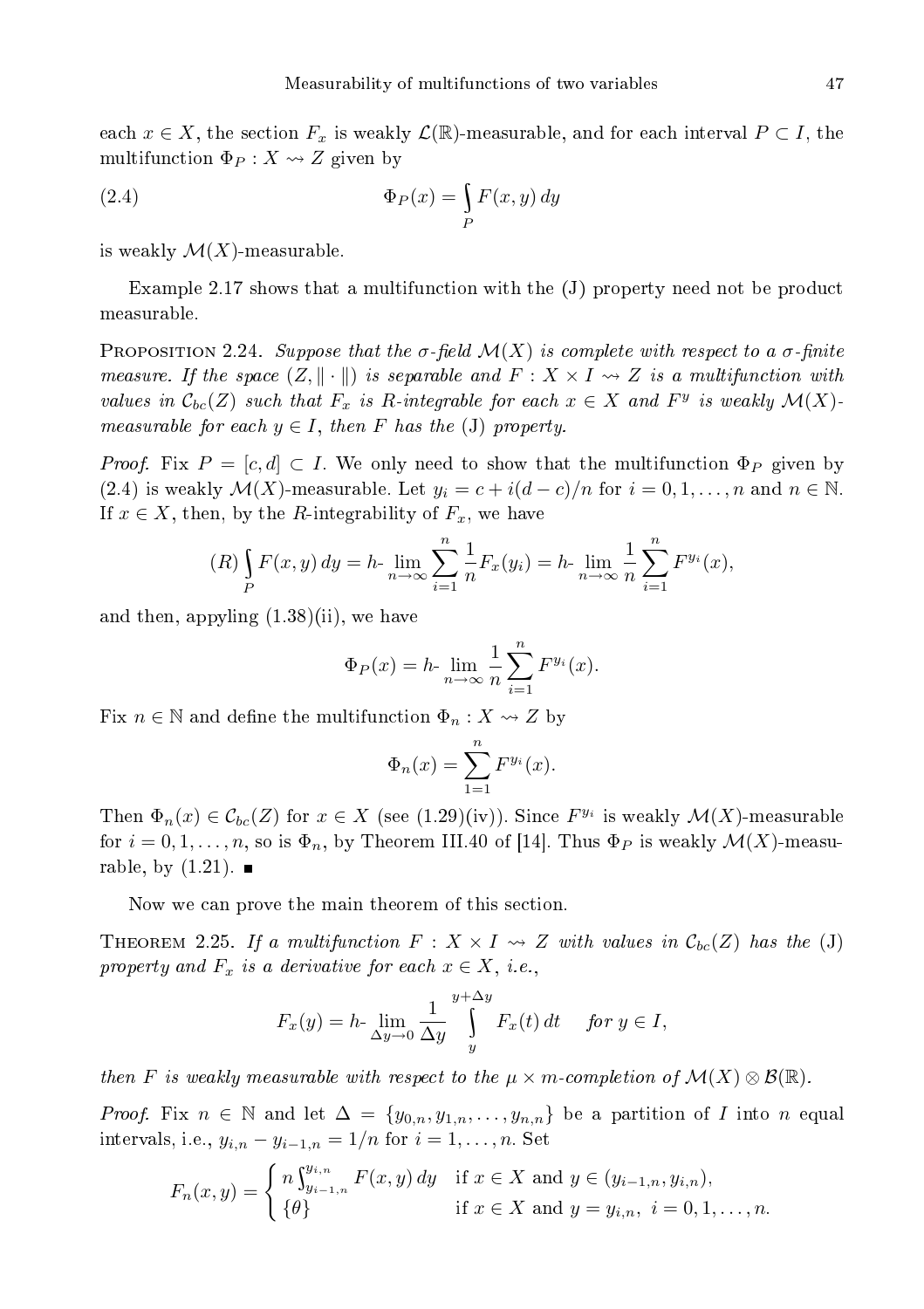Let  $\Phi_{i,n}: X \rightsquigarrow Z$ , for  $i = 1, \ldots, n$ , be given by

$$
\Phi_{i,n}(x) = \int\limits_{y_{i-1,n}}^{y_{i,n}} F(x,y) \, dy.
$$

By the  $(J)$  property of  $F$ , we see that

(1) 
$$
\Phi_{i,n} \text{ is weakly } \mathcal{M}(X) \text{-measurable for each } i = 1,\ldots,n.
$$

Define  $H_n: X \times \bigcup_{i=1}^n (y_{i-1,n}, y_{i,n}) \rightsquigarrow Z$  by

$$
H_n(x, y) = \Phi_{i,n}(x).
$$

If  $V \subset Z$  is open, then, by (1), we have

$$
H_n^-(V) = \bigcup_{i=1}^n \Phi_{i,n}^-(V) \times (y_{i-1,n}, y_{i,n}) \in \mathcal{M}(X) \otimes \mathcal{B}(\mathbb{R}).
$$

Therefore  $F_n$  is weakly  $\mathcal{M}(X) \otimes \mathcal{B}(\mathbb{R})$ -measurable and by  $(1.21)$  we only need to show  $_{\rm that}$ 

(2) 
$$
h \cdot \lim_{n \to \infty} F_n(x, y) = F(x, y) \quad \text{for every } x \in X \text{ and almost every } y \in I.
$$

Fix  $(x_0, y_0) \in X \times I$  such that  $y_0 \neq y_{i,n}$  for  $n \in \mathbb{N}$  and  $i = 1, \ldots, n$ . Choose a sequence  $(y_{n(i)})$  such that  $y_{n(i)-1} < y_0 < y_{n(i)}$ . Since  $F_{x_0}$  is a derivative at  $y_0$ , it follows that

$$
F(x_0, y_0) = h \cdot \lim_{\Delta y \to 0} \frac{1}{\Delta y} \int_{y_0}^{y_0 + \Delta y} F(x_0, y) \, dy.
$$

Assume that

$$
A_n = \frac{1}{y_0 - y_{n(i)-1}} \int_{y_{n(i)-1}}^{y_0} F(x_0, y) dy, \quad B_n = \frac{1}{y_{n(i)} - y_0} \int_{y_0}^{y_{n(i)}} F(x_0, y) dy
$$

and

$$
C_n = \frac{1}{y_{n(i)} - y_{n(i)-1}} \int_{y_{n(i)-1}}^{y_{n(i)}} F(x_0, y) dy.
$$

Then h-  $\lim_{n\to\infty} A_n = F(x_0, y_0)$  and h- $\lim_{n\to\infty} B_n = F(x_0, y_0)$ . Moreover

$$
F_n(x_0, y_0) = C_n = \frac{1}{y_{n(i)} - y_{n(i)-1}} \Big[ \int_{y_{n(i)-1}}^{y_0} F(x_0, y) dy + \int_{y_0}^{y_{n(i)}} F(x_0, y) dy \Big]
$$
  
= 
$$
\frac{y_0 - y_{n(i)-1}}{y_{n(i)-y_{n(i)-1}}} A_n + \frac{y_{n(i)} - y_0}{y_{n(i)} - y_{n(i)-1}} B_n.
$$

Let  $\alpha_n = \frac{y_0 - y_{n(i)-1}}{y_{n(i)} - y_{n(i)}}$  $\frac{y_0 - y_{n(i)-1}}{y_{n(i)} - y_{n(i)-1}}$ . Since the sequence  $(\alpha_n)$  is bounded, we can take a subsequence  $(\alpha_{n_k})_{k \in \mathbb{N}}$  such that  $\alpha_{n_k} \to \alpha_0 \in [0,1]$ . Then

 $h$ -  $\lim_{k \to \infty} C_{n_k} = h$ -  $\lim_{k \to \infty} (\alpha_{n_k} A_{n_k} + (1 - \alpha_{n_k}) B_{n_k}) = \alpha_0 F(x_0, y_0) + (1 - \alpha_0) F(x_0, y_0),$ 

and we on
lude that

$$
h \lim_{k \to \infty} C_{n_k} = F(x_0, y_0),
$$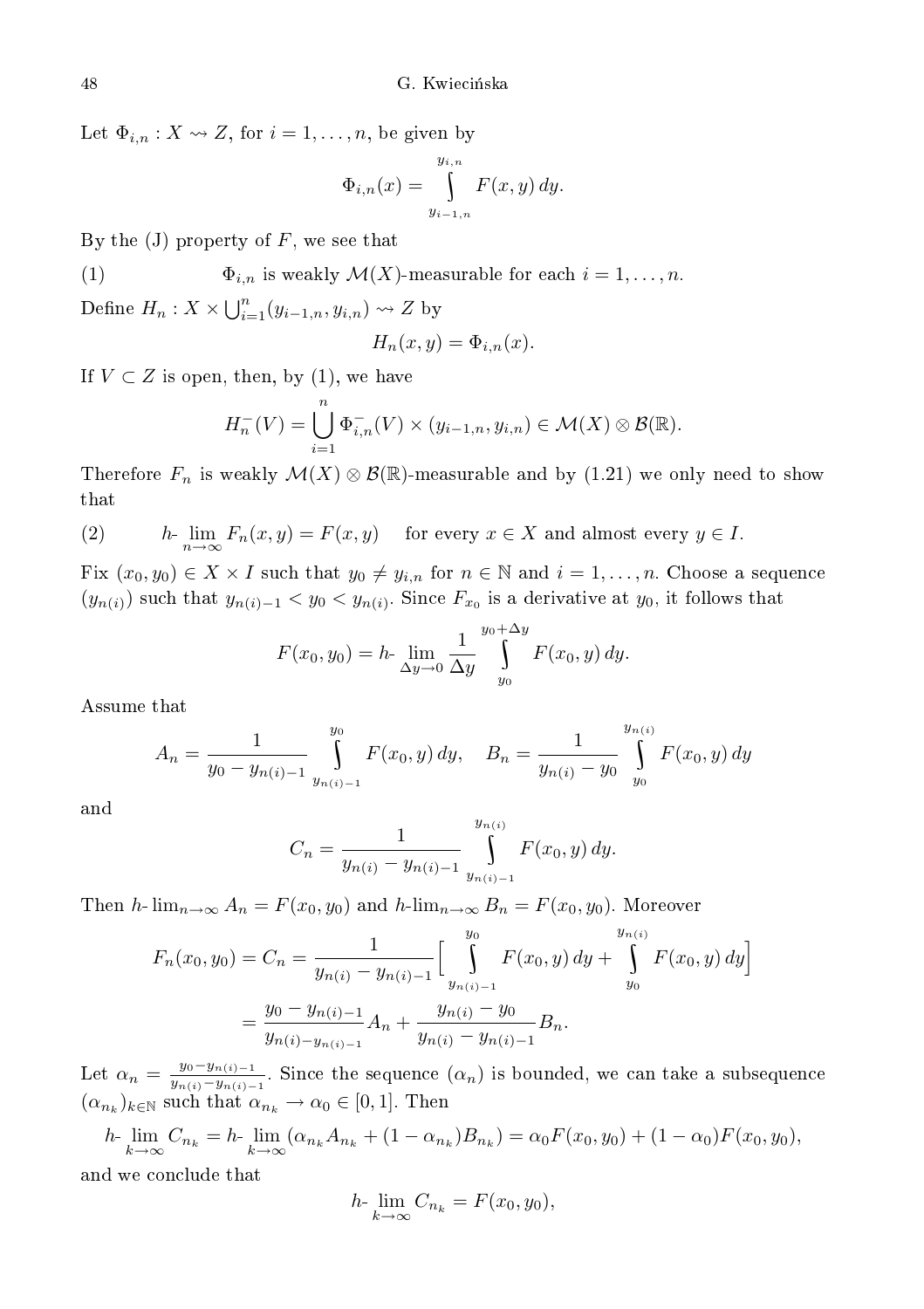since the set  $F(x_0, y_0)$  is convex. Therefore any subsequence of  $(F_n(x_0, y_0))_{n \in \mathbb{N}}$  converges to  $F(x_0, y_0)$ , which finishes the proof of (2).

REMARK 2.26. If, in Theorem 2.25, we suppose that the measure  $\mu$  is  $\sigma$ -finite, then the multifunction F will be measurable with respect to the  $\mu \times m$ -completion of  $\mathcal{M}(X) \otimes \mathcal{B}(Y)$ , by  $1.3(v)$ .

As a straightforward consequence of  $(1.38)(i)$ , Corollary 1.41, Proposition 2.24 and Theorem 2.25, we have the following corollary (cf. Proposition 2.2).

COROLLARY 2.27. Let  $(X, \mathcal{M}(X), \mu)$  be a measure space, where  $\mu$  is  $\sigma$ -finite, and let  $(Z, \|\cdot\|)$  be separable. If a multifunction  $F : X \times I \rightsquigarrow Z$  with values in  $\mathcal{C}_{bc}(Z)$  has  $F_x$ h-continuous for each  $x \in X$  and  $F^y$  weakly  $\mathcal{M}(X)$ -measurable for each  $y \in I$ , then F is measurable with respect to the  $\mu \times m$ -completion of  $\mathcal{M}(X) \otimes \mathcal{B}(\mathbb{R})$ .

### 11. The S
orza-Dragoni property of multifun
tions

We conclude this chapter by introducing multifunctions having the Scorza-Dragoni property and giving their connections with  $\mathcal{M}(X) \otimes \mathcal{B}(Y)$ -measurable multifunctions.

G. Scorza-Dragoni [105] showed that every Carathéodory function  $f : X \times Y \to Z$ has the property (now called the *Scorza-Dragoni property*) that, given any  $\varepsilon > 0$ , there is a closed subset  $X_{\varepsilon}$  of X with the measure of  $X \setminus X_{\varepsilon}$  less than  $\varepsilon$ , such that the restriction of f to  $X_{\varepsilon} \times Y$  is continuous. This result was extended in several directions (also to multifunctions), and used e.g. in control theory problems (see [2,  $|7|$ , [10], [13], [36], [51],  $[56]$ ,  $[60]$ ,  $[110]$ ,  $[115]$ , and others).

Let  $(X, \mathcal{T}(X), \mathcal{M}(X), \mu)$  be a topological measure space and let  $(Y, \mathcal{T}(Y))$  and  $(Z, \mathcal{T}(Z))$  be topological spaces.

We say that a multifunction  $F: X \times Y \rightarrow Z$  has the upper (resp. lower) Scorza-Dragoni property if, given  $\varepsilon > 0$ , one may find a closed subset  $X_{\varepsilon}$  of X such that  $\mu(X \setminus X_{\varepsilon}) < \varepsilon$ , and the restriction of F to  $X_\varepsilon \times Y$  is upper (resp. lower) semicontinuous. If F has both the upper and lower Scorza-Dragoni property, then we say that  $F$  has the  $Scorza-Dragoni$ property.

If  $(Z, \varrho)$  is a metric space, then replacing in the above definition the upper (resp. lower) semicontinuity of the restriction of  $F$  by its h-upper (resp. h-lower) semicontinuity, we obtain the h-upper (resp. h-lower) Scorza-Dragoni propoerty and the h-Scorza-Dragoni property of F.

Most of the results on the Scorza-Dragoni property of a multifunction  $F$  have required that its values are compact and the sections  $F_x$  are continuous. In [48] it is shown that, if  $(X, \mathcal{T}(X))$  is a locally compact Hausdorff space and  $\mu$  is a Radon measure on X, Y is a Polish space and  $(Z, \varrho)$  is a separable metric space, then a compact valued Carathéodory multifunction has the Scorza-Dragoni property, while a closed valued Carathéodory multifun
tion only has the lower S
orza-Dragoni property, in general.

The most omplete presentation of multifun
tions having the S
orza-Dragoni properties is contained in the thesis  $[117]$ . In that paper some relations between semi-Carathéo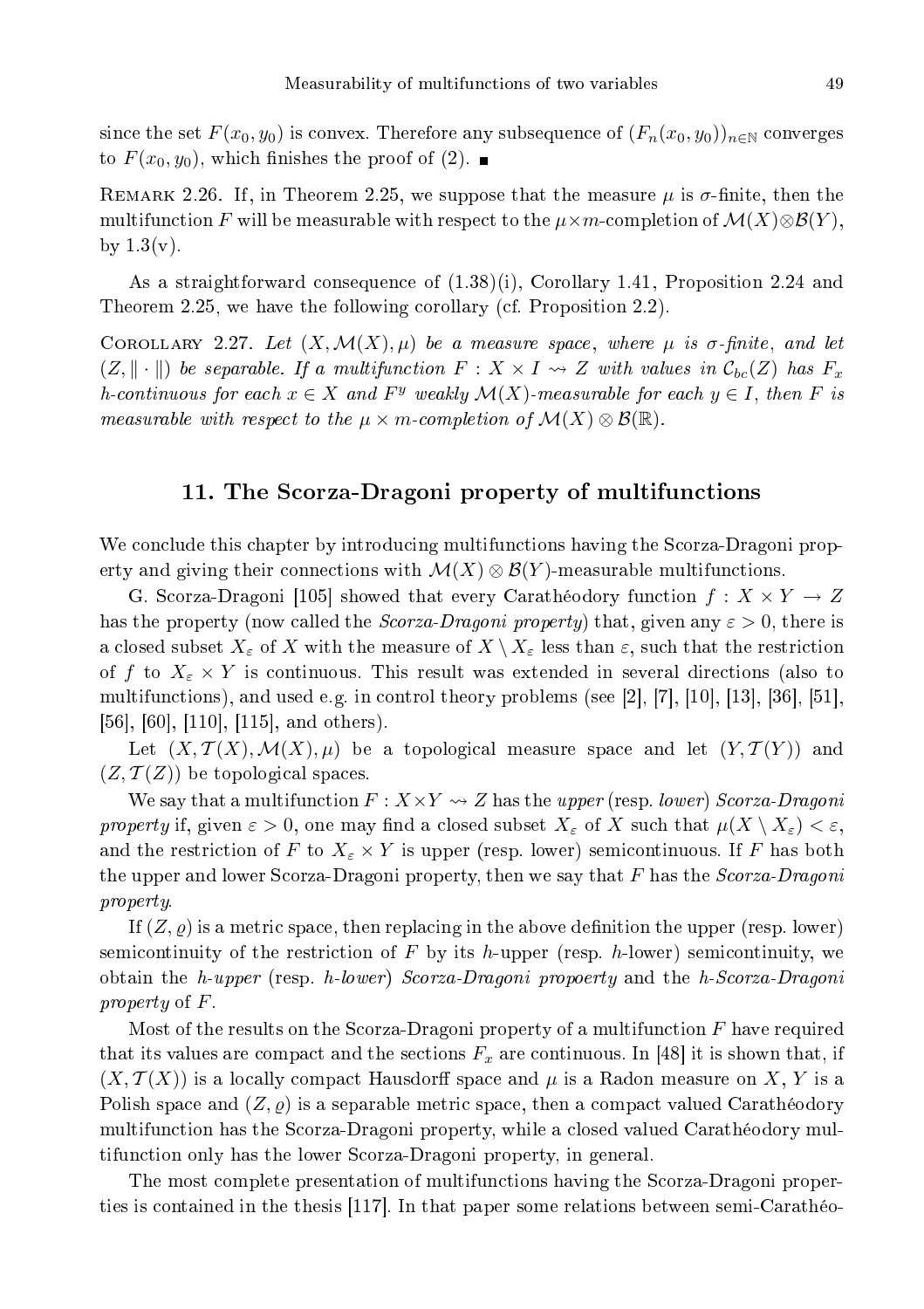dory multifunctions being weakly  $\mathcal{M}(X) \otimes \mathcal{B}(Y)$ -measurable and having the Scorza-Dragoni property are established.

THEOREM 2.28 ([117, Theorem 4.2.5(i)]). Let  $(X, \mathcal{M}(X), \mu)$  be a measure space, where  $\mu$ is regular and  $\sigma\text{-finite},\,(Y,d)$  a complete separable metric space and  $(Z,\varrho)$  a separable metric space. Let  $F: X \times Y \rightarrow Z$  be a closed valued lower semi-Carathéodory multifunction. Then F has the lower Scorza-Dragoni property if and only if F is  $\mathcal{M}_{\mu}(X) \otimes \mathcal{B}(Y)$ -measurable.

The following results are onsequen
es of the above theorem and Theorems 22.18 and

THEOREM 2.29. If  $(X, \mathcal{M}(X), \mu)$  is a measure space with  $\mu$  regular and  $\sigma$ -finite, Y is a separable reflexive Banach space, and  $F : X \times Y \rightsquigarrow Y$  a lower semi-Carathéodory multifunction with closed convex values such that  $F_x: Y \rightsquigarrow Y_\omega$  is upper semicontinuous for each  $x~\in~X$  (where  $Y_\omega$  denotes  $Y$  with the weak topology), then  $F$  has the lower S
orza-Dragoni property.

THEOREM 2.30. Let  $(X, \mathcal{M}(X), \mu)$  be a measure space with  $\mu$  regular and  $\sigma$ -finite, Y a Polish space, and  $(Z, \varrho)$  a separable metric space. If  $F: X \times Y \rightarrow Z$  is a compact valued lower semi-Carathéodory multifunction such that  $F_x$  is upper quasi-continuous for every  $x \in X$ , then F has the lower Scorza-Dragoni property.

In the case of an h-lower semi-Carathéodory multifunction an analogue to Theorem 2.28 is not true, in general. Consider the following example.

EXAMPLE 2.31. Let  $I = [0,1]$  and let  $F: I \times \mathbb{R} \rightarrow \mathbb{R}^2$  be given by

$$
F(x, y) = \{(\alpha, x\alpha) : \alpha \in \mathbb{R}\}.
$$

Then F is h-lower semi-Carathéodory. It is also  $\mathcal{L}(\mathbb{R}) \otimes \mathcal{B}(\mathbb{R})$ -measurable. But, for each  $y \in \mathbb{R}$ ,  $F^y$  is h-lower semicontinuous on no subset of I. Therefore, F does not have the h-lower S
orza-Dragoni property.

THEOREM 2.32 ([117, Theorem 4.2.5(ii) and (iii)]). Let  $(X, \mathcal{M}(X), \mu)$  be a measure space with  $\mu$  regular and  $\sigma$ -finite,  $(Y,d)$  a complete separable metric space, and  $(Z,\varrho)$  a separable metric space. Let  $F: X \times Y \rightarrow Z$  be a closed valued h-lower semi-Carathéodory multifun
tion. Then

- (i) If F has the h-lower Scorza-Dragoni property, then it is  $\mathcal{M}_{\mu}(X) \otimes \mathcal{B}(Y)$ -measurable.
- (ii) If  $F$  is compact valued, then it has the h-lower Scorza-Dragoni property if and only if it is  $\mathcal{M}_{\mu}(X) \otimes \mathcal{B}(Y)$ -measurable.

An analogue of Theorem 2.32(i) is also true for upper semi-Carathéodory multifunctions.

THEOREM 2.33 ([117, Theorem 4.2.7(ii)]). Let  $(X, \mathcal{M}(X), \mu)$  be a measure space with  $\mu$ regular and  $\sigma$ -finite,  $(Y,d)$  a complete separable metric space,  $(Z,\varrho)$  a separable metric space, and  $F: X \times Y \rightarrow Z$  a closed valued upper semi-Carathéodory (resp. h-upper semi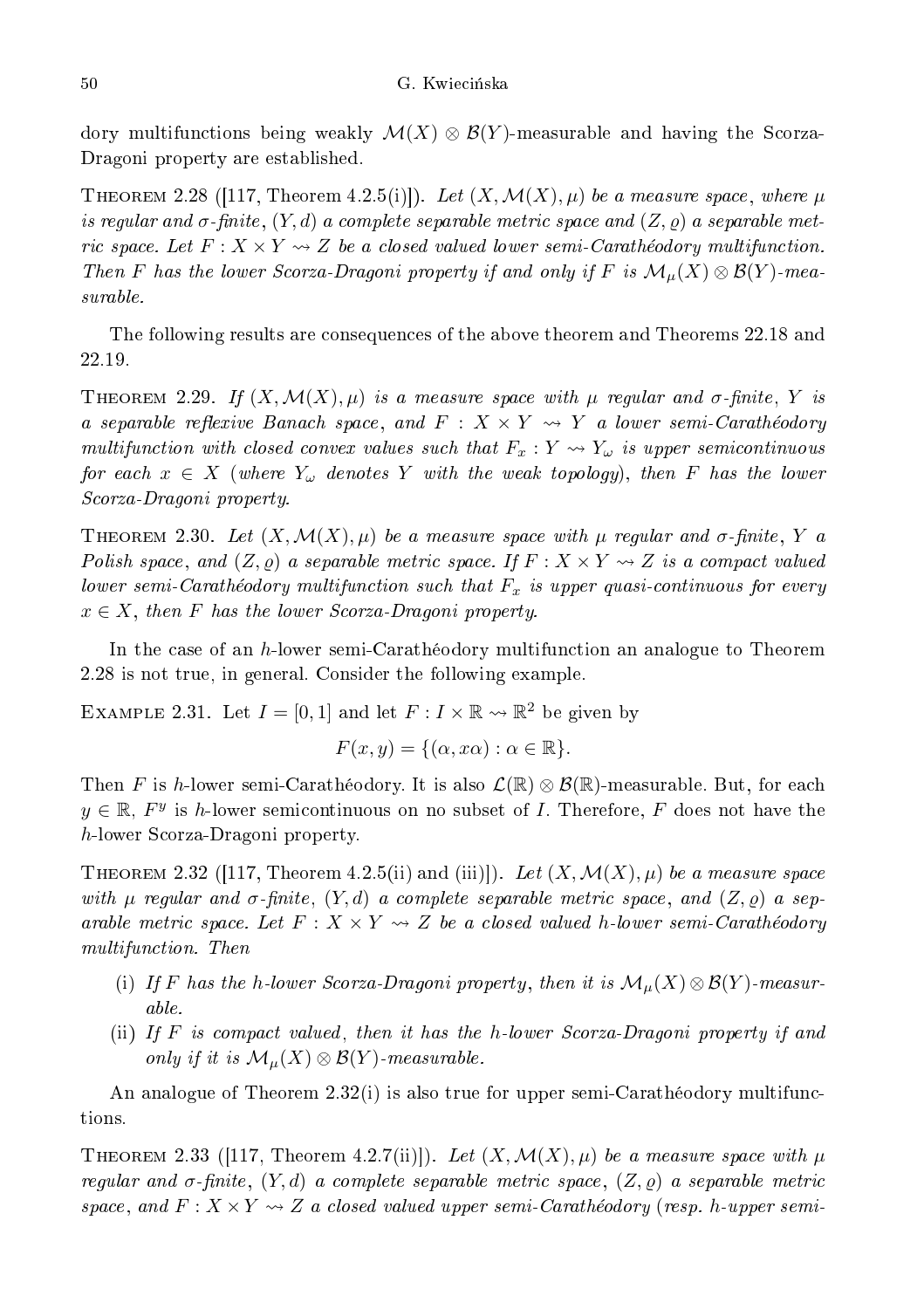Carathéodory) multifunction. If F has the upper (resp. h-upper) Scorza-Dragoni property, then it is  $\mathcal{M}_{\mu}(X) \otimes \mathcal{B}(Y)$ -measurable.

Note that the multifunction  $F$  in Example 2.31 is both upper semi-Carathéodory and h-upper semi-Carathéodory. But it has neither the h-upper nor the upper Scorza-Dragoni property. In view of this example the problem arises to hara
terize those upper semi-Carathéodory multifunctions which have the upper Scorza-Dragoni property. A crucial role in solving this problem is played by the Filippov condition [30].

If  $(X, \mathcal{M}(X))$  is a complete measurable space, Y is a Polish space and  $(Z, \mathcal{T}(Z))$  is a topological space, then any  $\mathcal{M}(X) \otimes \mathcal{B}(Y)$ -measurable multifunction  $F: X \times Y \rightsquigarrow Z$ satisfies the Filippov condition, i.e., for each open set  $U \subset Y$  and each  $V \in \mathcal{T}(Z)$ , the set  ${x \in X : F(x, U) \subset V}$  is  $\mathcal{M}(X)$ -measurable (see [117, Theorem 4.2.8]). Furthermore, the Filippov condition is a sufficient condition for the Scorza-Dragoni property of a compact valued upper semi-Carathéodory multifunction (see [117, Theorem 4.2.9] or [1, Lemma 5.1.). Finally, in the "upper" case, the following result is true.

THEOREM 2.34 ([117, Conclusion 4.2.10]). Let  $(X, \mathcal{M}(X), \mu)$  be a measure space with  $\mu$ regular and  $\sigma$ -finite,  $(Y, d)$  a complete separable metric space,  $(Z, \varrho)$  a separable metric space, and  $F: X \times Y \rightarrow Z$  a compact valued upper semi-Carathéodory (resp. h-upper semi-Carathéodory) multifunction. Then F has the upper (or equivalently h-upper) Scorza-Dragoni property if and only if it is  $\mathcal{M}_\mu(X)\otimes\mathcal{B}(Y)$ -measurable.

An interesting result on upper semi-Carathéodory multifunctions is given in [102]. If  $(X, d, \mathcal{M}(X), \mu)$  is a metric measure space, where  $\mu$  is  $\sigma$ -finite complete regular and X is locally compact, and if  $(Y, \rho)$  and  $(Z, \rho)$  are separable metric spaces, then for every closed valued upper semi-Carathéodory multifunction  $F: X \times Y \rightarrow Z$  there is a closed valued multifunction  $G: X \times Y \longrightarrow Z$  which has the Scorza-Dragoni property and satisfies  $G(x, y) \subset F(x, y)$  for  $\mu$ -almost every  $x \in X$  and for all  $y \in Y$ .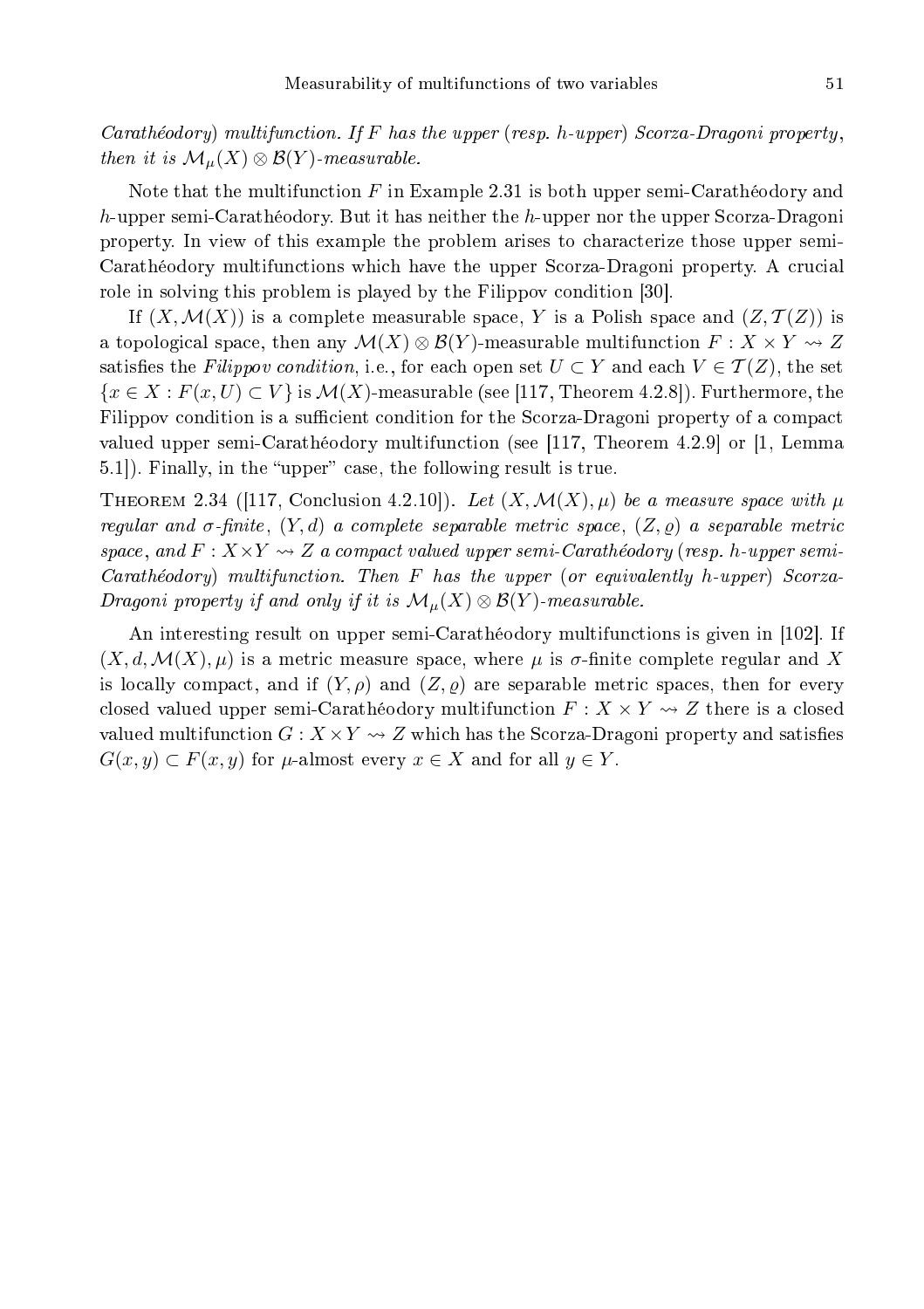## 3. SUP-MEASURABILITY OF MULTIFUNCTIONS

Sup-measurability of multifun
tions has been onsidered in the literature (see for example  $[1], [61], [108], [111], [116]$  or  $[118]$ . The purpose of this chapter is to give some new sufficient conditions for this property.

Let  $(X, \mathcal{M}(X))$  be a measurable space and let  $(Y, \mathcal{T}(Y))$  and  $(Z, \mathcal{T}(Z))$  be topological spaces. If  $F: X \times Y \rightsquigarrow Z$  is a multifunction and the superposition of the Carathéodory type  $H(x) = F(x, G(x))$  is  $\mathcal{M}(X)$ -measurable (resp. weakly  $\mathcal{M}(X)$ -measurable) for every closed valued  $\mathcal{M}(X)$ -measurable multifunction  $G: X \rightsquigarrow Y$ , then F is called  $\mathcal{M}(X)$ -supmeasurable (resp. weakly  $\mathcal{M}(X)$ -sup-measurable).

The following theorem is known (see  $|118$ , Theorem 1.).

THEOREM 3.1. Let  $(X, \mathcal{M}(X), \mu)$  be a measure space with  $\mu$  σ-finite. Let Y be a Polish space and  $(Z, \mathcal{T}(Z))$  a topological space. If  $F : X \times Y \rightsquigarrow Z$  is an  $\mathcal{M}_{\mu}(X) \otimes \mathcal{B}(Y)$ . measurable multifunction, then it is  $\mathcal{M}_{\mu}(X)$ -sup-measurable.

Note that this is a generalization of Shragin's theorem to the multivalued ase (see  $[106,$  Theorem 2 and Theorem 6 $\vert$ ).

The projection property of the pair  $((X, \mathcal{M}_{\mu}(X); Y)$  in the above theorem is essential, since F may not be  $\mathcal{M}(X)$ -sup-measurable.

EXAMPLE 3.2. Let  $X = [0, 1], Y = \mathcal{N}$  (the irrational numbers in  $(0, 1)$ ) and  $Z = \mathbb{R}$ . If  $K \subset X \times Y$  is closed with  $\text{proj}_X(K) \notin \mathcal{B}(X)$  and  $F: X \times Y \rightsquigarrow Z$  is given by

$$
F(x, y) = \begin{cases} [0, 2] & \text{if } (x, y) \in K, \\ [0, 1] & \text{if } (x, y) \notin K, \end{cases}
$$

then F is  $\mathcal{B}(X)\otimes\mathcal{B}(Y)$ -measurable and  $F^-((1,3))=K\in\mathcal{B}(X)\otimes\mathcal{B}(Y)$ . Define  $G:X\rightsquigarrow Y$ by  $G(x) = Y$ . Then  $Gr(G) = X \times Y$ . Set  $H(x) = F(x, G(x))$ . Then

$$
H^{-}((1,3)) = \{x \in X : F(x, G(x)) \cap (1,3) \neq \emptyset\}
$$
  
=  $\{x \in X : F(x,y) \cap (1,3) \neq \emptyset \land y \in G(x)\}$   
=  $\text{proj}_X \{(x,y) \in X \times Y : F(x,y) \cap (1,3) \neq \emptyset \land y \in G(x)\}$   
=  $\text{proj}_X (F^{-}((1,3)) \cap \text{Gr}(G)) = \text{proj}_X (K \cap X \times Y) = \text{proj}_X (K) \notin \mathcal{B}(X),$ 

i.e., F is not weakly  $\mathcal{B}(X)$ -sup-measurable.

The above example also shows that a weakly  $\mathcal{M}(X)\otimes\mathcal{B}(Y)$ -measurable multifunction may not be weakly  $\mathcal{M}(X)$ -sup-measurable.

One can strengthen the weak  $\mathcal{M}(X)\otimes\mathcal{B}(Y)$ -measurability assumption to ensure weak  $\mathcal{M}(X)$ -sup-measurability. To see this we need the following proposition.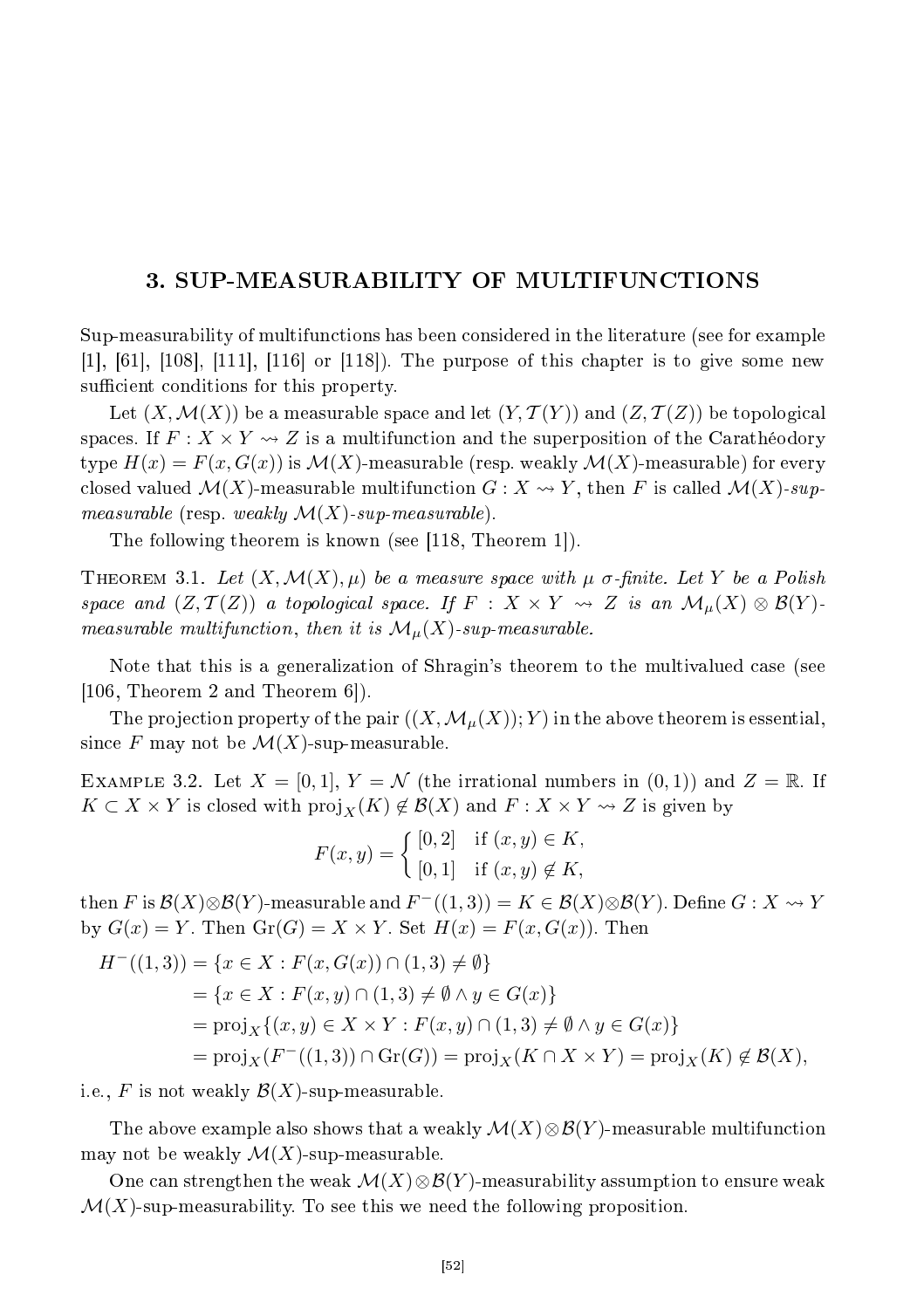**PROPOSITION 3.3.** Let  $(X, \mathcal{M}(X))$  be a measurable space, Y a Polish space and  $(Z, \mathcal{T}(Z))$ a topological space. Suppose that  $F: X \times Y \rightsquigarrow Z$  is a multifunction such that each section  $F_x$  is lower semicontinuous, and for each  $\mathcal{M}(X)$ -measurable function  $h: X \to Y$ , the multifunction  $H(x) = F(x, h(x))$  is weakly  $\mathcal{M}(X)$ -measurable. Then F is weakly  $\mathcal{M}(X)$ sup-measurable.

*Proof.* Let  $G: X \longrightarrow Y$  be an  $\mathcal{M}(X)$ -measurable multifunction with closed values. Then G is weakly  $\mathcal{M}(X)$ -measurable and, by Proposition 1.3(ii), G has a Castaing representation. Thus there is a sequence  $(g_n)_{n\in\mathbb{N}}$  of  $\mathcal{M}(X)$ -measurable functions  $g_n: X \to Y$  such that  $G(x) = \text{Cl}(\{g_n(x) : n \in \mathbb{N}\})$  for each  $x \in X$ . Let  $H(x) = F(x, G(x))$  and  $U \in \mathcal{T}(Z)$ . Then

$$
H^{-}(U) = \{x \in X : F(x, G(x)) \cap U \neq \emptyset\}
$$
  
=  $\{x \in X : (\bigcup_{y \in G(x)} F(x, y)) \cap U \neq \emptyset\}$   
=  $\{x \in X : \exists y \in G(x) \ F(x, y) \cap U \neq \emptyset\} = \{x \in X : G(x) \cap F_{x}^{-}(U) \neq \emptyset\}$   
=  $\{x \in X : \text{Cl}(\{g_n(x) : n \in \mathbb{N}\}) \cap F_{x}^{-}(U) \neq \emptyset\}.$ 

By the lower semicontinuity of  $F_x$ , the set  $F_x^-(U)$  is open for each  $x \in X$ . Thus we an omit the losure in the last term of the above expression to obtain

$$
H^{-}(U) = \{ x \in X : \{ g_n(x) : n \in \mathbb{N} \} \cap F_x^{-}(U) \neq \emptyset \} = \bigcup_{n \in \mathbb{N}} \{ x \in X : F(x, g_n(x)) \cap U \neq \emptyset \},\
$$

and, by assumption,  $H^-(U) \in \mathcal{M}(X)$ , since  $g_n$  is  $\mathcal{M}(X)$ -measurable for every  $n \in \mathbb{N}$ .

THEOREM 3.4. Let  $(X, \mathcal{M}(X))$  be a measurable space, Y a Polish space and  $(Z, \mathcal{T}(Z))$  a topological space. If a multifunction  $F: X \times Y \rightsquigarrow Z$  is weakly  $\mathcal{M}(X) \otimes \mathcal{B}(Y)$ -measurable with  $F_x$  lower semicontinuous for each  $x \in X$ , then F is weakly  $\mathcal{M}(X)$ -sup-measurable.

*Proof.* Let  $h: X \to Y$  be an  $\mathcal{M}(X)$ -measurable function and let  $H(x) = F(x, h(x))$ . Observe that for each  $M \subset Z$  we have

$$
(1) \qquad H^{-}(M) = \{x \in X : F(x, h(x)) \cap M \neq \emptyset\} = \{x \in X : (x, h(x)) \in F^{-}(M)\}.
$$

Let  $A \in \mathcal{M}(X)$  and  $B \in \mathcal{B}(Y)$ . Then

$$
\{x \in X : (x, h(x)) \in A \times B\} = A \cap h^{-1}(B) \in \mathcal{M}(X),
$$

and so

(2) 
$$
\{x \in X : (x, h(x)) \in C\} \in \mathcal{M}(X) \quad \text{for each } C \in \mathcal{M}(X) \otimes \mathcal{B}(X).
$$

Let  $V \in \mathcal{T}(Z)$ . By the weak  $\mathcal{M}(X) \otimes \mathcal{B}(Y)$ -measurability of  $F, F^-(V) \in \mathcal{M}(X) \otimes \mathcal{B}(Y)$ . Then  $H^{-}(V) \in \mathcal{M}(X)$ , by (1) and (2). Thus H is weakly  $\mathcal{M}(X)$ -measurable and, by Proposition 3.3, F is weakly  $\mathcal{M}(X)$ -sup-measurable.

As a straightforward consequence of Theorem 3.1 and Proposition 2.2 we have the following corollary (cf.  $[111]$  and  $[116]$ ).

COROLLARY 3.5. If  $(X, \mathcal{M}(X), \mu)$  is a measure space with  $\mu$  σ-finite, Y a Polish space,  $(Z, \rho)$  a separable metric space, and  $F : X \times Y \rightsquigarrow Z$  a compact valued Carathéodory multifunction, then F is  $\mathcal{M}_{\mu}(X)$ -sup-measurable.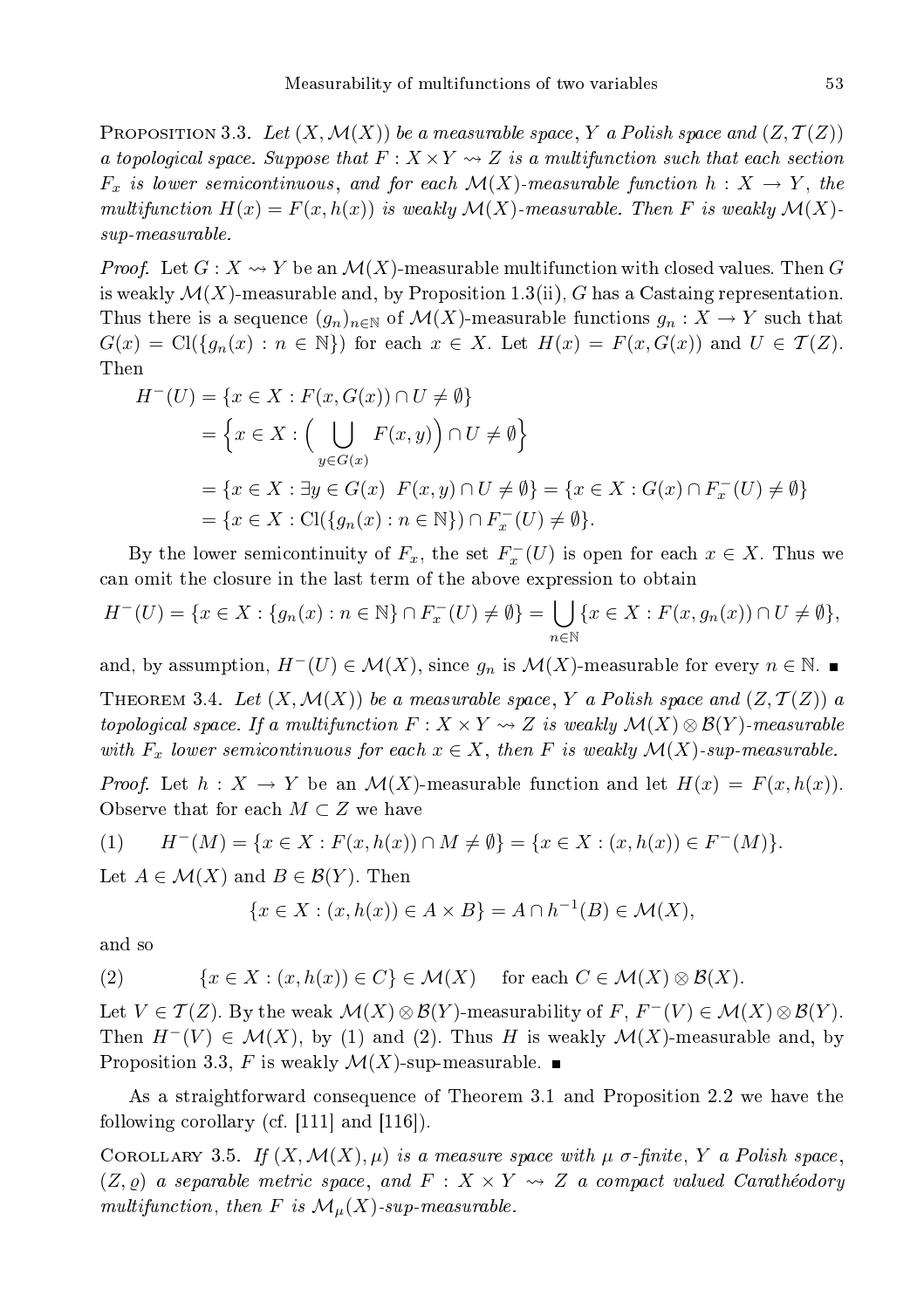Note that the assumption of compactness of values of  $F$  is essential.

EXAMPLE 3.6. Let  $X=[0,1],$   $Y={\mathcal N}$  and  $Z={\mathbb R}^2.$  Let  $E\subset X$  be a non- ${\mathcal L}({\mathbb R})$ -measurable set. Then  $F: X \times Y \rightsquigarrow Z$  given by

$$
F(x,y) = \begin{cases} \text{proj}_X^{-1}(x) & \text{if } x \neq y, \\ \text{proj}_X^{-1}(x) & \text{if } x = y \text{ and } x \in E, \\ \{x\} \times [0,1] & \text{if } x = y \text{ and } x \in X \setminus E, \end{cases}
$$

is a Caratheodory multifunction. But the multifunction  $H(x) = F(x, \{x\})$  is not  $\mathcal{L}(\mathbb{R})$ measurable, since  $H^+((0,1) \times (0,1)) = E \notin \mathcal{L}(\mathbb{R})$ .

It is easy to see that a lower or upper semi-Carathéodory multifunction need not be sup-measurable (even if it is compact valued and the  $\sigma$ -field  $\mathcal{M}(X)$  is complete with respect to a  $\sigma$ -finite measure).

EXAMPLE 3.7. Consider  $F : \mathbb{R} \times \mathbb{R} \rightarrow \mathbb{R}$  defined by

$$
F(x,y) = \begin{cases} [-1,2] & \text{if } x \neq y, \\ [-1,0] & \text{if } x = y \text{ and } x \in A, \\ [1,2] & \text{if } x = y \text{ and } x \in \mathbb{R} \setminus A, \end{cases}
$$

where  $A \notin \mathcal{L}(\mathbb{R})$ . It is clear that F is a lower semi-Carathéodory multifunction. But if  $G(x) = \{x\}$  for  $x \in \mathbb{R}$ , then  $H(x) = F(x, G(x))$  is not  $\mathcal{L}(\mathbb{R})$ -measurable.

One an strengthen the lower semi-Carathéodory assumption to ensure sup-measurability. For instan
e, by Theorems 2.18 and 3.1 we have the following result.

THEOREM 3.8. If  $(X, \mathcal{M}(X), \mu)$  is a measure space with  $\mu \sigma$ -finite, Y a reflexive separable Banach space, and  $F: X \times Y \rightsquigarrow Y$  a lower semi-Carathéodory multifunction with closed convex values such that each  $F_x: Y \rightsquigarrow Y_\omega$  is upper semicontinuous (where  $Y_\omega$  denotes Y with the weak topology), then  $F$  is  $\mathcal{M}_\mu(X)$ -sup-measurable.

By Theorems 2.19 and 3.1, we obtain the following result.

THEOREM 3.9. Let  $(X, \mathcal{M}(X), \mu)$  be a measure space with  $\mu$  σ-finite. Let Y be a Polish space and  $(Z, \mathcal{T}(Z))$  a metrizable  $\sigma$ -compact space. If  $F: X \times Y \rightsquigarrow Z$  is a closed valued lower semi-Carathéodory multifunction such that each section  $F_x$  is upper quasicontinuous, then F is  $\mathcal{M}_{\mu}(X)$ -sup-measurable.

The next result follows at on
e from Theorems 2.28 and 3.1.

THEOREM 3.10. Let  $(X, \mathcal{M}(X), \mu)$  be a measure metric space with  $\mu$   $\sigma$ -finite and regular. Let Y be a Polish space and  $(Z, \varrho)$  a separable metric space. If  $F: X \times Y \rightsquigarrow Z$  is a losed valued lower semi-Carathéodory multifun
tion whi
h has the lower S
orza-Dragoni property, then F is  $\mathcal{M}_\mu(X)$ -sup-measurable.

REMARK 3.11. Let  $(X, \mathcal{M}(X), \mu)$  be a measure space with  $\mu \sigma$ -finite, Y a Polish space and  $(Z, \mathcal{T}(Z))$  a perfectly normal topological space. If  $F : X \times Y \rightsquigarrow Z$  is a compact valued multifunction fulfilling the assumptions of Theorem 2.3, then F is  $\mathcal{M}(X)\otimes\mathcal{B}(Y)$ measurable (see Remark 2.4(i)), and hence also  $\mathcal{M}_{\mu}(X)$ -sup-measurable, by Theorem 3.1.

In particular, by Corollary 2.6, we obtain the following result.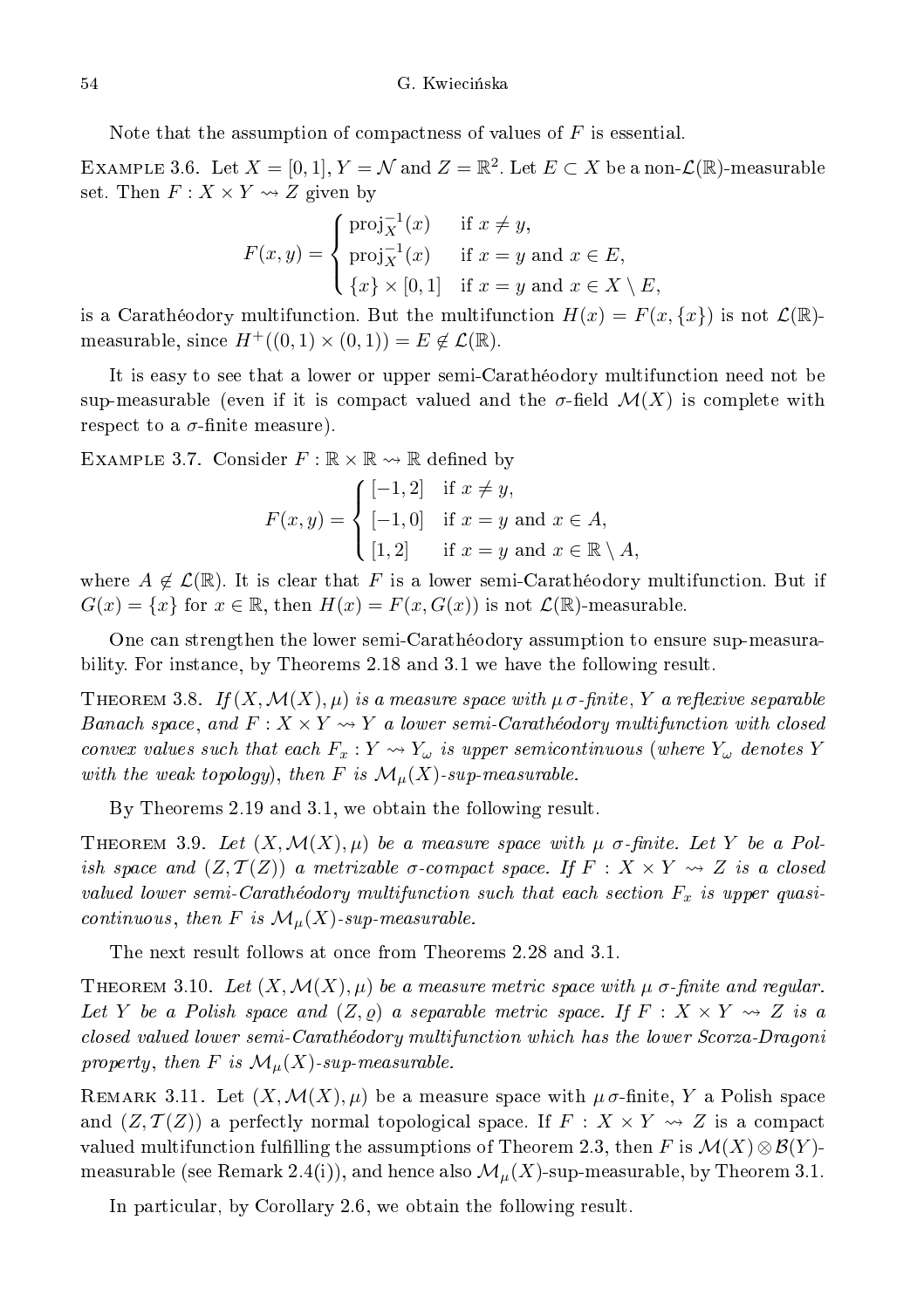PROPOSITION 3.12. Let  $(X, \mathcal{M}(X), \mu)$  be a measure space with  $\mu$  σ-finite, and  $(Z, \mathcal{T}(Z))$ a perfectly normal topological space. If  $F: X \times \mathbb{R} \rightarrow Z$  is a compact valued multifunction such that each  $F_x$  is right-continuous (resp. left-continuous) and each  $F^y$  is  $\mathcal{M}(X)$ measurable, then F is  $\mathcal{M}_{\mu}(X)$ -sup-measurable.

It is essential that the x-sections of  $F$  in the above proposition are all right-continuous (or all leftontinuous).

EXAMPLE 3.13. Let  $F : [0,1]^2 \rightarrow \mathbb{R}$  be given by

$$
F(x,y) = \begin{cases} [1,2] & \text{if } x \in A \text{ and } y \leq x, \\ [1,2] & \text{if } x \in \mathbb{R} \setminus A \text{ and } y < x, \\ \{0\} & \text{in other cases.} \end{cases}
$$

where  $A \subset [0,1]$  is non-Lebesgue measurable. Then some x-sections of F are rightcontinuous, others are left-continuous. Furthermore, each y-section is  $\mathcal{L}(\mathbb{R})$ -measurable. But F is not  $\mathcal{L}(\mathbb{R})$ -sup-measurable, since  $H(x) = F(x, \{x\})$  is not  $\mathcal{L}(\mathbb{R})$ -measurable.

Note that Proposition 3.12 remains true if we suppose that  $(Z, \mathcal{T}(Z))$  is metrizable  $\sigma$ -compact and F is closed valued (see Remark 2.4(ii)).

Now we shall onsider the sup-measurability of multifun
tions with the (J) property. Example 3.13 shows that such a multifunction may not be sup-measurable. One can strengthen the (J) property assumption to ensure sup-measurability.

Let  $(X, \mathcal{M}(X))$  be a measurable space and  $(Z, \rho)$  a separable metric space. Let  $(F_n)_{n\in\mathbb{N}}$  be a sequence of closed valued multifunctions  $F_n: X \times Y \rightsquigarrow Z$ . Observe that

(3.1) If  $F = h\lim_{n\to\infty} F_n$  and each  $F_n$  is  $\mathcal{M}(X)$ -sup-measurable, then F is weakly  $\mathcal{M}(X)$ -sup-measurable.

Indeed, let  $z \in Z$ . By (1.12), we have  $\lim_{n \to \infty} \varrho(z, F_n(x, y)) = \varrho(z, F(x, y))$  for each  $(x, y) \in X \times Y$ . Let  $G: X \rightsquigarrow Y$  be  $\mathcal{M}(X)$ -measurable with closed values. Let  $x \in X$ ,  $H_n(x) = F_n(x, G(x))$  for each  $n \in \mathbb{N}$ , and  $H(x) = F(x, G(x))$ . It is clear that  $\lim_{n\to\infty}\varrho(z,H_n(x))=\varrho(z,H(x))$ . Fix  $n\in\mathbb{N}$ . Note that  $F_n$  being  $\mathcal{M}(X)$ -sup-measurable implies  $F_n$  is weakly  $\mathcal{M}(X)$ -sup-measurable. Hence  $H_n$  is weakly  $\mathcal{M}(X)$ -measurable. Therefore, by Proposition 1.3 (i), the real function  $x \mapsto \varrho(z, H_n(x))$  is  $\mathcal{M}(X)$ -measurable. Thus the real function  $x \mapsto \rho(z, H(x))$  is  $\mathcal{M}(S)$ -measurable and, again by Proposition 1.3(i), H is weakly  $\mathcal{M}(X)$ -measurable.

From now on we assume that  $(X, \mathcal{M}(X), \mu)$  is a measure space with  $\mu$   $\sigma$ -finite, and  $I \subset \mathbb{R}$  is an interval.

THEOREM 3.14. Let  $(Z, \|\cdot\|)$  be a separable Banach space. If a multifunction  $F: X \times I \rightarrow$ Z with values in  $\mathcal{K}_c(Z)$  has the (J) property and each section  $F_x$  is a derivative, then F is  $\mathcal{M}_{\mu}(X)$ -sup-measurable.

*Proof.* Let  $(x, y) \in X \times I$ . Since  $F_x$  is a derivative at y,

(1) 
$$
F(x,y) = h \cdot \lim_{\Delta y \to 0} \frac{1}{\Delta y} \int_{y}^{y+\Delta y} F(x,t) dt.
$$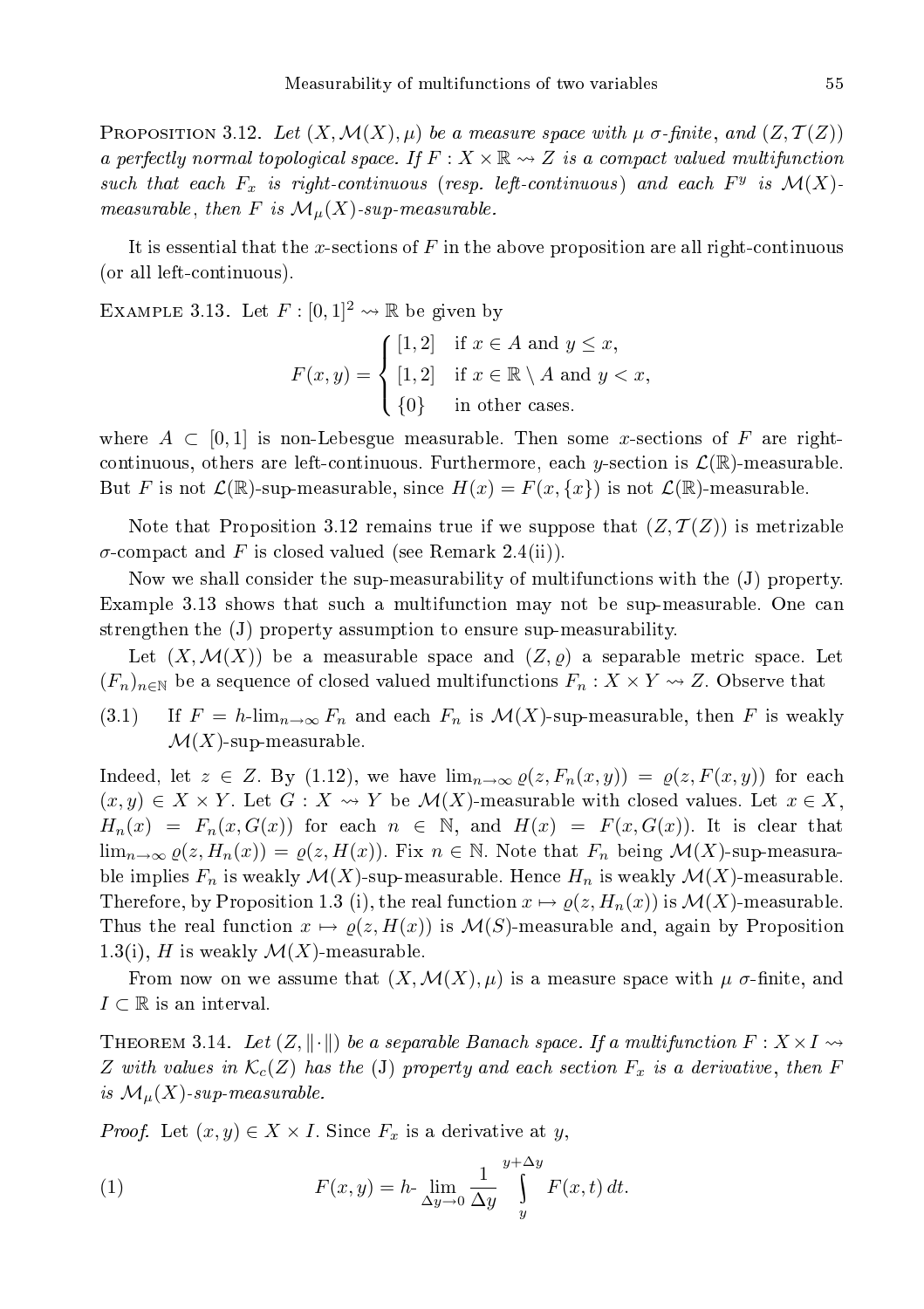For every  $n \in \mathbb{N}$  we define  $F_n: X \times I \rightarrow Z$  by

$$
F_n(x, y) = n \int\limits_{y}^{y+1/n} F(x, t) dt.
$$

Then h-lim<sub>n→∞</sub>  $F_n(x, y) = F(x, y)$  for  $(x, y) \in X \times Y$ , by (1). For fixed  $n \in \mathbb{N}$ , each section  $(F_n)_x$  is continuous, by Lemma 1.36 and  $(1.11)(iii)$ . Since F has the (J) property,  $(F_n)^y$  is  $\mathcal{M}(X)$ -measurable for every  $y \in I$ . Thus  $F_n$  is a Carathéodory multifunction, and thus, by Corollary 3.5, it is  $\mathcal{M}_{\mu}(X)$ -sup-measurable. Then, by  $(3.1),$  F is weakly  $\mathcal{M}_{\mu}(X)$ sup-measurable, and hence also  $\mathcal{M}_{\mu}(X)$ -measurable, since its values are compact.

In parti
ular, by Proposition 2.24 and the above theorem, we have the following result.

COROLLARY 3.15. If  $(Z, \|\cdot\|)$  is a separable Banach space and  $F : X \times I \leadsto Z$  is a multifunction with values in  $\mathcal{K}_c(Z)$  such that each  $F_x$  is an R-integrable derivative and each  $F^y$  is  $\mathcal{M}(X)$ -measurable, then F is  $\mathcal{M}_{\mu}(X)$ -sup-measurable.

Theorem 3.1 implies that each  $\mathcal{M}(X) \otimes \mathcal{B}(Y)$ -measurable multifunction is  $\mathcal{M}_{\mu}(X)$ -sup-measurable whenever  $\mu$  is  $\sigma$ -finite and Y is a Polish space. The following example shows that for  $\sigma$ -fields in  $X \times Y$  more general than the product  $\mathcal{M}(X) \otimes \mathcal{B}(Y)$ , this property may not be true.

EXAMPLE 3.16. Let  $X = Y = \mathbb{R}$  and let  $E \notin \mathcal{L}(\mathbb{R})$ . If  $F : \mathbb{R}^2 \leadsto \mathbb{R}$  is given by

$$
F(x,y) = \begin{cases} [0,2] & \text{if } x \neq y, \\ [0,1] & \text{if } x = y \land x \in E, \\ \{0\} & \text{if } x = y \land x \notin E, \end{cases}
$$

then F is  $\mathcal{L}(\mathbb{R}^2)$ -measurable. But  $H(x) = F(x, \{x\})$  is not  $\mathcal{L}(\mathbb{R})$ -measurable, i.e., F is not  $\mathcal{L}(\mathbb{R})$ -sup-measurable.

We end this chapter with some results on the sup-measurability of a multifunction which is measurable with respect to a complete  $\sigma$ -field treated as a multifunction of two variables.

THEOREM 3.17. Let  $(Z, \rho)$  be a separable metric space and  $F: X \times \mathbb{R} \rightsquigarrow Z$  a closed valued weakly  $\mathcal{M}_{\mu\times m}(X\times\mathbb{R})$ -measurable multifunction such that each section  $F_x$  is weakly  $\mathcal{L}(\mathbb{R})$ measurable. If for each open set  $V \subset Z$ ,

(i) 
$$
D_l(F_x^-(V), y) > 2/3
$$
 and  $D_l(F_x^+(V), y) > 2/3$  for each  $(x, y) \in X \times \mathbb{R}$ ,

then F is weakly  $\mathcal{M}_\mu(X)$ -sup-measurable.

*Proof.* Let  $H: X \rightsquigarrow \mathbb{R}$  be closed valued and  $\mathcal{M}_{\mu}(X)$ -measurable. By Proposition 1.3(i), it is sufficient to prove that the real function

(1) 
$$
g_z(x) = \varrho(z, F(x, H(x)) \text{ is } \mathcal{M}_\mu(X) \text{ measurable for every } z \in Z.
$$

Fix  $z \in Z$ . To prove (1), we apply the Davies lemma [17], i.e., it is sufficient to show that, for every  $\varepsilon > 0$ , the family  $\mathcal{D}_{\varepsilon} = \{D \in \mathcal{M}(X) : \csc_D(g_z) \leq \varepsilon\}$  satisfies the following ondition: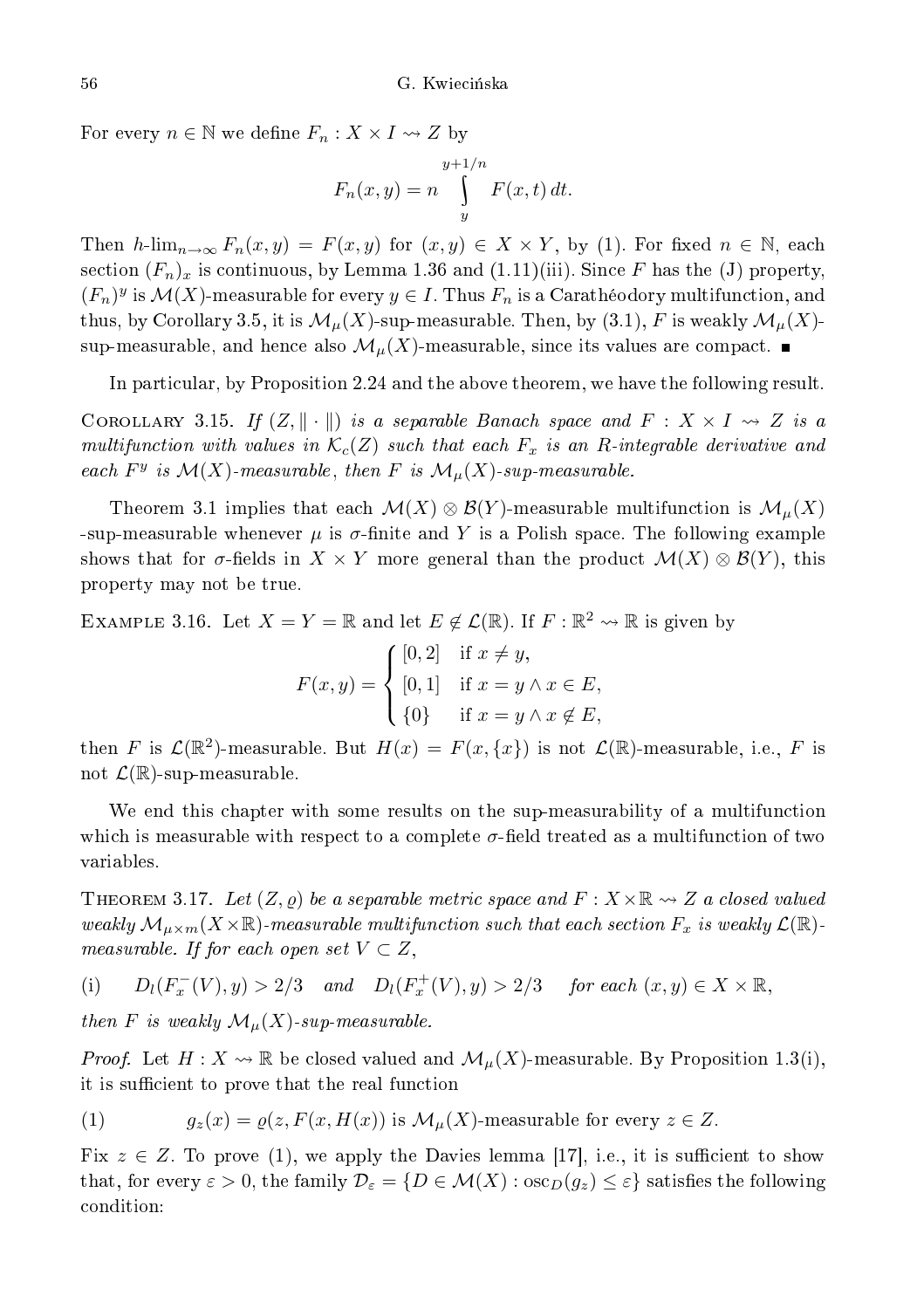(D) for every  $A \in \mathcal{M}(X)$  of positive measure  $\mu$  there exists a  $D \in \mathcal{D}_{\varepsilon}$  such that  $D \subset A$ and  $\mu(D) > 0$ .

Fix  $\varepsilon > 0$ . Let  $([a_n, b_n])_{n \in \mathbb{N}}$  be a sequence of intervals with nonnegative rational endpoints such that  $b_n - a_n < \varepsilon/4$  for  $n \in \mathbb{N}$ . Let  $A \in \mathcal{M}(X)$  with  $\mu(A) > 0$ , and put

$$
A_n = \{ x \in A : a_n \le g_z(x) \le b_n \} \quad \text{for } n \in \mathbb{N}.
$$

Then  $A = \bigcup_{n \in \mathbb{N}} A_n$ . Since  $\mu(A) > 0$ , there is an  $n_0 \in \mathbb{N}$  such that  $\mu^*(A_{n_0}) > 0$ . Furthermore,  $[a_{n_0}, b_{n_0}] \subset [g_z(x) - \varepsilon/2, g_z(x) + \varepsilon/2]$  for  $x \in A_{n_0}$  and

(2) 
$$
g_z(x) = \varrho(z, F(x, H(x))) = \varrho(z, \bigcup_{y \in H(x)} F(x, y)) \in [a_{n_0}, b_{n_0}].
$$

Let  $f_z: X \times \mathbb{R} \to \mathbb{R}$  be defined by  $f_z(x, y) = \varrho(z, F(x, y))$  and let  $x_0 \in A_{n_0}$ . We put

$$
M = \{(x, y) \in X \times \mathbb{R} : |f_z(x, y) - g_z(x_0)| \le \varepsilon/2\}.
$$

Observe that  $f_z$  is  $\mathcal{M}_{\mu\times m}(X\times\mathbb{R})$ -measurable, since F is weakly  $\mathcal{M}_{\mu\times m}(X\times\mathbb{R})$ -measurable. Therefore

$$
M = f_z^{-1}([g_z(x_0) - \varepsilon/2, g_z(x_0) + \varepsilon/2]) \in \mathcal{M}_{\mu \times m}(X \times \mathbb{R}).
$$

Let  $x \in X$ . By the weak  $\mathcal{L}(\mathbb{R})$ -measurability of  $F_x$ , the x-section of  $f_z$  is  $\mathcal{L}(\mathbb{R})$ -measurable. Thus  $M_x \in \mathcal{L}(\mathbb{R})$  for every  $x \in X$ . We will show that

(3) for each  $\mathcal{M}(X)$ -measurable selection h of H, there is a set  $C \in \mathcal{M}(X)$  such that  $A_{n_0} \subset C$  and  $D_u(M_x, h(x) \geq 1/3$  for all  $x \in C$ .

Note that

$$
M_x = \{ y \in \mathbb{R} : f_z(x, y) \ge g_z(x_0) - \varepsilon/2 \} \cap \{ y \in \mathbb{R} : f_z(x, y) \le g_z(x_0) + \varepsilon/2 \}
$$
  
=  $\mathbb{R} \setminus [(\mathbb{R} \setminus (f_z)_x^{-1}((-\infty, g_z(x_0) - \varepsilon/2))) \cup (\mathbb{R} \setminus (f_z)_x^{-1}((g_z(x_0) + \varepsilon/2, \infty)))]$   
=  $\mathbb{R} \setminus [(\mathbb{R} \setminus F_x^-(B(z, g_z(x_0) - \varepsilon/2))) \cup (\mathbb{R} \setminus F_x^+(\mathbb{R} \setminus \text{Cl}(B(z, g_z(x_0) + \varepsilon/2))))].$ 

By assumption (i), we have  $D_l(M_x, y) > 1/3$  for each  $y \in \mathbb{R}$ . Furthermore,

$$
f_z(x,y) \in [a_{n_0}, b_{n_0}] \subset [g_z(x_0) - \varepsilon/2, g_z(x_0) + \varepsilon/2] \quad \text{ for } x \in A_{n_0} \text{ and } y \in H(x).
$$

In particular, for every  $\mathcal{M}(X)$ -measurable selection  $h: X \to \mathbb{R}$  of H we have

 $\{(x, h(x)) \in X \times \mathbb{R} : x \in A_{n_0}\} \subset M$  and  $D_l(B_x, h(x)) > 1/3$  for  $x \in A_{n_0}$ .

Let h be an  $\mathcal{M}(X)$ -measurable selection of H (guaranteed by Proposition 1.3(vii)). Then

$$
M \cap \{(x, y) \in X \times \mathbb{R} : y \in B(h(x), 1/n)\} \in \mathcal{M}_{\mu \times m}(X \times \mathbb{R}).
$$

Let  $n \in \mathbb{N}$  and put

$$
B_n = \left\{ x \in A_{n_0} : U \subset B(h(x), 1/n) \wedge h(x) \in U \Rightarrow \frac{m(M_x \cap U)}{m(U)} > \frac{1}{3} \right\},\
$$

where  $U \subset \mathbb{R}$  is an arbitrary open interval. Then  $B_i \subset B_{i+1}$  for  $i \in \mathbb{N}$  and  $A_{n_0} = \bigcup_{n \in \mathbb{N}} B_n$ . Let  $i_0 = \min\{i \in \mathbb{N} : \mu^*(B_i) > 0\}$ . If  $n \ge i_0$  and  $x \in B_n$ , then

$$
M_x \cap B(h(x), 1/n) \in \mathcal{L}(\mathbb{R})
$$
 and  $m(M_x \cap B(h(x), 1/n)) > \frac{1}{3} \cdot m(B(h(x), 1/n)) = 2/(3n)$ .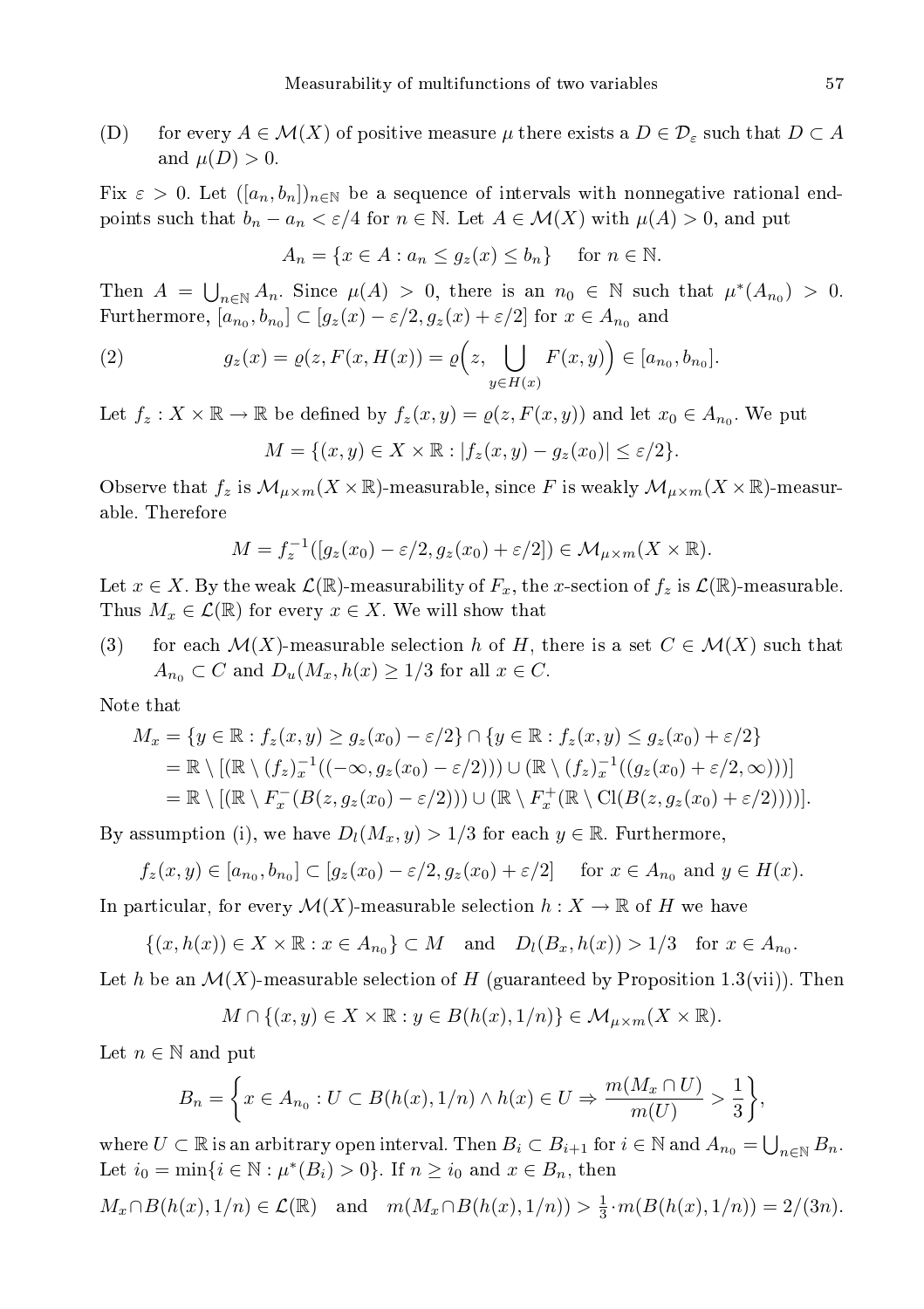If we put

$$
C_n = \left\{ x \in X : m\left(M_x \cap B\left(h(x), \frac{1}{n}\right)\right) > \frac{2}{3n} \right\},\
$$

then  $B_n \subset C_n$  and  $C_n \in \mathcal{M}(X)$ . Set

$$
C = \bigcup_{k \ge i_0} \bigcap_{n \ge k} C_n.
$$

Then  $A_{n_0} \subset C$ , since  $B_k \subset \bigcap_{n \geq k} C_n$  for  $k \geq i_0$ . Furthermore,  $C \in \mathcal{M}(X)$  and  $D_u(M_x, h(x)) \geq 1/3$  for each  $x \in C$ . Thus (3) is proved.

Now suppose, on the contrary, that for every  $D \in \mathcal{M}(X)$  such that  $D \subset A$  and  $\mu(D) > 0$  we have  $\csc_D g_z > \varepsilon$ .

Let  $D = A \cap C$ . Then  $D \in \mathcal{M}(X)$  and  $\mu(D) > 0$ , since  $A_{n_0} \subset A \cap C$  and  $\mu^*(A_{n_0}) > 0$ . Thus, there is an  $x_1 \in D$  such that  $|g_z(x_1) - g_z(x_0)| > \varepsilon/2$ . We have two possibilities: either  $g_z(x_1) > g_z(x_0) + \varepsilon/2$  or  $g_z(x_1) < g_z(x_0) - \varepsilon/2$ .

Suppose that  $g_z(x_1) > g_z(x_0) + \varepsilon/2$ . Then

(4) 
$$
g_z(x_1) = \varrho(z, F(x_1, H(x_1))) = \varrho(z, \bigcup_{y \in H(x_1)} F(x_1, y)\big) > g_z(x_0) + \varepsilon/2.
$$

Furthermore,

$$
\{y \in \mathbb{R} : \varrho(z, F(x_1, y)) > g_z(x_0) + \varepsilon/2\} = \{y \in \mathbb{R} : f_z(x_1, y) > g_z(x_0) + \varepsilon/2\}
$$
  
=  $(f_z)_{x_1}^{-1}((g_z(x_0) + \varepsilon/2, \infty)) = F_{x_1}^+(\mathbb{R} \setminus \text{Cl}(B(z, g_z(x_0) + \varepsilon/2))).$ 

Then, by assumption (i) and (4), we have

 $D_l({y \in \mathbb{R} : f_z(x_1, y) > g_z(x_0) + \varepsilon/2}, y) > 2/3$  for each  $y \in H(x_1)$ ,

and so

(5) 
$$
D_l({y \in \mathbb{R} : f_z(x_1, y) > g_z(x_0) + \varepsilon/2}, h(x_1)) > 2/3,
$$

because  $h(x_1) \in H(x_1)$ . Since  $x_1 \in C$ , by (3) and (5), it follows that

(6) 
$$
M_{x_1} \cap \{y \in \mathbb{R} : f_z(x_1, y) > g_z(x_0) + \varepsilon/2\} \neq \emptyset.
$$

Then there is a  $t \in \mathbb{R}$  such that

$$
|f_z(x_1,t) - g_z(x_0)| \le \varepsilon/2 \quad \text{and} \quad f_z(x_1,t) > g_z(x_0) + \varepsilon/2,
$$

and we have a ontradi
tion.

Now suppose that  $g_z(x_1) < g_z(x_0) - \varepsilon/2$ . Then

$$
g_z(x_1)=\varrho(z,F(x_1,H(x_1))=\varrho\Big(z,\bigcup_{y\in H(x_1)}F(x_1,y)\Big)
$$

Therefore, there is a  $y_1 \in H(x_1)$  such that  $\varrho(z, F(x_1, y_1)) < g_z(x_0) - \varepsilon/2$ . Furthermore,

$$
\{y \in \mathbb{R} : \varrho(z, F(x_1, y)) < g_z(x_0) - \varepsilon/2\} = \{y \in \mathbb{R} : f_z(x_1, y) < g_z(x_0) - \varepsilon/2\} \\
= F_{x_1}^{-}(B(z, g_z(x_0) - \varepsilon/2)).
$$

Thus, by (i) we have

$$
D_l({y \in \mathbb{R} : f_z(x_1, y) < g_z(x_0) - \varepsilon/2}, y_1) > 2/3.
$$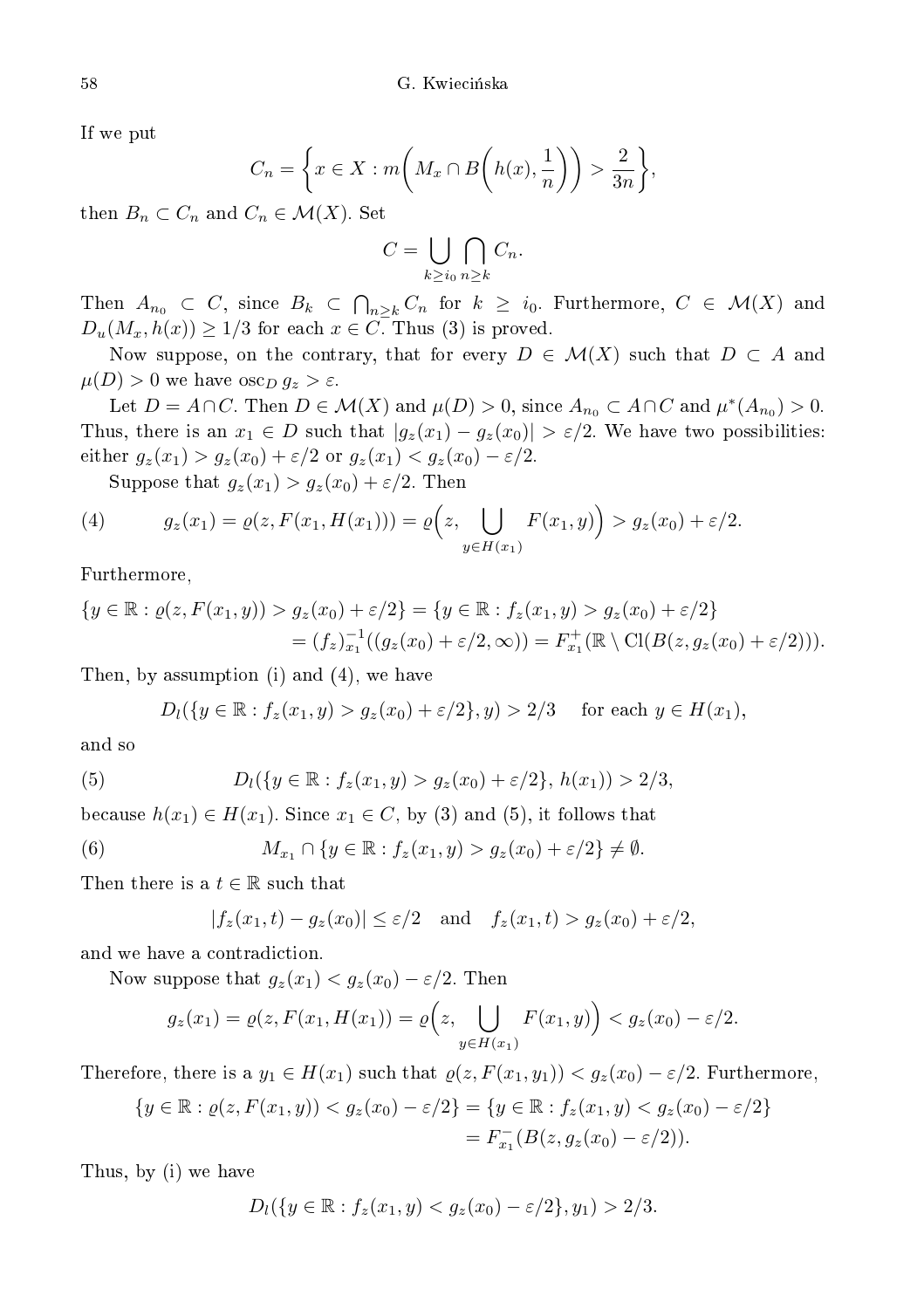The selection h in (3) may be modified if necessary by taking  $h(x_1) = y_1$ , without changing the set C. Then  $D_u(M_{x_1}, y_1) \geq 1/3$ , by (3).

As in the proof of (6), we show that

 $\exists t \in M_{x_1} \cap \{y \in \mathbb{R} : f_z(x_1, y) < g_z(x_0) - \varepsilon/2\}.$ 

Thus  $|f_z(x_1,t) - g_z(x_0)| \leq \varepsilon/2$  and  $f_z(x_1,t) < g_z(x_0) - \varepsilon/2$ , and again we have a contradiction, which finishes the proof.  $\blacksquare$ 

Observe that by Theorem 3.17 and Propositions 1.8 and 1.9, we have the following result.

**PROPOSITION** 3.18. If  $(Z, \varrho)$  is a separable metric space and  $F : X \times \mathbb{R} \rightarrow Z$  is a closed valued weakly  $\mathcal{M}_{\mu\times m}(X\times\mathbb{R})$ -measurable multifunction such that  $F_x$  is approximately continuous for every  $x \in X$ , then F is weakly  $\mathcal{M}_{\mu}(X)$ -sup-measurable.

Consider the following example.

EXAMPLE 3.19. Let  $C \subset [0,1]$  be a Cantor set with  $m(C) > 0$  and let A be a subset of C such that  $A \notin \mathcal{L}(\mathbb{R})$ . By Theorem 13.1 of [93], there is a homeomorphism  $h : [0,1] \to [0,1]$ such that  $h(A) \in \mathcal{L}(\mathbb{R})$  and  $m(h(A)) = 0$ . Let  $B = h(A)$  and define  $F : [0,1] \times [0,1] \rightsquigarrow \mathbb{R}$ by

$$
F(x, y) = \begin{cases} [0, 1] & \text{if } x \in [0, 1] \land y \notin B, \\ \{0\} & \text{if } x \in [0, 1] \land y \in B. \end{cases}
$$

Then F is  $\mathcal{L}(\mathbb{R}^2)$ -measurable and  $F_x$  is approximately lower semicontinuous for each  $x \in [0,1]$ . But F is not weakly  $\mathcal{L}(\mathbb{R})$ -sup-measurable, since the multifunction  $G(x)$  $F(x, \{g(x)\})$ , where  $g = h^{-1}$ , is not  $\mathcal{L}(\mathbb{R})$ -measurable. Therefore in Proposition 3.18 it is not sufficient to suppose that all the sections  $F_x$  are just approximately lower semicontinuous.

If we transpose the values of  $F$ , its x-sections will be approximately upper semicontinuous and it will still be  $\mathcal{L}(\mathbb{R}^2)$ -measurable, but not  $\mathcal{L}(\mathbb{R})$ -sup-measurable. Again, Proposition 3.18 does not hold if we suppose that all the sections  $F_x$  are just approximately upper semi
ontinuous.

Observe that, by Theorem 3.14 and Proposition 1.42, we have the following orollary. COROLLARY 3.20. Let  $(X, \mathcal{M}(X), \mu)$  be a measure space, where  $\mu$  is  $\sigma$ -finite, and let  $(Z, \|\cdot\|)$  be a separable Banach space. Let  $F : X \times I \rightarrow Z$  be a bounded multifunction with  $F(x, y) \in \mathcal{C}_{bc}(Z)$ . If F has the (J) property and each x-section of F is approximately continuous, then F is  $\mathcal{M}_{\mu}(X)$ -sup-measurable.

The next corollary follows at once by Theorem 2.9, Proposition 3.18 and  $(1.11)(iii)$ .

COROLLARY 3.21. If  $(X, \mathcal{M}(X), \mu)$  is a measure space, where  $\mu$  is  $\sigma$ -finite,  $(Z, \rho)$  is a separable metric space and  $F: X \times \mathbb{R} \rightarrow Z$  is a compact valued multifunction such that  ${F_x}_{x\in X}$  is approximately h-equicontinuous and  $F^y$  is  $\mathcal{M}(X)$ -measurable for every  $y\in \mathbb{R}$ , then F is  $\mathcal{M}_{\mu}(X)$ -sup-measurable.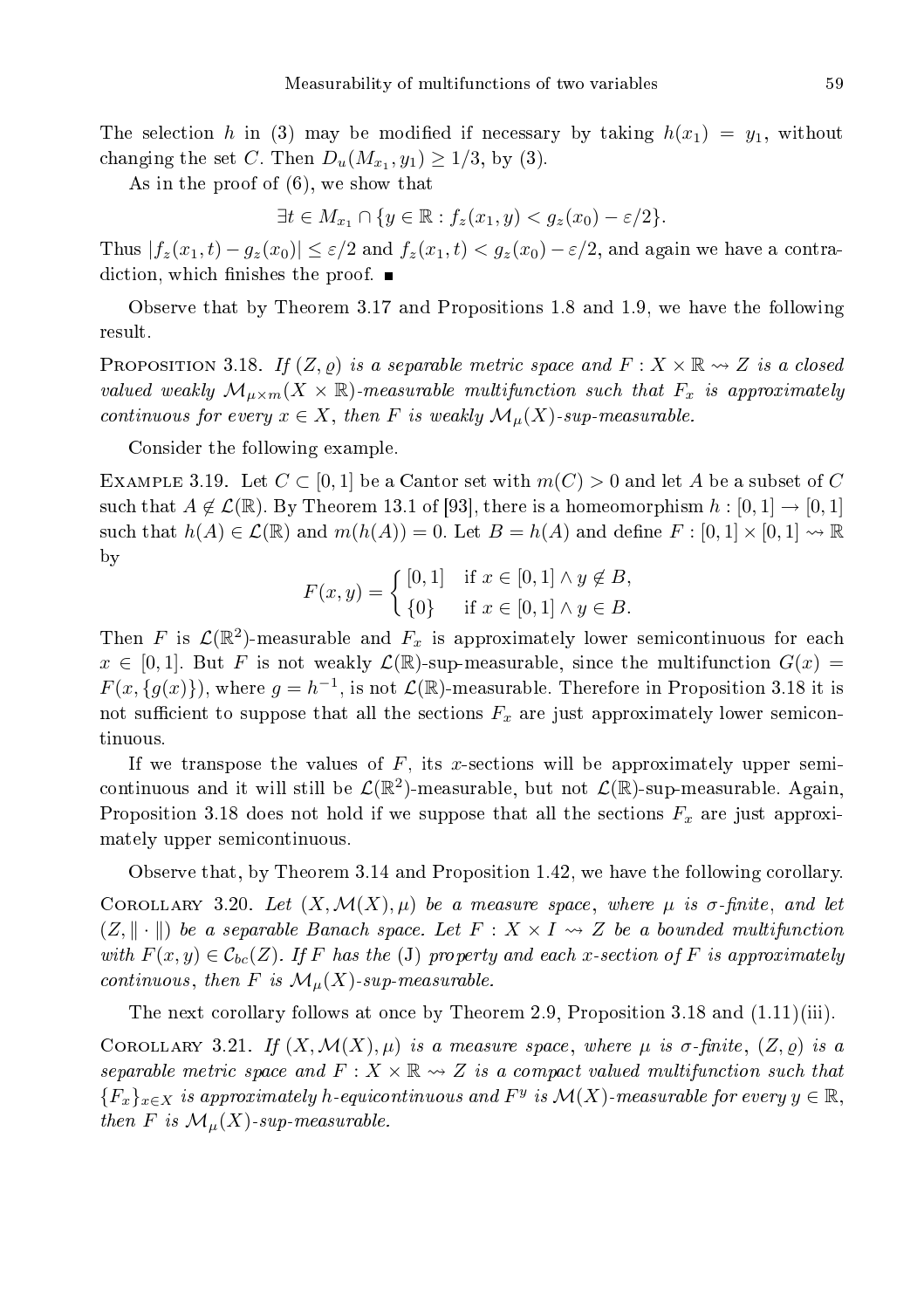## Referen
es

- [1] J. Appell, E. De Pascale, N. H. Thái and P. P. Zabreiko, *Multivalued superposition*, Dissertationes Math. 345 (1995).
- [2] Z. Artstein and K. Prikry, *Carathéodory selections and the Scorza-Dragoni property*, J. Math. Anal. Appl. 127 (1987), 540–547.
- [3] J.-P. Aubin and A. Cellina, *Differential Inclusions. Set-Valued Maps and Viability Theory*, Springer, Berlin, 1984.
- $[4]$  R. J. Aumann, *Integrals of set-valued functions*, J. Math. Anal. Appl. 12 (1965), 1–12.
- [5] H. T. Banks and M. Q. Jacobs, A differential calculus for multifunctions, J. Math. Anal. Appl. 29 (1970), 246-272.
- [6] C. Berge, *Espaces Topologiques. Fonctions Multivoques*, Dunod, Paris, 1959.
- [7] G. Bonanno, Two theorems on the Scorza-Dragoni property for multifunctions, Atti Accad. Naz. Lincei Rend. Cl. Sci. Fis. Mat. Natur. (8) 83 (1989), 51–56.
- [8] T. F. Bridgland, *Trajectory integrals of set valued functions*, Pacific J. Math. 33 (1970),  $43 - 68$ .
- [9] A. M. Bruckner, *Differentiation of integrals*, Amer. Math. Monthly 78 (1971), no. 9, Part II,  $1-54$ .
- [10] P. Brunovský, Scorza-Dragoni's theorem for unbounded set-valued functions and its applications to control problem, Mat. Casopis Sloven. Akad. Vied 20 (1970), 205-213.
- [11] C. Carathéodory, Vorlesungen über Reelle Funktionen, Leipzig Berlin, 1927.
- [12] C. Castaing, Sur les multi-applications mesurables, Rev. Française Informat. Recherche Opérationelle 1  $(1967)$ , 91-126.
- [13] —, Une nouvelle extension du théorème de Dragoni-Scorza, C. R. Acad. Sci. Paris Sér. A-B 271 (1970), A, 396-398.
- [14] C. Castaing and M. Valadier, *Convex Analysis and Measurable Multivalued Functions*, Lecture Notes in Math. 580, Springer, Berlin, 1977.
- [15] J. P. R. Christensen, *Topology and Borel Structure*, North-Holland Math. Stud. 10, North-Holland, Amsterdam, 1974.
- [16] F. Clark, *Optimization and Nonsmooth Analysis*, Wiley, New York, 1983.
- [17] R. O. Davies, Separate approximate continuity implies measurability, Proc. Cambridge Philos. Soc. 73 (1973), 461-465.
- [18] R. O. Davies and J. Dravecký, On the measurability of functions of two variables, Mat. Casopis Sloven. Akad. Vied 23 (1973), 285-289.
- [19] F. S. De Blasi, On the differentiability of multifunctions, Pacific J. Math. 66 (1976), 67–81.
- [20] G. Debreu, *Integration of correspondences*, in: Proc. Fifth Berkeley Sympos. Math. Statist. and Probability, Vol. II,  $1966$ , Part I,  $351-372$ .
- [21] K. Deimling, *Multivalued Differential Equations*, de Gruyter Ser. Nonlinear Anal. Appl. 1, de Gruyter, Berlin, 1992.
- $|22|$  A. Denjoy, *Sur les fonctions dérivées sommables*, Bull. Soc. Math. France 43 (1915), 161– 248.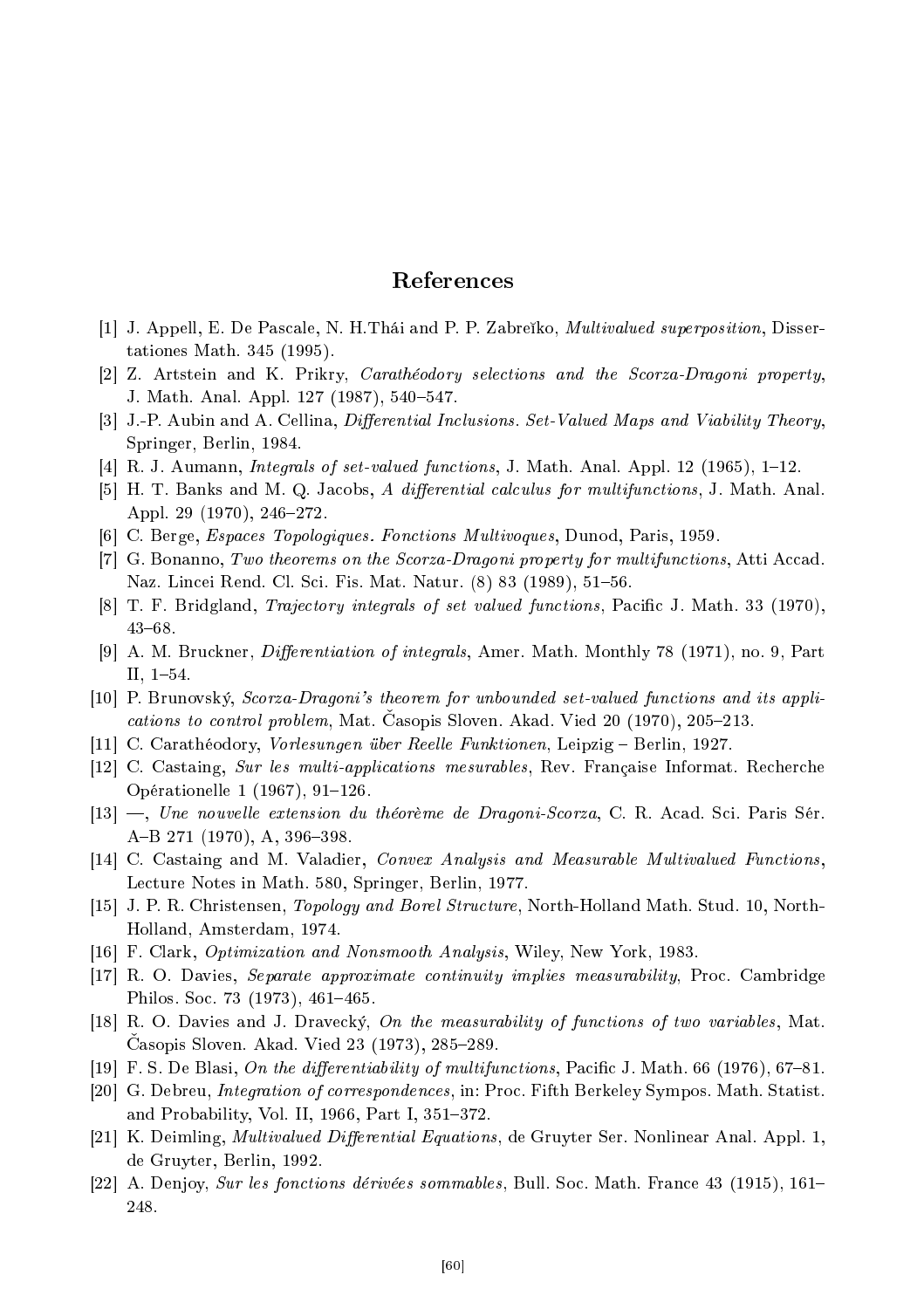- [23] J. Dravecký, On the measurability of functions of two variables, Acta Fac. Rerum Natur. Univ. Comenian. Math. 27 (1972), 11-18.
- [24] J. Dravecký and T. Neubrunn, *Measurability of functions of two variables*, Mat. Casopis Sloven. Akad. Vied 23 (1973), 147-157.
- [25] N. Dunford and J. T. Schwartz, Linear Operators. I. General Theory, Interscience Publ., New York, 1958.
- [26] J. Ewert, On quasicontinuous and cliquish maps with values in uniform spaces, Bull. Polish Acad. Sci. Math. 32 (1984), 81-88.
- [27] J. Ewert and T. Lipski, *Quasicontinuous multivalued pappings*, Math. Slovaca 33 (1983),  $69 - 74.$
- [28] J. Ewert and T. Neubrunn, On quasi-continuous multivalued maps, Demonstratio Math.  $21$  (1988), 697-711.
- [29] A. F. Filippov, On certain questions in the theory of optimal control, SIAM J. Control Ser. A 1 (1962), 76-84.
- [30] V. V. Filippov, On the Luzin and Scorza-Dragoni theorems, Vestnik Moskov. Univ. Ser. I Mat. Mekh. 1987, no. 3, 66–68 (in Russian).
- [31] D. H. Fremlin, *Measure-additive coverings and measurable selectors*, Dissertationes Math. (Rozprawy Mat.) 260 (1987).
- [32] A. Fryszkowski, *Carathéodory type selectors of set-valued maps of two variables*, Bull. Acad. Polon. Sci. Sér. Sci. Math. Astronom. Phys. 25 (1977), 41–46.
- [33] —, Fixed Point Theory for Decomposable Sets, Topol. Fixed Point Theory Appl. 2, Kluwer, Dordre
ht, 2004.
- [34] C. Goffman, C. J. Neugebauer and T. Nishiura, *Density topology and approximate conti*nuity, Duke Math. J. 28 (1961),  $497-505$ .
- [35] C. Goffman and D. Waterman, *Approximately continuous transformations*, Proc. Amer. Math. Soc. 12 (1961), 116-121.
- [36] G. S. Goodman, On a theorem of Scorza-Dragoni and its application to optimal control, in: Mathematical Theory of Control (Los Angeles, CA, 1967), Academic Press, New York, 222233.
- [37] L. Górniewicz, *Topological approach to differential inclusions.*, in: Topological Methods in Differential Equations and Inclusions, (Montreal, PQ, 1994), NATO Adv. Sci. Inst. Ser. C Math. Phys. Sci. 472, Kluwer, Dordrecht, 1995, 129–190.
- [38] —, Fixed Point Theory of Multivalued Mappings, Math. Appl. 495, Kluwer, Dordrecht, 1999.
- [39] E. Grande et Z. Grande, *Quelques remarques sur la superposition*  $F(x, f(x))$ , Fund. Math. 121 (1984), 199-211.
- [40] Z. Grande, Sur la mesurabilité des fonctions de deux variables, Bull. Acad. Polon. Sci. Sér. Sci. Math. Astronom. Phys. 21 (1973), 813–816.
- $[41]$  —, La mesurabilité des fonctions de deux variables et de la superposition  $F(x, f(x))$ , Dissertationes Math. 159 (1978).
- $[42]$  —, Quelques remarques sur un théorème de Kamke et les fonctions sup-mesurables, Real Anal. Exchange 4 (1978-1979), 167-177.
- $[43]$  –, On strong quasi-continuity of functions of two variables, ibid. 21 (1995–1996), 236–243.
- $[44]$  Z. Grande et J. S. Lipiński, Un exemple d'une fonction sup-mesurable qui n'est pas  $mesurable$ , Colloq. Math. 39 (1978), 77-79.
- [45] H. Hermes, Calculus of set valued functions and control, J. Math. Mech. 18 (1968–1969),  $47 - 59$ .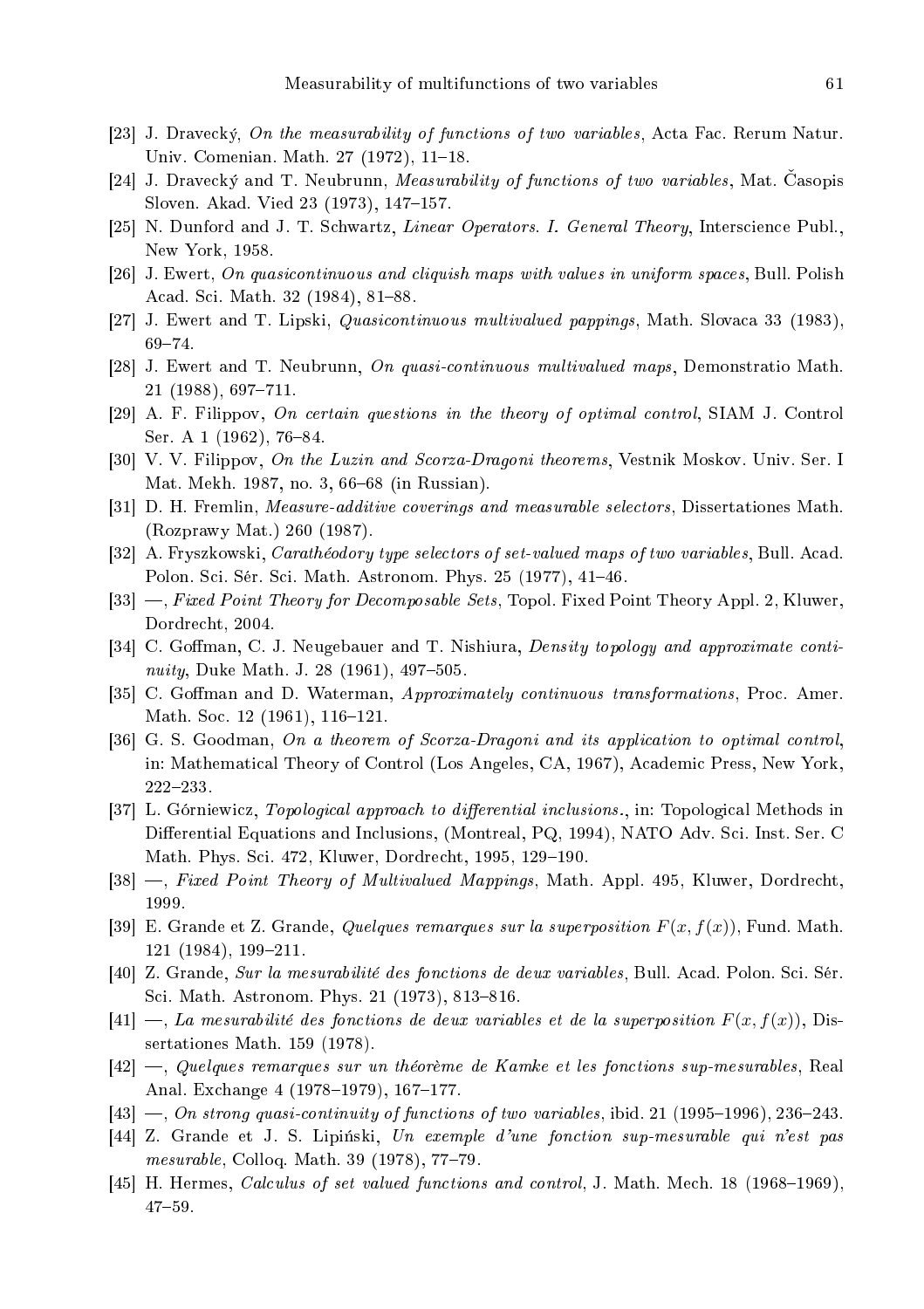- [46] W. Hildenbrand, *Core and Equilibria of a Large Economy*, with an appendix to Chapter 2 by K. Hildenbrand, Prin
eton Stud. Math. E
onomi
s, Prin
eton Univ. Press, Prin
eton, NJ, 1974.
- [47] E. Hille and R. S. Phillips, *Functional Analysis and Semi-Groups*, Colloq. Publ. 31, Amer. Math. Soc., 1957.
- [48] C. J. Himmelberg, *Precompact contraction of metric uniformities*, and the continuity of  $F(t, x)$ , Rend. Sem. Mat. Univ. Padova 50 (1973), 185–188; correction, 51 (1974), 361.
- $[49] \text{ —}, \text{Measureable relations}, \text{ Fund. Math. 87 (1975), 53–72.}$
- [50] C. J. Himmelberg, T. Parthasarathy and F. S. Van Vleck, On measurable relations, ibid.  $111 (1981), 161 - 167.$
- [51] C. J. Himmelberg and F. S. Van Vleck, An extension of Brunovský's Scorza-Dragoni type theorem for unbounded set-valued functions, Math. Slovaca 26 (1976), 47–52.
- [52] S. Hu and N. S. Papageorgiou, Handbook of Multivalued Analysis, Vol. I, Theory, Math. Appl. 419, Kluwer, Dordre
ht, 1997.
- [53] M. Hukuhara, Intégration des applications mesurables dont la valeur est un compact convexe, Funkcial. Ekvac. 10 (1967), 205-223.
- [54] M. Q. Jacobs, *Measurable multivalued mappings and Lusin's theorem*, Trans. Amer. Math. Soc. 134 (1968), 471-481.
- [55] S. Kempisty, Sur les fonctions quasicontinues, Fund. Math. 19 (1932), 184–197.
- [56] N. Kikuchi, On contingent equations satisfying the Carathéodory-type conditions, Publ. Res. Inst. Math. Sci. Ser. A 3 (1967–1968), 361–371.
- [57] M. Kisielewicz, *Differential Inclusions and Optimal Control*, Math. Appl. 44, Kluwer, Dordrecht, PWN-Polish Sci. Publ., Warszawa, 1991.
- [58] E. Klein and A. C. Thompson, Theory of Correspondences, Canad. Math. Soc. Ser. Monogr. Adv. Texts, Wiley-Inters
ien
e, New York, 1984.
- [59] A. Kucia, *Some results on Carathéodory selections and extensions*, J. Math. Anal. Appl. 223 (1998), 309-318.
- $[60]$  —, Scorza Dragoni type theorems, Fund. Math. 138 (1991), 197–203.
- [61] A. Kucia and A. Nowak, On Carathéodory type multifunctions, Acta Univ. Carolin. Math. Phys. 35  $(1994)$ , no. 2, 41-44.
- [62] K. Kuratowski, Topologie, Vol. 1, PWN, Warszawa, 1958.
- $[63] \longrightarrow$ , Topologie II, Monografie Mat. 20, Warszawa, 1950.
- $[64]$  —, *Topology*, Vol. I, Mir, Moscow, 1966 (in Russian).
- $[65]$  —, A general approach to the theory of set-valued mappings, in: General Topology and its Relations to Modern Analysis and Algebra III, Pro
. Third Prague Topologi
al Sympos., 1972, 271-281.
- [66] K. Kuratowski and C. Ryll-Nardzewski, A general theorem on selectors, Bull. Acad. Polon. Sci. Sér. Sci. Math. Astronom. Phys. 13 (1965), 397–403.
- [67] G. Kwiecińska, On the measurability of real functions defined on product spaces, Math. Slovaca 31 (1981), 319-331.
- $[68]$  —, On the Darboux property of approximately continuous multivalued functions, Topology Proc. 22 (1997), 247-259.
- [69] G. Kwiecińska, Measurability and approximate continuity of multivalued functions, Tatra Mt. Math. Publ. 19 (2000), 229-238.
- $[70]$  —, On the intermediate value property of multivalued functions, Real Anal. Exchange 26  $(2000-2001)$ , 245-260.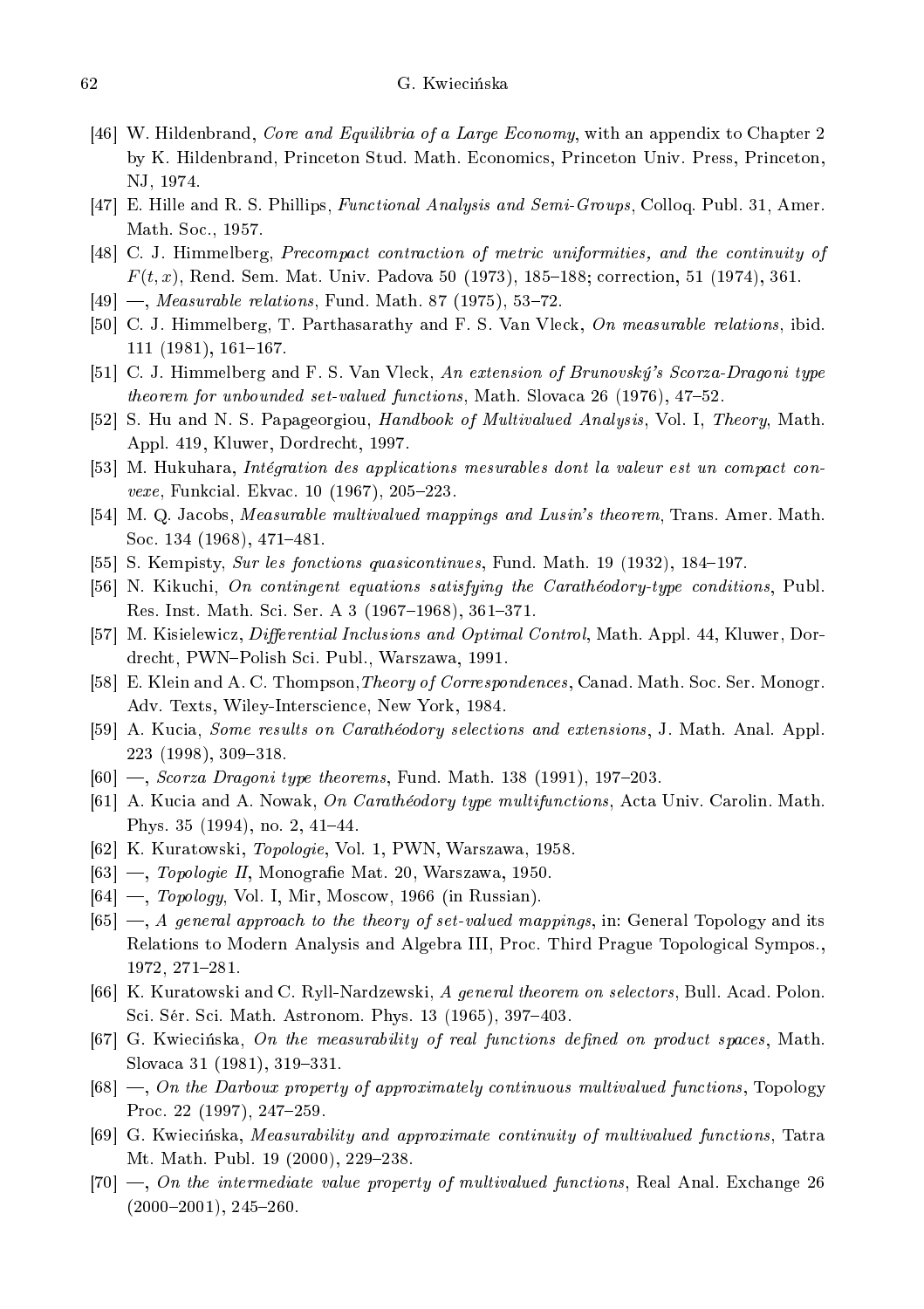- [71] G. Kwiecińska and W. Ślęzak, On complete measurability of multifunctions defined on product spaces, Acta Math. Univ. Comenian. 66 (1997), 293-305.
- [72] M. Laczkovich and G. Petruska, A theorem on approximately continuous functions, Acta Math. Acad. Sci. Hungar. 24 (1973), 383-387.
- [73] B. K. Lahiri, *Density and approximate continuity in topological groups*, J. Indian Math. Soc. 41 (1977), 129-141.
- [74] B. K. Lahiri and P. Das, *Density topology in a metric space*, J. Indian Math. Soc. 65 (1998),  $107 - 117$  .
- $[75]$  —, —, Density and the space of approximately continuous mappings, Vietnam J. Math. 27  $(1999)$ ,  $123-130$ .
- [76] A. Lechicki, On continuous and measurable multifunctions, Comment. Math. (Prace Mat.)  $21$  (1979), 141–156.
- [77] N. Levine, Semi-open sets and semi-continuity in topological spaces, Amer. Math. Monthly 70 (1963), 36-41.
- [78] J. S. Lipiński, On measurability of functions of two variables, Bull. Acad. Polon. Sci. Sér. Sci. Math. Astronom. Phys. 20 (1972), 131-135.
- [79] S. Marcus, Sur les fonctions quasicontinues au sens de S. Kempisty, Colloq. Math. 8 (1961),  $47 - 53$ .
- [80] E. Marczewski et C. Ryll-Nardzewski, Sur la mesurabilité des fonctions de plusieurs variables, Ann. Soc. Polon. Math. 25 (1952), 145-154.
- [81] M. Martelli and A. Vignoli, On differentiability of multi-valued maps, Boll. Un. Mat. Ital.  $(4)$  10  $(1974)$ , 701-712.
- [82] N. F. G. Martin, A topology for certain measure spaces, Trans. Amer. Math. Soc. 112  $(1964), 1-18.$
- [83] E. Michael, *Topologies on spaces of subsets*, ibid. 71 (1951), 152–182.
- [84] J. H. Michael and C. Rennie, *Measurability of functions of two variables*, J. Austral. Math. Soc. 1 (1959–1961), 21–26.
- [85] T. Neubrunn, *Quasi-continuity*, Real Anal. Exchange 14 (1988–1989), 259–306.
- $[86]$  —, On quasi-continuity of multifunctions, Math. Slovaca 32 (1982), 147–154.
- [87] T. Neubrunn and O. Náther, On a characterization of quasi-continuous multifunctions, Casopis Pěst. Mat. 107 (1982), 294–300.
- [88] T. Noiri, A function which preserves connected spaces, ibid. 107 (1982), 393-396.
- [89] A. Nowak, Random differential inclusions: measurable selection approach, Ann. Polon. Math. 49 (1989), 291-296.
- [90] C. Olech, Integrals of set-valued functions and linear optimal control problems, in: Colloque sur la Théorie Mathématique du Contrôle Optimal, CBMS, Vander Louvian 1970, 109-125.
- [91]  $\rightarrow$ , *Existence theory in optimal control*, in: Control Theory and Topics in Functional Analysis, Vol. 1, Internat. Atomic Energy Agency, Vienna, 1976, 291–328.
- [92] K. Ostaszewski, *Continuity in the density topology*, Real Anal. Exchange 7 (1981–1982), 259-270.
- [93] J. C. Oxtoby, Measure and Category, Springer, New York, 1971.
- [94] N. S. Papageorgiou, On measurable multifunctions with applications to random multivalued  $equations, Math. Japonica 32 (1987), 437–464.$
- [95] V. Popa, Certaines caractérisations des fonctions multivoques quasicontinues et faiblement  $continuous, Stud. Cerc. Mat. 30 (1978), 441-446.$
- [96] G. B. Price, The theory of integration, Trans. Amer. Math. Soc. 47  $(1940)$ , 1–50.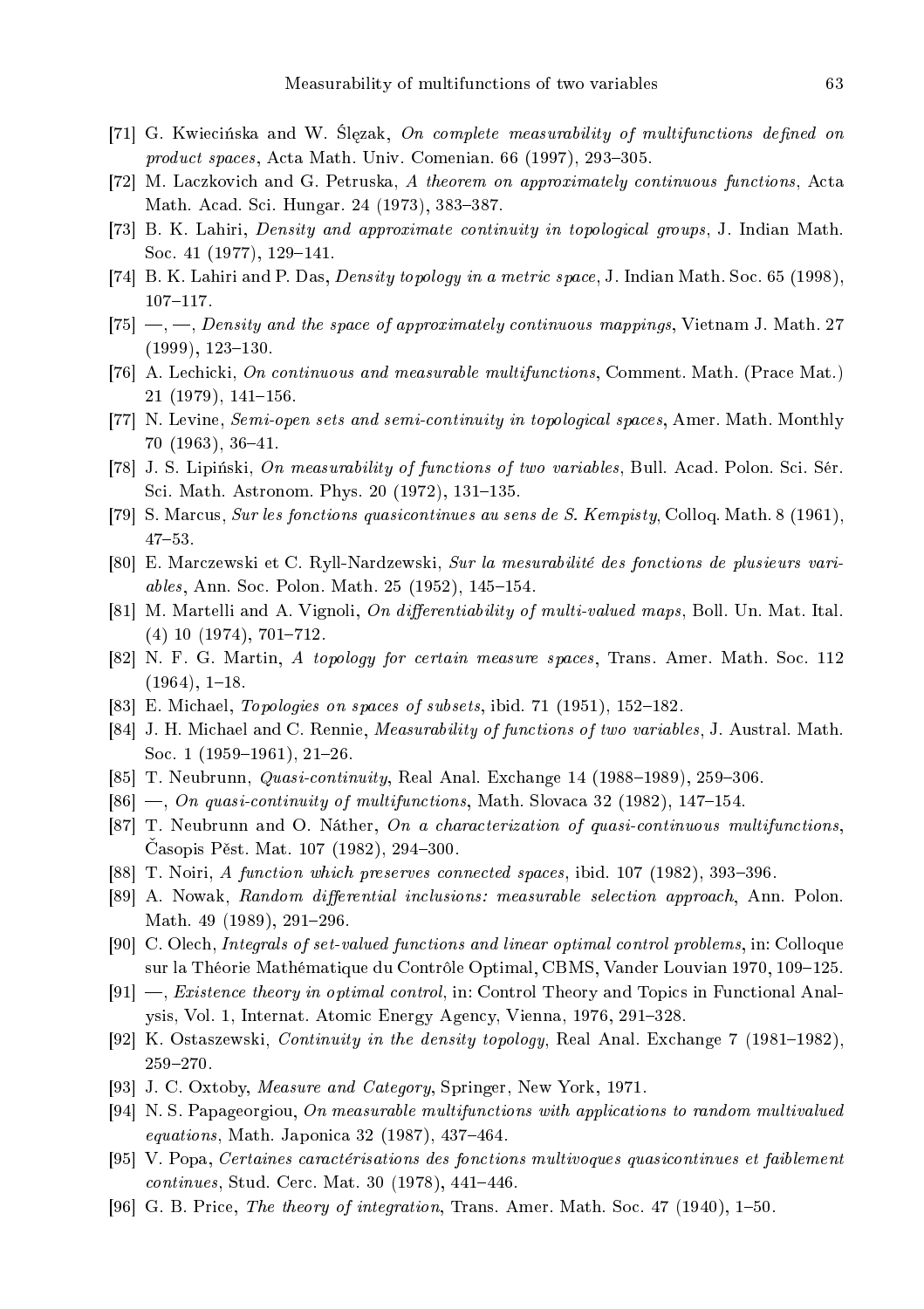- [97] H. Rådström, An embedding theorem for spaces of convex sets, Proc. Amer. Math. Soc. 3  $(1952), 165-169.$
- [98] D. Repovš and P. V. Semenov, *Continuous Selections of Multivalued Mappings*, Math. Appl. 455, Kluwer, Dordre
ht, 1998.
- [99] R. T. Rockafellar, Measurable dependence of convex sets and functions on parameters, J. Math. Anal. Appl. 28 (1969), 4-25.
- $[100]$  —, Proto-differentiability of set-valued mappings and its applications in optimization, Ann. Inst. H. Poincaré Anal. Non Linéaire 6 (1989), 449-482.
- [101] L. Rybiński, On Carathéodory type selections, Fund. Math. 125 (1985), 187–193.
- [102] T. Rzeżuchowski, Scorza-Dragoni type theorem for upper semicontinuous multivalued functions, Bull. Acad. Polon. Sci. Sér. Sci. Math. 28 (1980), 61-66.
- [103] S. Saks, *Theory of the Integral*, Monografie Mat. 7, Warszawa–Lwów, 1937.
- $[104]$  T. Salát, *Some generalizations of the notion of continuity and Denjoy property of functions*,  $\check{C}$ asopis Pěst. Mat. 99 (1974), 380–385.
- [105] G. Scorza-Dragoni, Un teorema sulle funzioni continue rispetto ad una e misurabili rispetto ad un'altra variabile, Rend. Sem. Mat. Univ. Padova  $17$  (1948),  $102-106$ .
- [106] I. V. Shragin, *Conditions for measurability of superpositions*, Dokl. Akad. Nauk SSSR 197  $(1971), 295-298$  (in Russian).
- [107] W. Sierpiński, *Sur le problème concernant les ensembles mésurables superficiellement*, Fund. Math. 1 (1920), 112-115.
- [108] A. Spakowski, On superpositionally measurable multifunctions, Acta Univ. Carolin. Math. Phys.  $30(1989)$ ,  $149-151$ .
- [109] F. D. Tall, *The density topology*, Pacific J. Math.  $62$  (1976), 275–284.
- [110] A. A. Tolstonogov, On the Scorza-Dragoni theorem for multivalued mappings with a variable domain of definition, Mat. Zametki  $48$  (1990), 109–120 (in Russian).
- [111] V. Z. Tsalyuk, On superpositionally measurable multivalued functions, ibid. 43 (1988), 98– 102 (in Russian).
- [112] H. D. Ursell, Some methods of proving measurability, Fund. Math. 32 (1939), 311-330.
- [113] D. H. Wagner, Survey of measurable selection theorems, SIAM J. Control Optim. 15 (1977), 859-903.
- [114] S. Willard, General Topology, Addison-Wesley, 1970.
- [115] W. Zygmunt, The Scorza-Dragoni's type property and product measurability of a multifunction of two variables, Rend. Acad. Naz. Sci. XL Mem. Mat. (5) 12 (1988), 109–115.
- $[116]$  —, Remarks on superpositionally measurable multifunctions, Mat. Zametki 48 (1990), no. 3,  $70-72$  (in Russian).
- $[117]$  —, The Scorza-Dragoni property, Thesis, M. Curie-Skłodowska University, Lublin, 1990 (in Polish).
- $[118]$  —, On superpositionally measurable semi-Carathéodory multifunctions, Comment. Math. Univ. Carolin. 33 (1992), 73-77.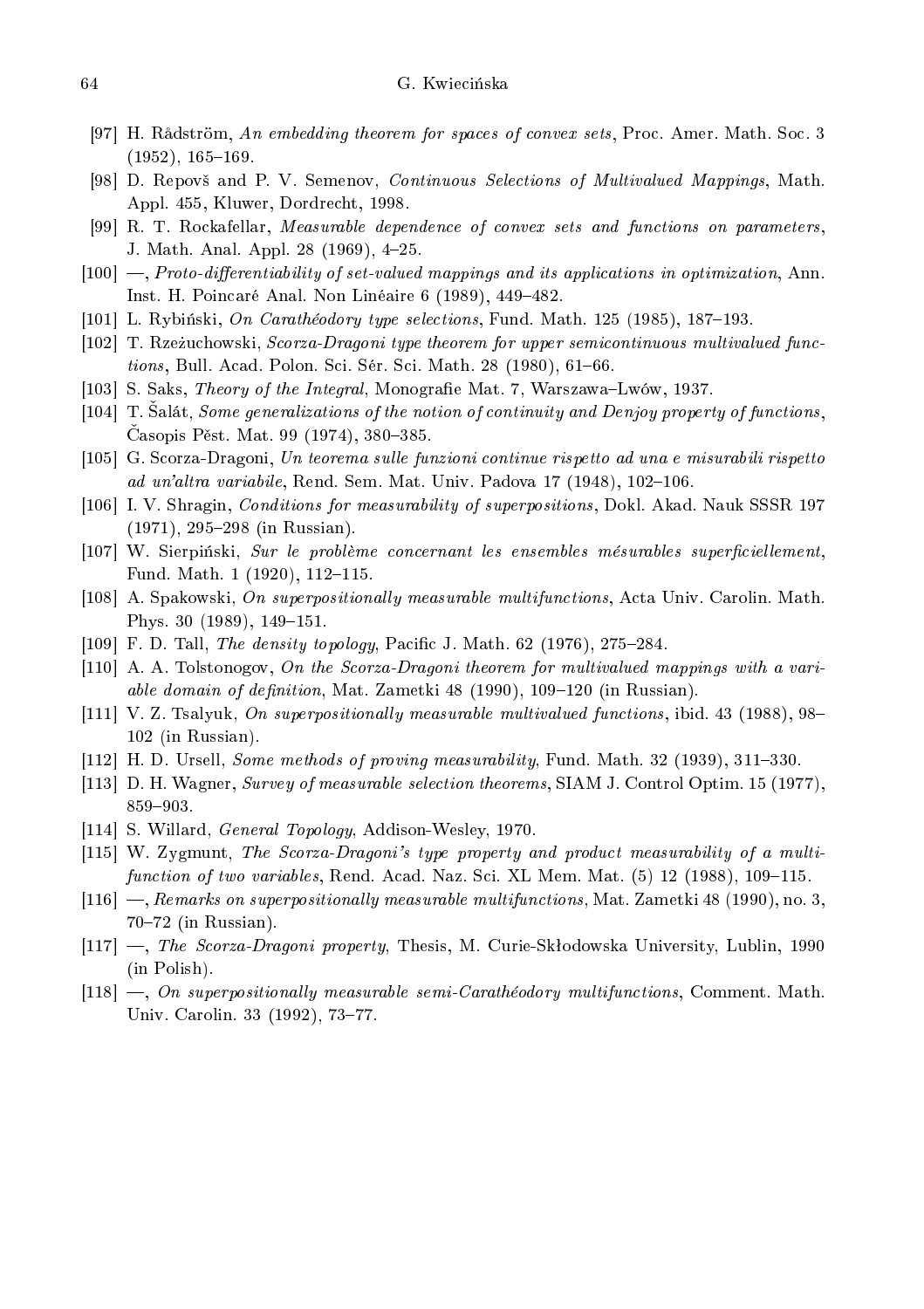## Index of symbols

 $\mathcal{A}(s_0)$ , 13  $\hat{A}$ , 26  $A + B$ ,  $\lambda A$ , 23  $A \ominus B$ , 24  $A-B,\, 24$  $H$  $\langle A, B \rangle$ , 26  $B \subset_t A$ , 25  $B \sqsubset B$ , 37  $\mathcal{B}(Z)$ ,  $\mathcal{B}(z_0)$ , 10  $B(z_0, r)$ ,  $B(A, r)$ , 10  $||C||, 25$  $C(\Delta, \tau)$ , 29  $Cl(A), 10$  $\mathcal{C}(Z)$ , 10  $\mathcal{C}_b(Z), \mathcal{C}_{bc}(Z), 10$  $\widehat{\mathcal{C}}_{bc}(Z), 26$  $co(A), 23$  $D(A, s)$ , 18  $D(\Phi)$ ,  $D_l(\Phi)$ ,  $D_u(\Phi)$ , 14  $D\Phi(x_0)$ , 25  $D^*(A, s)$ ,  $D_u^*(A, s)$ ,  $D_l^*(A, s)$ , 18  $\delta(\langle A, B \rangle, \langle C, D \rangle)$ , 26  $\Delta, (\Delta, \tau)$ , 29  $E_x, E^y, 33$  $\mathrm{Fr}(A), 10$  $\mathcal{F}$ , 17  $(\mathcal{F}, \rightarrow)$ , 18  $F_x, F^y, 33$  $\mathcal{F}_{\sigma}(Z)$ , 10  $\Phi: S \rightsquigarrow Z, 9$  $\Phi(B)$ , 10  $\Phi^{\dot{+}}(A), \, \Phi^-(A), \, 9$  $\Phi^{-1}(\mathcal{G}), 10$  $\widehat{\Phi}$ ,  $\widehat{\Phi}'(x_0)$ , 27  $\Phi_{\varepsilon}(x)$ , 30  $\mathcal{G}(z_0)$ , 10  $\mathcal{G}_{\delta}(Z), 10$  $Gr(\Phi)$ , 9  $g_z(s)$ , 15  $G_*(x, y), G^*(x, y), 44$  $h_u(A, B)$ , 11  $h_l(A, B)$ ,  $h(A, B)$ , 12

h-lim<sub>n→∞</sub>  $\Phi_n(s)$ , 13  $Int(A), 10$  $\sim$  $I_n \rightarrow s$ , 18  $\int_I \Phi(x) dx$ , 28  $\sim$  $\int_{I} \widehat{\Phi}(x) dx, \int_{a}^{b}$  $\int_a^b \Phi(x) dx$ , 28  $\mathcal{K}(Z)$ ,  $\mathcal{K}_c(Z)$ , 10  $\mathcal{L}(\mathbb{R}^n)$ , 9  $m, m_n, \Omega$  $\mathcal{M}(S)$ , 14  $\mathcal{M}_{\mu}(S)$ , 14  $\mathcal{M}(S) \otimes \mathcal{M}(T)$ , 14  $\mathcal{M}_{\mu\times\nu}(X\times Y),$  37  $\mu$ , 14  $\mu^*,\,17$ N, 9  $N$ , 52  $o(\Vert \Delta v \Vert), 27$ θ, 23  $\mathcal{P}(Z)$ ,  $\mathcal{P}_0(Z)$ , 9  $proj_S$ , 15 p-lim inf<sub>s→s0</sub>  $\Phi(s)$ , 13 p-lim sup<sub> $s\rightarrow s_0$ </sub>  $\Phi(s)$ , 13  $\pi(A)$ , 26  $\Psi(x)$ , 30 q-lim inf $s \rightarrow s_0$ , 13  $\mathbb{R}, \mathbb{R}^n, 9$  $(R)\int$  $\int_I \Phi(x) dx$ , 29  $\mathcal{S}(\mathcal{A})$ , 14  $(S, \mathcal{M}(S)), (S, \mathcal{M}(S), \mu), 14$  $\mathcal{T}_D(S)$ ,  $\mathcal{T}_D$ -Int $(A)$ , 18  $\mathcal{T}_{\varrho}(Z), 10$  $\mathcal{T}_{h_u}, \mathcal{T}_{h_l}, \mathcal{T}_h, 12$  $\mathcal{T}_\mathcal{U}, \mathcal{T}_\mathcal{L}, \mathcal{T}_V, 11$  $\mathcal{V}(Z)$ , 26  $\overline{\mathcal{V}}(Z)$ , 28  $(Z, \rho)$ , 10  $(Z, T(Z)), 10$  $(Z, || \cdot ||), 10$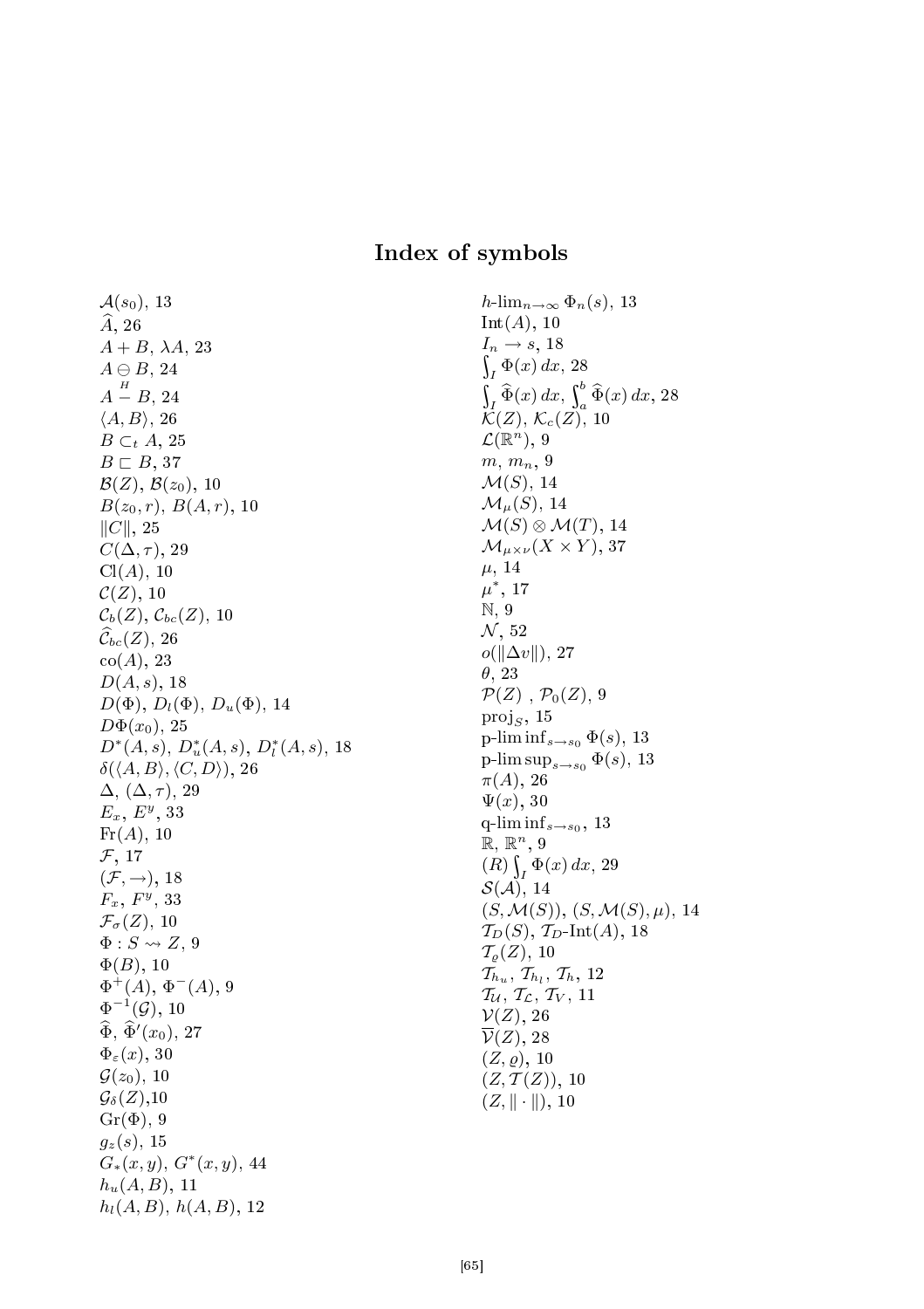# Index of terms

bounded multifun
tion, 31

Carathéodory multifun
tion, 33 Castaing representation of a multifun
tion, 16 omplete measure, 14 complete  $\sigma$ -field, 14 completion of a  $\sigma$ -field, 14 conically differentiable multifunction, 27 ontinuous multifun
tion, 11 onverging sequen
e of multifun
tions, 13 countable valued multifunction, 17

density of a set at a point with respe
t to  $\mathcal{F}$ , 18 density point of a set with respe
t to  $\mathcal{F}$ , 18 density property of  $\mathcal{F}$ , 18 density topology, 18  $D^-$  property,  $D^+$  property, 22 derivative multifunction, 31 derivative of a multifunction at a point, 25 differentiation basis, 18 differentiable multifunction, 25

family of multifun
tions approximately  $h$ -equicontinuous with respect to  $\mathcal{F}$ , 20 approximately  $h$ -lower equicontinuous with respect to  $\mathcal{F}$ , 19 approximately  $h$ -upper equicontinuous with respect to  $\mathcal{F}$ , 19 h-equicontinuous, 13 h-lower equicontinuous, 13 h-upper equicontinuous, 13 Filippov ondition, 51 finitely valued multifunction, 17 finite (Vietoris) topology, 11

 $\mathcal{G}_{\delta}$ -regular measure, 14 grill of the neighbourhood filterbase of a point, 10

Hausdorff topology, 12 h-continuous multifunction, 12 h-lower S
orza-Dragoni property of a multifun
tion, 49 h-lower semi-Carathéodory multifun
tion, 42 h-lower semicontinuous multifunction, 12 homogeneous set with respect to  $\mathcal{F}$ , 18 h-upper S
orza-Dragoni property of a multifun
tion, 49 h-upper semi-Carathéodory multifun
tion, 42 h-upper semicontinuous multifunction, 12 h-S
orza-Dragoni property of a multifun
tion, 49

image of a set, 10 integrable multifun
tion, 28 integrably bounded multifun
tion, 29 inverse images of a set, 9

(J) property of a multifun
tion, 46

lower hemimetri topology, 12 lower outer density of a set at a point with respect to  $\mathcal{F}$ , 18 lower pseudo-limit of a multifunction at a point, 13 lower quasi-continuous multifunction, 20 lower S
orza-Dragoni property of a multifun
tion, 49 lower semi-Carathéodory multifun
tion, 42 multifun
tion, 11 lower semifinite topology, 11